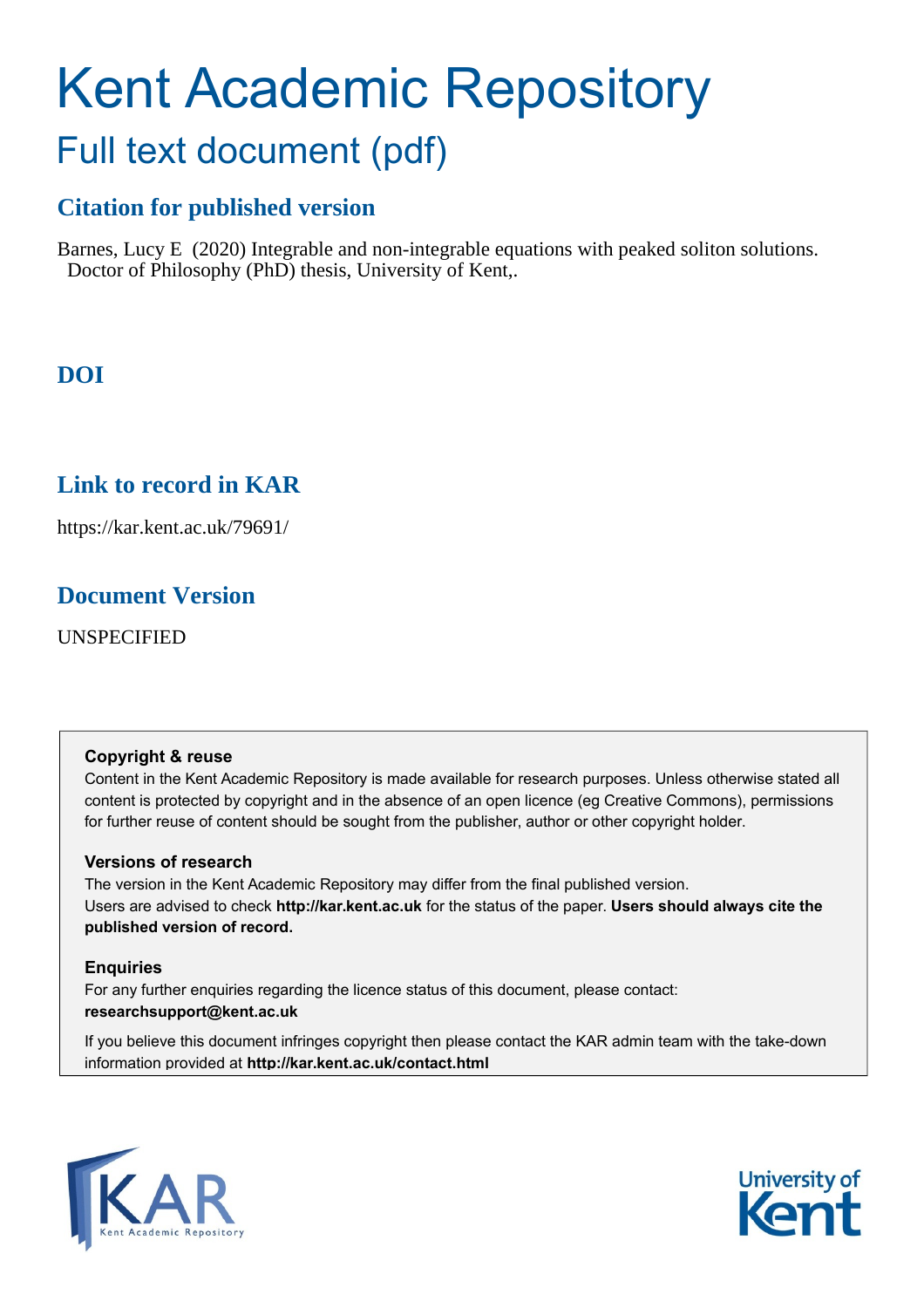# INTEGRABLE AND NON-INTEGRABLE EQUATIONS WITH PEAKED SOLITON SOLUTIONS

a thesis submitted to The University of Kent in the subject of mathematics FOR THE DEGREE of doctor of philosophy

> By Lucy E. Barnes January 2020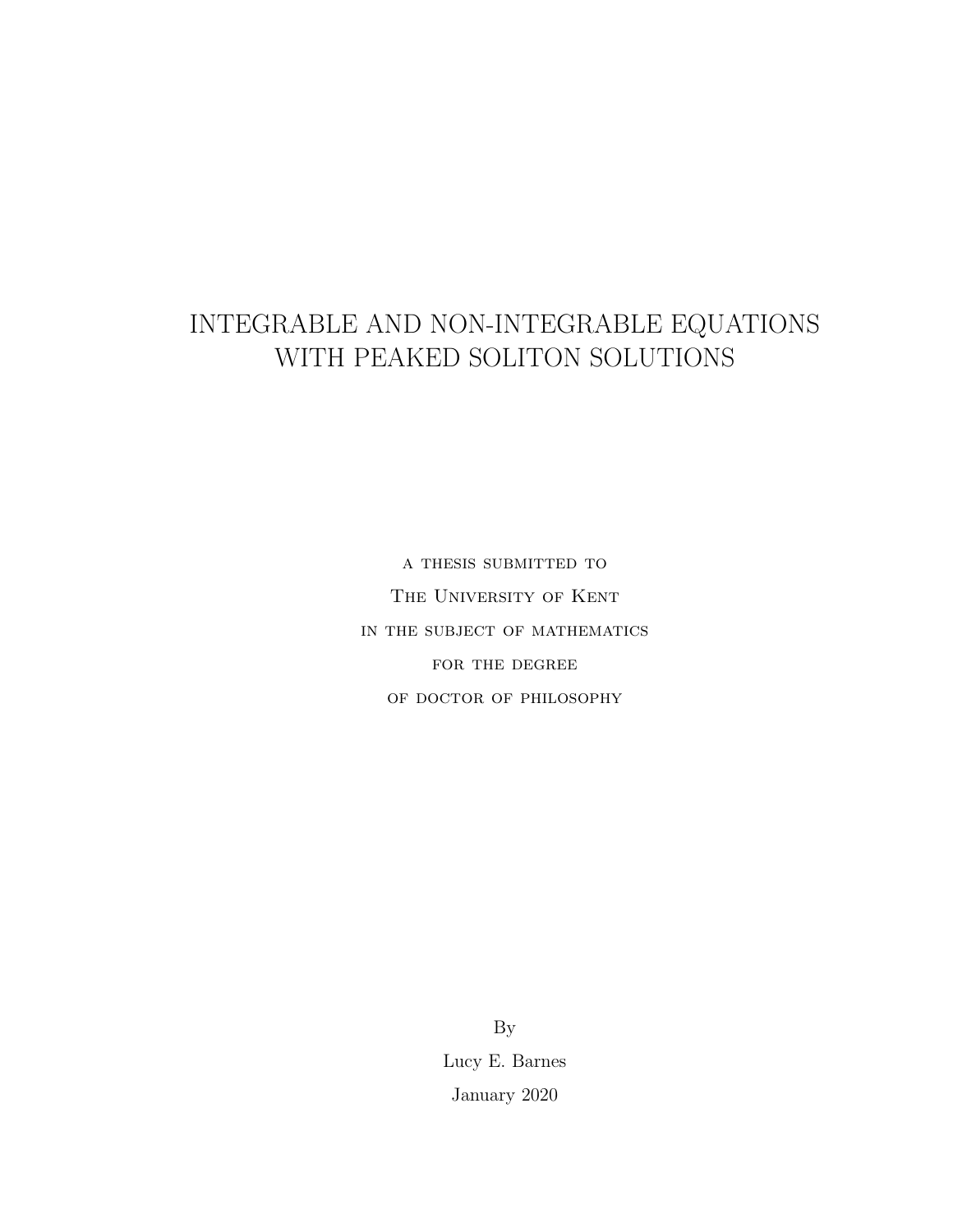To Grandma - for always giving me somewhere I could call home.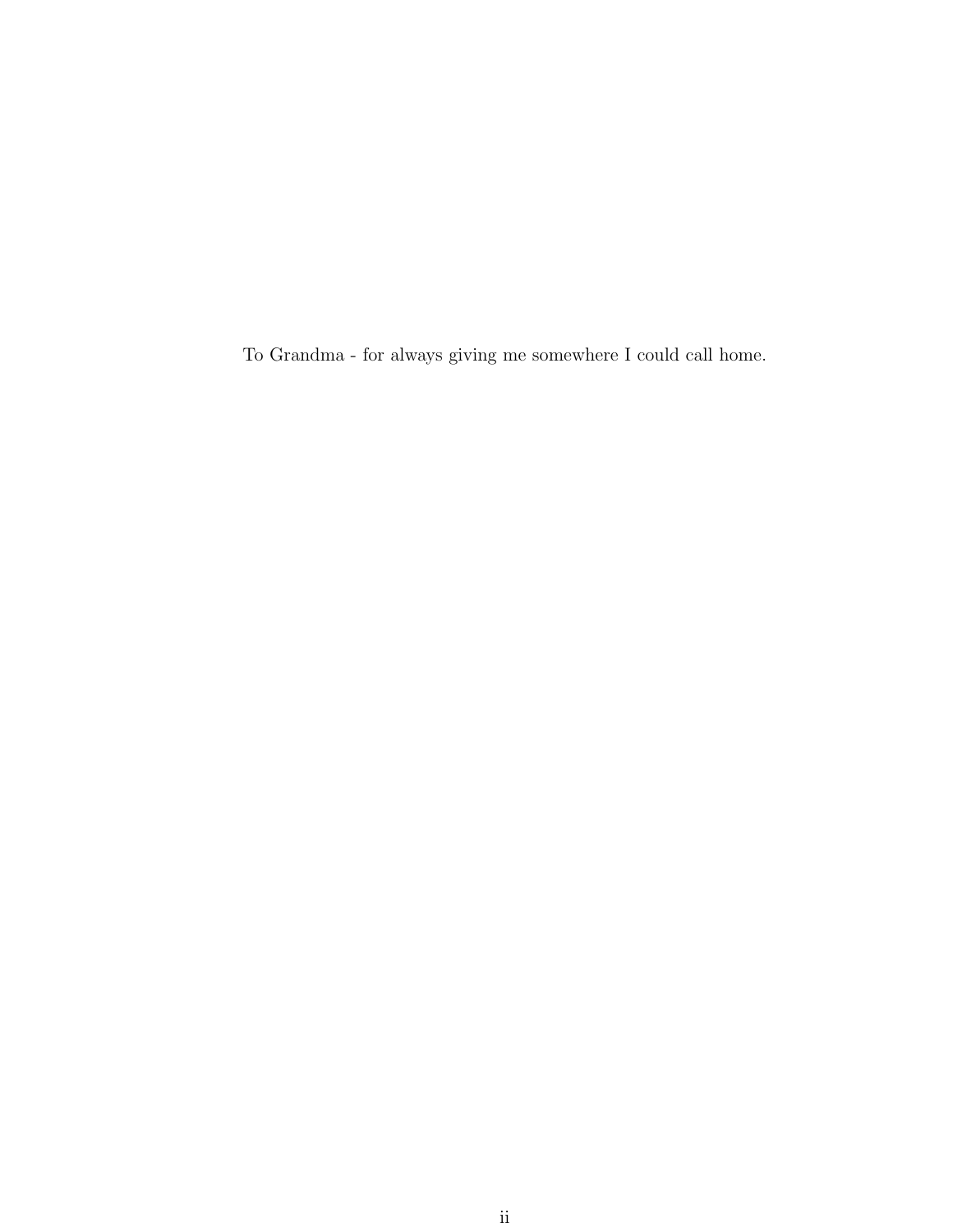# Abstract

This thesis explores a number of nonlinear PDEs that have peaked soliton solutions, to apply reductions to such PDEs and solve the resultant equations.

Chapter 1 provides a brief history of peakon equations, where they come from and the different viewpoints of various authors. The rest of the chapter is then devoted to detailing the mathematical tools that will be used throughout the rest of the thesis.

Chapter 2 concerns a coupling of two integrable peakon equations, namely the Popowicz system, which itself is not integrable. The 2-peakon dynamics are studied, and an explicit solution to the 2-peakon dynamics is given alongside some features of the interaction.

In chapter 3 a reduction from two integrable peakon equations with quadratic nonlinearity to the third Painlevé equation is given. Bäcklund transformations and solutions for the Painlevé equations are expressed, and then used to find solutions of the original PDEs. A general peakon family, the b-family, is also explored, giving a more general result.

Chapter 4 examines two peakon equations with cubic nonlinearity, and their reductions to Painlevé equations. A link is shown between these cubic nonlinear peakon equations and the quadratic nonlinear equations in chapter 3.

Chapter 5 has conclusions and outlook in the area.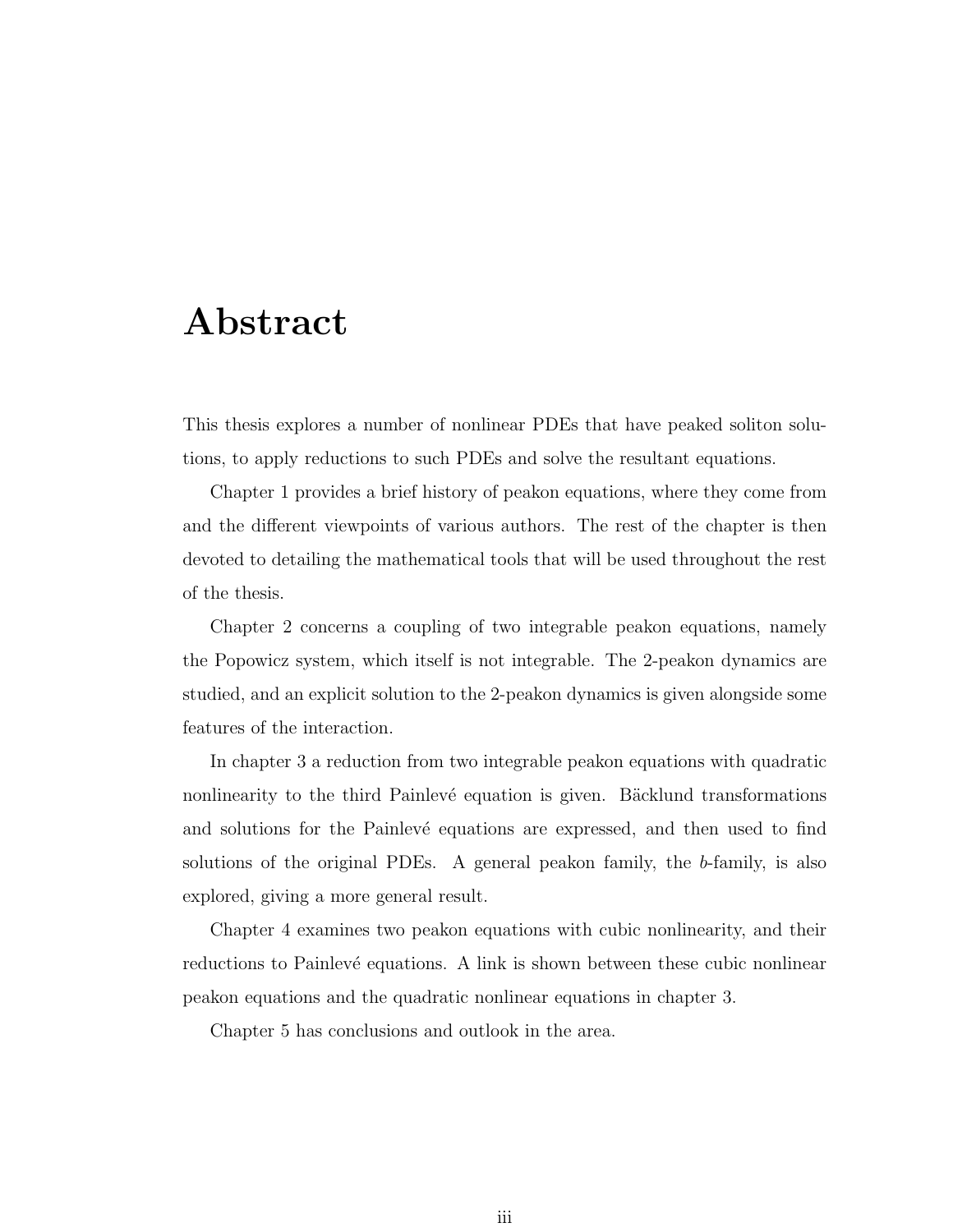# **Contents**

| $\mathbf{1}$ |     | Introduction |                                                                           |                |  |  |  |
|--------------|-----|--------------|---------------------------------------------------------------------------|----------------|--|--|--|
|              | 1.1 |              |                                                                           |                |  |  |  |
|              | 1.2 |              | $\overline{4}$                                                            |                |  |  |  |
|              |     | 1.2.1        |                                                                           | $\overline{4}$ |  |  |  |
|              |     | 1.2.2        |                                                                           | $\overline{5}$ |  |  |  |
|              |     | 1.2.3        | Infinite-dimensional Hamiltonian Systems $\hfill\ldots\ldots\ldots\ldots$ | 7              |  |  |  |
|              |     | 1.2.4        |                                                                           | 8              |  |  |  |
|              |     | 1.2.5        |                                                                           | 9              |  |  |  |
|              | 1.3 |              |                                                                           | 11             |  |  |  |
|              |     | 1.3.1        | Multi-peakons                                                             | 13             |  |  |  |
|              |     | 1.3.2        |                                                                           | 14             |  |  |  |
|              | 1.4 |              |                                                                           | 16             |  |  |  |
|              | 1.5 | 18           |                                                                           |                |  |  |  |
|              | 1.7 |              | Symmetry Reductions and Transformations<br>20                             |                |  |  |  |
|              |     | 1.7.1        |                                                                           | 21             |  |  |  |
|              |     | 1.7.2        | Reciprocal Transformations                                                | 22             |  |  |  |
|              |     | 1.7.3        |                                                                           | 24             |  |  |  |
|              | 1.8 |              |                                                                           | 25             |  |  |  |
|              |     | 1.8.1        |                                                                           | 25             |  |  |  |
|              |     | 1.8.2        |                                                                           | 26             |  |  |  |
|              | 1.9 |              |                                                                           | 27             |  |  |  |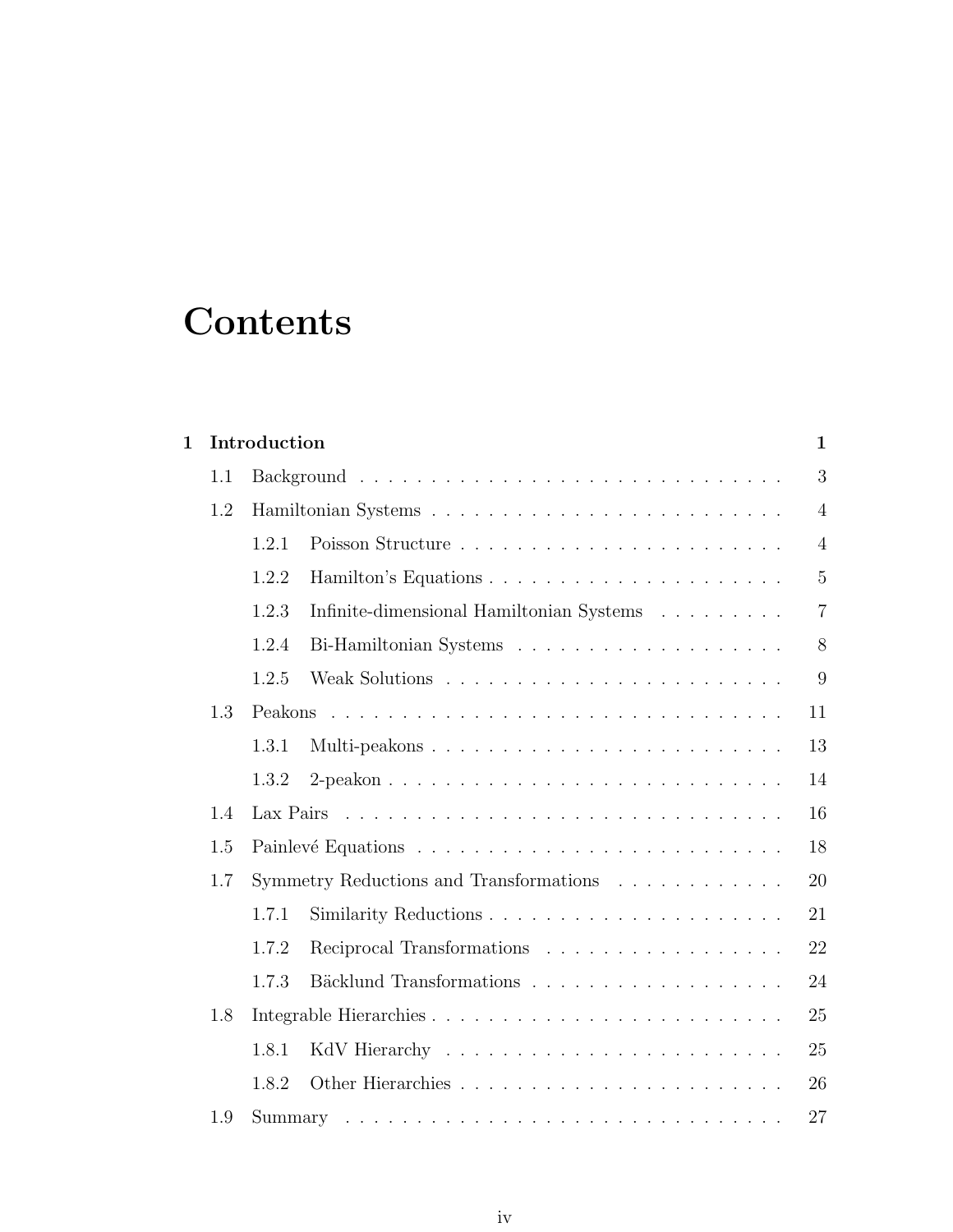| $\bf{2}$ | The Popowicz System |       |                                                                             | 29 |
|----------|---------------------|-------|-----------------------------------------------------------------------------|----|
|          | 2.1                 |       | The Popowicz System and its Reductions                                      | 29 |
|          | 2.2                 |       |                                                                             |    |
|          | 2.4                 |       |                                                                             |    |
|          | 2.5                 |       |                                                                             |    |
|          | 2.6                 |       |                                                                             |    |
|          |                     | 2.6.1 |                                                                             | 43 |
|          |                     | 2.6.2 |                                                                             | 45 |
|          |                     | 2.6.3 |                                                                             | 47 |
|          | 2.7                 |       |                                                                             | 49 |
| 3        |                     |       | From peakon equations to Painlevé equations                                 | 51 |
|          | 3.1                 |       |                                                                             | 52 |
|          |                     | 3.1.1 | From Camassa-Holm to the First Negative Flow of KdV.                        | 53 |
|          |                     | 3.1.2 | Reduction of First Negative Flow of KdV to $P_{III}$                        | 55 |
|          |                     | 3.1.3 | From Camassa-Holm to 3rd Order ODE                                          | 56 |
|          |                     | 3.1.4 | From the 3rd Order ODE to $P_{III}$                                         | 58 |
|          |                     | 3.1.5 | Bäcklund Transformation and Solutions                                       | 60 |
|          | 3.2                 |       | Reduction of the Degasperis-Procesi Equation                                | 65 |
|          |                     | 3.2.1 | Degasperis-Procesi to Negative Kaup-Kuperschmidt                            | 66 |
|          |                     | 3.2.2 | Reduction of Kaup-Kuperschmidt to $P_{III}$                                 | 68 |
|          |                     |       | 3.2.3 Degasperis-Procesi to 3rd order ODE                                   | 70 |
|          |                     | 3.2.4 |                                                                             | 71 |
|          |                     | 3.2.5 | Bäcklund Transformations and Solutions                                      | 72 |
|          |                     | 3.2.6 |                                                                             | 74 |
|          |                     | 3.2.7 |                                                                             | 77 |
|          |                     | 3.2.8 |                                                                             | 78 |
|          | 3.3                 |       | The b-family of Equations $\dots \dots \dots \dots \dots \dots \dots \dots$ | 80 |
|          |                     | 3.3.1 | From the b-family to a PDE in $(X,T)$                                       | 81 |
|          |                     | 3.3.2 | From a PDE in $(X, T)$ to a 2nd Order ODE                                   | 82 |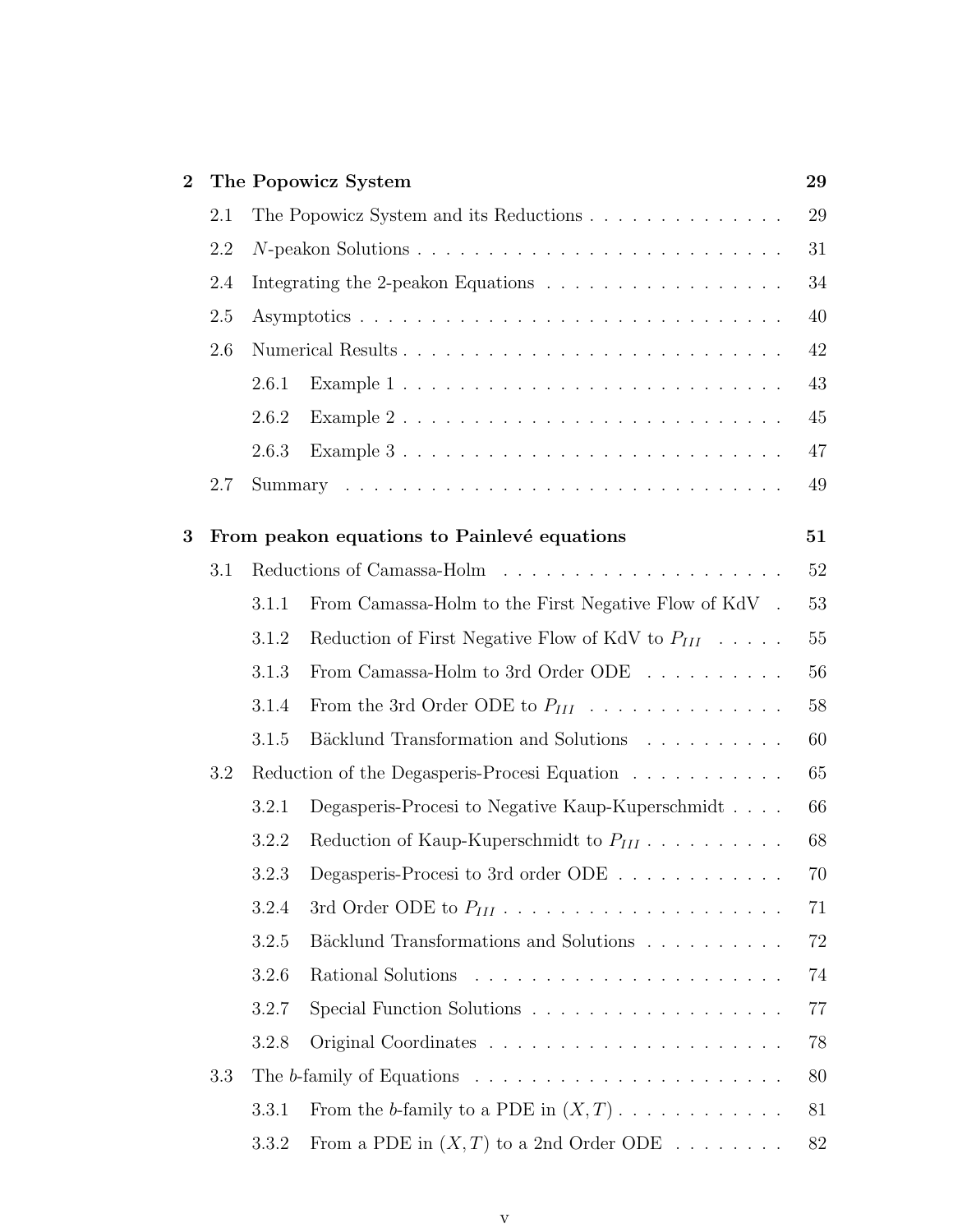|   |                             | 3.3.3                                                                                    | b-family to 3rd Order ODE $\ldots \ldots \ldots \ldots \ldots$ | 83  |  |  |  |  |
|---|-----------------------------|------------------------------------------------------------------------------------------|----------------------------------------------------------------|-----|--|--|--|--|
|   |                             | 3.3.4                                                                                    | 3rd Order ODE to 2nd Order ODE                                 | 84  |  |  |  |  |
|   |                             | 3.3.5                                                                                    |                                                                | 86  |  |  |  |  |
|   | 3.4                         |                                                                                          |                                                                | 86  |  |  |  |  |
| 4 |                             |                                                                                          | Reductions of peakon equations with cubic nonlinearity         | 88  |  |  |  |  |
|   | 4.1                         |                                                                                          |                                                                | 88  |  |  |  |  |
|   | 4.2                         |                                                                                          | Reductions of modified Camassa-Holm                            | 89  |  |  |  |  |
|   |                             | 4.2.1                                                                                    | From mCH to Negative mKdV                                      | 91  |  |  |  |  |
|   |                             | 4.2.2                                                                                    | Negative mKdV to 2nd Order ODE $\ldots \ldots \ldots \ldots$   | 94  |  |  |  |  |
|   |                             | 4.2.3                                                                                    |                                                                | 96  |  |  |  |  |
|   |                             | 4.2.4                                                                                    | From the 3rd Order ODE to 2nd Order ODE $\ldots \ldots$        | 98  |  |  |  |  |
|   |                             | 4.2.5                                                                                    | Connection with Camassa-Holm $P_{III}$ Reduction               | 99  |  |  |  |  |
|   | 4.3                         |                                                                                          |                                                                | 102 |  |  |  |  |
|   |                             | 4.3.1                                                                                    | Novikov to Negative Sawada-Kotera                              | 104 |  |  |  |  |
|   |                             | 4.3.2                                                                                    | Negative Flow of Sawada Kotera to $P_V$                        | 106 |  |  |  |  |
|   |                             | 4.3.3                                                                                    | From Novikov to 3rd Order ODE                                  | 108 |  |  |  |  |
|   |                             | 4.3.4                                                                                    | 3rd Order ODE to $P_V$                                         | 110 |  |  |  |  |
|   |                             | 4.3.5                                                                                    |                                                                | 110 |  |  |  |  |
|   | 4.4                         |                                                                                          |                                                                | 112 |  |  |  |  |
| 5 | Conclusions and future work |                                                                                          |                                                                | 113 |  |  |  |  |
|   | 5.1                         | ab-family $\ldots \ldots \ldots \ldots \ldots \ldots \ldots \ldots \ldots \ldots \ldots$ |                                                                |     |  |  |  |  |
|   | 5.2                         |                                                                                          |                                                                | 115 |  |  |  |  |
|   |                             | A Relationship between Degasperis-Procesi and Novikov Solutions 117                      |                                                                |     |  |  |  |  |
|   |                             | A.0.1                                                                                    |                                                                | 118 |  |  |  |  |
|   |                             | A.0.2                                                                                    |                                                                | 119 |  |  |  |  |
|   |                             | <b>Bibliography</b>                                                                      |                                                                | 120 |  |  |  |  |
|   |                             |                                                                                          |                                                                |     |  |  |  |  |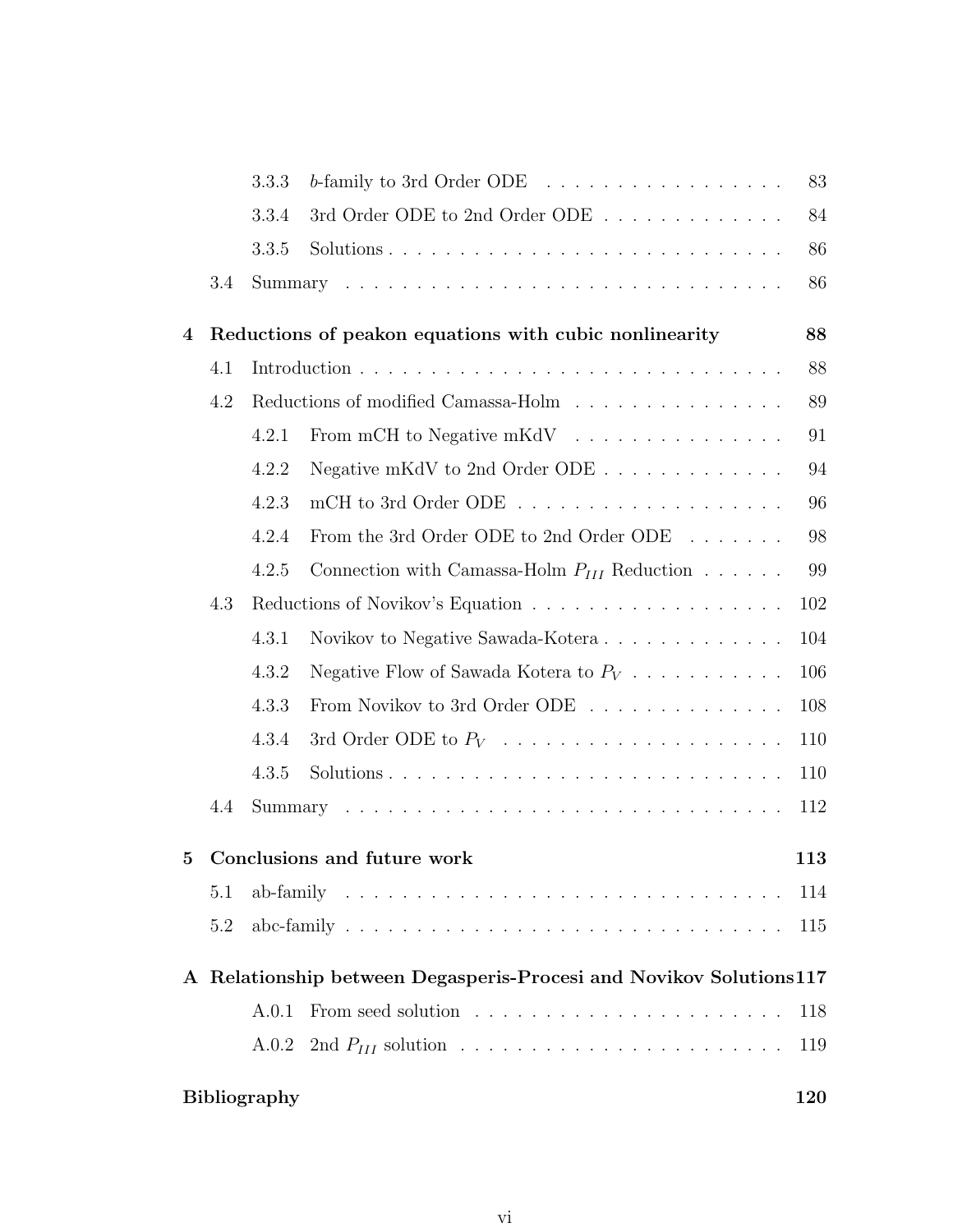# Acknowledgements

Firstly i'd like to thank my supervisor Prof. Andy Hone for his unwavering support. Not many would be so supportive when a student leaves twice on maternity! Your effort to get me through this PhD is commendable, and I will forever be grateful that even through illness and geographical distance you never gave up on me.

I have met many people on this 7 year journey, but special mention goes to my longest serving office colleagues Emily, George and Katherine. I think myself very lucky to have ended up with such a nice group of people. Also to Bill and An, two of the friendliest chaps I've come across – it was always a delight to talk with both of you.

The biggest of thanks goes to Claire Carter, for being a great friend and a superstar at her job. Also to the members of staff who once upon a time taught me as an undergraduate. Noteable mention to Clare, Steffen and Rowena who have all helped me along the way.

To my amazing dog walking companions, Claire, Anne and Liz who have provided an outlet for my numerous grumblings. My Karate chums Phil and Dai and the bellringers at Boughton and Hernhill for always welcoming me with open arms, and also my school friend Katie for not abandoning me after I've been a bit too honest!

I would like to thank my children, Ada, Percival and newly arrived Cecily, for making every day a happy one. Finally to Fred, for providing constant encouragement and support - I wouldn't have done this without you.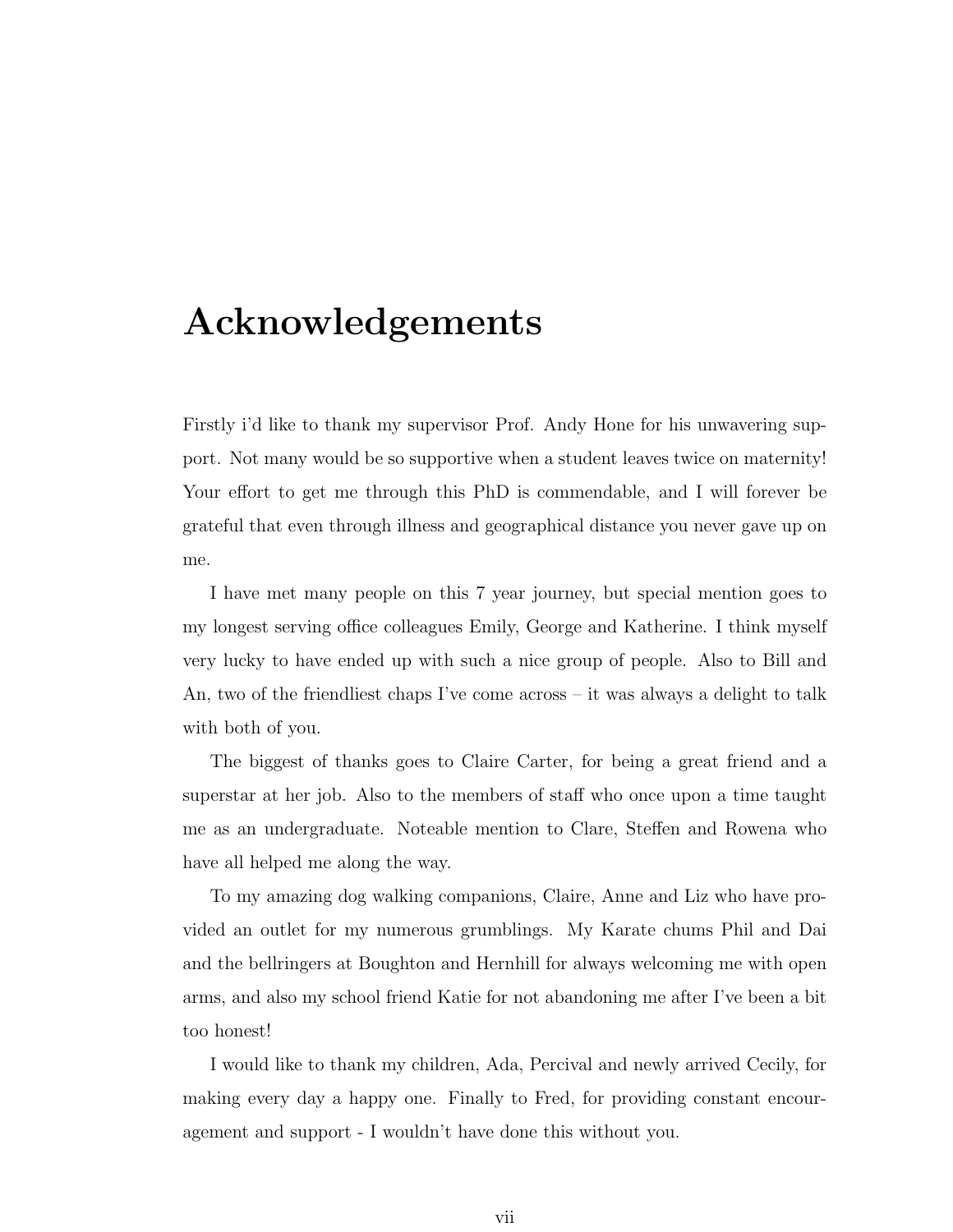# Chapter 1

# Introduction

This thesis forms a study of a group of partial differential equations which all share a certain type of solution. These solutions are a type of soliton solution, which are waves that keep their structure after interactions, and continue for long time periods without changing shape or velocity. Solitons have a physical manifestation, noted by the famous John Scott Russell [91]:

"I was observing the motion of a boat which was rapidly drawn along a narrow channel by a pair of horses, when the boat suddenly stopped - not so the mass of water in the channel which it had put in motion; it accumulated round the prow of the vessel in a state of violent agitation, then suddenly leaving it behind, rolled forward with great velocity, assuming the form of a large solitary elevation, a rounded, smooth and well-defined heap of water, which continued its course along the channel apparently without change of form or diminution of speed. I followed it on horseback, and overtook it still rolling on at a rate of some eight or nine miles an hour, preserving its original figure some thirty feet long and a foot to a foot and a half in height. Its height gradually diminished, and after a chase of one or two miles I lost it in the windings of the channel. Such, in the month of August 1834, was my first chance interview with that singular and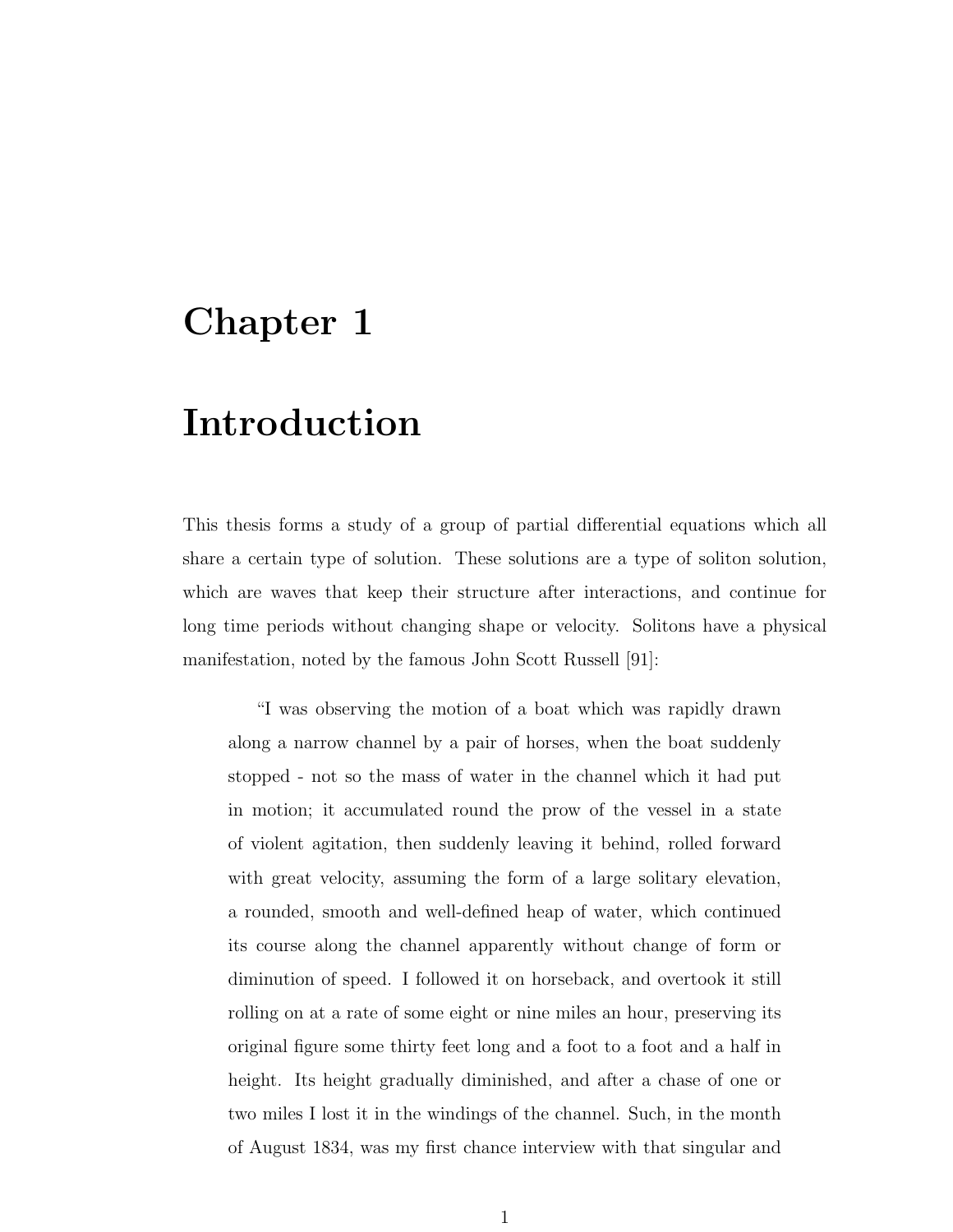beautiful phenomenon which I have called the Wave of Translation. "

This observation and subsequent experiments by Russell, led to the discovery by Korteweg and de-Vries of the famous KdV equation [66]

$$
u_t + 6uu_x + u_{xxx} = 0 \tag{1}
$$

which is a shallow water equation and has soliton solutions, consolidating what Russell witnessed.

The paper of Camassa and Holm [16], where they derived the equation

$$
u_t + 2\kappa u_x - u_{xxt} + 3uu_x - 2u_x u_{xx} - uu_{xxx} = 0
$$
 (2)

as a shallow water equation model, now known as the Camassa-Holm (CH) equation. Though the very first mention of this Partial Differential Equation (PDE) was made instead by Fuchssteiner and Fokas [42, 37], who studied the recursion operator, it took Camassa and Holm's paper to really start the ongoing interest in this area. In Camassa and Holm's paper they showed the equation was integrable and also discovering what they coined peaked soliton solutions or 'peakons', in the dispersionless  $\kappa = 0$  case.

In the original Fokas and Fuchssteiner paper there was a slight error with some coefficients which meant that they could have written down a new hierarchy if it had been correct, as noted in [43]. The equation was also derived by Dai [29] as a model for nonlinear waves in hyperelastic rods, and Busuioc [15] when looking at non-Newtonian fluids.

The CH equation has physical origins, as it can be derived from the incompressible Euler equations as a new approximation to shallow water theory [25, 34, 35]. It emits smooth fluid-like solutions for  $\kappa > 0$  [85, 84, 74, 55]. This thesis is interested in the special case of  $\kappa = 0$ , and when referring to CH this is the version of (2) to which we refer. It must be noted that one must be careful to define in what sense peakons are solutions - see subsection 1.2.5 below.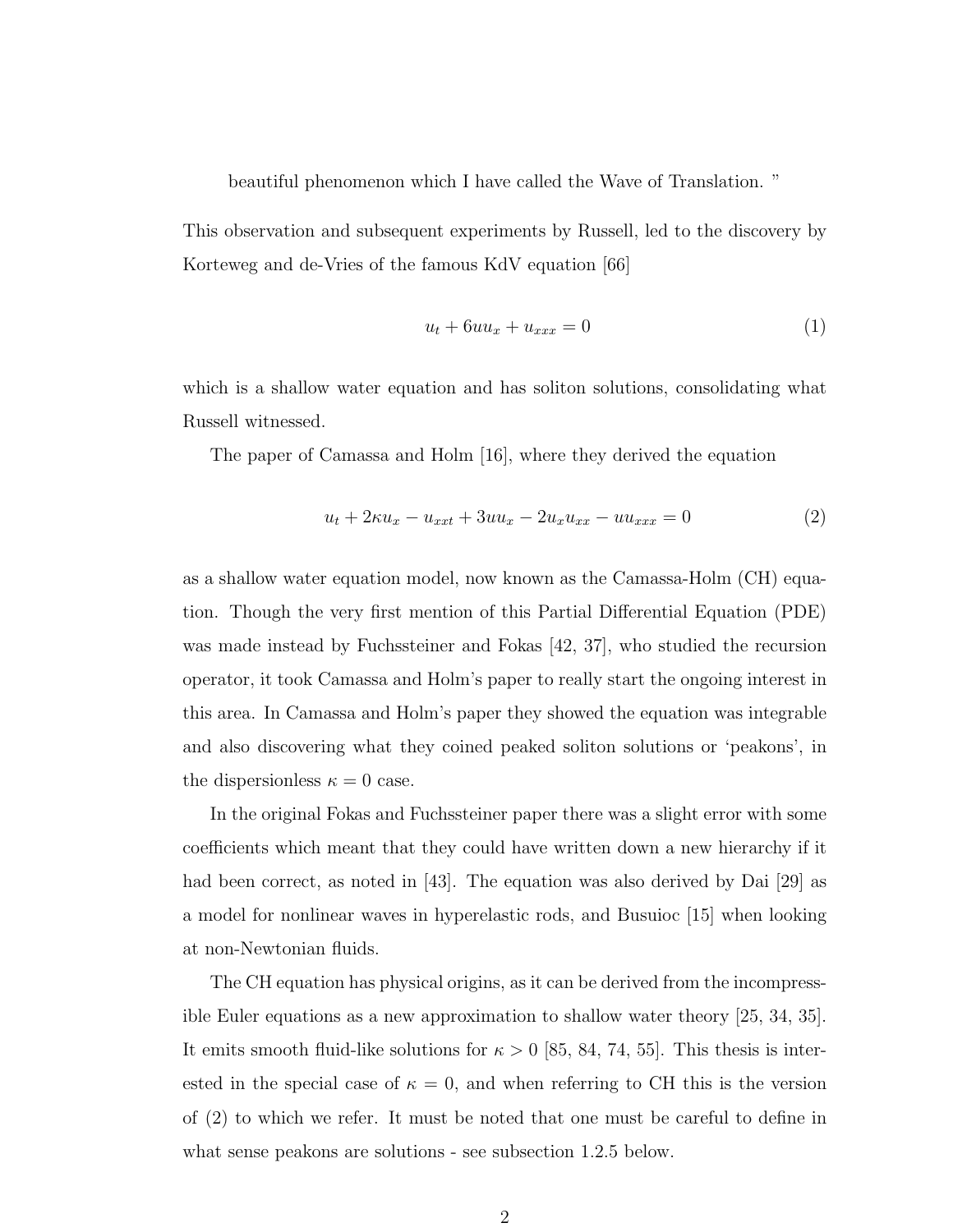Beals and Sattinger [11, 12] wrote down the explicit solution for an arbitrary number of peakons, whereas CH [16] did only 1- and 2- peakon solutions. Other works have covered orbital stability [26], peakon scattering [23], peakon solutions [46, 89] and global solutions [24].

In Camassa and Holm's paper the derivation was from a physical representation, designed to develop a new shallow water equation. However there is some controversy regarding the physical derivation. A more thorough derivation was conducted by Dullin, Gottwald and Holm [35] but Bhatt and Mikhailov [13] disagree on the physical aspects. Actually the derivation produces a 1-parameter family (b-family)

$$
u_t - u_{xxt} + (b+1)uu_x = bu_xu_{xx} + uu_{xxx}
$$
 (3)

originally introduced by Degasperis-Holm-Hone [31]. However, Constantin-Lannes [25] have a different derivation of b-family, with a different interpretation: unlike Dullin-Gottwald-Holm [34],  $u(x, t)$  does not represent the amplitude of the surface wave (as in Korteweg de Vries), but rather one component of the fluid velocity at a particular depth below the surface, with the depth determined by the parameter b.

There exist integrable and also non-integrable PDEs that have these peakon solutions, and they all possess a rich structure. However there is not a 'one size fits all' definition of integrability, as noted in the books of Zakharov [100] and Grammaticos [48]. This introduction will define what we mean by integrability and the mathematical constructs we will use in the rest of the thesis.

#### 1.1 Background

In this introduction we introduce several concepts that run through the entire thesis, giving an overview of many of the tools available when studying integrable systems. In doing so we also review the Camassa-Holm literature, using the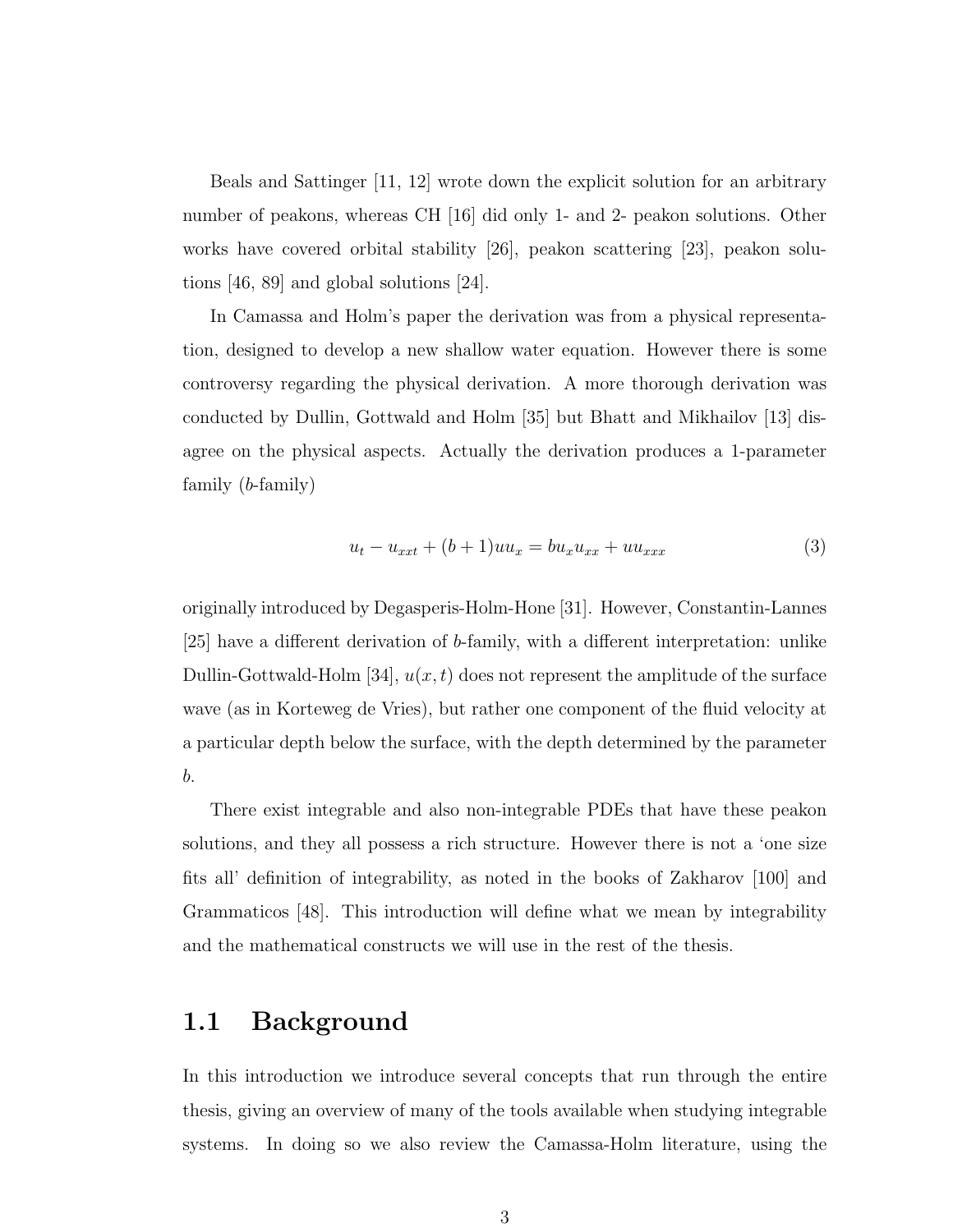Camassa-Holm equation as a key example. One reason that the CH equation has been so widely studied is partly its richness of mathematical features. It is completely integrable, having been found to have a Lax pair it is also bi-Hamiltonian and has an infinite number of conserved quantities.

Before we define what we mean by integrable, we need to explain some of the tools we shall be using. From the Poisson brackets we can define the Hamiltonian formalism, and what that looks like for Camassa-Holm. From there we then explain what a peakon is, and what is meant by a weak solution. Using Camassa-Holm peakons as the running example, we show how they are solutions of the PDE and also a travelling wave reduction.

### 1.2 Hamiltonian Systems

Here we define Hamiltonian systems, and describe various notions of integrability that are applicable in different contexts. This section will set up the structure behind the Hamiltonian systems of which the peakon PDEs are a part of. There are several books that contain a thorough introduction to integrable systems; see [8, 81, 9, 38].

#### 1.2.1 Poisson Structure

Definition 1.2.1. Poisson Structure: A Poisson structure on a manifold M is a bilinear bracket  $\{,\}$  on the space of functions  $C^{\infty}(M) \times C^{\infty}(M) \to C^{\infty}(M)$ satisfying

- 1. Skew symmetry:  $\{F,G\}=-\{G,F\}$
- 2. Leibniz rule:  $\{F, GH\} = \{F, G\} + \{F, H\}$
- 3. Jacobi identity:  $\{\{F, G\}, H\} + \{\{G, H\}, F\} + \{\{H, F\}, G\} = 0$

On a d-dimensional manifold M with coordinates  $x = (x_i)$ , the bracket of two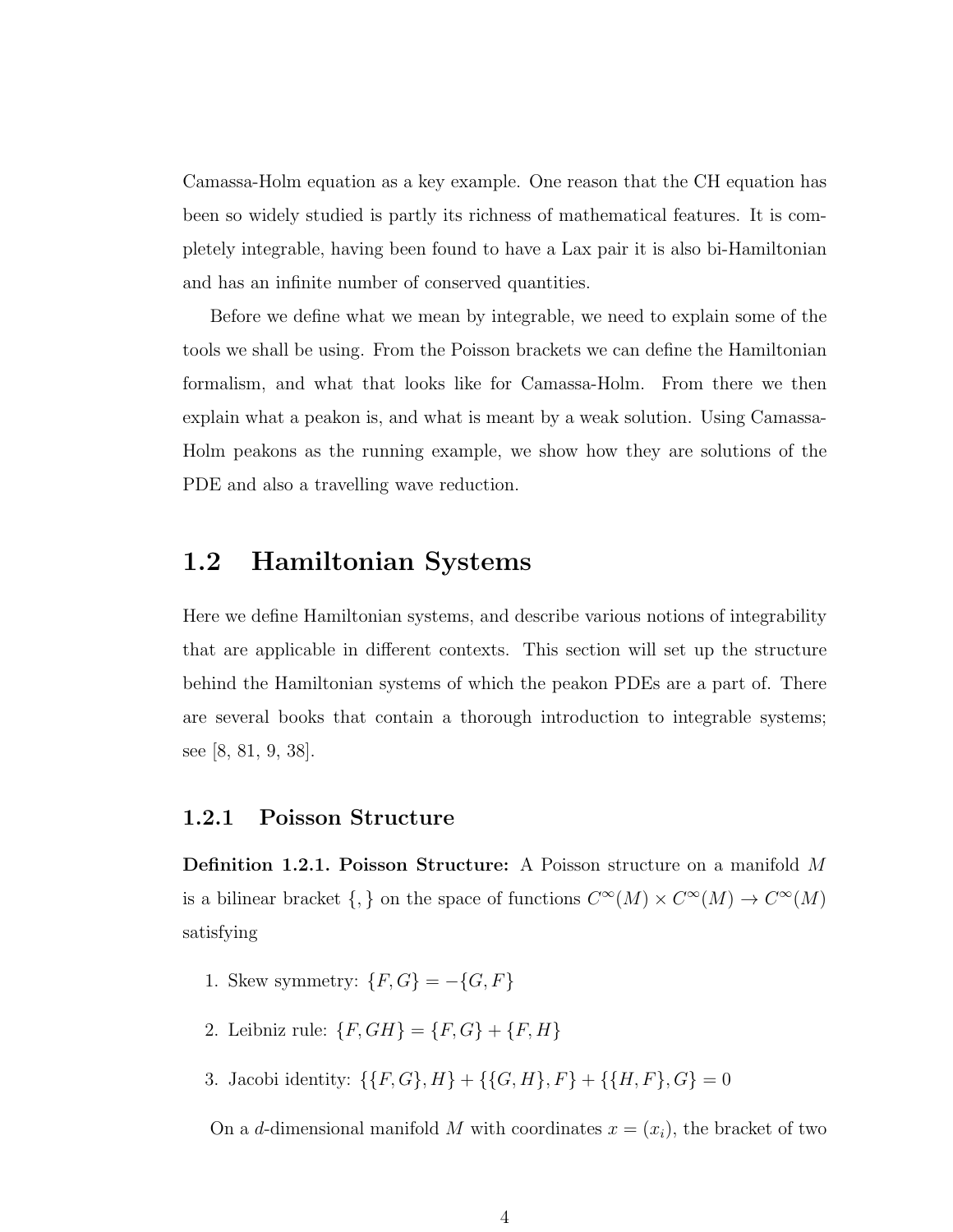functions  $F, G$  is given in terms of the brackets between the coordinates by

$$
\{F, G\} = \sum_{i,j=1}^{d} \frac{\partial F}{\partial x_i} \frac{\partial G}{\partial x_j} \{x_i, x_j\}
$$
\n(4)

In these coordinates the Poisson tensor  $P$  is given by the matrix with entries  $P_{ij} = \{x_i, x_j\}$ . The formula for a canonical bracket on  $\mathbb{R}^{2n} = (p, q)$  is a special case where  $d = 2n$  and the coordinates are divided into positions  $q = (q_i)$  and momenta  $p = (p_i)$  for  $i = 1, ..., n$ , is given by

$$
\{F, G\} = \sum_{i} \frac{\partial F}{\partial p_i} \frac{\partial G}{\partial q_i} - \frac{\partial G}{\partial p_i} \frac{\partial F}{\partial q_i}
$$
(5)

where  $\{F, G\}$  is a Poisson bracket, and

$$
\{q_i, q_j\} = 0, \qquad \{p_i, p_j\} = 0, \qquad \{p_i, q_j\} = \delta_{ij}.
$$
 (6)

#### 1.2.2 Hamilton's Equations

To define Hamilton's equations we first define a Lagrangian system [8], with Lagrange's equations  $\dot{p} = \frac{\partial L}{\partial q}$ , where  $p = \frac{\partial L}{\partial \dot{q}}$  $\frac{\partial L}{\partial \dot{q}}$ , with a given lagrangian function  $L: \mathbb{R}^n \times \mathbb{R}^n \times \mathbb{R} \to \mathbb{R}$ .

The Hamiltonian  $H$  is a function that represents the legendre transform (transforming functions on a vector space to functions on a dual space) of the Lagrangian function. This can be written as

$$
H(q, p, t) = p\dot{q} - L(q, \dot{q}, t) \tag{7}
$$

Hamilton's equations in terms of general coordinates  $(x_i)$  are given by

$$
\dot{x}_i = \{x_i, H\} \tag{8}
$$

for  $i = 1, ..., d$ .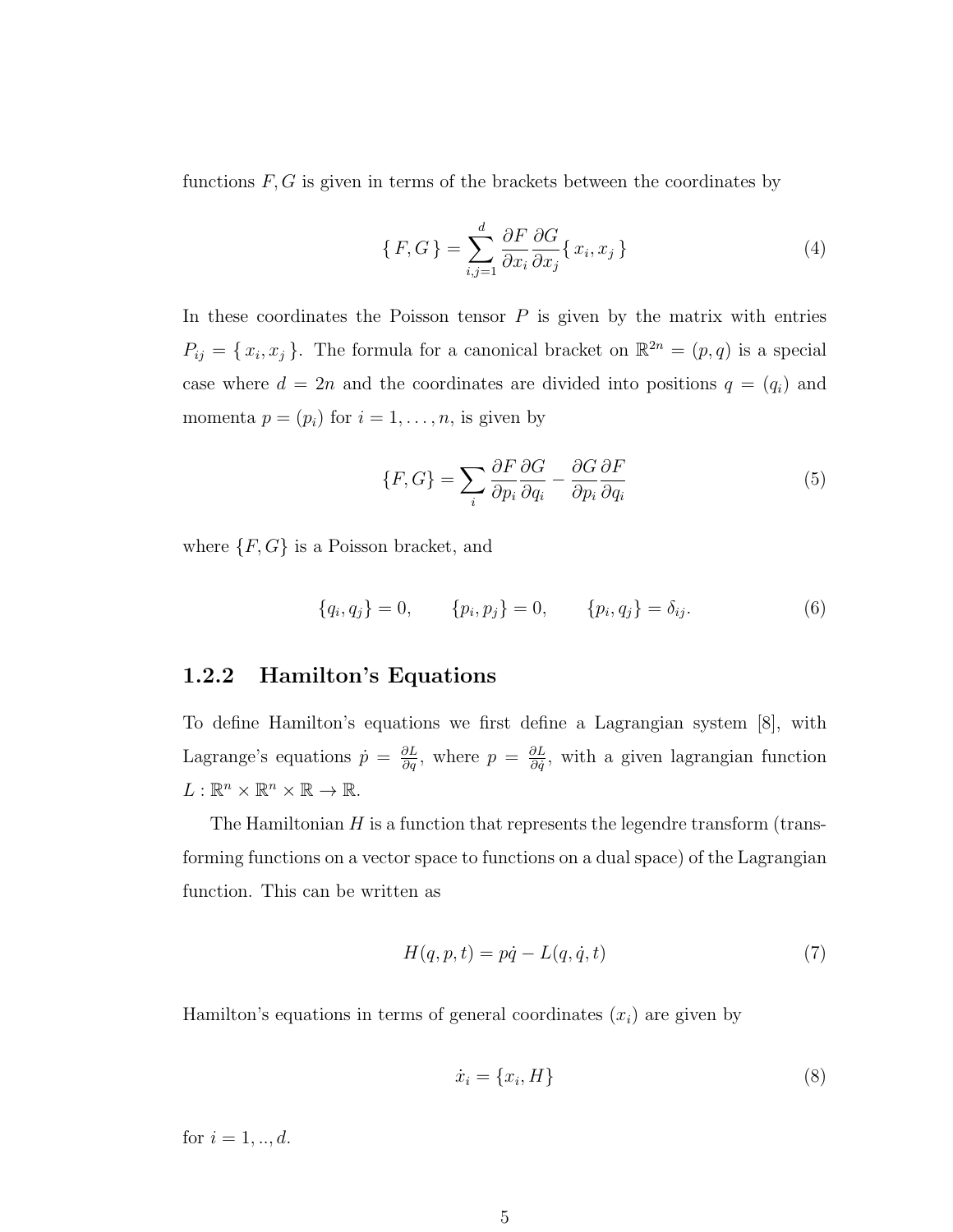**Definition 1.2.2. Phase space** [8] The 2*n*-dimensional space with coordinates  $p_1, ..., p_n, q_1, ..., q_n$  is called phase space.

Any function  $F(x)$  on phase space M satisfies

$$
\dot{F} = \{F, H\} \tag{9}
$$

and in the canonical case with  $d = 2n$  they take the form

$$
\dot{q}_i = \frac{\partial H}{\partial p_i}, \qquad \dot{p}_i = -\frac{\partial H}{\partial q_i} \tag{10}
$$

for  $i = 1, \ldots, n;$ 

**Definition 1.2.3. Integral of motion:** A function  $K(x) \in C^{\infty}(M)$  that is constant on trajectories of Hamilton's equations is called an integral of motion. Due to (9), it satisfies

$$
\{K, H\} = 0,\tag{11}
$$

or in other words K is in involution (Poisson commutes) with H. Therefore  $K(q, p)$ commutes with  $H(q, p)$ .

**Definition 1.2.4. Casimir function:** A function  $C \in C^{\infty}(M)$  on a Poisson manifold M is called a Casimir function if  $\{C, F\} = 0 \forall F \in C^{\infty}(M)$ .

Casimirs can be fixed and used to reduce the order of a system of ODEs, we do this in chapter 2. We define, as in [94]:

Definition 1.2.5. Complete integrability (Poisson case): Suppose that the Poisson tensor (which maps 1-forms to vector fields) is of constant rank 2n on a dense open subset of a Poisson manifold  $M$  of dimension  $d$ , and that the algebra of Casimir functions is maximal, i.e. it contains  $d - 2n$  independent functions. A Hamiltonian system on M is said to be completely integrable if it admits  $d - n$ independent functions (including the Hamiltonian  $H$ ) which are in involution.

In the canonical case  $d = 2n$  the rank is maximal and there are no Casimirs, so only *n* conserved quantities in involution are needed.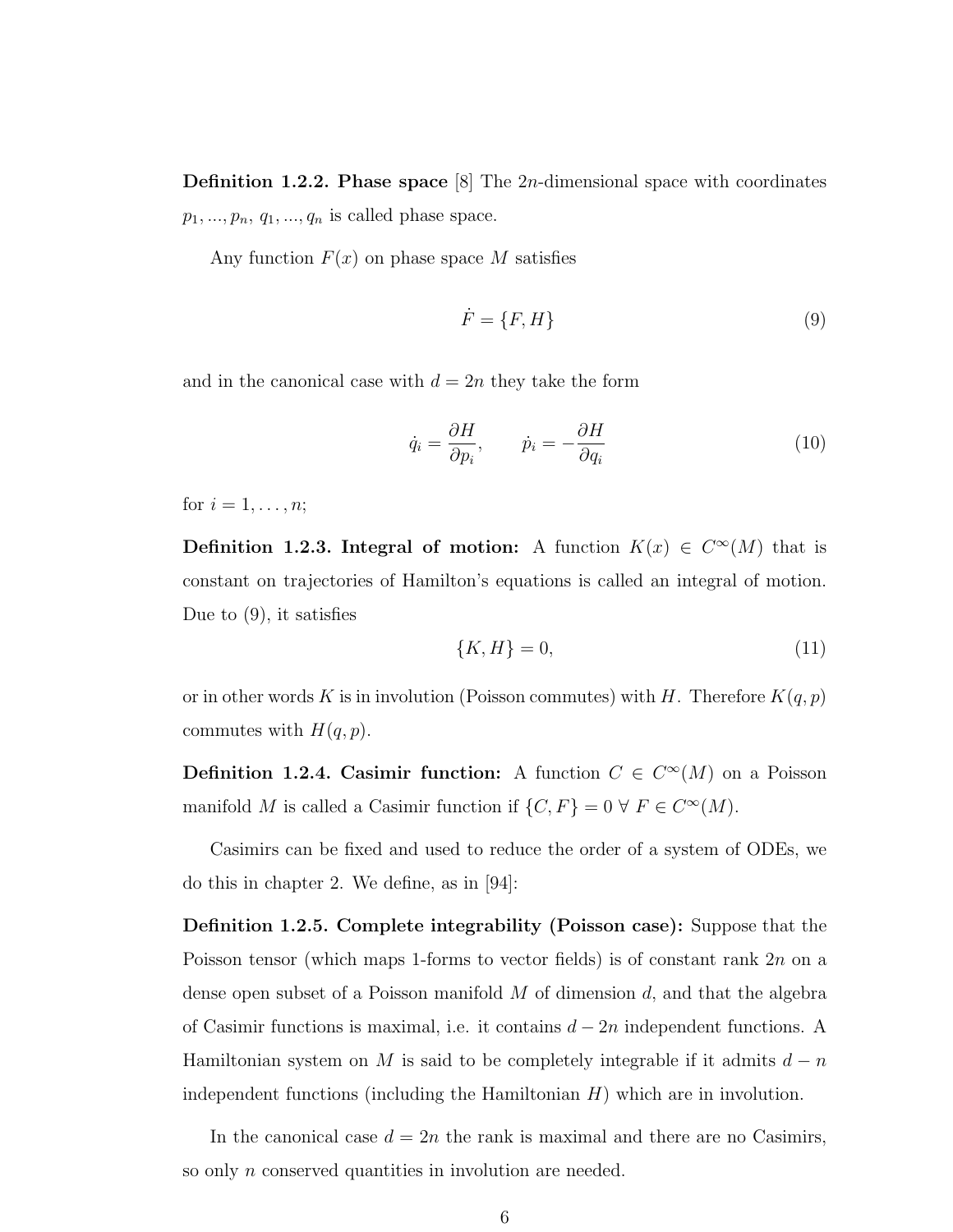Theorem 1.2.1. Liouville's Theorem: The solution of the equations of motion of a completely integrable system is obtained by quadratures.

This essentially means we only need to calculate a finite amount of integrals and explicit solutions can be found, this theorem also applies when dealing with Poisson manifolds as in Definition 5 defined above.

#### 1.2.3 Infinite-dimensional Hamiltonian Systems

PDEs in  $1+1$  dimensions (space  $x + \text{time } t$ ), like KdV and CH, can be formulated as Hamiltonian systems in infinite dimensions. To do this for a PDE in terms of  $u(x, t)$  requires a Poisson bracket on functionals of u (rather than functions). So for two functionals  $F, G$  the bracket is given in terms of a skew-symmetric operator B by

$$
\{F, G\} = \left\langle \frac{\delta F}{\delta u}, \mathbf{B} \frac{\delta G}{\delta u} \right\rangle = \int \frac{\delta F}{\delta u} u_t dx = \int \frac{\delta F}{\delta u} \mathbf{B} \frac{\delta G}{\delta u} dx \tag{12}
$$

with  $\langle, \rangle$  denoting the  $L^2$  pairing on  $\mathbb{R}^d$ . If F is a local functional, given by

$$
F = \int \mathcal{F} dx \tag{13}
$$

where  $\mathcal F$  is a function of u and its derivatives, then the variational (Fréchet) derivative of F can be rewritten in terms of the Euler operator acting on  $\mathcal{F}$ :

$$
\frac{\delta F}{\delta u} = \frac{\partial \mathcal{F}}{\partial u} - \partial \left(\frac{\partial \mathcal{F}}{\partial u_x}\right) + \dots
$$
 (14)

The bracket  $\{,\}$  is automatically skew-symmetric whenever the operator **B** is, but is also required to satisfy the Jacobi identity (but one doesn't bother with the Leibniz rule in infinite dimensions). The domain of integration in  $\int$ : this is the whole real line in the case that  $u$  and its derivatives vanish at spatial infinity, or e.g.  $-\pi$  to  $\pi$  in the case that u is periodic in x with period  $2\pi$ .

Then given a functional  $H[u]$ , Hamilton's equations are

$$
u_t = \mathbf{B} \frac{\delta H}{\delta u}.\tag{15}
$$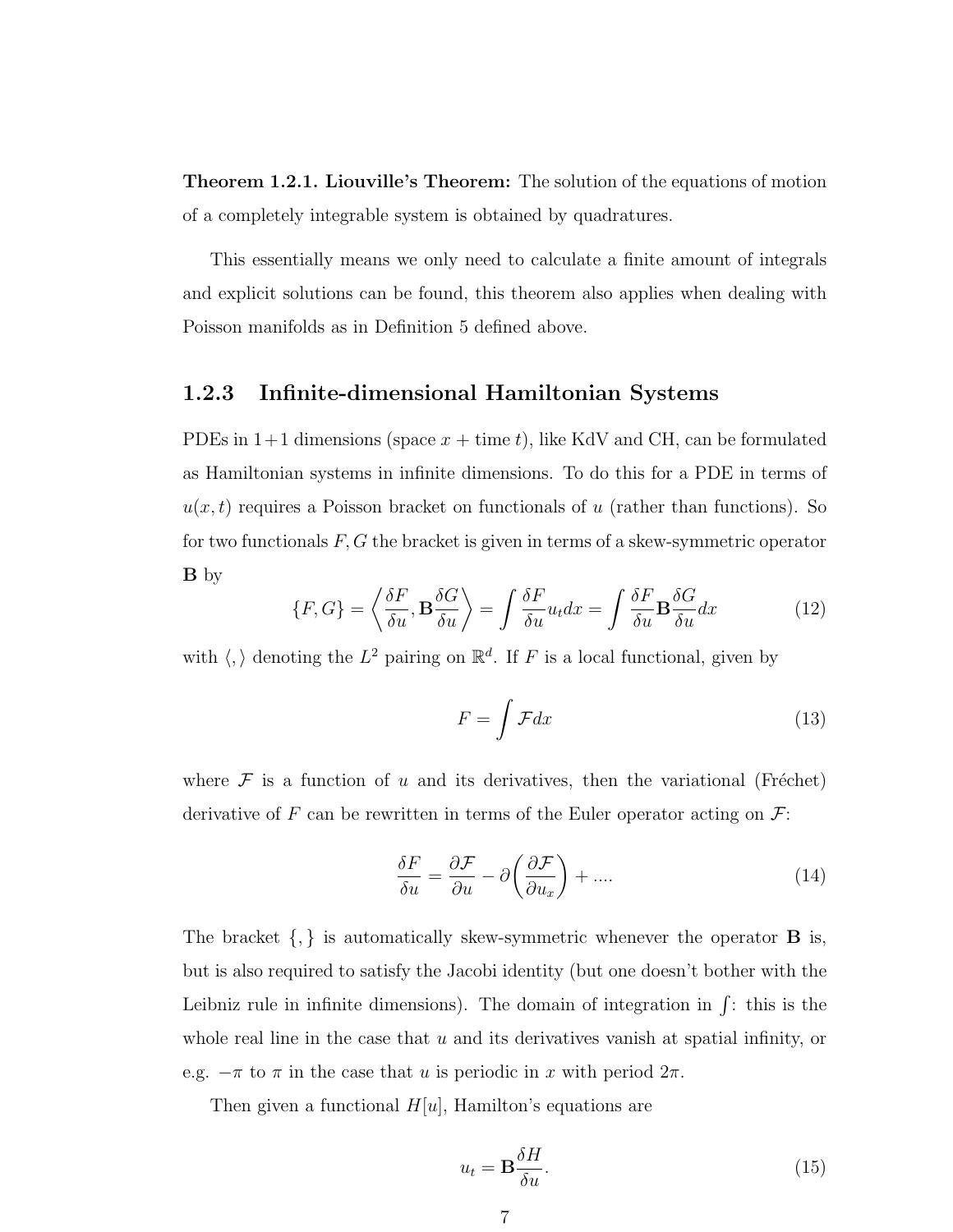Writing CH in Hamiltonian form, with

$$
\mathbf{B} = -(m\partial_x + \partial_x m),\tag{16}
$$

where  $m = u - u_{xx}$  is the fluid momentum variable [16], that satisfies

$$
m_t = \mathbf{B} \frac{\delta H}{\delta m} \tag{17}
$$

with

$$
H = \int \frac{1}{2} (u_x^2 + u^2) dx,\tag{18}
$$

as

$$
\frac{\delta H}{\delta m} = (1 - \partial_x^2)^{-1} \frac{\delta H}{\delta u}.
$$
\n(19)

The fluid momentum  $m$  was obtained via a Legendre transformation as the variational derivative of the Lagrangian  $L[u]$ , with u being the fluid velocity.

#### 1.2.4 Bi-Hamiltonian Systems

If we can write a system in terms of two distinct Hamiltonians and Hamiltonian operators

$$
u_t = B_0 \frac{\delta H}{\delta u} = B_1 \frac{\delta G}{\delta u} \tag{20}
$$

and also the sum (or any linear combination) of  $B_0$  and  $B_1$  is a Hamiltonian operator then we call the system bi-Hamiltonian. Now if

$$
B_0 + B_1 \tag{21}
$$

is also Hamiltonian, then we can define a recursion operator

$$
R = B_1 B_0^{-1}
$$
\n(22)

that can generate an infinite hierarchy of flows. This means that by showing a system is bi-Hamiltonian, with an infinite hierarchy of local flows that commute,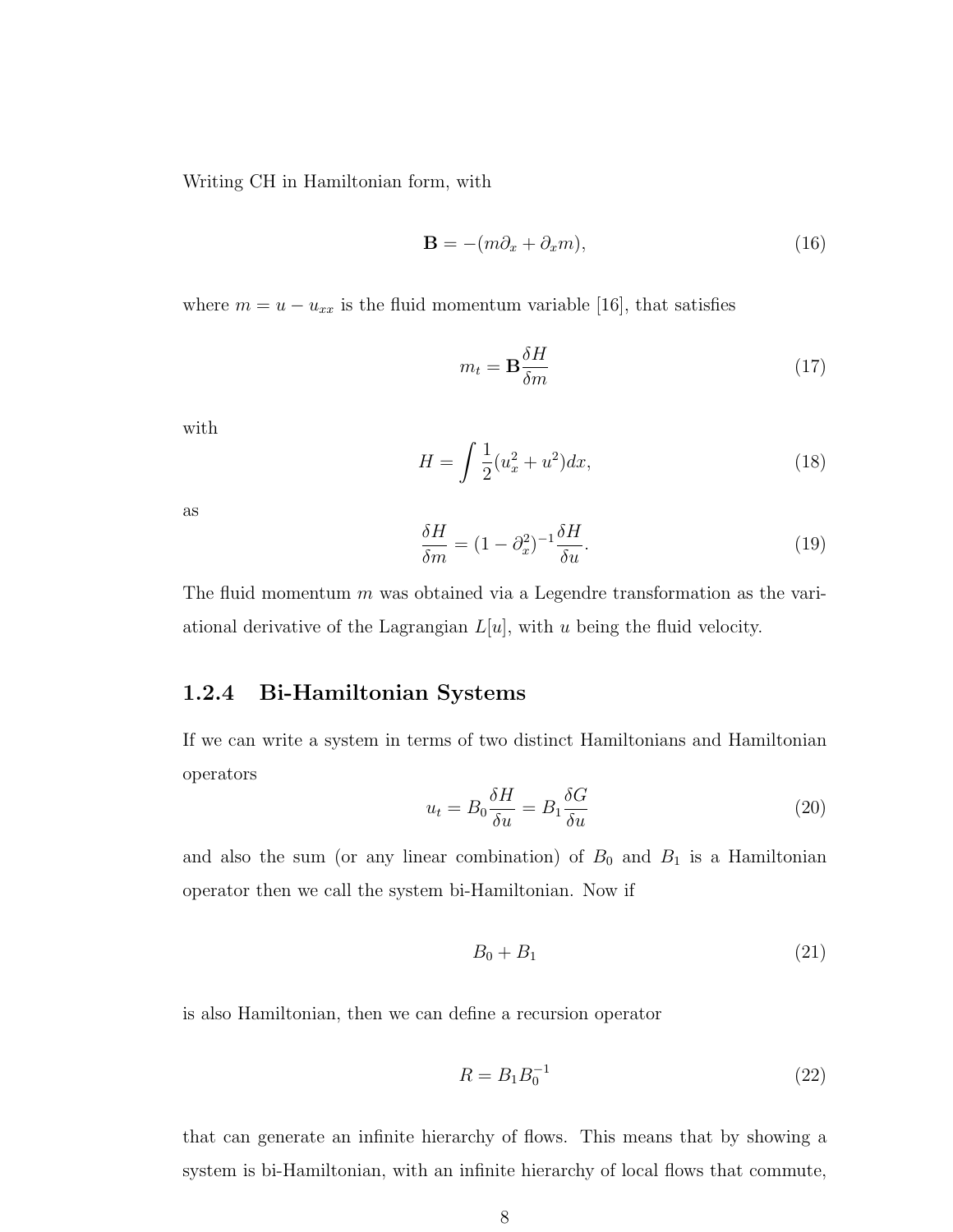we can infer that the system is integrable.

**Definition 1.2.6. Bi-Hamiltonian System** [81] A pair of skew-adjoint  $q \times q$ matrix differential operators  $B_0$  and  $B_1$  is said to form a Hamiltonian pair if every linear combination  $aB_0 + bB_1$ ,  $a, b \in \mathbb{R}$ , is a Hamiltonian operator. A system of evolution equations is a bi-Hamiltonian system if it can be written in the form (20) where  $B_0$ ,  $B_1$  form a Hamiltonian pair.

Writing CH in terms of the momentum variable  $m$ 

$$
m_t + um_x + 2u_x m = 0, \qquad m = u - u_{xx}
$$
 (23)

we can write down

Example 1.2.1. Bi-Hamiltonian form of Camassa-Holm

$$
m_t = B_0 \frac{\delta H_1}{\delta m} = B_1 \frac{\delta H_2}{\delta m},\tag{24}
$$

$$
B_0 = -m\partial_x - \partial_x m,
$$
  
\n
$$
H_1 = \frac{1}{2} \int (u^2 + u_x^2) dx,
$$
 (25)

$$
B_1 = -\partial_x - \partial_x^3, \qquad H_2 = \frac{1}{2} \int (u^3 + uu_x^2) dx. \tag{26}
$$

#### 1.2.5 Weak Solutions

A weak solution for an ODE or PDE is a solution which may only satisfy the equation under some very specific circumstances. The solutions may not exist for all derivatives, however we can say that is a solution in this weak sense if the cirucumstances are satisfied.

Peakons are weak solutions of the PDE's that have them as solutions, by this we mean that they are valid only for the weak formulation of the PDE as the derivatives are discontinuous. The weak formulation for the whole  $b$ -family  $(3)$ was studied in [58], given by

$$
E = (1 - \partial_x^2)u_t + (b + 1 - \partial_x^2)\partial_x \left(\frac{1}{2}u^2\right) + \partial_x \left(\frac{3 - b}{2}u_x^2\right) = 0 \tag{27}
$$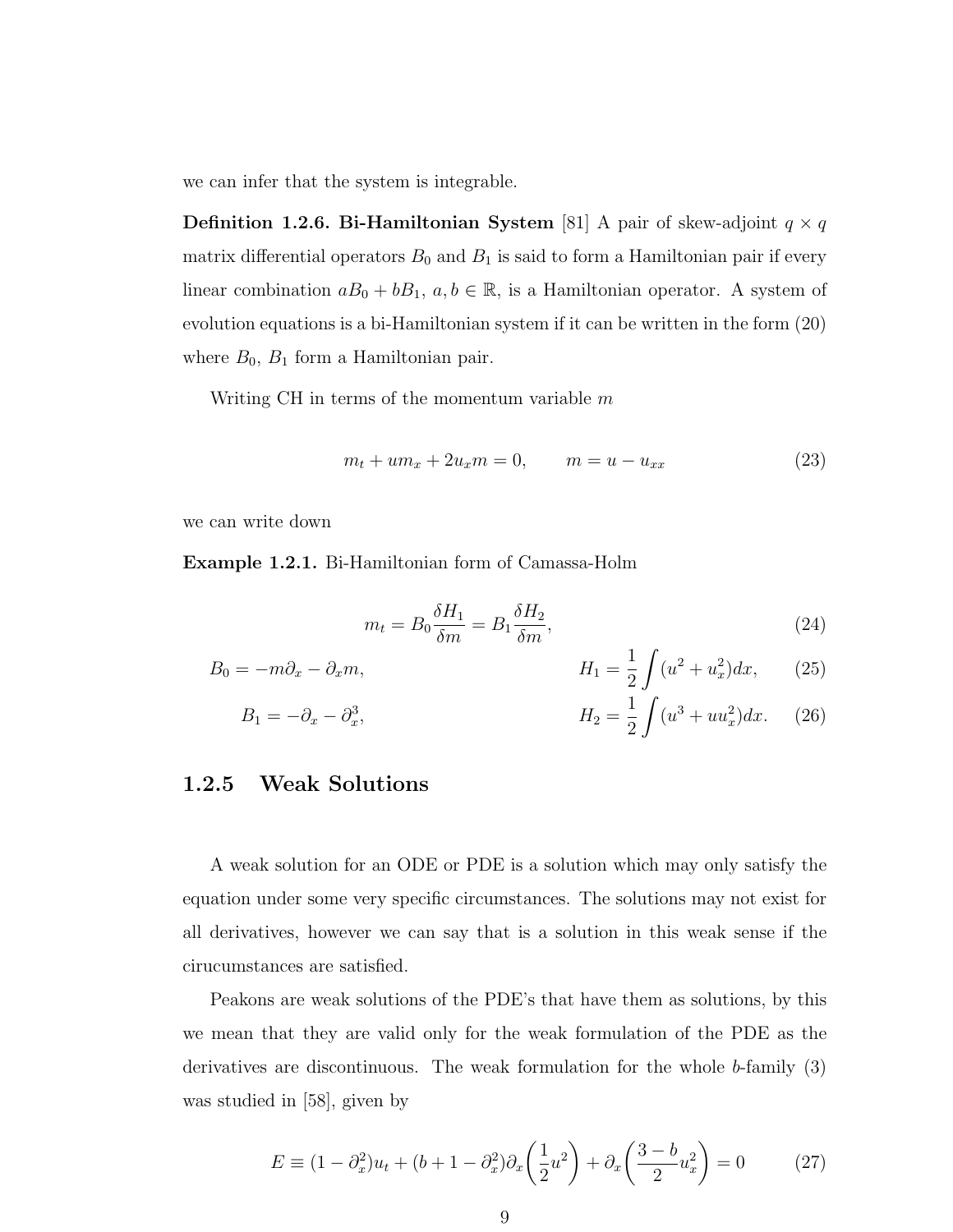so for all time t

$$
\int E\psi \, dx = 0. \tag{28}
$$

 $\psi(x)$  is any smooth function on the real line with compact support, meaning that it is enough to do the integration over any finite interval where  $\psi$  has support (though an infinite interval would still be valid), and the derivatives in (27) are to be interpreted as weak derivatives, in the sense to be explained below.

Here we write down the case for  $b = 2$  the Camassa-Holm example, and how to derive it. To verify the weak formulation, given by  $(27)$  with  $b = 2$  and  $(28)$  for all  $\psi$ , we multiply by some test function  $, \psi(x, t)$ , and move the derivatives onto that rather than the equations dependent variable  $u(x, t)$ .

$$
\int (u_t - u_{xxt} + u_x(u - u_{xx}) + (u(u - u_{xx}))_x) \psi dx = 0 \tag{29}
$$

To get this into the weak form, we shall consider the terms seperately and integrate by parts to move the derivatives greater than one. So we have

$$
\int (u_t - u_{xxt}) \psi dx = \int (\psi - \psi_{xx}) u_t dx \tag{30}
$$

and

$$
\int u_x(u - u_{xx})\psi dx = \int (uu_x\psi + \frac{1}{2}u_x^2\psi_x)dx\tag{31}
$$

and

$$
\int ((u - u_{xx}))u_x \psi dx = -\int (u^2 + u_x^2)\psi_x + uu_x \psi_{xx} dx \tag{32}
$$

So the weak formulation from  $(29)$  is:

$$
\int (-(uu_x - u_t)\psi_{xx} - (u^2 + \frac{1}{2}u_x^2)\psi_x + (uu_x + u_t)\psi)dx = 0.
$$
 (33)

The weak formulation is equivalent to requiring (33).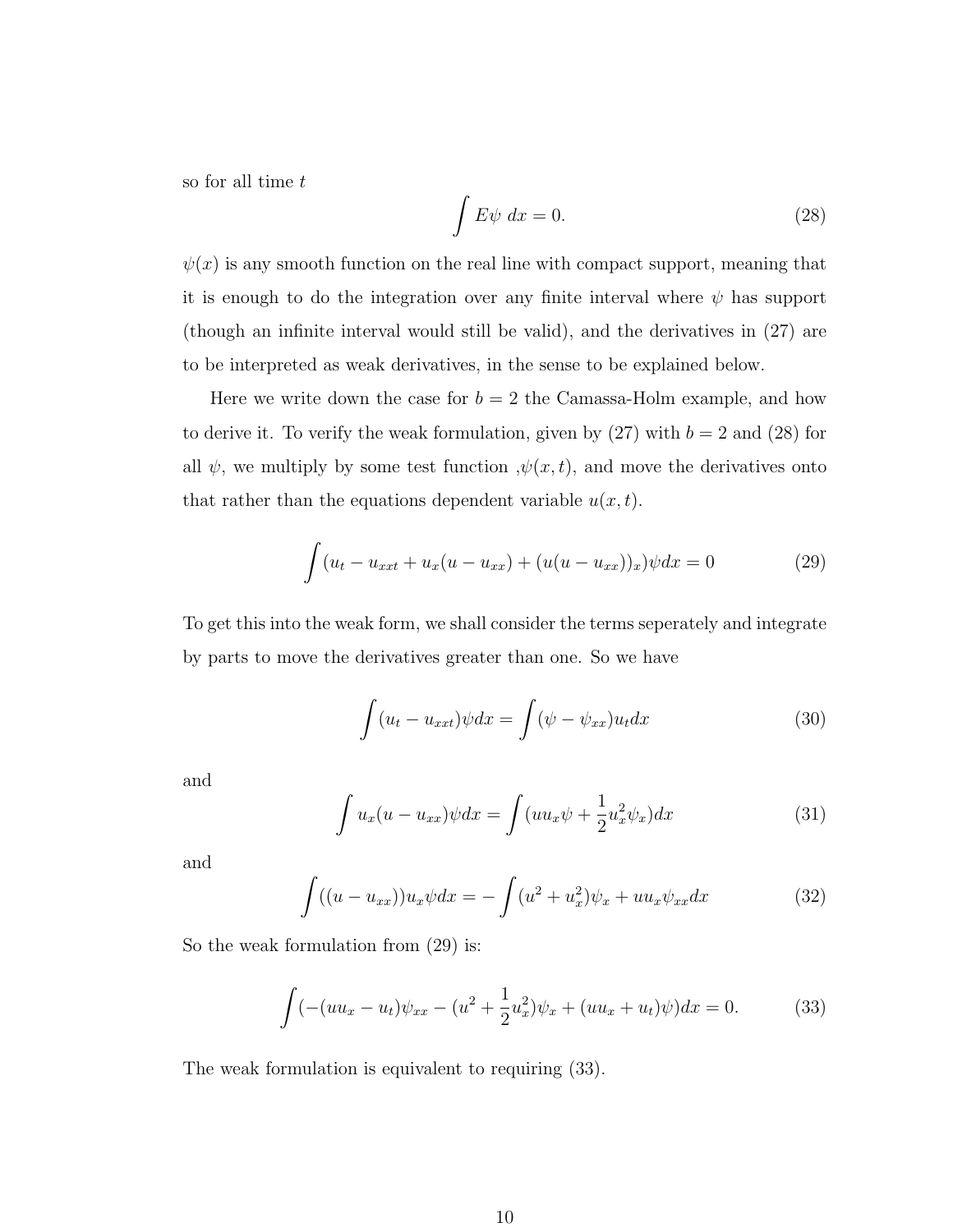## 1.3 Peakons

As we briefly mentioned, peakons are like non-smooth solitons. Different peakon equations can have different peakon solutions, for example CH and Novikov's equation, but here we shall use CH to introduce their main properties. Camassa-Holm has peakons of the form

$$
u(x,t) = ce^{-|x-ct|},
$$
\n(34)

where the wave speed c is proportional to its amplitude. The constant  $c$  can also be negative and, if this is the case, we call the solutions 'antipeakons' and they move from right to left unlike peakons which move from left to right. These are



Figure 1: Single peakon, with  $c=1$ 

known as weak solutions [70], as not all higher order derivatives of  $u$  that appear in (2) exist everwhere. We can see from (34) and Figure 1 that the first derivative of u is discontinuous at the peak  $x = ct$ .

To verify that the the single peakon solution (34) is a weak solution, we can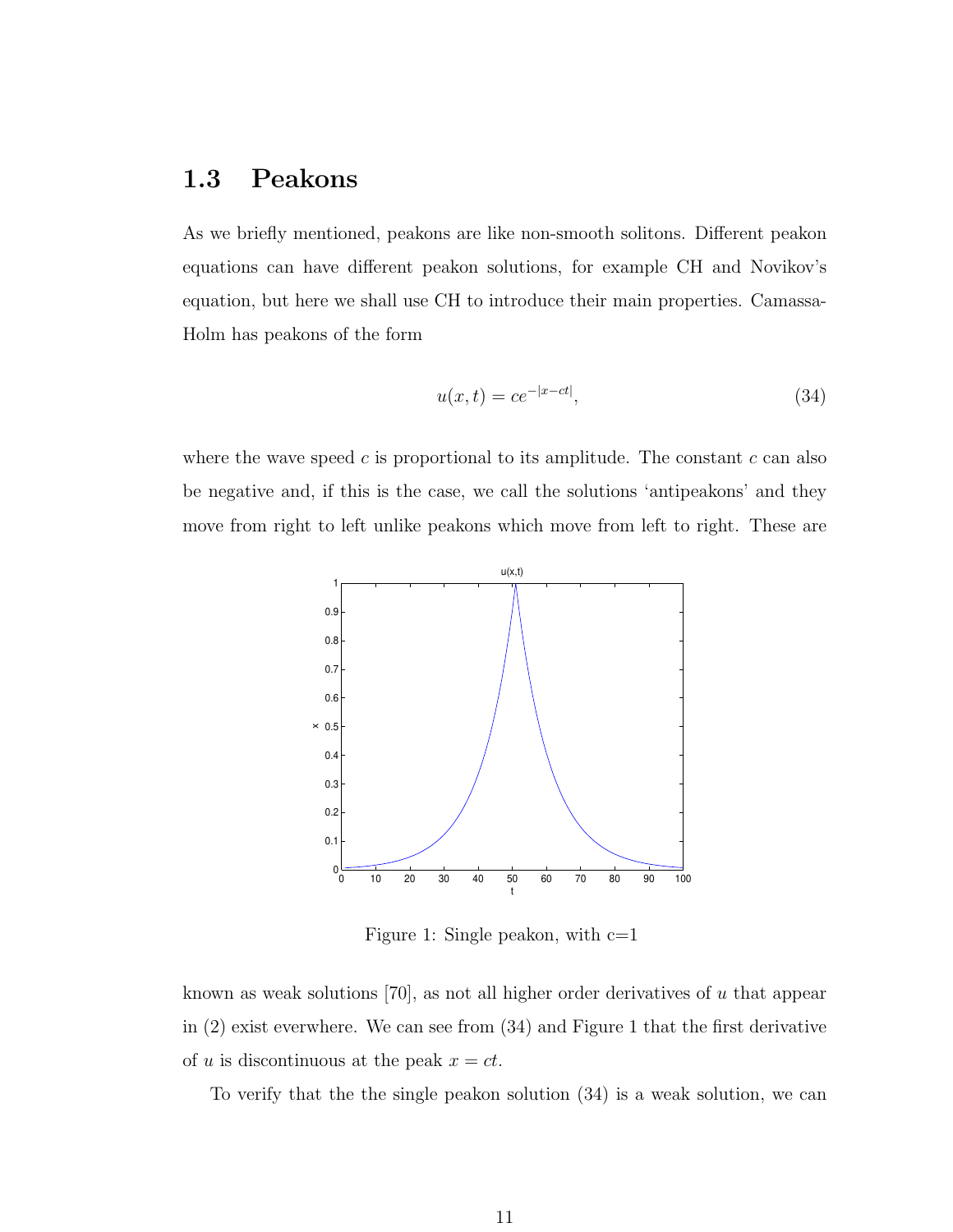substitute into (27) to find

$$
m = (1 - \partial_x^2)u = 2c\delta(x - ct)
$$
\n(35)

and then

$$
(1 - \partial_x^2)u_t = -2c^2 \delta'(x - ct)
$$
\n(36)

from taking the t derivative of the distribution (35). Noting that  $\delta$  is the dirac delta function

$$
\delta(x) = \begin{cases}\n+\infty, x = 0 \\
0, x \neq 0\n\end{cases}
$$
\n(37)

and

$$
\int_{-\infty}^{\infty} \delta(x)dx = 1\tag{38}
$$

so

$$
\int e^{-|x|} (\psi - \psi_{xx}) dx = 2\psi(0)
$$
\n(39)

noting that  $\frac{1}{2}e^{-|x|}$  is the Green's function of the Helmholtz operator  $1-\partial_x^2$ , therefore

$$
(1 - \partial_x^2)e^{-|x|} = 2\delta(x)
$$
 (40)

Then we also need

$$
(1 - \frac{1}{4}\partial_x^2)u^2 = c^2 e^{-2|x - ct|} = c^2 \delta(x - ct)
$$
\n(41)

as  $\delta(kx) = \frac{1}{|k|} \delta(x)$ . So we have

$$
E = -2c^2 \delta'(x - ct) + (3 - \partial_x^2) \partial_x (\frac{1}{2}c^2 e^{-2|x - ct|}) + \partial_x (\frac{1}{2}c^2 e^{-2|x - ct|}), \qquad (42)
$$

$$
= -2c^2 \delta'(x - ct) + 2\partial_x (1 - \frac{1}{4}\partial_x^2) u^2 = 0
$$
\n(43)

using (41) and hence verifying that a single peakon solution is also a weak solution.

To check if single peakons are weak solution of the travelling wave reduction,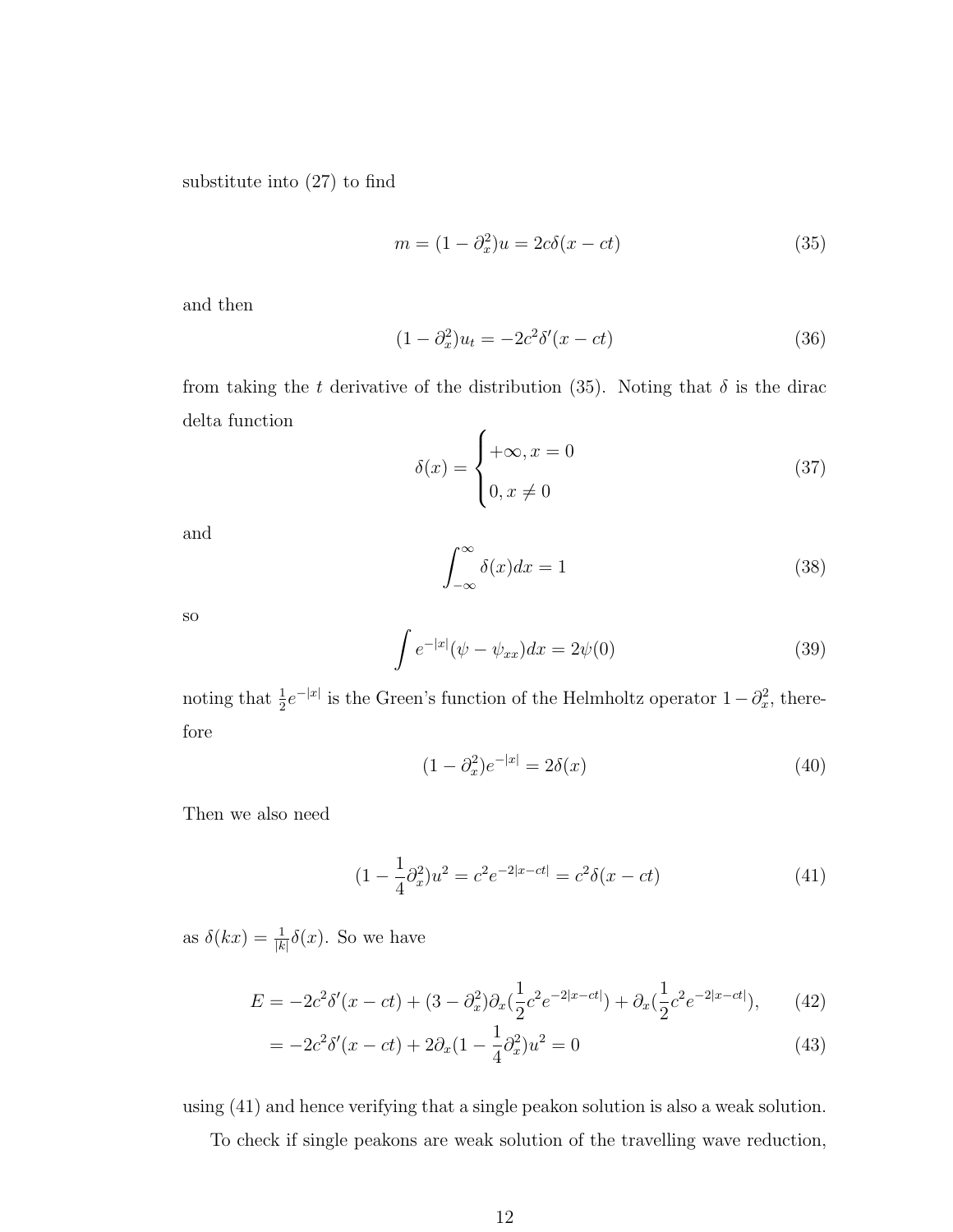similar technique is employed as with the PDE, multiply by a suitable test function and integrate by parts. A single peakon is given as follows

$$
u(x,t) = ce^{-|x-ct|},
$$
\n(44)

Starting with the travelling wave ansatz [17]

$$
u(x,t) = \phi(x - ct)
$$
\n(45)

with c the wavespeed, take  $\zeta = x - ct$  and substitute into (2) we find

$$
-c(\phi' - \phi''') + 3\phi\phi' = 2\phi'\phi'' + \phi\phi'''
$$
\n(46)

Integrating this once

$$
-c(\phi - \phi'') + \frac{3}{2}\phi^2 = \phi\phi'' + \frac{1}{2}\phi'^2 + a \tag{47}
$$

Multiply by  $2\phi'$  and integrate again

$$
(\phi - c)(\phi^2 - \phi'^2) = a\phi + b \tag{48}
$$

with  $a \in \mathbb{R}$  is a constant. Camassa and Holm guessed the form of the peakon from looking at (48) and requiring  $a = b = 0$  for solutions vanishing at infinity; and the single peakon is a solution that satisfies (48) everywhere except at the peak  $\zeta = 0$ , where  $\phi = c$ .

#### 1.3.1 Multi-peakons

Multi-peakons have been studied extensively, and have proven to be an interesting area of research which we touched upon at the start of this chapter. They were initially discovered in Camassa and Holm's original paper [16] and are a linear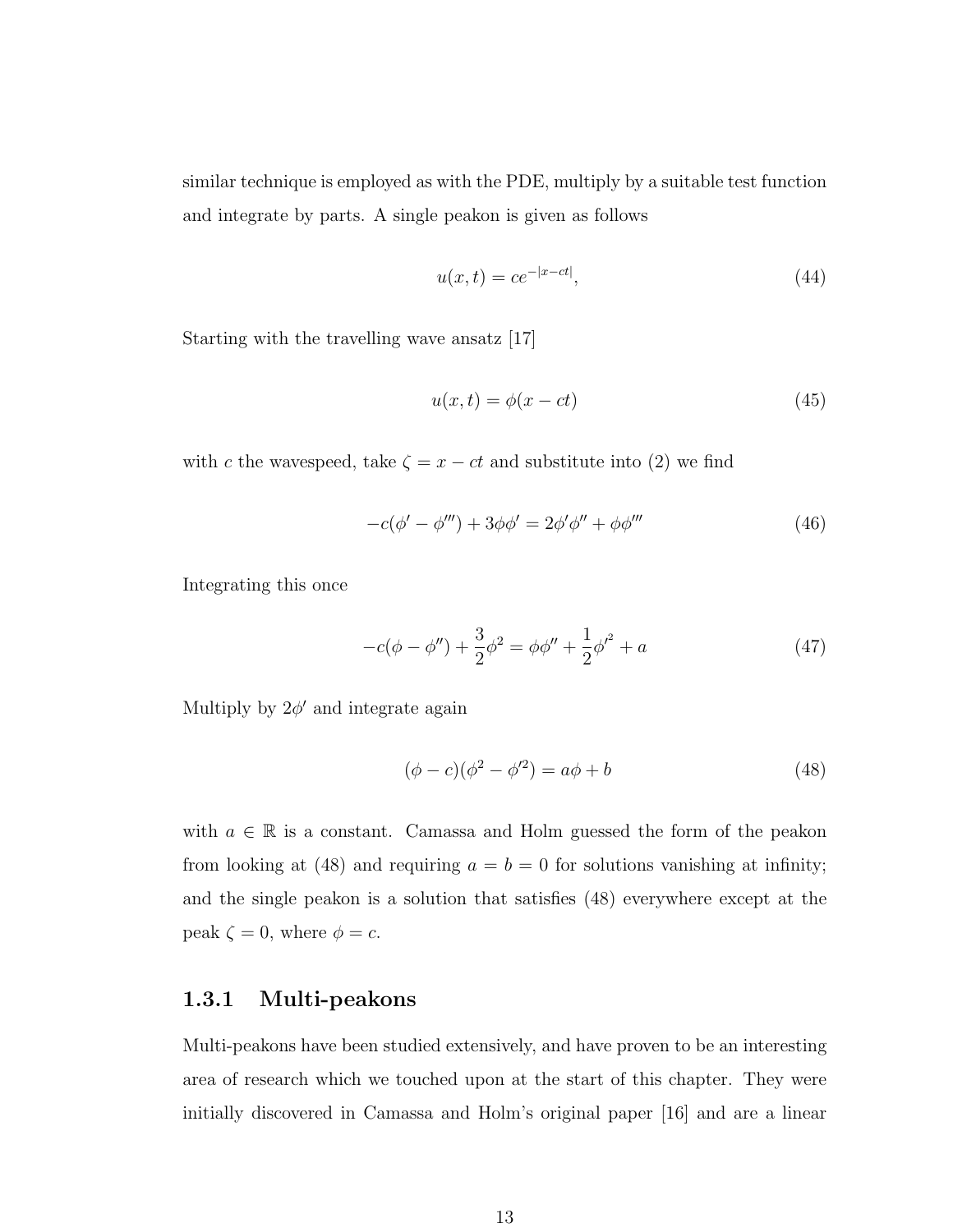superposition of  $N$  singlepeakons [12, 52]

$$
u(x,t) = \sum_{j=1}^{N} p_j(t)e^{-|x-q_j(t)|}
$$
\n(49)

with time dependent amplitudes  $p_j$  and speeds  $q_j$ . The derivatives of which are

$$
u_x = -\sum_{j=1}^{N} p_j \operatorname{sgn}(x - q_j) e^{-|x - q_j|},\tag{50}
$$

$$
u_{xx} = \sum_{j=1}^{N} p_j (e^{-|x-q_j|} - 2\delta(x-q_j))
$$
\n(51)

This is a completely integrable system, Camassa and Holm found a complete set of conserved quantities using a Lax pair and Beals et al [12]. described them in more detail. The weak formulation (27) and (28) leads to the equations

$$
\dot{q}_i = \sum_{j=1}^{N} p_i e^{-|q_i - q_j|},\tag{52}
$$

$$
\dot{p}_i = \sum_{j=1}^{N} p_i p_j \operatorname{sgn}(q_i - q_j) e^{-|q_i - q_j|}
$$
\n(53)

by integrating against test functions  $\psi$  with support at  $x = q_i$ . Both (52) and (53) take the canonical form (10) which has the Hamiltonian function

$$
H = \frac{1}{2} \sum_{i,j=1}^{N} p_i p_j e^{-|q_i - q_j|}
$$
\n(54)

#### 1.3.2 2-peakon

Writing the CH 2-peakon example here as a canonical Hamiltonian system, and a special case of (49)

$$
u(x,t) = \sum_{i=1}^{2} p_i(t)e^{-|x-q_i(t)|}.
$$
 (55)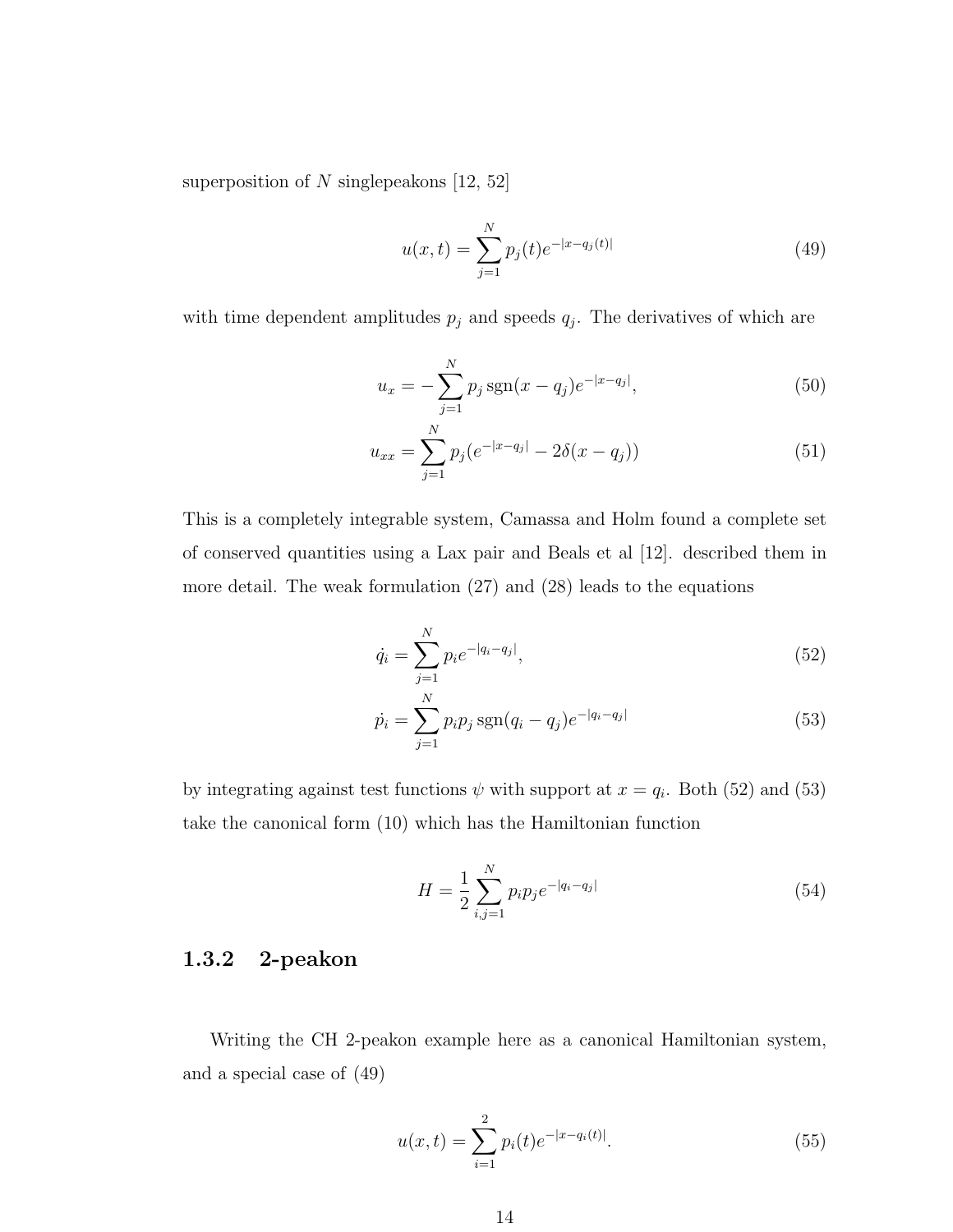for  $N = 2$  (52) and (53) leads to

$$
\dot{p}_1 = p_1 p_2 \operatorname{sgn}(q_1 - q_2) e^{-|q_1 - q_2|},\tag{56}
$$

$$
\dot{p}_2 = p_1 p_2 \operatorname{sgn}(q_2 - q_1) e^{-|q_1 - q_2|},\tag{57}
$$

$$
\dot{q}_1 = p_1 + p_2 e^{-|q_1 - q_2|},\tag{58}
$$

$$
\dot{q}_2 = p_1 e^{|q_2 - q_1|} + p_2. \tag{59}
$$

and also substituting for the Hamiltonian (54)

$$
H = \frac{1}{2}(p_1^2 + p_2^2) + p_1 p_2 e^{-|q_1 - q_2|}
$$
\n(60)

Using the 2-peakon evolution equations with the following change of variables:

$$
P = p_1 + p_2 \t\t Q = q_1 + q_2, \t\t (61)
$$

$$
p = p_1 - p_2 \tag{62}
$$

The exact solution of 2-peakon equations found by Camassa and Holm (also with Hyman in more detail [17]) is given by

$$
q_1(t) = c_1 t + \frac{1}{2} \log[4\gamma (c_1 - c_2)^2] - \log[\gamma c^{(c_1 - c_2)t} + 4c_1^2],\tag{63}
$$

$$
q_2(t) = c_2 t - \frac{1}{2} \log[4\gamma (c_1 - c_2)^2] + \log[\gamma c^{(c_1 - c_2)t} + 4c_2^2]
$$
 (64)

where  $\gamma$  is an arbitrary integration constant. As is convention we set the leftmost peak with position,  $q_1$ , in this case it has asymptotic velocity  $c_1$ , and the rightmost peak  $q_2$  with asymptotic velocity  $c_2$ . There is also freedom to shift  $q_1$ ,  $q_2$  by another constant  $x_0$ , which has been set to zero. More precisely, the phase shift is the difference between the phases of the peakons at  $\rightarrow -\infty$  and  $t \rightarrow +\infty$  before and after interaction. This is a characteristic feature of solitons e.g. it is known for KdV solitons. The fast soliton is given by

$$
\Delta q_t \equiv q_2(+\infty) - q_1(-\infty) \tag{65}
$$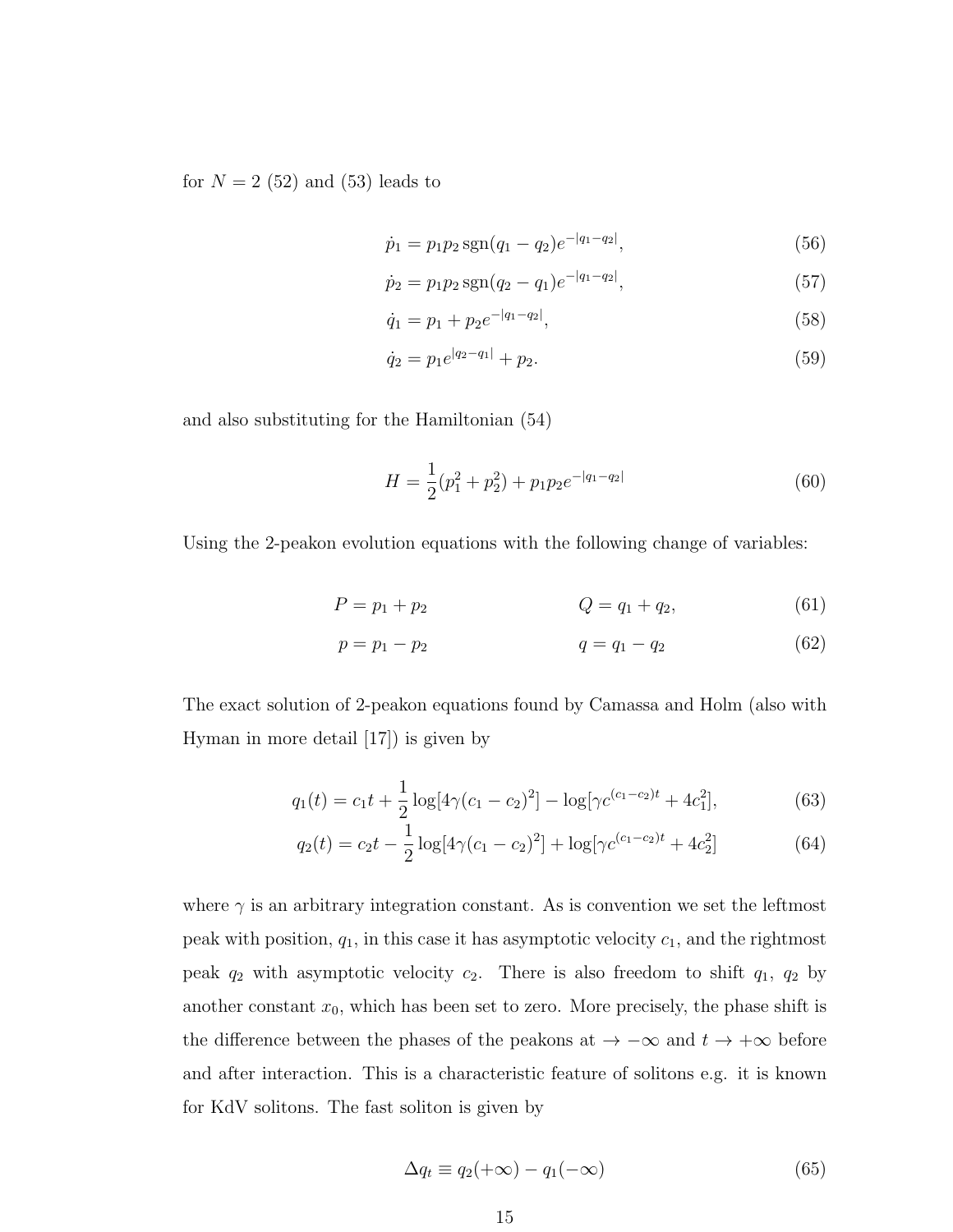and ends up to the right of the slower one

$$
\Delta q_s \equiv q_1(+\infty) - q_2(-\infty) \tag{66}
$$

so the shifts are given by

$$
\Delta q_t = \log \left[ \frac{c_1^2}{(c_1 - c_2)^2} \right], \qquad \Delta q_s = \log \left[ \frac{(c_1 - c_2)^2}{c_2^2} \right] \qquad (67)
$$

Asymptotically this corresponds to

$$
q \equiv \mp (c_1 - c_2)t + \text{const} \qquad \text{as } t \to \pm \infty \tag{68}
$$

Plotting the peaks of two interacting peakons with initial data

$$
c_1 = 0.2, \qquad c_2 = 0.3, \tag{69}
$$

and

$$
p_1(0) = 2,
$$
  $p_2(0) = 3,$   $q_1(0) = 0,$   $q_2(0) = -30,$  (70)

as in Figure 2 we can see the shift of trajectories after interaction.

### 1.4 Lax Pairs

A Lax pair  $[9]$  is made up of two matrices L, M that can be used to write the Hamiltonian evolution equations (10) as

$$
\frac{dL}{dt} \equiv \dot{L} = [M, L] \tag{71}
$$

where  $[M, L] = ML - LM$  is the commutator of the matrices M and L.

Simply finding a Lax pair [68] is a very good sign of integrability. Lax looked at linear operators which gave a compatible equation (Lax equation) with the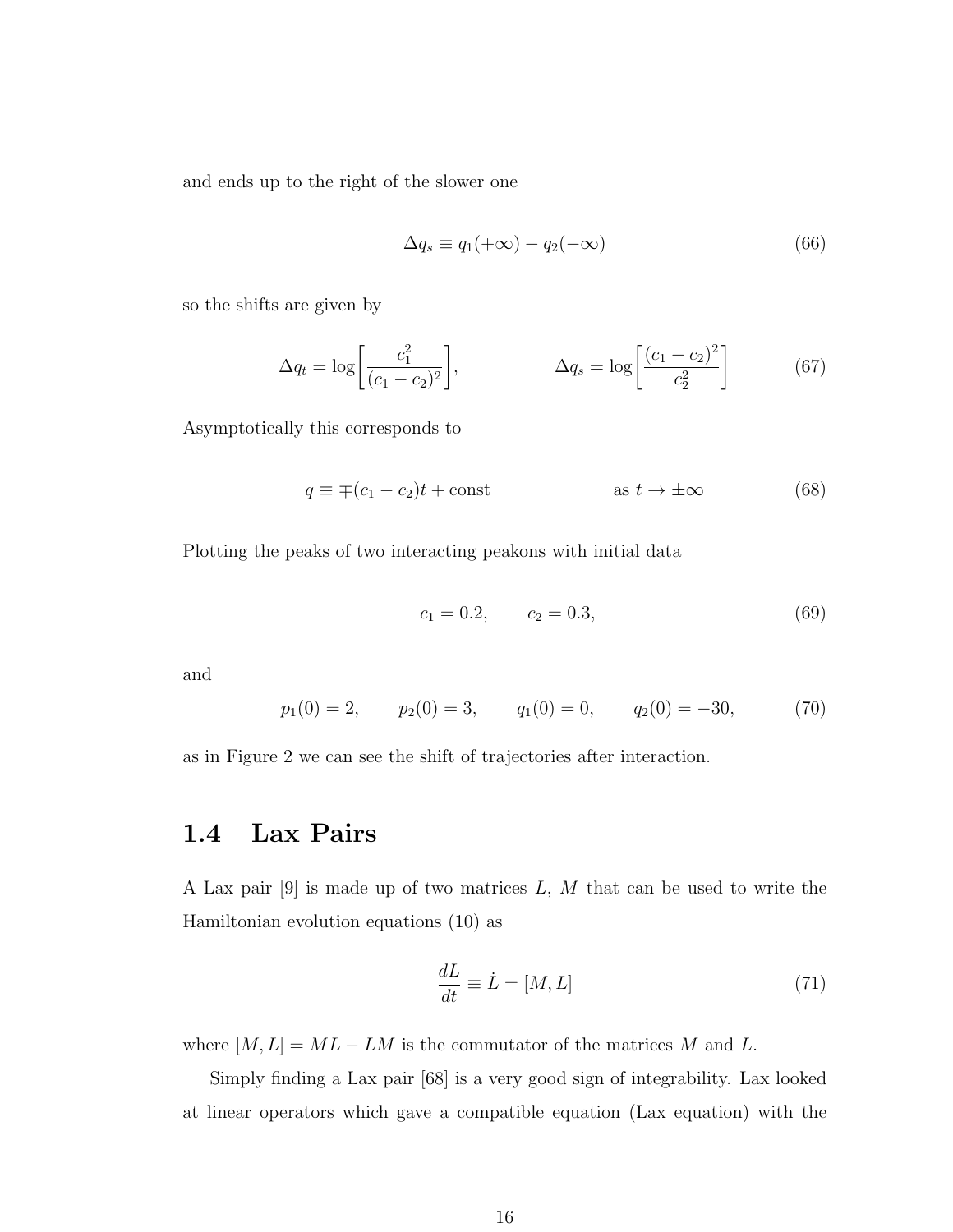

Figure 2: A spacetime plot of two interacting peakons with a shift with initial data (69),(70)

Schrödinger operator

$$
L = \partial_x^2 + u \tag{72}
$$

written

$$
L_t = [P, L] = (PL - LP)
$$
\n(73)

for some pair of operators or matrices  $L, P$ . We can write Lax pairs in a matrix form such as

$$
\Psi_t = A\Psi, \qquad \Psi_x = B\Psi \tag{74}
$$

with A, B matrices, and  $\Psi = \begin{pmatrix} \psi_1 \\ \psi_2 \end{pmatrix}$  $\binom{\psi_1}{\psi_2}$  if the matrices are  $2 \times 2$ . They must satisfy what's known as the zero curvature condition

$$
A_t - B_x + [A, B] = 0 \t\t(75)
$$

which is the compatibility condition of the linear system, and is essential to the notion of a Lax pair.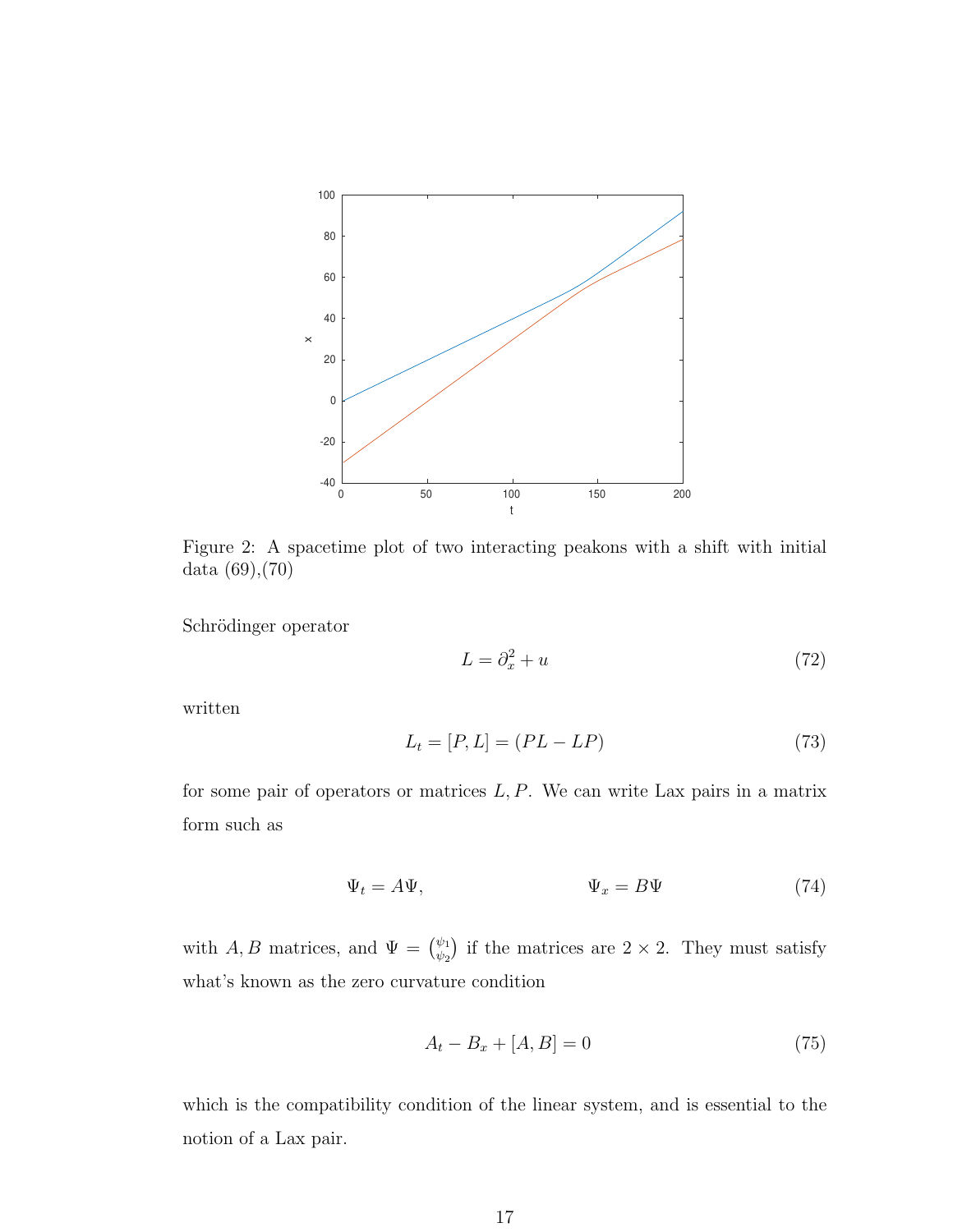Lax pairs can also be written in scalar form; the scalar form of Camassa-Holm Lax pair is

$$
\psi_{xx} = \left(\frac{1}{4} + \lambda(m + \kappa)\right)\psi,\tag{76}
$$

$$
\psi_t = \left(\frac{1}{2\lambda} - u\right)\psi_x + \frac{u_x}{2}\psi.
$$
\n(77)

and the matrix form of the Lax pair:

$$
A = \begin{pmatrix} 0 & 1 \\ \frac{1}{4} + \lambda(\kappa + m) & 0 \end{pmatrix}
$$

$$
B = \begin{pmatrix} \frac{1}{2}u_x & \frac{1}{2\lambda} - u \\ \frac{1}{2}(\kappa + \frac{1}{4\lambda} + \frac{1}{2}u) - \lambda u(\kappa + m) & -\frac{1}{2}u_x \end{pmatrix}
$$

the matrices  $A, B$ , must satisfy  $(75)$ .

### 1.5 Painlevé Equations

Paul Painlevé and co-workers derived a classification of second order ODEs of the form

$$
\frac{d^2w}{dz^2} = F\left(\frac{dw}{dz}, w, z\right) \tag{78}
$$

where F is rational in  $\frac{dW}{dZ}$  and W, and analytic in Z, such that they are free of movable critical points. Painlevé and others obtained a list of (approximately) fifty different types of equations, all but six of which could be reduced to equations for previously known functions, i.e. linear special functions or elliptic functions.

The remaining six equations, known as Painlevé  $I-VI$ , and commonly denoted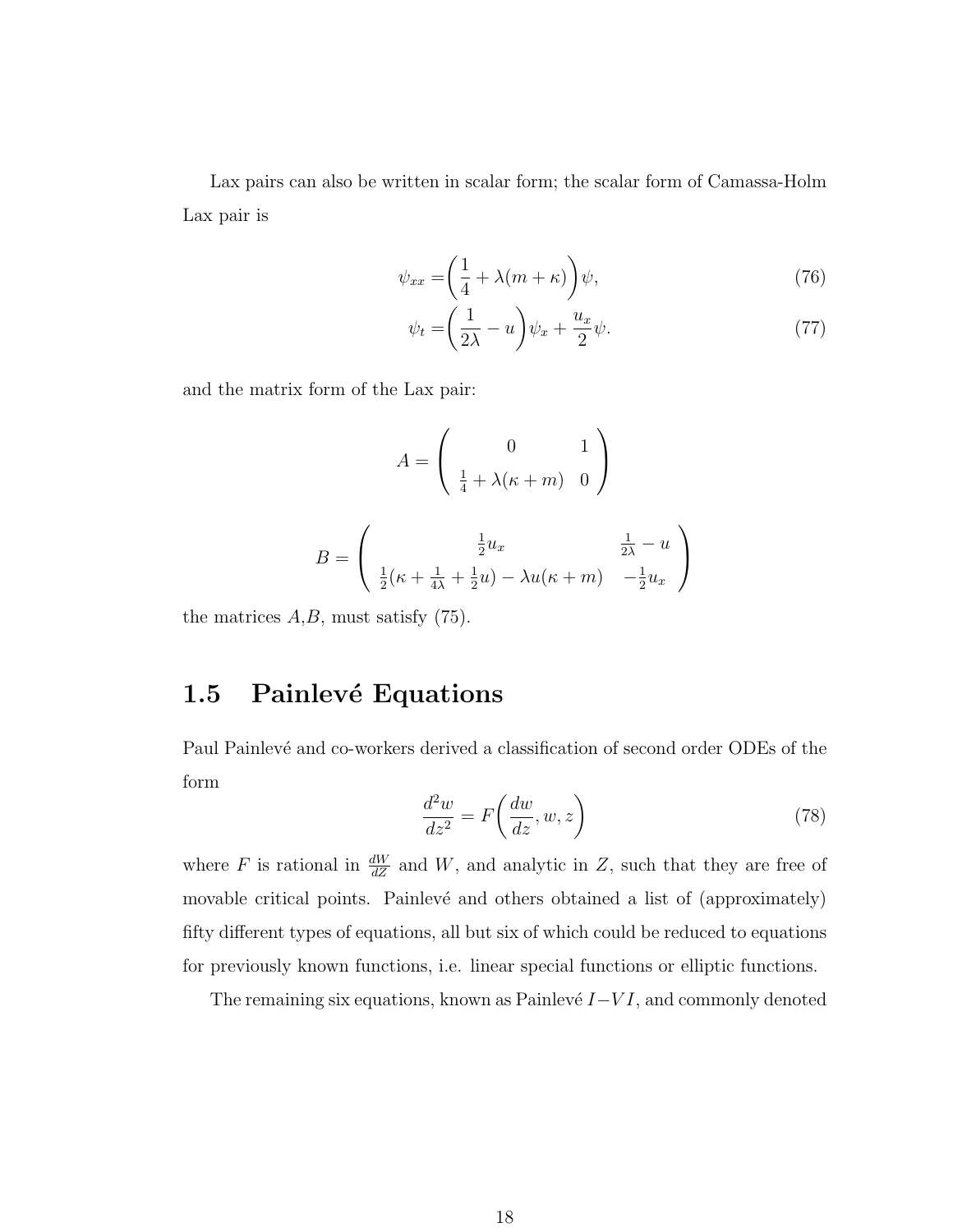$P_I$ - $P_{VI}$ , are given as follows:

$$
w'' = 6w^2 + z, \qquad P_I
$$
  
\n
$$
w'' = 2w^3 + zw + \alpha, \qquad P_{II}
$$
  
\n
$$
w'' = \frac{(w')^2}{w} - \frac{w'}{z} + \frac{\alpha w^2 + \beta}{z} + \gamma w^3 + \frac{\delta}{w}, \qquad P_{III}
$$
  
\n
$$
w'' = \frac{(w')^2}{2w} + \frac{3}{2}w^3 + 4zw^2 + 2(z^2 - \alpha)w + \frac{\beta}{w}, \qquad P_{IV}
$$
  
\n
$$
w'' = \left(\frac{1}{2w} + \frac{1}{w - 1}\right)(w')^2 - \frac{w'}{z} + \frac{(w - 1)^2}{z^2}\left(\alpha w + \frac{\beta}{w}\right) + \frac{\gamma w}{z} + \frac{\delta w(w + 1)}{w - 1}, \qquad P_V
$$
  
\n
$$
w'' = \frac{1}{2}\left(\frac{1}{w} + \frac{1}{w - 1} + \frac{1}{w - z}\right)(w')^2 - \left(\frac{1}{z} + \frac{1}{z - 1} + \frac{1}{w - z}\right)w'
$$
  
\n
$$
+ \frac{w(w - 1)(w - z)}{z^2(z - 1)^2}\left(\alpha + \frac{\beta z}{w^2} + \frac{\gamma(z - 1)}{(w - 1)^2} + \frac{\delta z(z - 1)}{(w - z)^2}\right), \qquad P_{VI}
$$

where  $'$  denotes differentiation with respect to z, and  $\alpha$ ,  $\beta$ ,  $\gamma$ ,  $\delta$  are constant parameters.

A connection between Painlevé equations and integrable PDEs was initially made by Ablowitz and Segur [6] who applied a scaling similarity reduction of mKdV which resulted in a  $P_{II}$  equation, see subsection 1.7.1 for details. According to Ablowitz, Ramani and Segur's famous conjecture [1, 5, 2],

Conjecture 1.6. ARS Conjecture Every ODE which arises as a reduction of a completely integrable PDE is of Painlev´e type (perhaps after a transformation of variables.

By finding such relationships between PDEs and ODEs via reduction, we are able to obtain new solutions of the PDEs. Also discovering that we can pass from integrable PDEs to Painlevé in two different ways such as



- see chapters 3 and 4 below.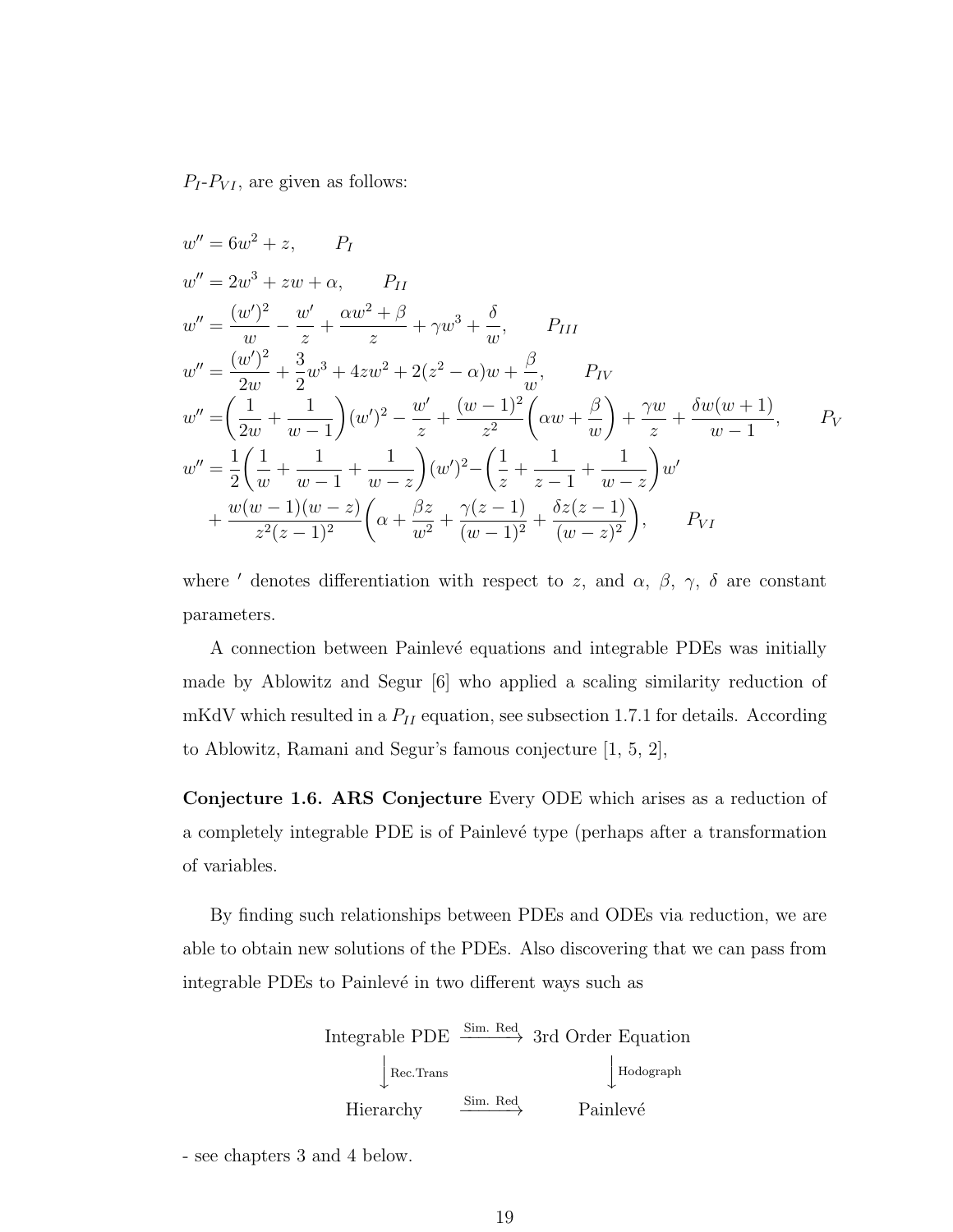The field of Painlevé equations has been widely studied, the main references that are used in this thesis for Bäcklund transformations are Milne [77] and Gromak [49]. However it would be amiss to not acknowledge Okamoto's work [80] who contributed greatly to the area and also Forrester and Witte [41] who extended the work of Okamoto.

### 1.7 Symmetry Reductions and Transformations

To solve nonlinear partial differential equations we are able to use a geometric approach to exploit symmetry properties that allow us to garner multiple solutions [82]. To clarify, when discussing symmetries of an equation we mean that if we have an initial solution we are able to find further solutions by applying said symmetry. An algorithmic approach was developed by Lie [8] to find continuous symmetries of differential equations, this technique does not capture all the symmetries but in most cases will provide most. Another method of finding these symmetries is simply by inspection and this will likely find the most important symmetries of the differential equation.

Earlier we used a travelling wave reduction to derive the Camassa Holm peakon equation, this is a type of translation symmetry. There are a number of different symmetry reductions, but the ones we shall discuss here are similarity reductions which are scaling symmetries. Similarity reductions can reduce a system by 1 independent variable, e.g. the Camassa-Holm PDE with  $u(x, t)$  reduces to an ODE of type  $U(z)$ . Reciprocal transformations do not reduce the order, they do however transform conservation laws into conservation laws.

Definition 1.7.1. Conservation law If we are able to write an equation in the following form:

$$
\partial_t A(u) + \partial_x B(u) = 0 \tag{79}
$$

we call it a conservation law.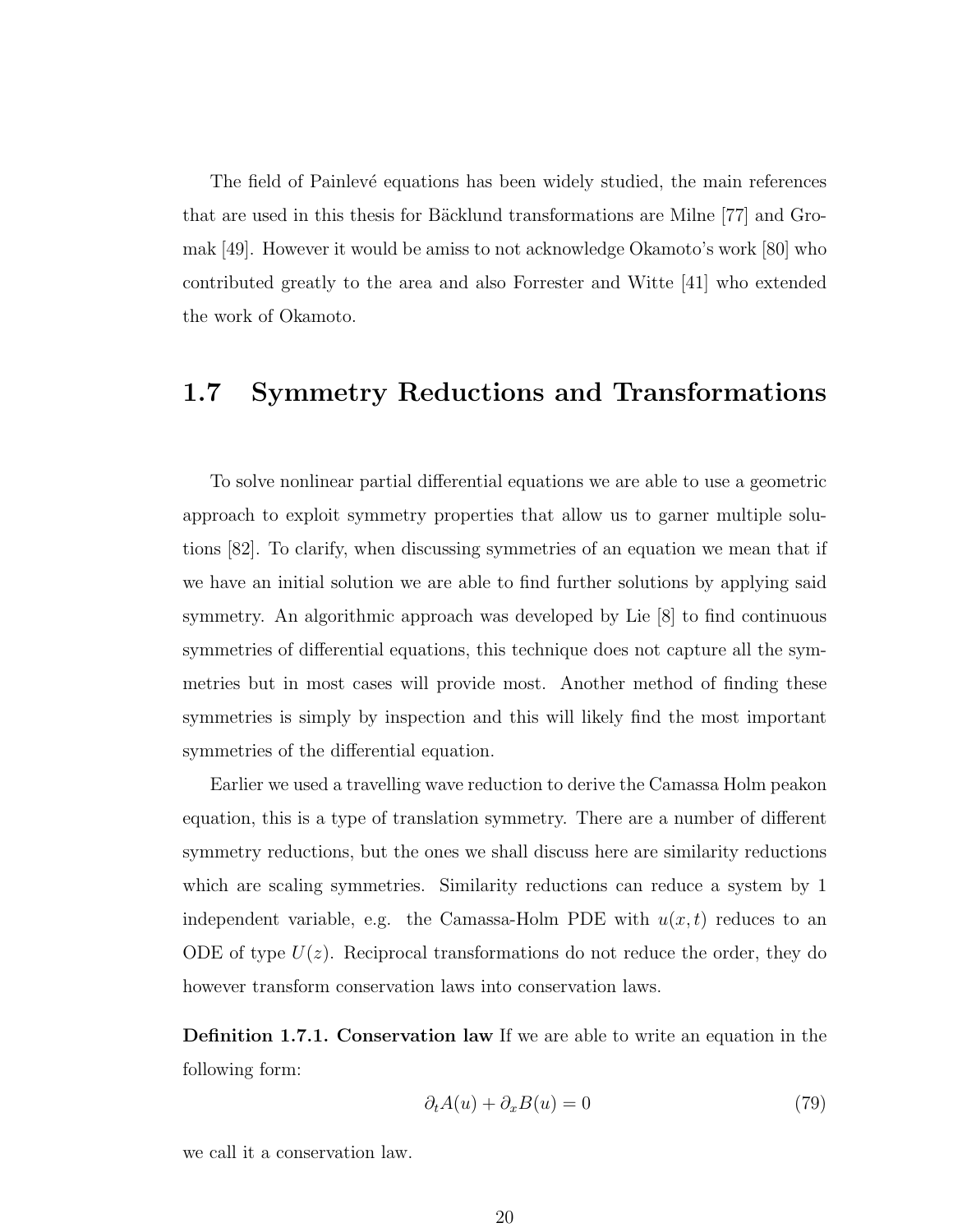#### 1.7.1 Similarity Reductions

The main motivation to employ these techniques is to utilise the work by Hone [55] on the associated Camassa-Holm (aCH) equation

$$
p_t = p^2 f_x, \qquad f = \frac{p}{4} (\log p)_{xt} - \frac{p^2}{2}, \qquad (80)
$$

where the author used scaling similarity reductions to transform the aCH equation to one of the Painlevé equations. Also  $(80)$  is also equivalent to  $(238)$  in chapter 3.

Similarity reductions [87] are primarily used to simplify a PDE, if said PDE is linear then there are lots of techniques available. Applying a similarity reduction to a PDE reduces the equations independent variables by 1, so if the PDE has n independent variables our new PDE will have  $n-1$ . To illustrate a scaling similarity reduction [21] we give an example below. For a known example, KdV (1) has the following scaling similarity reduction

$$
u(x,t) = \frac{U(z)}{(3t)^{\frac{2}{3}}}, \qquad z = x(3t)^{-\frac{1}{3}}.
$$
 (81)

The one-parameter Lie group of scaling symmetries:

$$
x \to \lambda t, \qquad t \to \lambda^3 t, \qquad u \to \lambda^2 u(\lambda x, \lambda^3 t) \tag{82}
$$

under which the given form of solution is invariant. Substituting (81) into (1) we find that  $U$  satisfies

$$
U''' + 6U'U - zU' - 2U = 0
$$
\n(83)

Shift  $U = V + \frac{1}{2}$ 2  $V''' + 6VV' + V + 2zV' = 0,$  (84)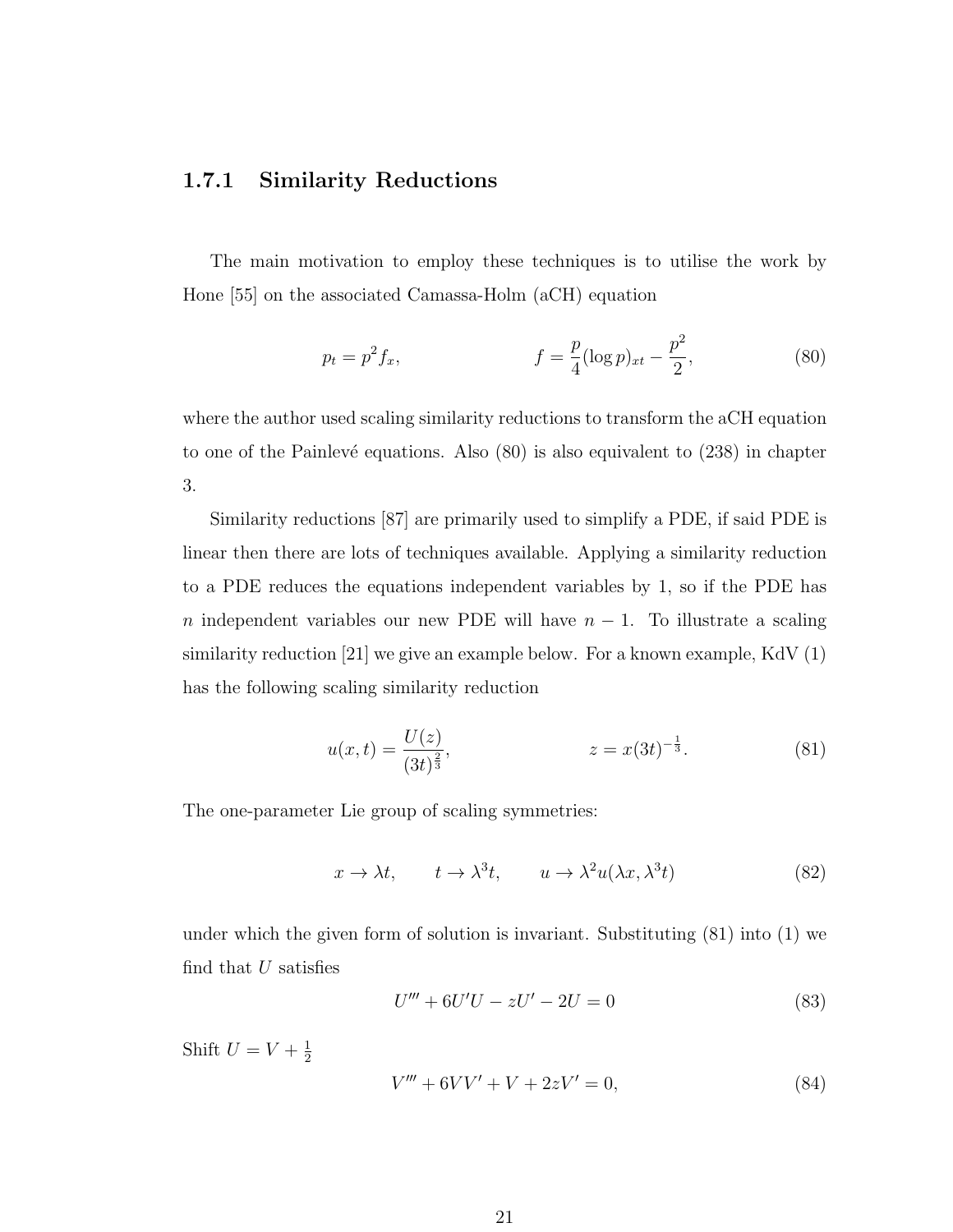integrate with respect to z

$$
V'' - \frac{V'^2}{2V} + 2V^2 + zV - \frac{\alpha}{V} = 0,
$$
\n(85)

which is  $P_{34}$  as given by Ince [62].

Definition 1.7.2. Miura map The Miura map transforms solutions from KdV to mKdV

$$
u = v_x - v^2 \tag{86}
$$

with  $u$  the KdV variable and  $v$  the mKdV variable.

Applying a Miura map,  $V = w' - w^2$  we find the second Painlevé equation, referred to as  $P_{II}$ 

$$
w'' = 2w^2 + zw + \alpha + \frac{1}{2}.\tag{87}
$$

KdV also has a reduction to the first Painlevé equation, known as  $P_I$ .

#### 1.7.2 Reciprocal Transformations

Definition 1.7.3. Hodograph A Hodograph transformation essentially interchanges the roles of the dependent and independent variables of an equation. Reciprocal transformations can be viewed as a particular type of hodograph transformation, but hodographs are defined for ODEs as well as PDEs.

Proposition 1.7.1. Reciprocal transformations transform conservation laws into conservation laws [90].

Integrating (79) with respect to x provided  $u \to 0$  when  $x \to \pm \infty$ 

$$
\int A dx \tag{88}
$$

New independent variables are introduced, and interestingly these reciprocal transformations seem to form a natural link between the peakon equations and soliton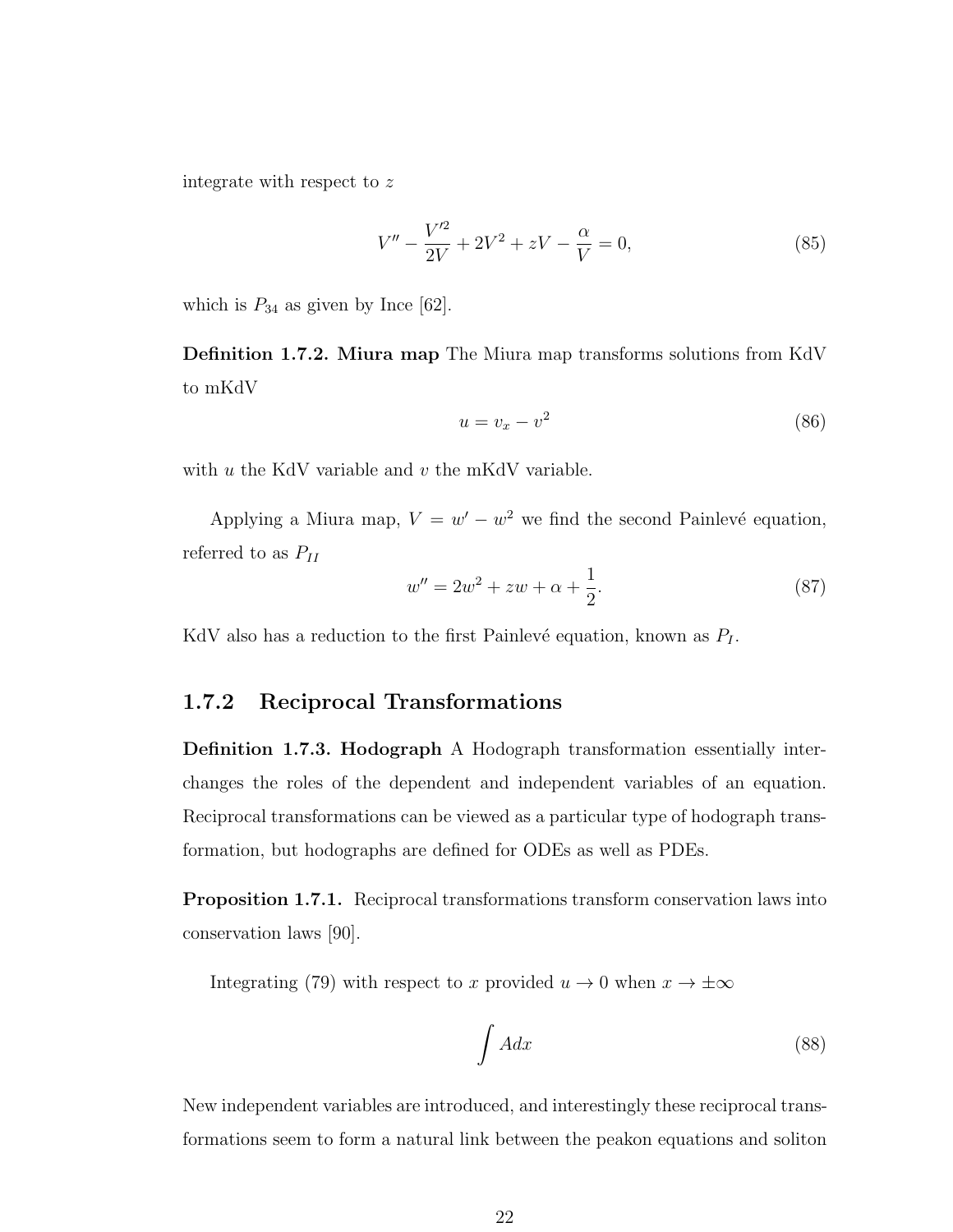emitting hierarchies.

$$
dX = A dx + B dt \qquad \qquad dT = C dx + D dt \qquad (89)
$$

Then we have

$$
d^2X = 0 \Rightarrow A_t = B_x , \qquad (90)
$$

$$
d^2T = 0 \Rightarrow C_t = D_x \tag{91}
$$

Conversely given any pair of conservation laws (90) and (91) you can define a reciprocal transformation. These transformations are used in chapter 3 and 4. For KdV, we can re-write as

$$
u_t = (u_{xx} + 3u^2)_x \tag{92}
$$

the reciprocal transformation of which is

$$
dX = udx + (u_{xx} + 3u^2)dt, \qquad dT = dt \tag{93}
$$

so the transformed derivatives are

$$
\frac{dX}{dt} = u_{xx} + 3u^2, \qquad \frac{dX}{dx} = u, \qquad \frac{dT}{dt} = 1, \qquad \frac{dT}{dx} = 0.
$$
 (94)

Writing the derivatives of  $(92)$  in terms of X and T we are able to write it down as

$$
(u^{-1})_T = -(u^{-1}(u_{XX}u^2 + u_X^2 + 3u^2))_X
$$
\n(95)

which is in the same form as (79) and hence another conservation law thereby statisfying proposition 1.7.1.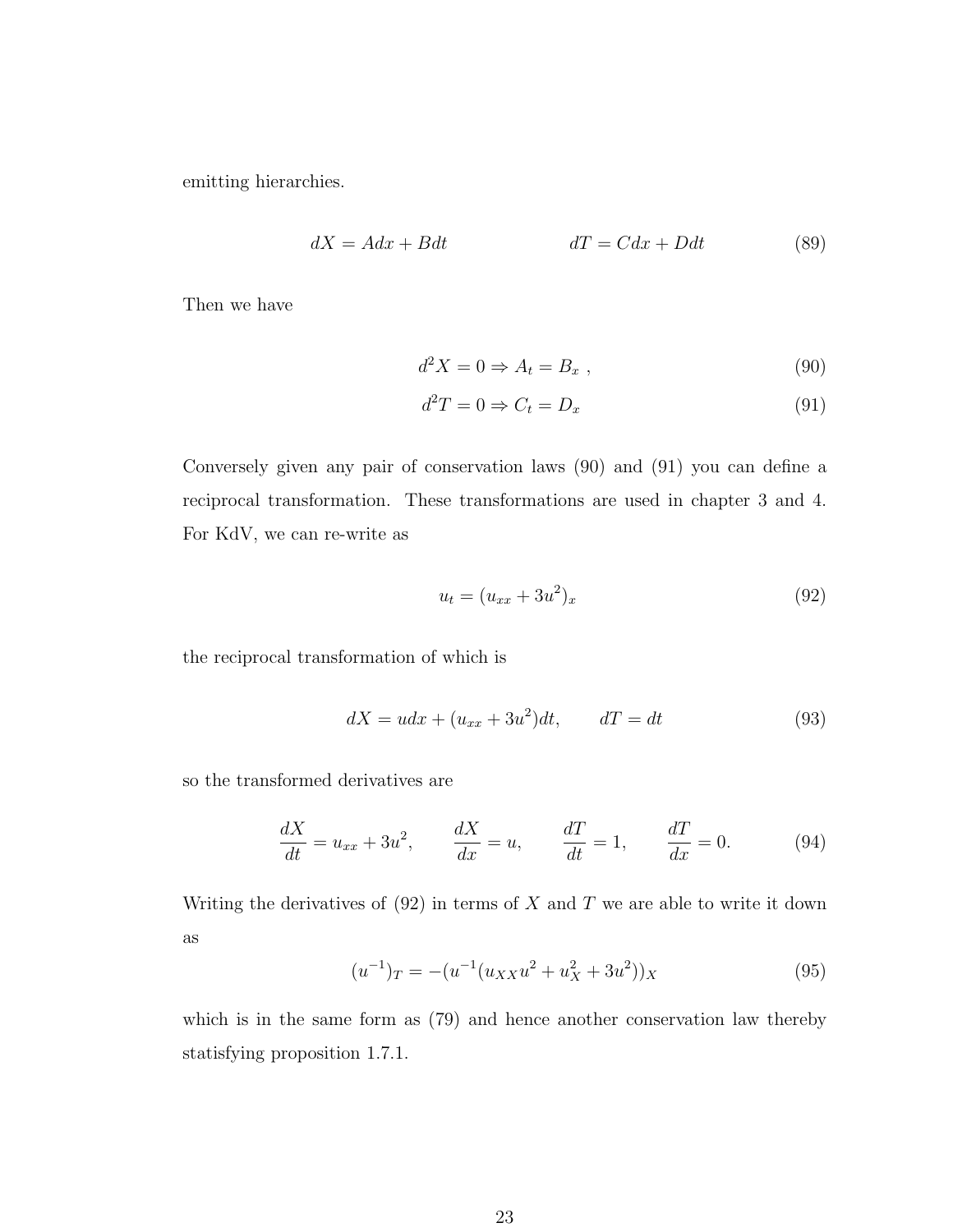#### 1.7.3 Bäcklund Transformations

Bäcklund transformations are an incredibly useful mathematical tool that allows us to find a list of new solutions from a known solution. Using these transformations we are able to use a solution of a PDE to find a sequence of solutions for another PDE, which may or may not be the same. They are key features of soliton equations, like KdV, and are also applicable to the peakon equations here. Originally developed as a tool in differential geometry, it was Bianchi [14] who developed the idea constructing surfaces going from one to another. A reciprocal transformation and a Miura transformation are examples of Bäcklund transformations.

A classical transformation is one from Miura [78]. The well known example gives a transformation which maps KdV to mKdV, substituting

$$
u = v_x - v^2 \tag{96}
$$

into  $(1)$ , where u is a solution to KdV, we find

$$
(2v + \frac{\partial}{\partial x})(v_t - 6v^2v_x + v_{xxx}) = 0
$$
\n(97)

therefore if  $v$  satisfies the mKdV equation

$$
v_t = -v_{xxx} + 6v^2 v_x \tag{98}
$$

then  $v$  also gives a solution to  $(97)$ . However given a solution of KdV does not necessarily mean that the Miura transformation will give an equation of mKdV.

There are also auto-Bäcklund transformations, which unlike Bäcklund transformations, produce a set of solutions to the original equation. The auto-Bäcklund transformation for KdV was discovered by Wahlquist and Estabrook [97].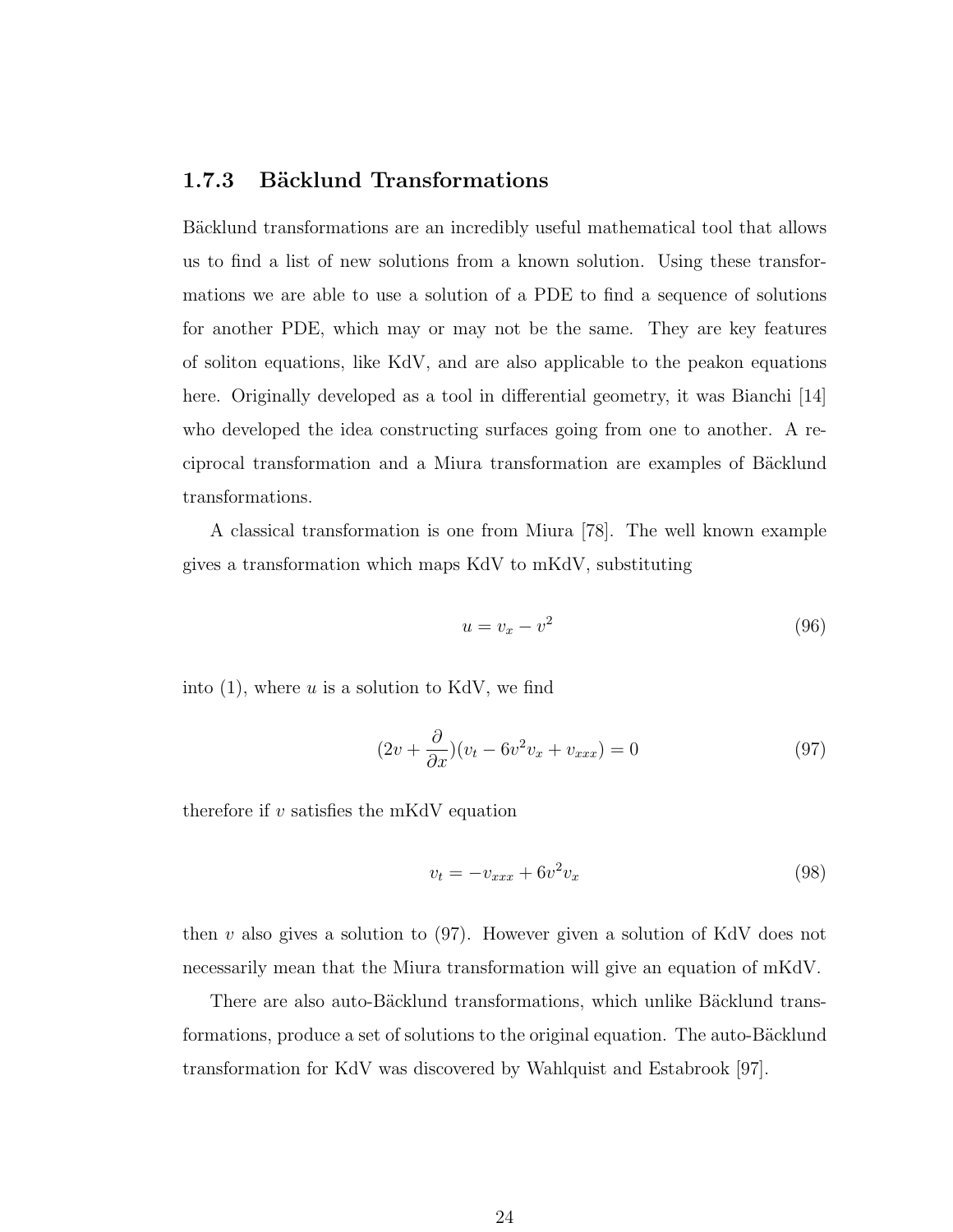### 1.8 Integrable Hierarchies

In this thesis we shall frequently be referring to the fact that a number of these peakon PDEs are related to various hierarchies. For example Camassa-Holm is related to the negative flow of the KdV hierarchy [55]. An integrable hierarchy such as this is a system of commuting flows, coming from integrals of motion which are involution (i.e. for any pairs of flows the Poisson bracket vanishes). These flows are obtained recursively, and for the examples given below we give the recursion operator  $\mathcal{R}$ .

#### 1.8.1 KdV Hierarchy

The KdV hierarchy was first constructed by Lax [69] who discovered it via a recursive approach. It was then further developed by Gelfand and Dikii [44].

Using the KdV hierarchy as an example, we can think of this particular hierarchy as an infinite sequence of PDEs that starts with KdV. We are able to use the operator

$$
\mathcal{R}^n = -\partial_x^3 - 4u\partial_x - 2u_x \tag{99}
$$

to produce an infinite number of PDEs by applying

$$
u_{t_n} = \mathcal{R}^n u_x \tag{100}
$$

recursively. The operator,  $\mathcal{R} = B_1 B_0^{-1}$ , is constructed from the two Hamiltonian operators

$$
B_0 = \partial_x, \qquad B_1 = \partial_x^3 + 4u\partial_x + 2u_x. \tag{101}
$$

Fokas and Fuchssteiner found all the flows  $(100)$  for  $n = 0, 1, 2, ...$  commute with each other. The positive hierarchy consisting of the equations (100) for  $n \geq 0$  is well-known, but the negative hierarchy, corresponding to  $n < 0$ , is not. The first interest in the negative hierarchy was due to Verosky [96] who wrote down the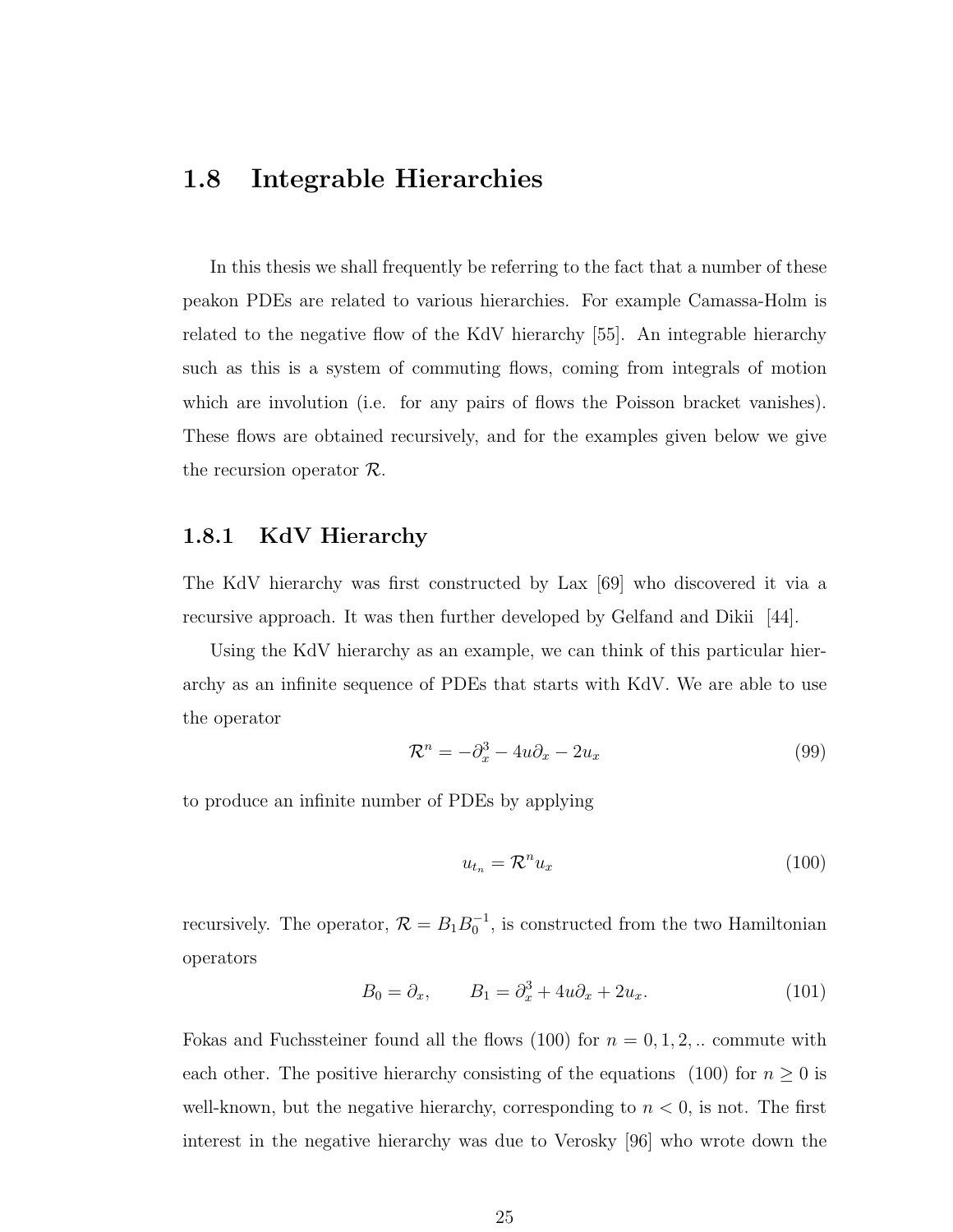following

$$
v_t = w_x, \qquad w_{xxx} + 4vw_x + 2v_xw = 0. \tag{102}
$$

Interestingly, Fuchssteiner found a relationship between this negative flow (102) and Camassa-Holm (2), which we will make use of in chapter 3.

#### 1.8.2 Other Hierarchies

We make use of other hierarchies in subsequent chapters, and shall refer back to here when making the connections.

The fifth-order Kaup-Kuperschmidt [65, 67] equation

$$
u_t - 10u_{xxx}u - 25u_{xx}u_x - 20u^2u_x - u_{xxxx} = 0
$$
\n(103)

is the first equation in the Kaup-Kuperschmidt hierarchy with Lax operator [40]

$$
L = \partial_x^3 + 2u\partial_x + u_x \tag{104}
$$

The fifth-order Sawada-Kotera equation [93] is given by

$$
u_t + 45u^2u_x + 15(u_xu_{xx} + uu_{xxx}) + u_{xxxxx} = 0
$$
\n(105)

is the first equation in the Sawada-Kotera hierarchy with the Lax operator [40]

$$
L = \partial_x^3 + u \partial_x \tag{106}
$$

up to a suitable scaling for u. Sawada-Kotera and Kaup-Kuperschmidt are both are related to each other [39], Gordoa discusses in depth the Sawada-Kotera hierarchy in [47].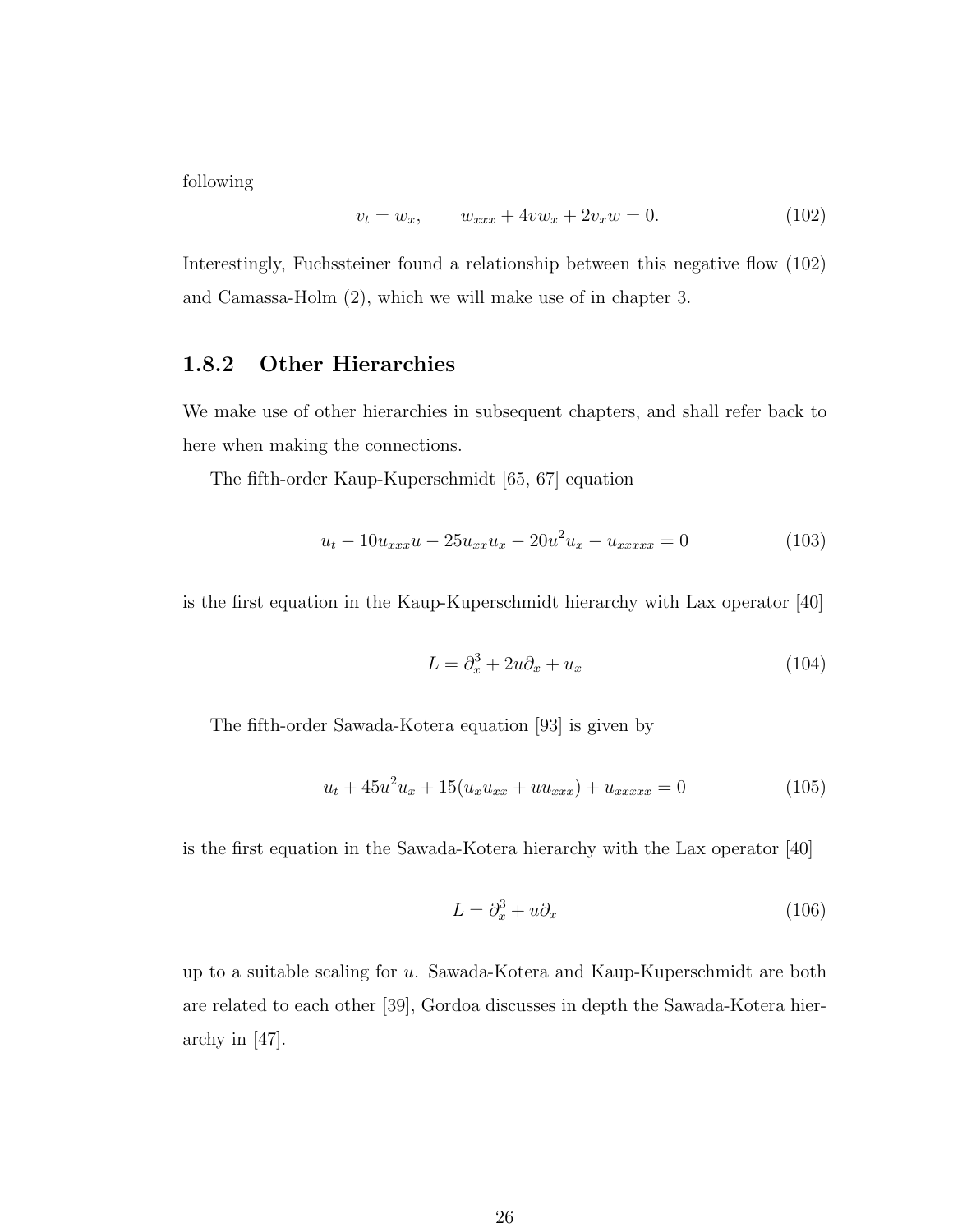### 1.9 Summary

Here we have given an overview of the main concepts we need for the thesis, this however only just touches the large body of work that makes up integrable systems. The peakon equations we have studied are interesting not only for their integrable properties, but also have gained much interest for their physical representation and how they can help further knowledge of solitary waves. Understanding other properties of these equations will only add to their appeal to other aspects of the mathematical community.

Camassa-Holm is part of a wider group of equations which emit these peakon solutions, we shall call this the b-family, though only one other member of this family is known to be integrable. This one-parameter family of partial differential equations (PDEs), given by  $(3)$  can also be written in terms of m

$$
m_t + u m_x + b u_x m = 0, \qquad m = u - u_{xx} \qquad (107)
$$

with our variable b. When  $b = 2$  the equation is equivalent to CH, when  $b = 3$ it gives this other integrable equation called the Degasperis-Procesi (DP) equation [32].

In the second chapter we study a coupled PDE first presented by Popowicz [86], which is a coupling between

$$
m_t + um_x + 2u_x m = 0, \qquad \text{Camassa-Holm} \tag{108}
$$

and

$$
m_t + um_x + 3u_x m = 0, \qquad \text{Degasperis-Processi} \tag{109}
$$

with  $m = u - u_{xx}$  in both cases. Popowicz gave the coupled system

$$
m_t + m_x(2u + v) + 3m(2u_x + v_x) = 0, \qquad m = u - u_{xx}, \qquad (110)
$$

$$
n_t + n_x(2u + v) + 2n(2u_x + v_x) = 0, \qquad n = v - v_{xx}.
$$
 (111)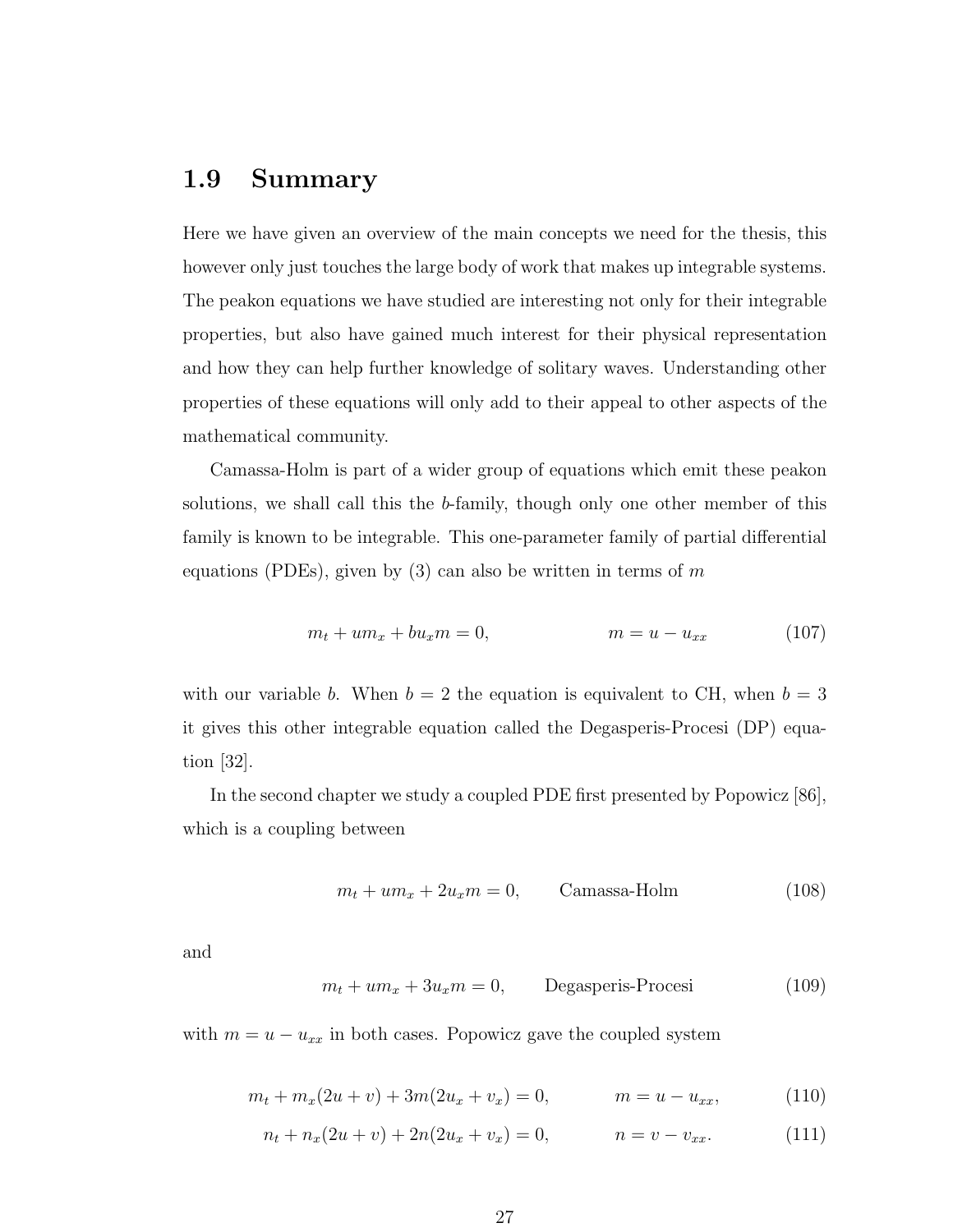Initially we study the 2-peakon interaction, solving for the phase shift numerically and analytically. Over the last few years, there have been many authors looking for these kind of coupled peakon equations, starting with Falqui [36] who studied a generalization of the Camassa-Holm equation it has lead to a number of other studies, including [18, 95, 98, 59].

In the third chapter we review a known reduction of Camassa-Holm to  $P_{III}$ , providing further details and solutions. Additionally we use an alternative method to achieve the same result, and then use both methods to find reductions of Degasperis-Procesi and the b-family.

Chapter 4 continues in a similar vein to chapter 3, but discussing peakon equations with cubic nonlinearity. We also derive reductions of these cubically nonlinear PDEs to Painlevé equations, and discuss and make use of connections with the peakon equations with quadratic nonlinearity.

In the last chapter we conclude by briefly discussing the outlook of the thesis, with some possible directions for future work.

Overall we find interesting properties of interacting peakons from the Popowicz system, and chapter 3 and 4 provide a near algorithmic approach to finding Painlevé equations for some quadratic and cubic peakon equations. For the integrable peakon equations, the latter result satisfying conjecture 1.6 (ARS conjecture).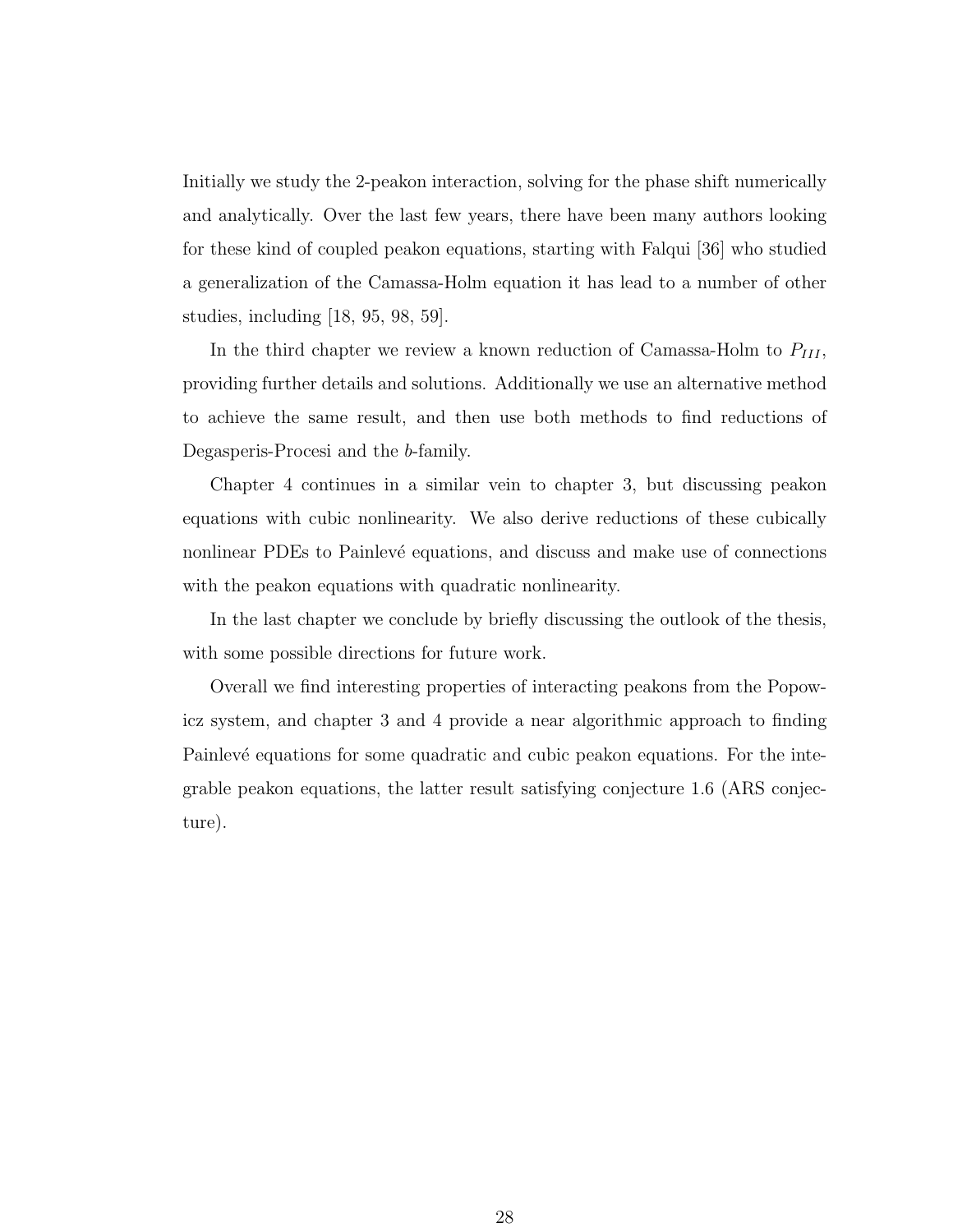# Chapter 2

# The Popowicz System

In this chapter we consider a coupled Hamiltonian system of partial differential equations (PDEs) derived by Popowicz, which has reductions to both the Camassa-Holm and the Degasperis-Procesi equations. It was shown by Hone and Irle  $[61]$  that the Popowicz system admits N-peakon solutions, whose dynamics is described by a 3N dimensional Hamiltonian system, which is Liouville integrable when  $N = 1$  and  $N = 2$ , but they also gave arguments to suggest that the full system of PDEs is not integrable. The main aim of this chapter is to perform an explicit integration of the equations of motion for  $N = 2$ , thereby describing the interaction of two peakons. We comment on possible implications for the case  $N > 2$ . The main results of this chapter have been published [10].

# 2.1 The Popowicz System and its Reductions

Popowicz [86] introduced the following coupled system of PDEs:

$$
m_t + m_x(2u + v) + 3m(2u_x + v_x) = 0, \qquad m = u - u_{xx}
$$
\n
$$
(112)
$$
\n
$$
n_t + n_x(2u + v) + 2n(2u_x + v_x) = 0, \qquad n = v - v_{xx}
$$

derived from a Hamiltonian operator with three fields by use of a Dirac reduction, Popowicz showed that the above system can be written in Hamiltonian form, that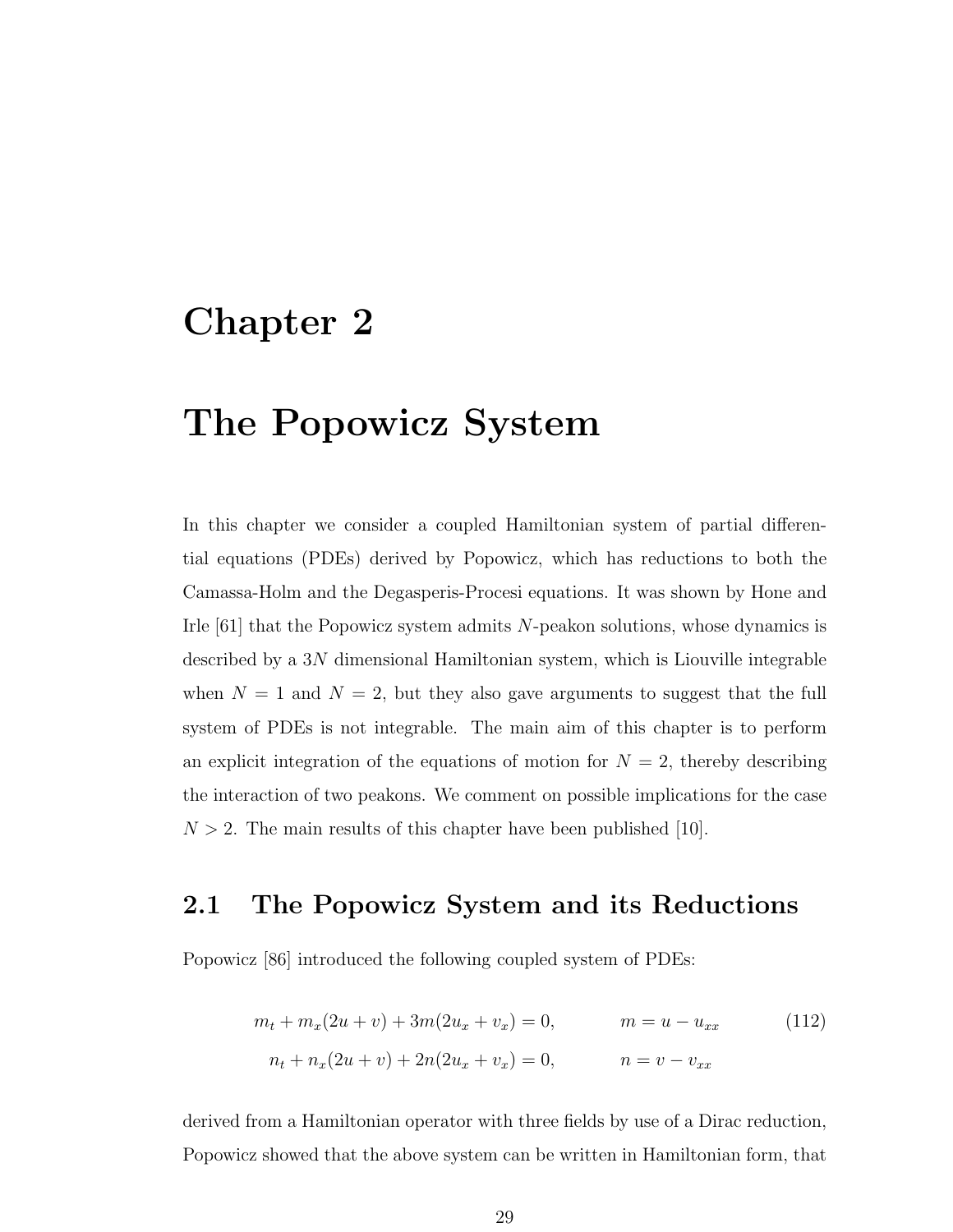is

$$
\left(\begin{array}{c}m_t\\n_t\end{array}\right)=\mathcal{Z}\left(\begin{array}{c}\frac{\delta H_0}{\delta m}\\ \frac{\delta H}{\delta n}\end{array}\right)
$$

with Hamiltonian

$$
H_0 = \int (m+n)dx,\tag{113}
$$

and the non-local operator

$$
\mathcal{Z} = -\left(\begin{array}{cc} 9m^{\frac{2}{3}}\partial_x m^{\frac{1}{3}} \mathcal{L}^{-1}m^{\frac{1}{3}}\partial_x m^{\frac{2}{3}} & 6m^{\frac{2}{3}}\partial_x m^{\frac{1}{3}} \mathcal{L}^{-1}n^{\frac{1}{2}}\partial_x n^{\frac{1}{2}} \\ 6n^{\frac{1}{2}}\partial_x n^{\frac{1}{2}} \mathcal{L}^{-1}m^{\frac{1}{3}}\partial_x m^{\frac{2}{3}} & 4n^{\frac{1}{2}}\partial_x n^{\frac{1}{2}} \mathcal{L}^{-1}n^{\frac{1}{2}}\partial_x n^{\frac{1}{2}} \end{array}\right)
$$

where  $\mathcal{L} = \partial_x (1 - \partial_x^2)$ . The system given by (112) can be regarded as a coupling between the Camassa-Holm and Degasperis-Procesi equations since by setting  $u = 0$ (and therefore  $m = 0$ ) it reduces to the Camassa-Holm equation (108), and setting  $v = 0$  (and therefore  $n = 0$ ) it reduces to the Degasperis-Procesi equation (109). The original paper of Popowicz states three independent conserved quantities and suggests that because of this the system is quite possibly integrable. In addition to  $H_0$  there is also the following Hamiltonian operators

$$
H_1 = \int (nm^{-\frac{2}{3}})^{\lambda} m^{\frac{1}{3}} dx,\tag{114}
$$

$$
H_2 = \int (-9n_x^2 n^{-2}m^{-\frac{1}{3}} + 12n_x m_x n^{-1}m^{-\frac{4}{3}} - 4m_x^2 m^{-\frac{7}{3}})(nm^{-\frac{2}{3}})^{\lambda} dx \qquad (115)
$$

with  $\lambda$  an arbitrary constant. However he did not find a Lax pair for the system nor a recursion operator from a bi-Hamiltonian formulation to back this up. Further work on this system by Hone and Irle [61], provides further evidence for this system to be non-integrable through Painlevé analysis. Hone and Irle also showed that the Popowicz system admits weak solutions given by a superposition of N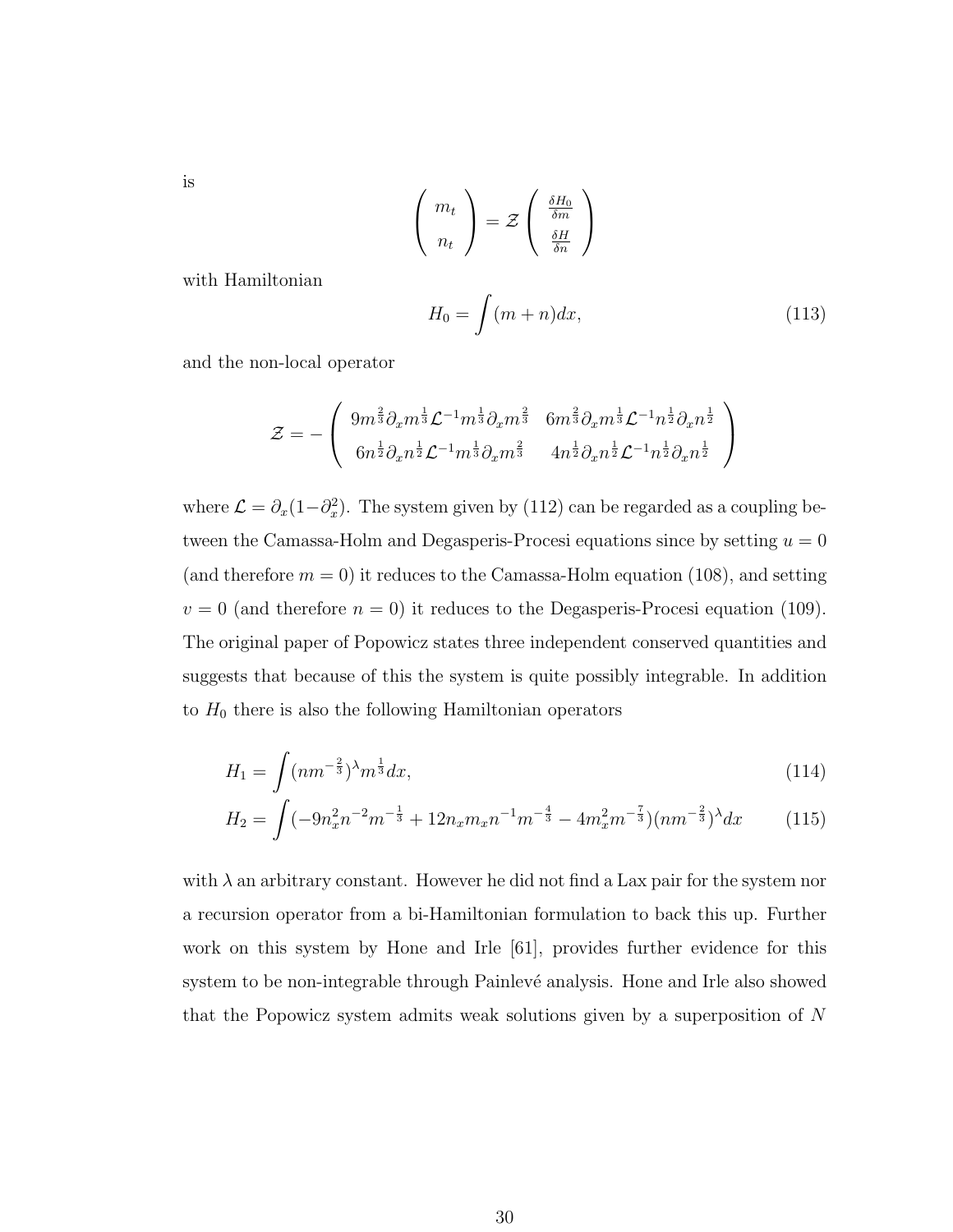peaks (peakons), given by

$$
u(x,t) = \sum_{j=1}^{N} a_j(t)e^{-|x-q_j(t)|},
$$
\n(116)

$$
v(x,t) = \sum_{j=1}^{N} b_j(t)e^{-|x-q_j(t)|}.
$$
 (117)

We now will describe further the N-peakon solutions and give details of some of the dynamics of these Popowicz peakons, which behave differently to those of Camassa-Holm and Degasperis-Procesi.

# 2.2 N-peakon Solutions

The ODEs for peakons in the Popowicz system as derived by Hone and Irle [57] were stated without proof as

Theorem 2.2.1. With the formulation, the Popowicz system admits N-peakon solutions of the form (116), where the amplitudes  $a_j$ ,  $b_j$  and positions  $q_j$  satisfy the dynamical system

$$
\dot{a}_j = 2a_j \sum_{k=1}^{N} (2a_k + b_k) \operatorname{sgn}(q_j - q_k) e^{-|q_j - q_k|},\tag{118}
$$

$$
\dot{b}_j = b_j \sum_{k=1}^{N} (2a_k + b_k) \operatorname{sgn}(q_j - q_k) e^{-|q_j - q_k|}, \qquad (119)
$$

$$
\dot{q}_j = \sum_{k=1}^N (2a_k + b_k)e^{-|q_j - q_k|}.\tag{120}
$$

for  $j = 1, ..., n$ . These ODE's are in Hamiltonian form,

$$
\dot{a}_j = \{a_j, H\}, \qquad \dot{b}_j = \{b_j, H\}, \qquad \dot{q}_j = \{q_j, H\}, \tag{121}
$$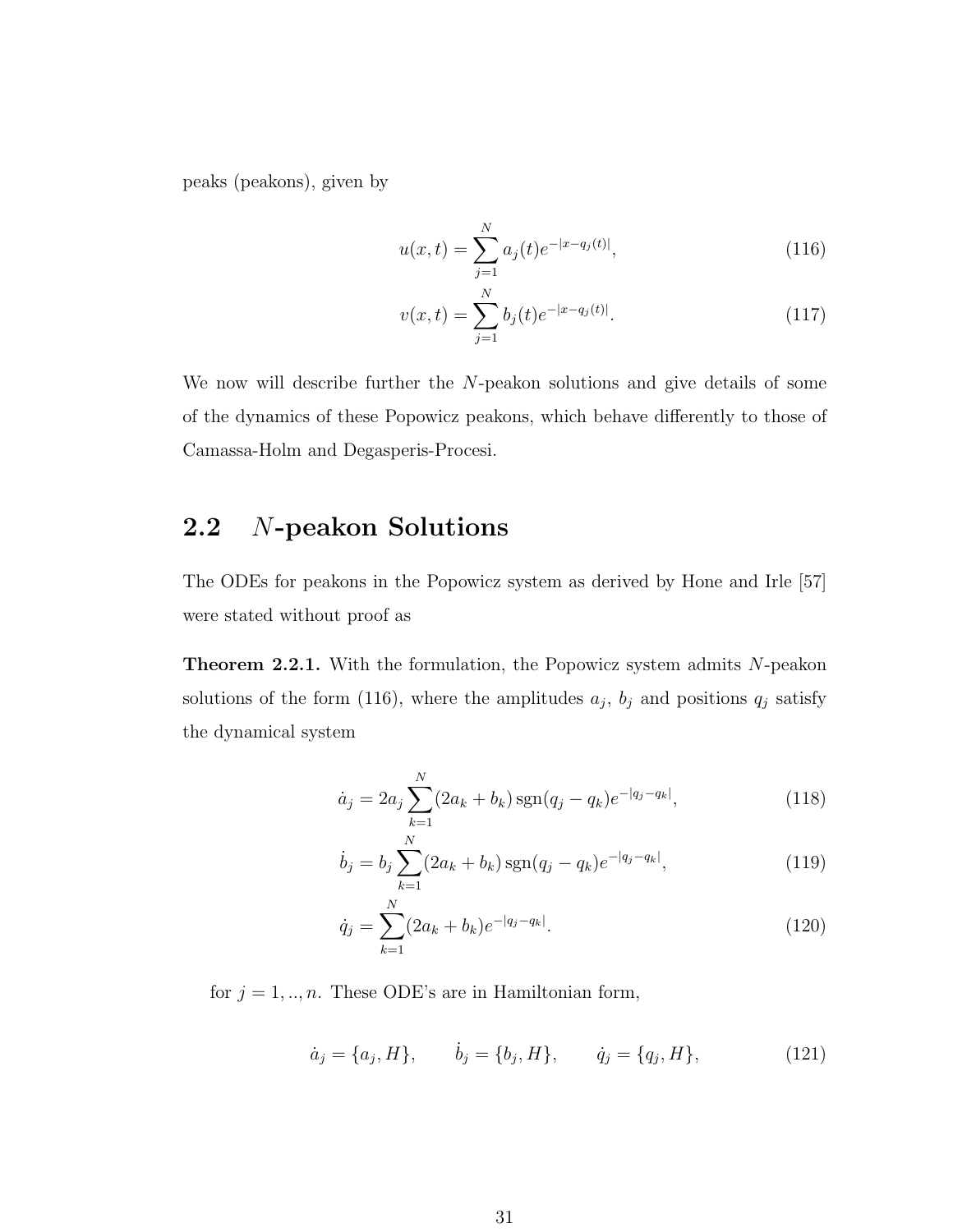with the non-canonical Poisson bracket

$$
\{a_j, a_k\} = 2a_j a_k \operatorname{sgn}(q_j - q_k) e^{-|q_j - q_k|},\tag{122}
$$

$$
\{b_j, b_k\} = \frac{1}{2}b_j b_k \operatorname{sgn}(q_j - q_k) e^{-|q_j - q_k|},\tag{123}
$$

$$
\{q_j, q_k\} = \frac{1}{2} \operatorname{sgn}(q_j - q_k)(1 - e^{-|q_j - q_k|}), \tag{124}
$$

$$
\{q_j, a_k\} = a_k e^{-|q_j - q_k|},\tag{125}
$$

$$
\{q_j, b_k\} = \frac{1}{2}b_k e^{-|q_j - q_k|},\tag{126}
$$

$$
\{a_j, b_k\} = a_j b_k \operatorname{sgn}(q_j - q_k) e^{-|q_j - q_k|}.
$$
\n(127)

where the Hamiltonian is

$$
H = 2\sum_{k=1}^{N} (a_k + b_k) = 2\sum_{k=1}^{N} (c_k b_k^2 + b_k)
$$
 (128)

with the Casimirs

$$
c_j = \frac{a_j}{b_j^2}, \qquad \text{for} \qquad b_j \neq 0,
$$
\n
$$
(129)
$$

for  $j = 1..N$  which are N conserved quantities. There is also an additional quantity,  $J$ , for the case  $N = 2$ 

**Lemma 2.3.** [10] In addition to the Hamiltonian,  $H$ , and the Casimirs,  $c_j$ , with  $j = 1,..N$ , the ODEs (118) for the peakons in the Popowicz system admit the first integral

$$
J = \left(\prod_{j=1}^{N} b_j\right) \prod_{k=1}^{N-1} (1 - e^{-|q_k - q_{k+1}|}).\tag{130}
$$

Proof. Taking the logarithm of (130) and differentiating gives

$$
\frac{d}{dt}\log J = \sum_{j=1}^{N} \frac{d}{dt}\log b_j + \sum_{k=1}^{N-1} \frac{(\dot{q}_k - \dot{q}_{k+1})\operatorname{sgn}(q_k - q_{k+1})E_{k,k+1}}{1 - E_{k,k+1}},\tag{131}
$$

where we have introduced the convenient notation

$$
E_{j,k} = E_{k,j} = e^{-|q_j - q_k|}.
$$
\n(132)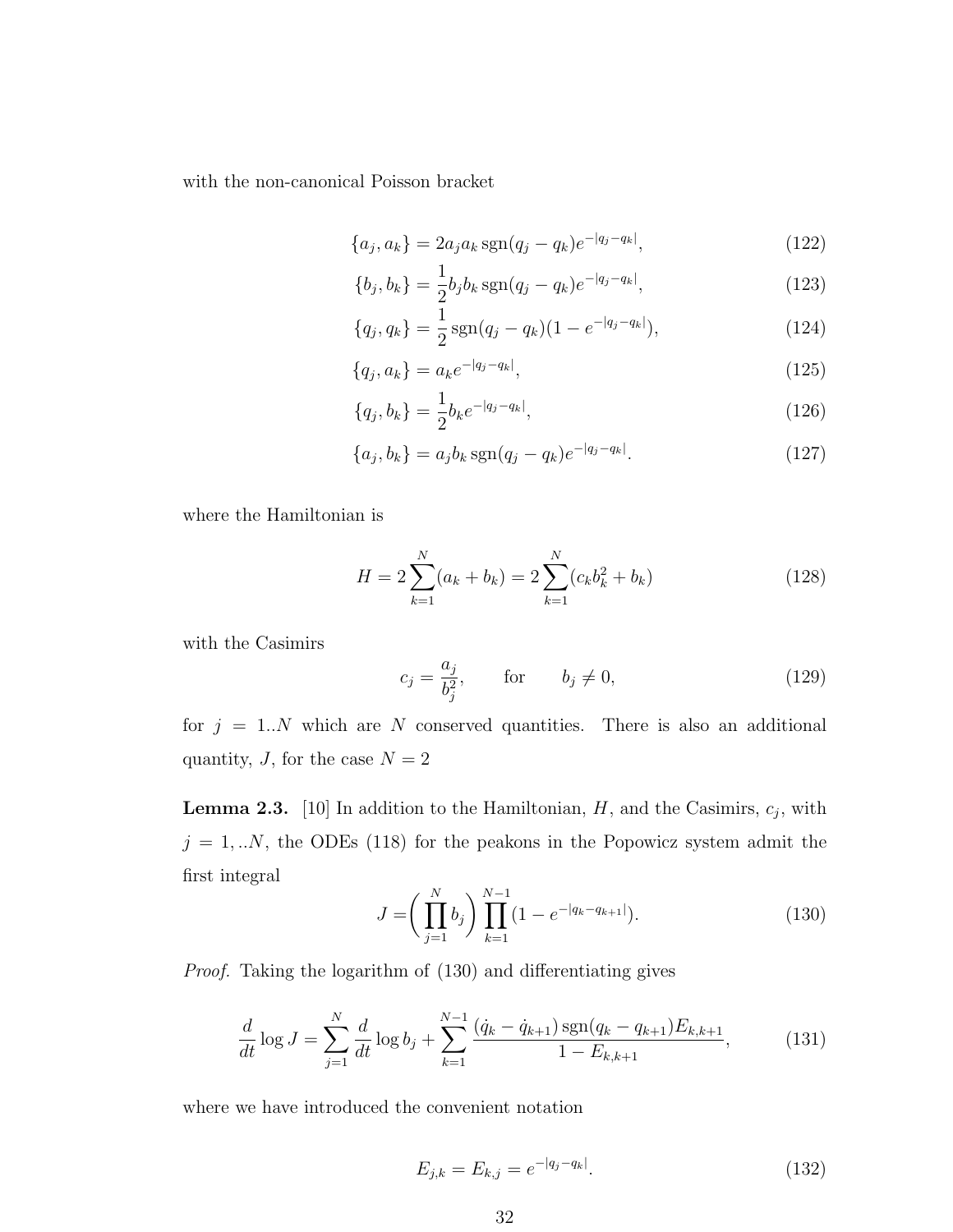Substituting for the time derivatives from (118) yields

$$
\frac{d}{dt}\log J = \sum_{j,k=1}^{N} (2a_k + b_k)\operatorname{sgn}(q_j - q_k)E_{jk} +
$$
\n(133)

$$
\sum_{k=1}^{N-1} \sum_{l=1}^{N} (2a_l + b_l) \operatorname{sgn}(q_k - q_{k+1}) \frac{(E_{k,l} - E_{k+1,l})E_{k,k+1}}{1 - E_{k,k+1}}, \quad (134)
$$

$$
=\sum_{k=1}^{N} (2a_k + b_k)S_k,
$$
\n(135)

where, upon taking the ordering  $q_1 < q_2 < \ldots < q_N$  without loss of generality,

$$
S_k = -\sum_{j=1}^{k-1} E_{jk} + \sum_{j=k+1}^{N} E_{jk} - \sum_{l=1}^{N-1} \frac{(E_{l,k} - E_{l+1,k})E_{l,l+1}}{1 - E_{l,l+1}}
$$
(136)

Then the properties of the exponential, together with the assumed ordering of the peakons, produce the identity

$$
\frac{(E_{l,k} - E_{l+1,k})E_{l,l+1}}{1 - E_{l,l+1}} = \begin{cases} -E_{l,k}, \text{for } l \le l \le k; \\ E_{l+1,k}, \text{for } k \le l \le N-1 \end{cases}
$$
\n(137)

 $\Box$ 

Thus  $S_k = 0$  for all  $k$ , and the result follows.

A trivial example for 
$$
N = 1
$$
, the single peakon case, is represented by the ODE system

$$
u(x,t) = a_1 e^{-|x - kt - x_0|}, \qquad v(x,t) = b_1 e^{-|x - kt - x_0|}, \tag{138}
$$

with  $k = 2a + b$  and  $a_1$ ,  $b_1$  are arbitrary constants. Using (118) to solve for the amplitudes  $a, b$  and position  $q$ 

$$
\dot{a}_1 = 0, \qquad \dot{b}_1 = 0, \qquad \dot{q}_1 = 2a_1 + b_1 \tag{139}
$$

therefore we have  $a_1 = a$  and  $b_1 = b$ , with both a and b constants. Also  $q_1 =$  $(2a + b)(t - t_0)$  with  $t_0$  arbitary. The signs of a and b correspond to u and v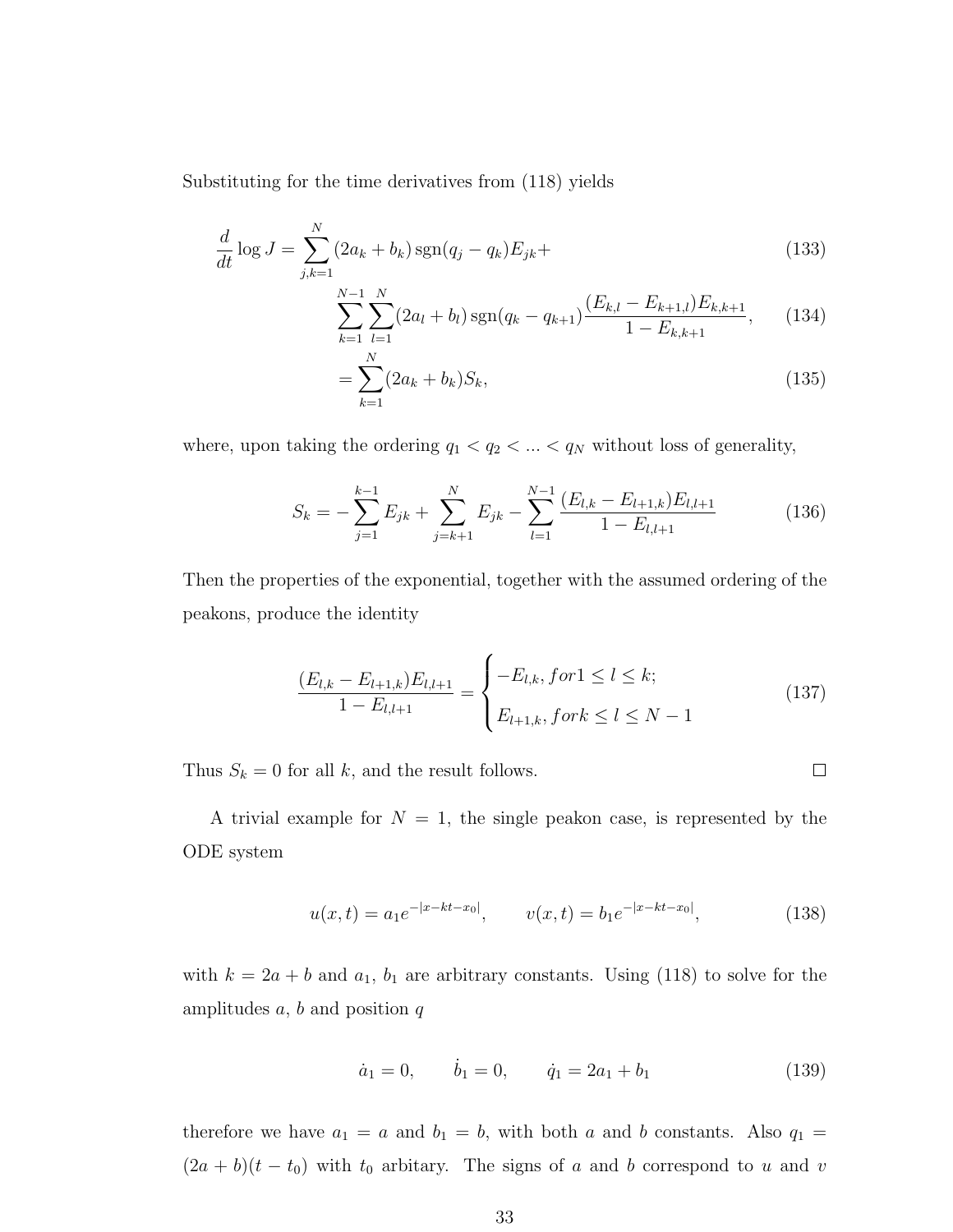becoming peakons (positive amplitude) or anti-peakons (negative amplitude). If either u or v vanishes, then we are left with a single peakon for Camassa-Holm or Degasperis-Procesi.

Apart from this trivial example, it is interesting to study the dynamics of Npeakon solutions. Numerical studies of the b-family [54, 53] and other peakon equations show that even non-integrable PDE's can yield some stable multipeakon solutions. Currently it is not known as to why this can happen.

## 2.4 Integrating the 2-peakon Equations

For  $N = 2$  we find ourselves with six equations to solve for the 2-peakon case, the Hamiltonian system has two Casimirs  $(c_1 \text{ and } c_2)$  and two further conserved quantities  $(H \text{ and } J)$  in involution;

Corollary 2.4.1. The Hamiltonian system (118) is Liouville integrable

Therefore by Liouville's theorem it can be integrated by quadratures. We reduce the number of equations needed to carry out the integration by fixing the Casimir (129) to be constant and eliminating the  $a_j$ 's.

$$
\dot{b}_j = b_j \sum_{k=1}^2 (2c_k b_k^2 + b_k) \operatorname{sgn}(q_j - q_k) e^{-|q_j - q_k|}
$$
\n(140)

$$
\dot{q}_j = \sum_{k=1}^2 (2c_k b_k^2 + b_k) e^{-|q_j - q_k|}
$$
\n(141)

Having fixed the Casimirs  $c_1$ ,  $c_2$  to be constant as in (140) above, the 2-peakon dynamics can be found by solving the following four equations

$$
\dot{b}_1 = b_1(2c_2b_2^2 + b_2)\operatorname{sgn}(q_1 - q_2)e^{-|q_1 - q_2|},\tag{142}
$$

$$
\dot{b}_2 = b_2(2c_1b_1^2 + b_1)\operatorname{sgn}(q_2 - q_1)e^{-|q_1 - q_2|},\tag{143}
$$

$$
\dot{q}_1 = (2c_1b_1^2 + b_1) + (2c_2b_2^2 + b_2)e^{-|q_1 - q_2|},\tag{144}
$$

$$
\dot{q}_2 = (2c_1b_1^2 + b_1)e^{-|q_1 - q_2|} + (2c_2b_2^2 + b_2),\tag{145}
$$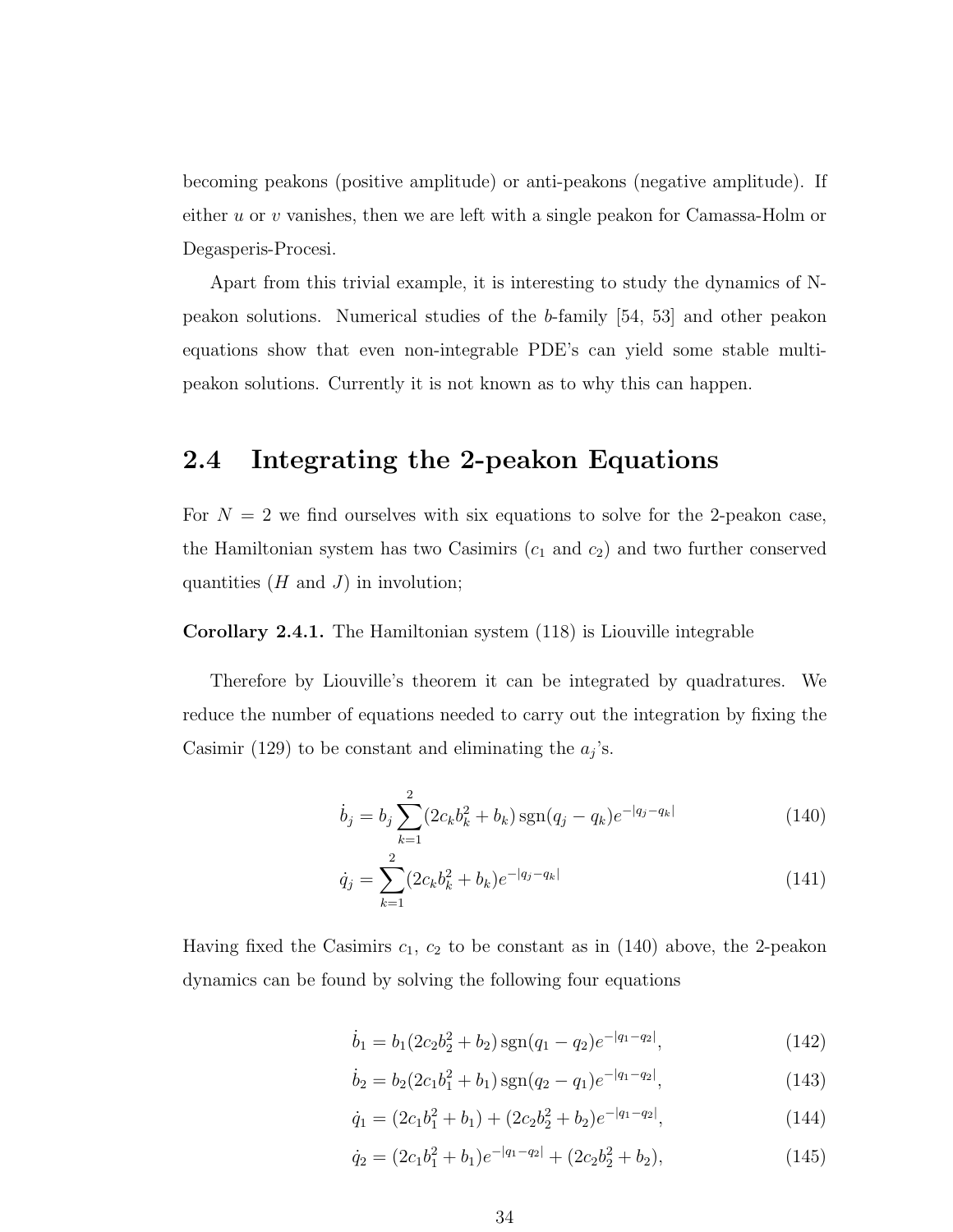

Figure 3: 2-peakon case, with  $x$  the horizontal axis

and then the amplitudes  $a_i$  are related by  $a_i = k_i b_i^2$ . Solving the system of ODEs numerically using Matlab's inbuilt ode45, Runge Kutta integrator we can clearly see two peakons in Figure 3. They behave in the same way as Camass-Holm peakons, the larger, faster peakon can overtake a shorter, slower peakon without loss of shape after interacting. By fixing the Hamiltonian  $H$ ,  $H$  can now be interpreted as an ellipse in the  $b_1, b_2$  plane, which we write as

$$
H = 2b_1(2c_1b_1 + 1) + 2b_2(2c_2b_2 + 1) = \text{constant.}
$$
\n(146)

This means that we can specify it parametrically in terms of an angle  $\theta \in (-\pi, \pi]$ and  $b_1$  and  $b_2$  are given by

$$
b_1 = \frac{\lambda}{\sqrt{c_1}} \sin \theta - \frac{1}{2c_1}, \qquad b_2 = \frac{\lambda}{\sqrt{c_2}} \cos \theta - \frac{1}{2c_2}.
$$
 (147)

where

$$
\lambda^2 = \frac{1}{2} \left( H + \frac{1}{2c_1} + \frac{1}{2c_2} \right). \tag{148}
$$

Here we are only concerned with peakons (rather than anti-peakons), therefore  $a_j$ and  $b_j$  must be positive for  $j = 1, 2$ , which also implies that  $H > 0$  and  $c_1, c_2 > 0$ . Certain ratios of  $\dot{b}_1$  and  $\dot{b}_2$  are multiples of  $\dot{\theta}$ . Setting  $c_j = k_j^2$  for  $j = 1, 2$ , and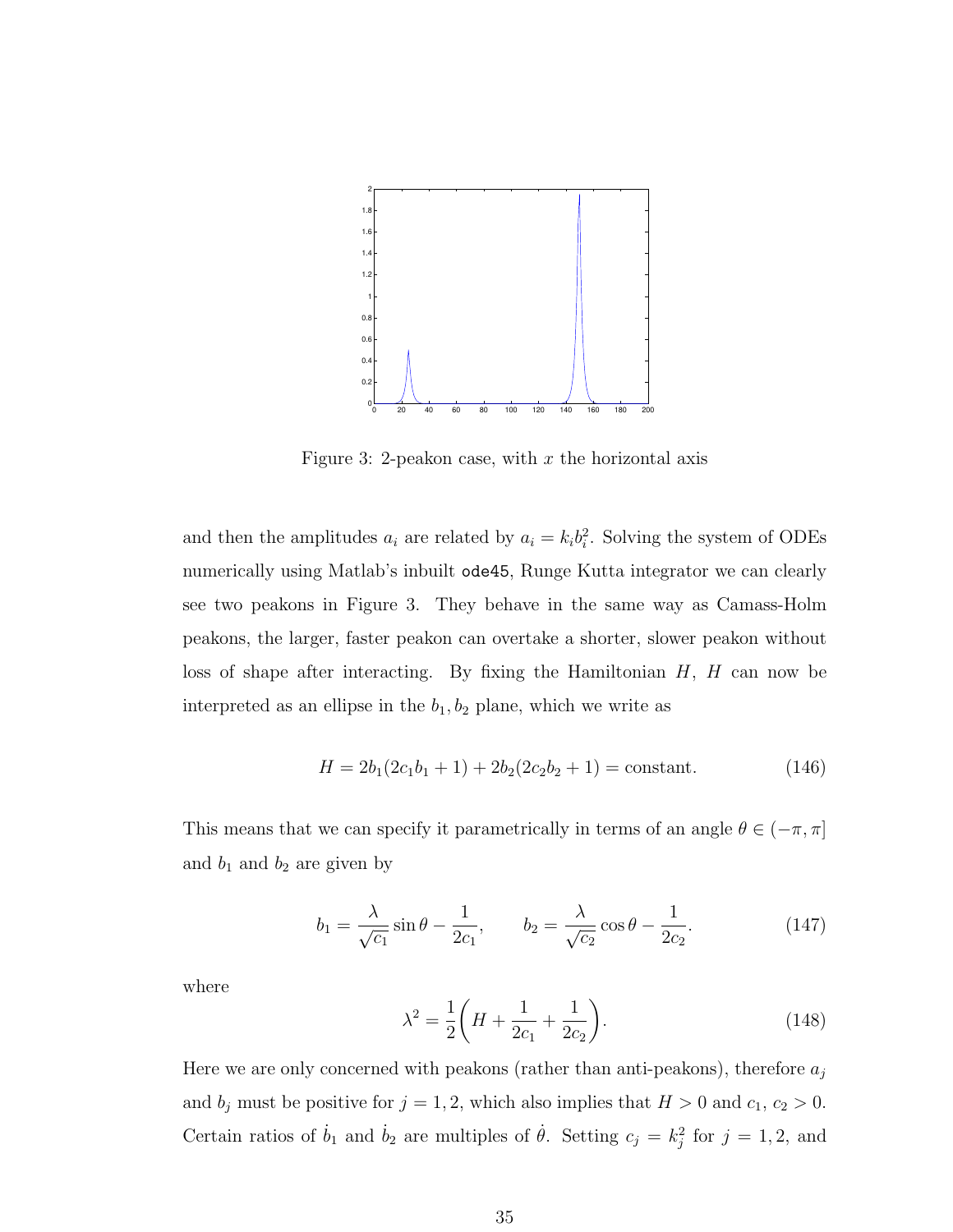$q = q_1 - q_2$  we find

$$
\dot{b}_1 = \frac{\lambda}{k_1} \dot{\theta} \cos \theta = -b_1 b_2 (2k_2^2 b_2 + 1) e^{-|q|}
$$
\n(149)

$$
\dot{b}_2 = -\frac{\lambda}{k_2} \dot{\theta} \sin \theta = b_1 b_2 (2k_1^2 b_1 + 1) e^{-|q|}
$$
\n(150)

More easily seen

$$
\frac{\dot{b_1}}{2k_2^2b_2+1} = \frac{\dot{b_2}}{2k_1^2b_1+1} = b_1b_2e^{-|q|}
$$
\n(151)

Using the formula for an additional conserved quantity,  $J$ ,

$$
J = b_1 b_2 (1 - e^{-|q|}) \tag{152}
$$

as well as the assumption that  $q < 0$ , we find

$$
\dot{\theta} = -2k_1k_2b_1b_2e^q = 2k_1k_2(J - b_1b_2). \tag{153}
$$

Now we have reduced our 2-peakon system to quadratures (as is guaranteed by Liouville's theorem [8]) and can now calculate  $\theta$ . Writing the  $b_i$ 's in their parametric forms in terms of  $\theta$  leads to an autonomous equation for  $\theta$  alone, namely

$$
\dot{\theta} = 2\left(Jk_1k_2 - \frac{1}{4k_1k_2} + \frac{\lambda}{2k_1}\cos\theta + \frac{\lambda}{2k_2}\sin\theta - \lambda^2\sin\theta\cos\theta\right) \equiv f(\theta). \quad (154)
$$

We can show this by performing the quadrature

$$
\int \frac{d\theta}{f(\theta)} = \int dt = t + const
$$
\n(155)

and then  $b_1$  and  $b_2$  are now specified in functions of t by (149) and (150). Hence  $q(t)$  can be found from the quantity J (152)

$$
q = \log\left(1 - \frac{J}{b_1 b_2}\right) \tag{156}
$$

(noting that  $b_1, b_2 > J$  must hold by the initial assumption on sgn(q)). Following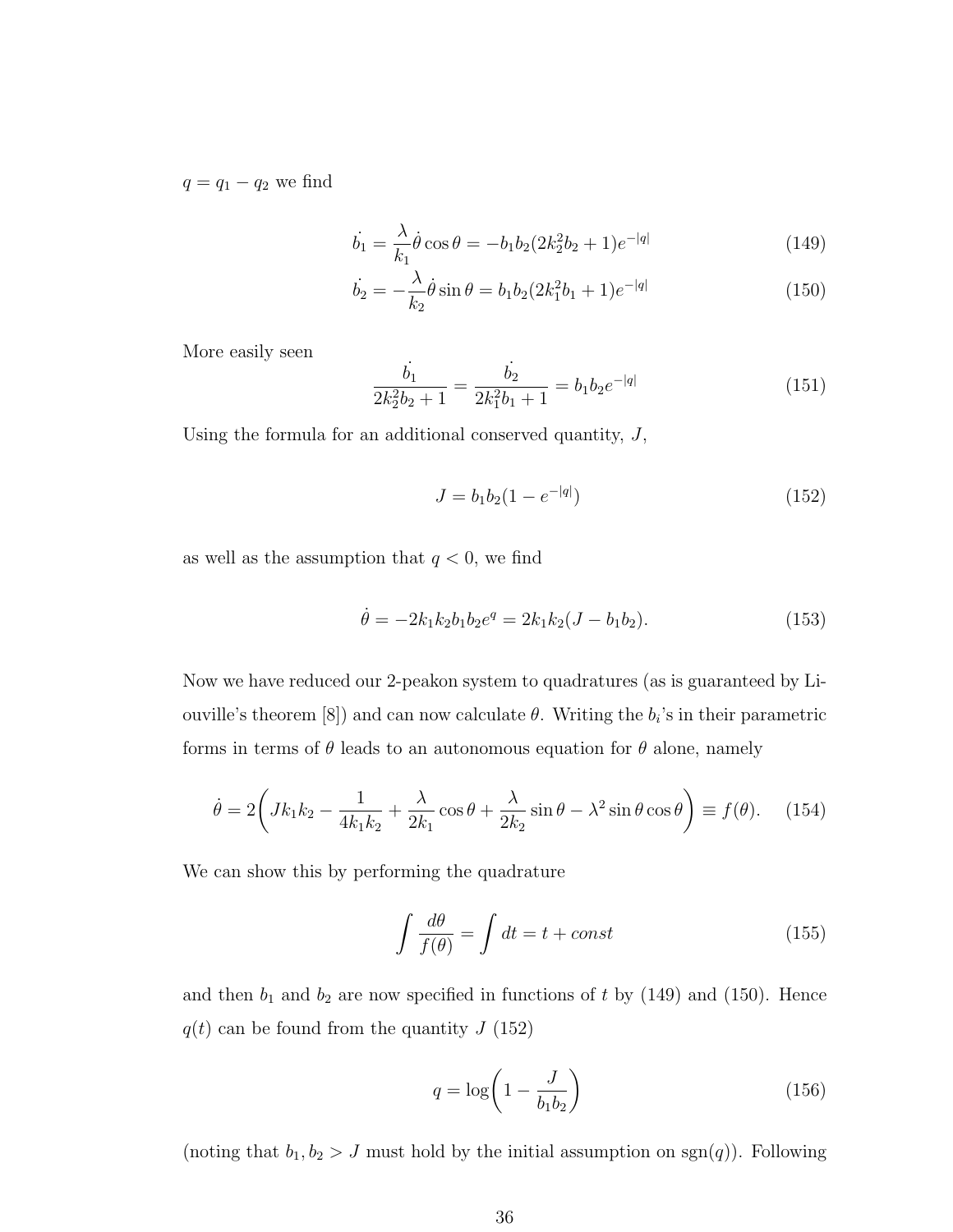the work of Camassa, Holm and Hyman [16, 17], and presented in section 1.3.2, we set

$$
Q = q_1 + q_2. \tag{157}
$$

Then equations (149) and (150) become

$$
\dot{q} = (2(c_1b_1^2 - c_2b_2^2) + b_1 - b_2)(1 - e^{-|q|}),\tag{158}
$$

$$
\dot{Q} = (2(c_1b_1^2 + c_2b_2^2) + b_1 + b_2)(1 + e^{-|q|})
$$
\n(159)

Now that the right hand side of  $(159)$  is specified as functions of t, an additional quadrature with respect to t yields  $Q = Q(t)$ .

To complete the integration explicitly it is convenient to make use of the standard T-substitution, which shall convert the trigonometric expressions such as those in (154) into rational functions of the variable

$$
T = \tan\frac{\theta}{2} \tag{160}
$$

via

$$
\sin \theta = \frac{2T}{1+T^2}
$$
,  $\cos \theta = \frac{1-T^2}{1+T^2}$ ,  $d\theta = \frac{2}{1+T^2}dT$ . (161)

For  $b_i$ 's in terms of T we have:

$$
b_1 = \frac{2\lambda T}{k_1(1+T^2)} - \frac{1}{2k_1^2}, \qquad b_2 = \frac{\lambda(1-T^2)}{k_2(1+T^2)} - \frac{1}{2k_2^2}.
$$
 (162)

and using our relation for T above

$$
\frac{dT}{dt} = \frac{P(T)}{1 + T^2} = F(T)
$$
\n(163)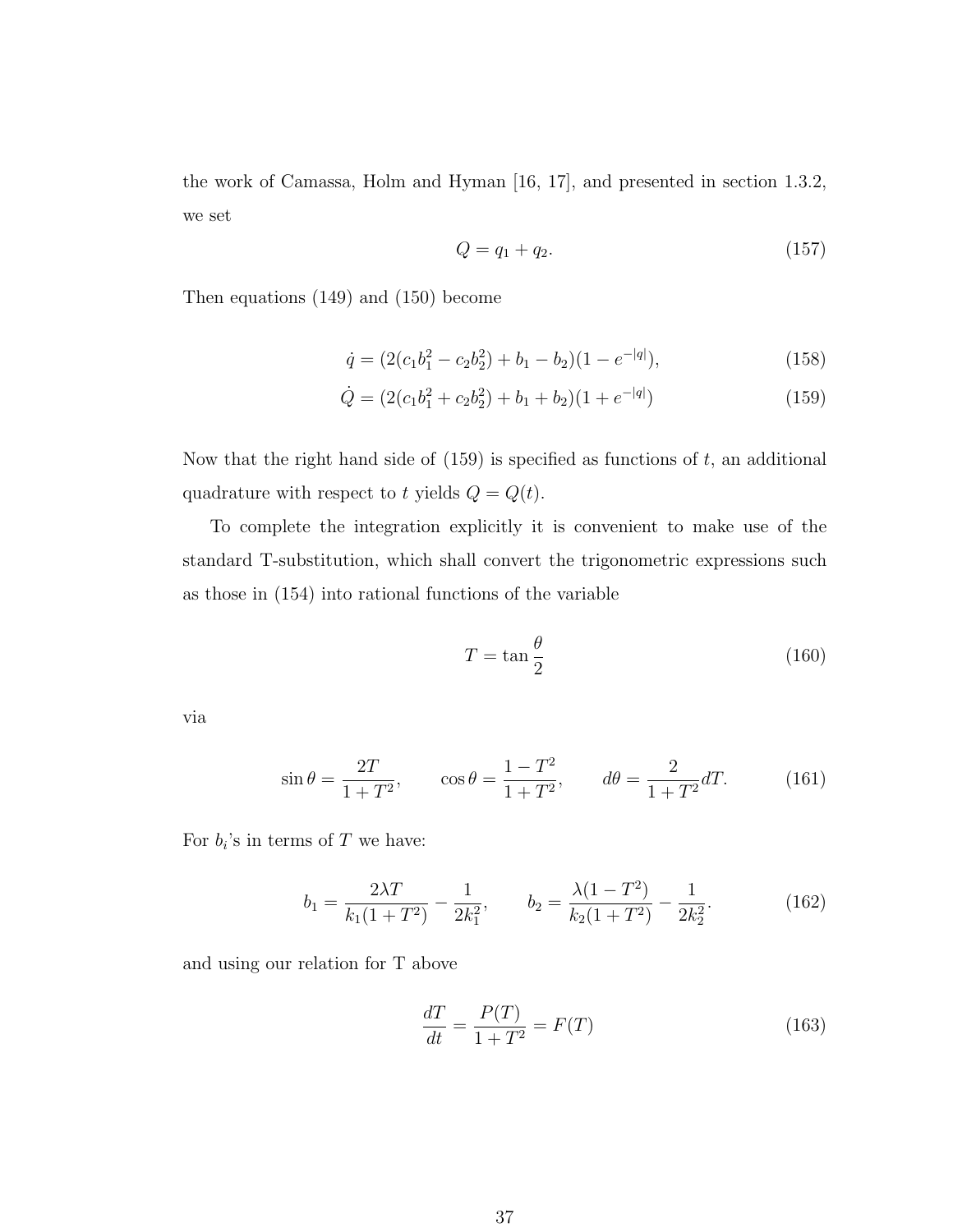with the quartic polynomial

$$
P(T) = \left(Jk_1k_2 - \frac{1}{4k_1k_2}\right)(1+T^2)^2 + \frac{\lambda}{2k_1}(1-T^4) + \frac{\lambda T}{k_2}(1+T^2) - 2\lambda^2 T(1-T^2). \tag{164}
$$

In order to compute the equations of motion we need to employ partial fraction decomposition. We recall that for a rational function  $\frac{R(T)}{S(T)}$  with  $deg R < deg S = m$ has a partial fraction decomposition of the form

$$
\frac{R(T)}{S(T)} = \sum_{k=1}^{m} \frac{r_k}{T - T_k}
$$
\n(165)

where  $T_k$  are the roots of  $S(T)$  in the denominator (assumed simple) and  $r_k$  is the residue at the poles of the rational function at  $T = T_k$ . This is an example of a Mittag-Leffler expansion in complex analysis [4]. Applying this result to (163), we find

$$
\frac{1}{F(T)} = \frac{T^2 + 1}{P(T)} = K^{-1} \sum_{j=1}^{\infty} \frac{(T_j^2 + 1)e_j}{T - T_j}
$$
(166)

We can factorize  $P(T)$  in the following way

$$
P(T) = K \prod_{j=1}^{4} (T - T_j), \qquad K = Jk_1k_2 - \frac{1}{4k_1k_2} - \frac{\lambda}{2k_1} \qquad (167)
$$

and

$$
e_j = \prod_{1 \le k \le 4, k \ne j} (T_j - T_k)^{-1}
$$
 (168)

The general solution of (163) is given implicitily by

$$
K^{-1} \sum_{j=1}^{4} (1+T_j^2) \log(T-T_j) = t + \text{const}
$$
 (169)

The solution above is valid for complex values of  $T$  (and  $t$ ), the constant of integration should also be allowed to be complex. We, however, are only interested in real values for  $T = \tan(\frac{\theta}{2})$  for real t, in the case where the coefficients of  $P(T)$ are all real. The different combination of real and complex roots may require the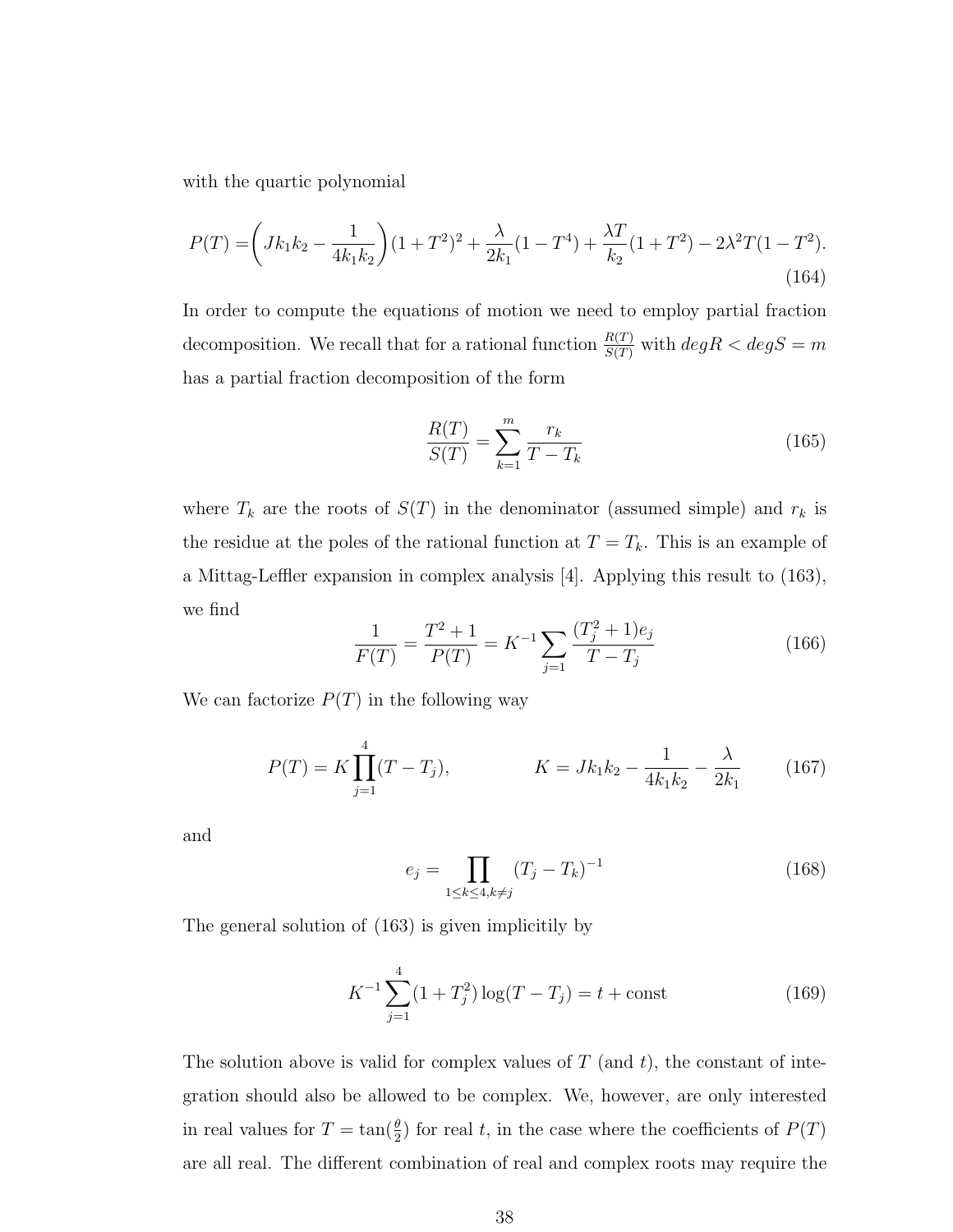solution to be specified in different forms. For example, if the four roots of  $T_j$  are all real, then for real  $T$  the solution can be written as

$$
K^{-1} \sum_{j=1}^{4} (T_j^2 + 1)e_j \log |T - T_j| = t - t_0
$$
 (170)

with real constant of integration  $t_0$ . If  $P(T)$  has two real roots and a complex conjugate pair, then for real  $T$  two of the logarithms in  $(169)$  can be combined into an arctangent.

For the second quadrature to find  $Q(T)$  from (159), it is convenient to write

$$
\dot{Q} = \frac{dQ}{dT}\dot{T} \tag{171}
$$

Replace the right hand side of (159) by the corresponding equations in terms of T we can then obtain  $Q(T)$  by integrating in terms of T instead of t:

$$
\frac{dQ}{dT} = 2\lambda R(T) \left( \frac{1}{P(T)} - \frac{1}{\hat{P}(T)} \right)
$$
\n(172)

Given as two additional polynomials, one quadratic and the other quartic, namely

$$
R(T) = \lambda (T^2 + 1) - \frac{T}{k_1} + \frac{T^2 - 1}{2k_2}
$$
\n(173)

and

$$
\hat{P}(T) = Jk_1k_2(T^2 + 1)^2 - P(T). \tag{174}
$$

Then writing

$$
\hat{P}(T) = \hat{K} \prod_{j=1}^{4} (T - \hat{T}_j)
$$
\n(175)

the general solution of (159) can be written in terms of  $T = T(t)$  as

$$
Q = 2\lambda \left( K^{-1} \sum_{j=1}^{6} R(T_j) e_j^* \log(T - T_j) - \hat{K}^{-1} \sum_{j=1}^{6} R(\hat{T}_j) \hat{e}_j^* \log(T - \hat{T}_j) \right) + \text{const},\tag{176}
$$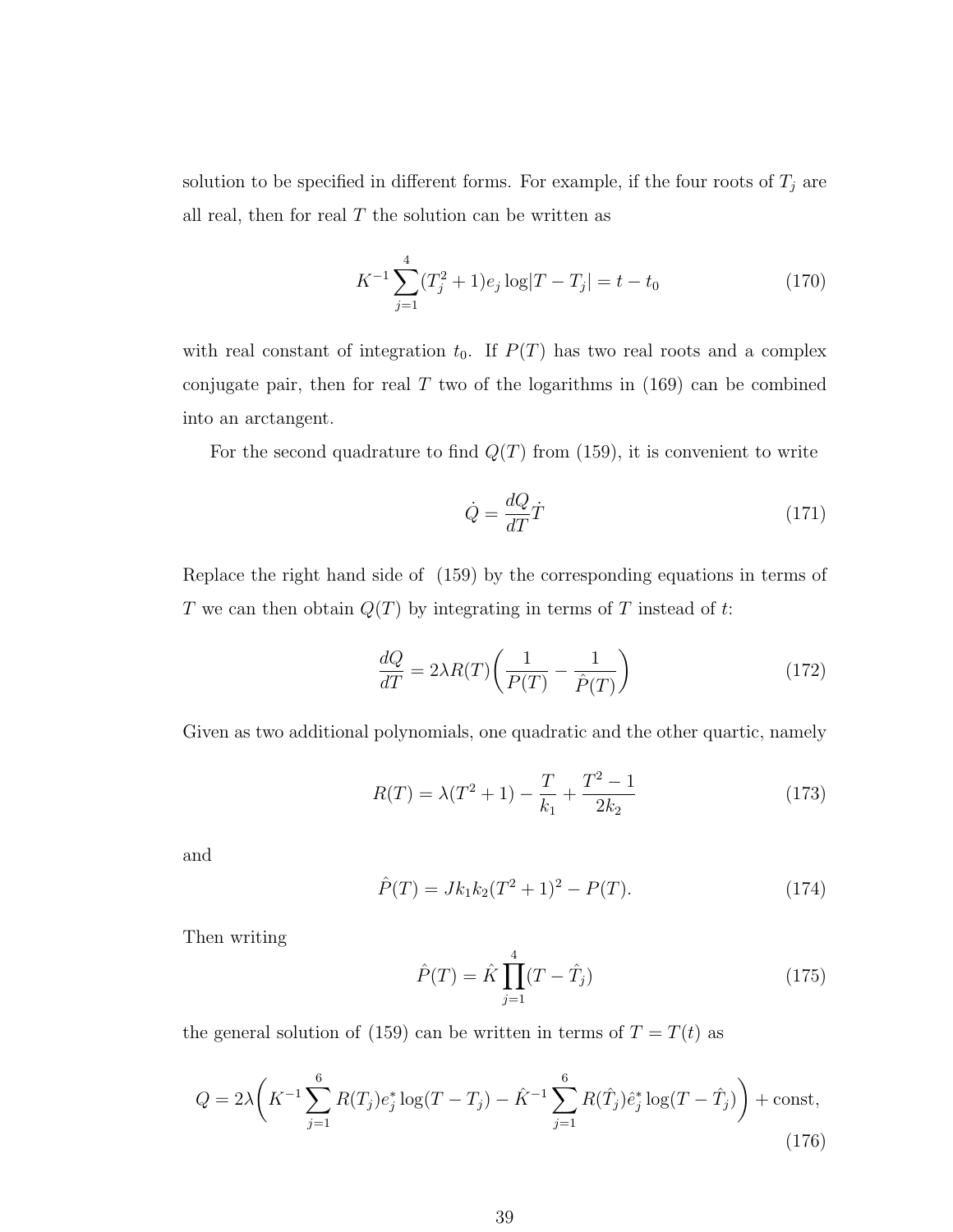with

$$
e_j^* = \prod_{1 \le k \le 4, k \ne j} (T_j - T_k)^{-1},\tag{177}
$$

In the next section we will use these explicit formulae to describe the asymptotic behaviour of the two peakons as  $t \to \pm \infty$ .

# 2.5 Asymptotics

Analysing the asymptotics of the 2-peakon problem, we find that the behavior of the peakons in this system of Popowicz is qualitatively similar to those in the Camassa-Holm and Degasperis-Procesi case in that at extreme times, either relatively large or small, they behave as we expect, the two peaks are well separated and travel with constant velocity and amplitude. However, at the point of interaction, Popowicz peakons exchange varying amounts of velocity and amplitude during the interaction. This results in the pair of peakon velocities being different before and after interaction. In contrast the peakons in the Camassa-Holm and Degasperis-Procesi equations switch velocities and amplitudes asymptotically. This results in a phase shift of the peakons, the Camassa-Holm shift is explicitily given in [17] and is here in section 1.3.2.

To observe the behavior of the peaks over long time scales, we use (163), as the asymptotic form is controlled by this ODE for T. This equation has fixed points at the roots of  $F(T)$ , these are found at the roots of the quartic,  $P(T)$ . Near to a fixed point, the local behaviour is

$$
T \sim T_k + A_k e^{F'(T_k)t},\tag{178}
$$

where  $A_k$  is a constant, and we have

$$
F'(T_k) = \frac{K}{(T_k^2 + 1)e_k}
$$
\n(179)

compared with the coefficients in (169). Taking some initial data at  $t = 0$  for  $b_1$ ,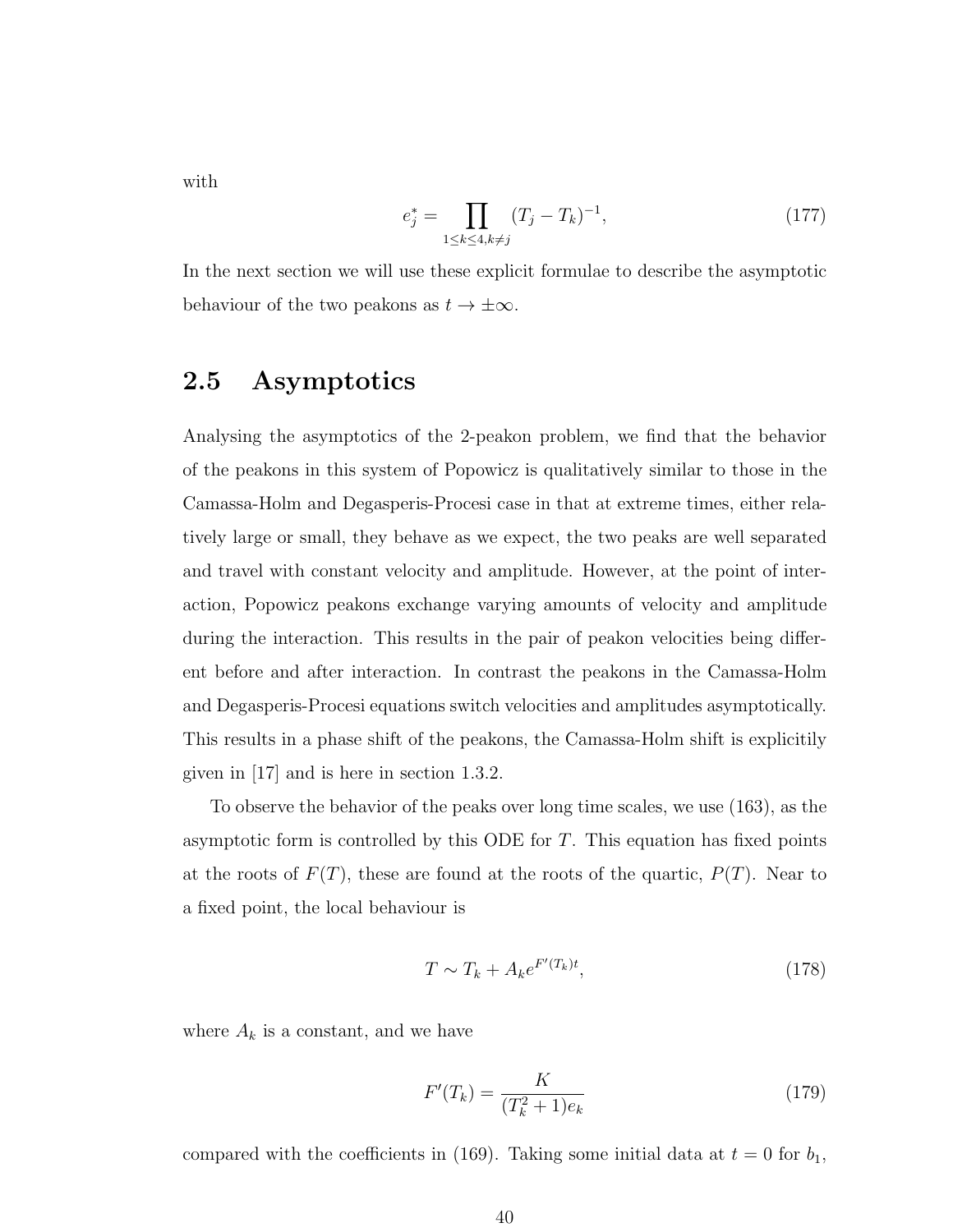$b_2$ ,  $k_1$  and  $k_2$  we are able to find an initial point on the ellipse H from (146) in the  $(b_1, b_2)$  plane. Therefore we can also find an initial angle  $\theta(0)$  and also  $T(0)$  =  $\tan\left(\frac{\theta(0)}{2}\right)$ 2  $\setminus$ from the standard T-substitution.  $T(0)$  lies between two adjacent real roots,  $T_+$  and  $T_-,$ 

$$
T_{+} < T(0) < T_{-} \tag{180}
$$

with the asymptotic behavior given by

$$
T \sim T_{\pm} \pm e^{F'(T_{\pm})t + \delta_{\pm}} \tag{181}
$$

as  $t \to \pm \infty$  and  $\delta_{\pm}$  depends on the terms in (170) that are regular at  $T = T_{\pm}$ , as well as the integration constant. So if there are four real roots, then  $\delta_{\pm}$  depends on the constant  $t_0$  in (170). The roots  $T_{\pm}$  are both fixed points of (163), with  $T_{+}$ stable and  $T_$  unstable so

$$
F'(T_+) < 0 < F'(T_-) \tag{182}
$$

We can find the asymptotic forms for the  $b_i$ 's from (162)

$$
b1 \to \frac{2\lambda T_{\pm}}{k_1(1+T_{\pm}^2)} - \frac{1}{2k_1^2}, \qquad b_2 \to \frac{\lambda(1-T_{\pm}^2)}{k_2(1+T_{\pm}^2)} - \frac{1}{2k_2^2}, \qquad \text{as } t \to \pm \infty \tag{183}
$$

when the two peakons are in the field  $v(x, t)$ . To find the corresponding amplitudes for the field  $u(x, t)$  we use the Casimir that was fixed at the start,

$$
a_j = c_j b_j^2 = k_j^2 b_j^2.
$$
\n(184)

The asymptotic behavior for the positions  $q_1$  and  $q_2$  are however more complicated. We have two equations for the difference  $q = q_1 - q_2$ , (158) and (156), therefore

$$
q = \log(-T) - \log(k_1 k_2 b_1 b_2 (1 + T^2)),\tag{185}
$$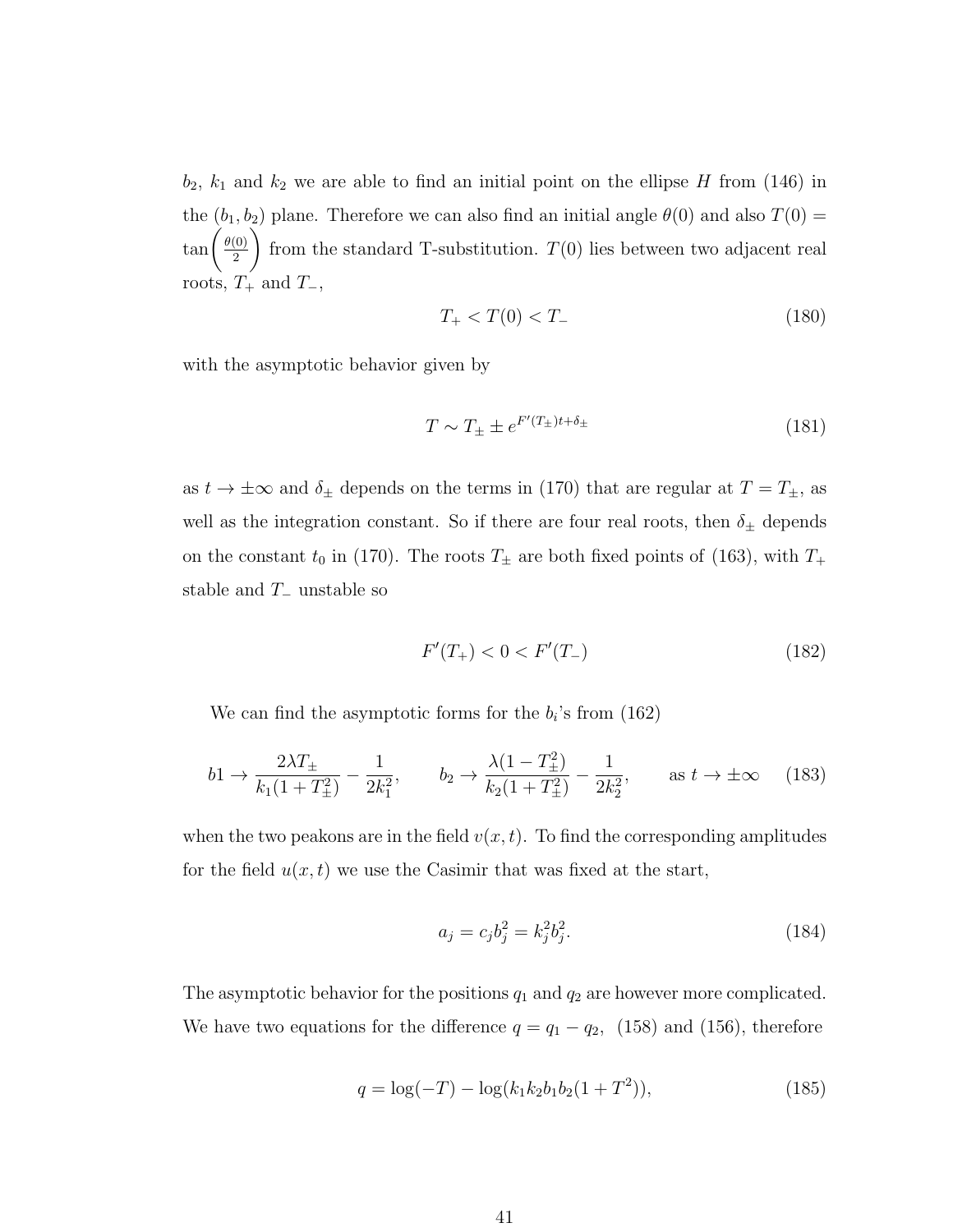as  $t \to \pm \infty$ , and using (181)

$$
q \sim F'(T_{\pm})t + \delta_{\pm} + \log(\mp F'(T_{\pm}) - \log(k_1k_2J(1+T_{\pm}^2)), \tag{186}
$$

and the fact that  $b_1b_2 \rightarrow J$  as  $|t| \rightarrow \infty$ . So for  $Q = q_1 + q_2$  we find from (176) that near the roots  $T = T_{\pm}$ , Q is

$$
Q \sim \frac{2\lambda e_{\pm}R(T_{\pm})F'(T_{\pm})}{K}t + \text{const}
$$
 (187)

and substituting in for  $F'(T_{\pm})$ 

$$
Q \sim \frac{2\lambda R(T_{\pm})}{1 + T_{\pm}^2} t + \text{const as } t \to \infty
$$
 (188)

where the constant depends on  $\delta_{\pm}$ , as well as the other terms and the arbitrary constant of integration in (176).

## 2.6 Numerical Results

We will apply three choices of initial conditions to the system (142) and explore what has been discussed in the chapter. The first example is possibly not the best to demonstrate the peakon dynamics, however it is a good choice of initial conditions in the sense that the solutions do not numerically 'blow up'. This does happen when we shift any of these initial conditions slightly, this is not unexpected given the numerical challenges with other peakon equations [19].

Unlike Example 1, the latter two examples are able to demonstrate more definitively 2-peakon dynamics such as asymptotic switching and also some new behaviour not observed with other integrable peakon equations.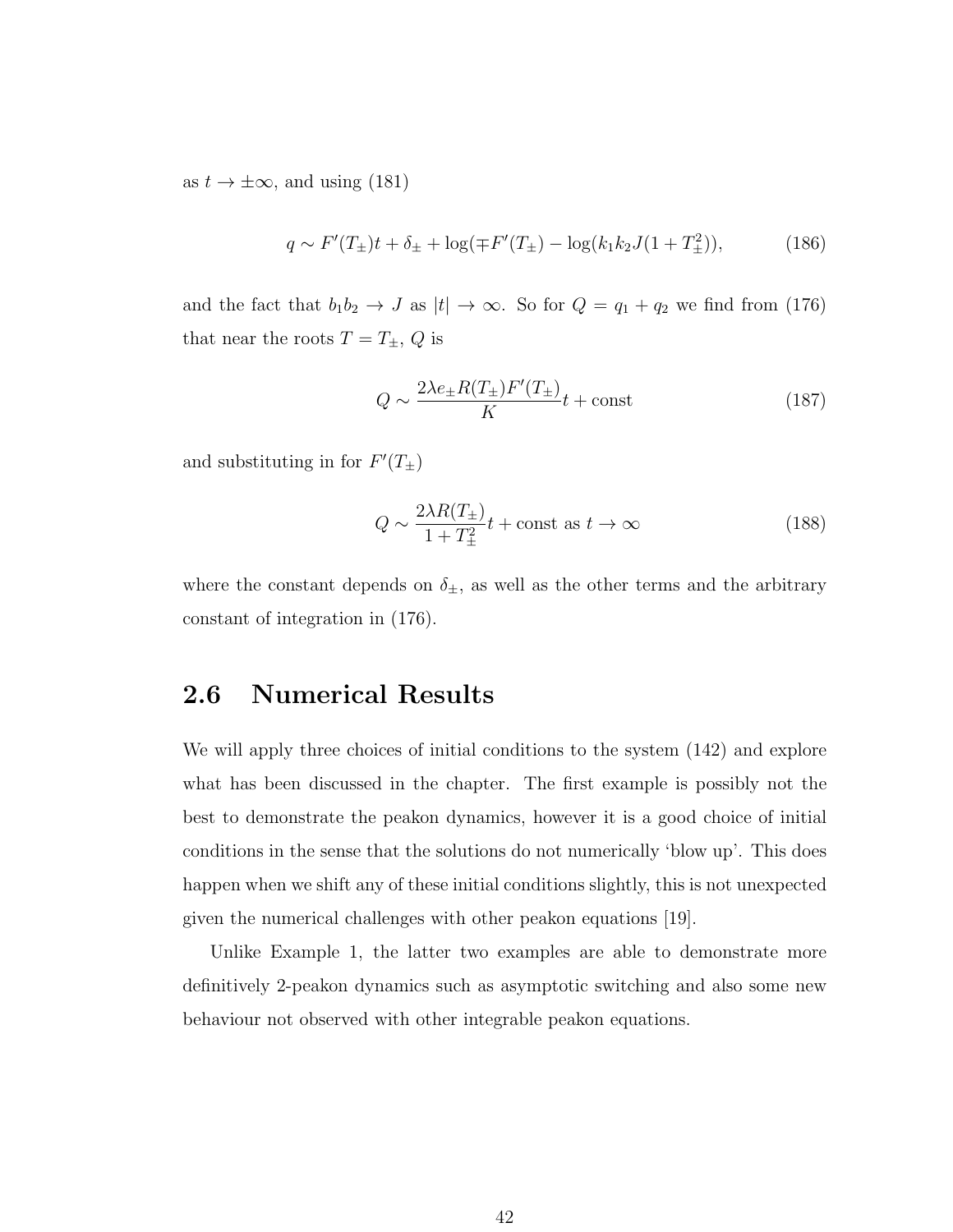#### 2.6.1 Example 1

Take the initial values

 $q_1(0) = -30,$   $q_2(0) = 0,$   $b_1(0) = 3,$   $b_2(0) = 2,$  (189)

and Casimirs

$$
c_1 = 0.3, \qquad c_2 = 0.2 \tag{190}
$$

which fixes

$$
H = 16.999999999999375, \t J = 5.999999999999439, \t \lambda = 3.253203549323808
$$
\n(191)

this example makes it quite difficult to differentiate  $J$  from  $b_1(0)b_2(0)$ . However we found this to be a stable choice of initial conditions, the problem was surprisingly unstable and was extremely sensitive to small changes in values.

The roots of  $P(T)$  in this case are

$$
T_{+} = 0.3142320479, \t T_{-} = 0.4854161155, \t 11.27226037, \t -0.7888302327.
$$
\n(192)

As the peakons have been taken so far apart, the value of  $T(0) \approx 0.4854161$  is nearly indistinguishable from  $T_$ . Now we calculate

$$
\frac{P'(T_{\pm})}{(T_{\pm}^2 + 1)}\tag{193}
$$

and

$$
\frac{2\lambda R(T_{\pm})}{1+T_{\pm}^2} \tag{194}
$$

which we use to can calculate  $q$  (186) and  $Q$  (188)

$$
q \sim -4.746989214..t, \qquad Q \sim 11.80243976..t, \qquad t \to +\infty \tag{195}
$$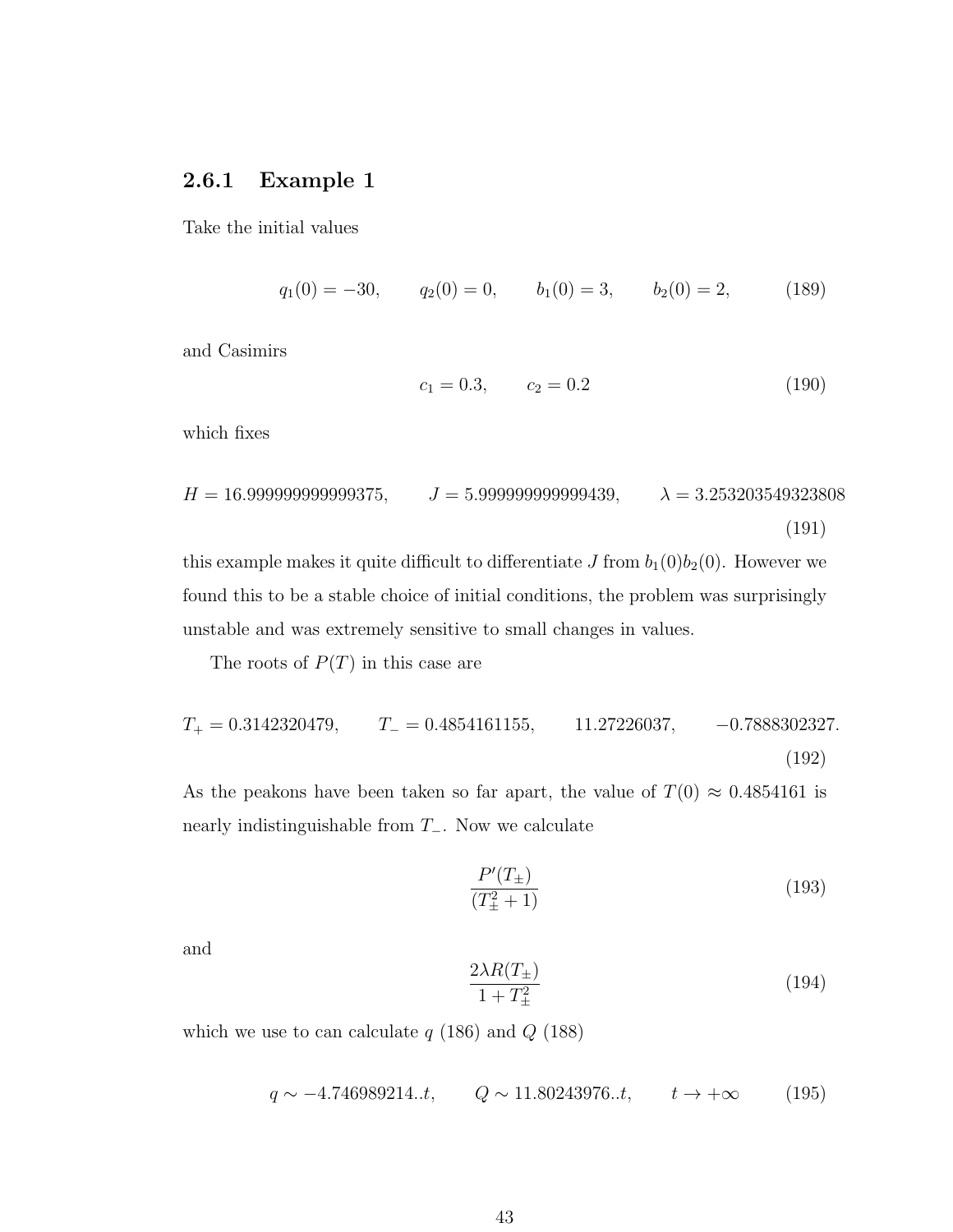and

$$
q \sim 4.799999018..t, \qquad Q \sim 11.99999999..t, \qquad t \to -\infty \tag{196}
$$

As the seperation of the peaks was significant at the start, it doesn't really show the interaction very well. What we find is the interaction looks like a phase shift as in Figure 4, however it has not shifted. For switching to occur, we would require

$$
\frac{2\lambda R(T_{+})}{1+T_{+}^{2}} = \frac{2\lambda R(T_{-})}{1+T_{-}^{2}}\tag{197}
$$

and

$$
\frac{P'(T_+)}{T_+^2 + 1} = -\frac{P'(T_-)}{T_-^2 + 1} \tag{198}
$$

which means the aymptotic values of  $Q$  would have to be the same, and the asymptotic values of q would require a change of sign between  $\pm \infty$ . For comparison in the Camassa-Holm case, the asymptotic velocity of  $Q$  is  $c_1+c_2$  at both  $\pm\infty$ , while the asymptotic velocity of q switches between  $\pm(c_1-c_2)$ , as they differ in the first decimal place they have not switched.

The asymptotic positions of the peakons are

$$
q_1 = \frac{(Q+q)}{2}, \qquad q_2 = \frac{(Q-q)}{2} \tag{199}
$$

which for this example are

$$
q_1 = 3.516273810,
$$
  $q_2 = 8.286165950,$   $t \to \infty$  (200)

and

$$
q_1 = 8.400000,
$$
  $q_2 = 3.600000,$   $t \to -\infty$  (201)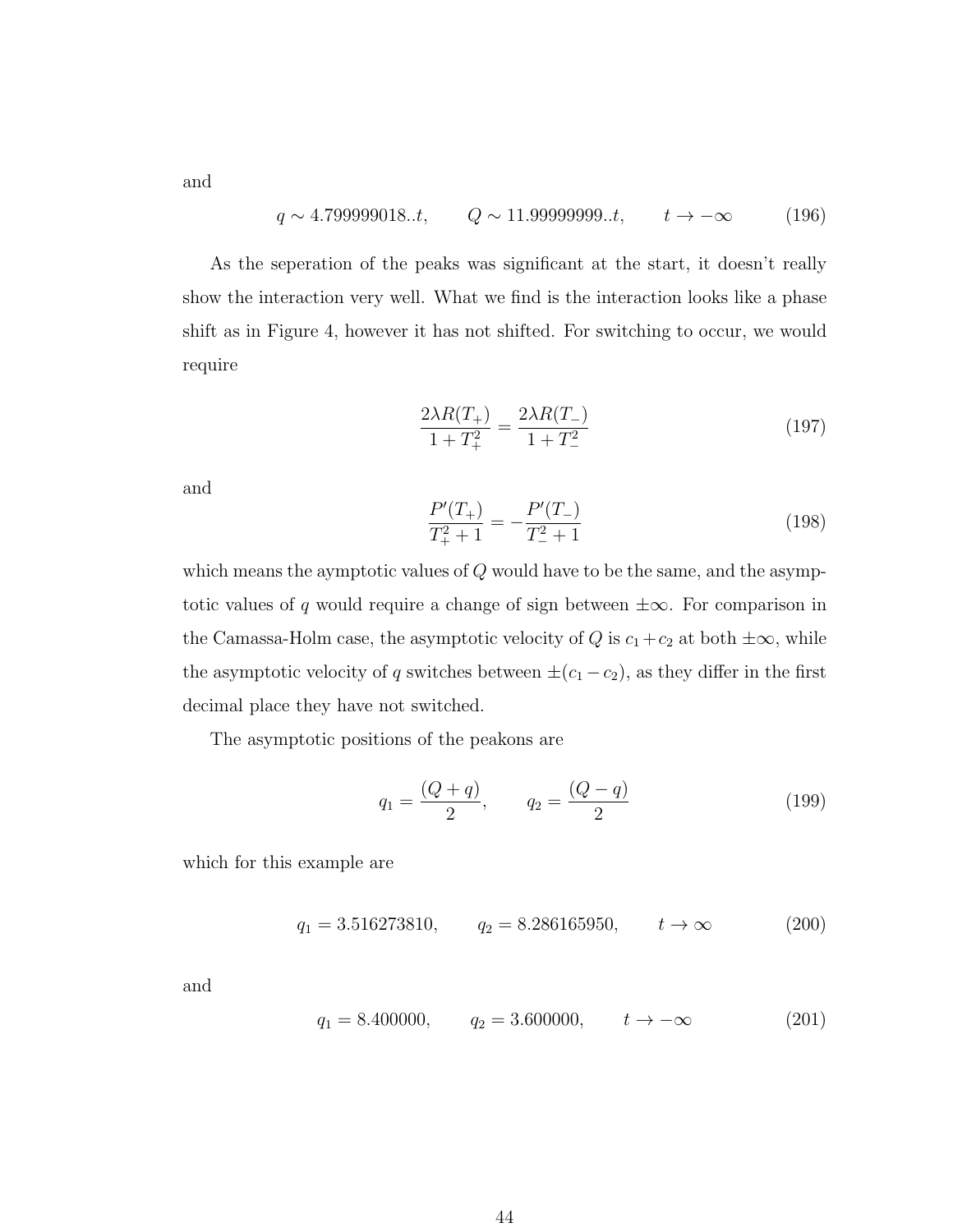

Figure 4: Two interacting peakons, using initial conditions in Example 1

#### 2.6.2 Example 2

Apart from the example already in the chapter, here are some more numerical choices which have been chosen to illustrate the solution. By choosing 3 roots of the quartic, the fourth root is fixed, and all the coefficients are also fixed up to rescaling. Note that scaling  $k_1, k_2$  by the same amount is equivalent to scaling  $b_j$ and t; so we can always fix  $k_1 = 1$  if necessary. The roots being

$$
T = -111/152, 3/10, 1/2, 8.
$$
 (202)

Fixing  $k_1 = 1 = c_1$ , this corresponds to

$$
k_2 = \frac{496}{593},\tag{203}
$$

so 
$$
c_2 = \left(\frac{496}{593}\right)^2
$$
, and the other parameters appearing in  $P(T)$  are

$$
\lambda = \frac{35425}{22816}, \qquad J = \frac{298710111}{1008604096}, \tag{204}
$$

with the value of (half) the Hamiltonian being

$$
\frac{H}{2} = \frac{58672865}{32535616}.\tag{205}
$$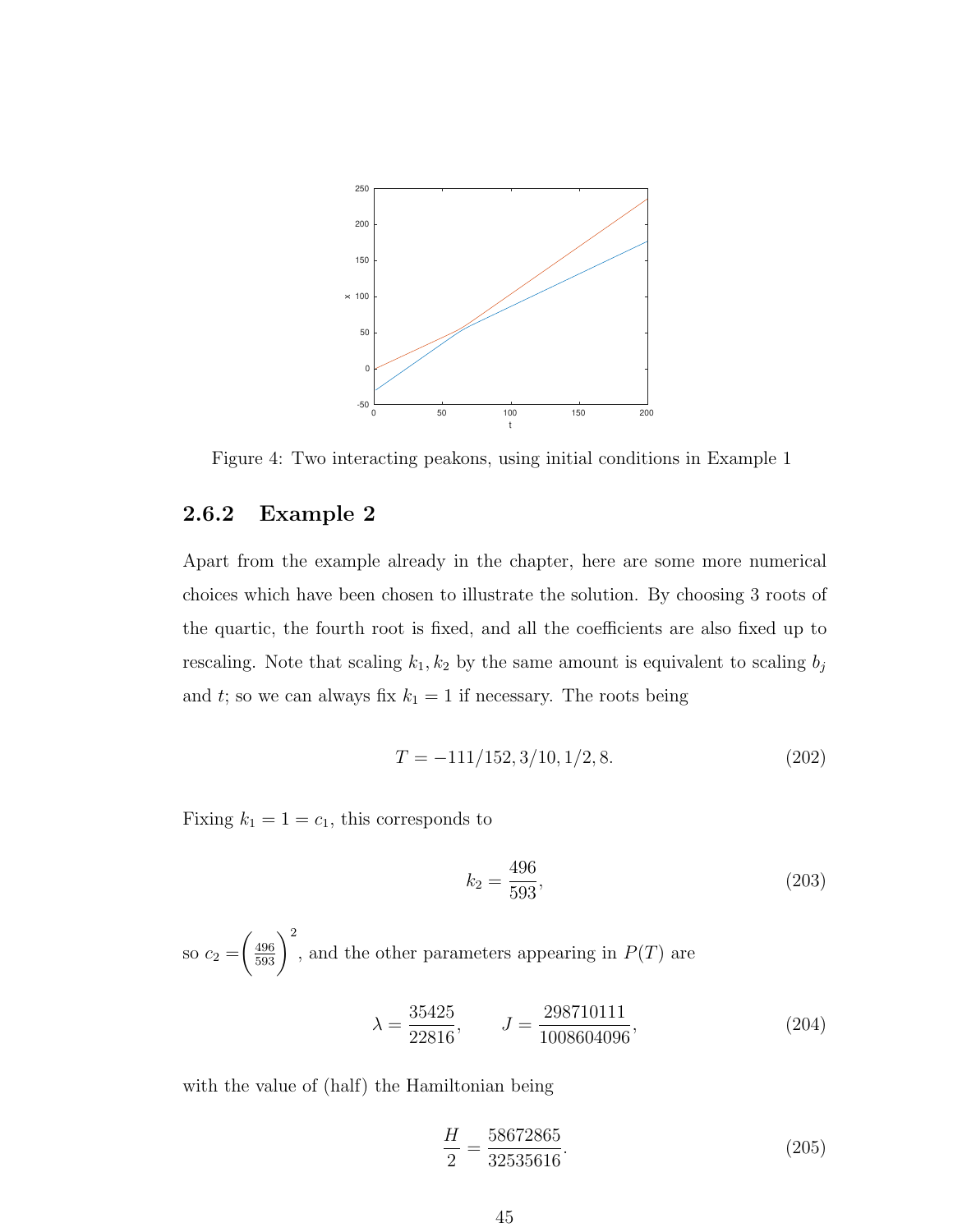The corresponding initial data is

$$
b_1(0) = \frac{94417}{165416}, \qquad b_2(0) = \frac{103298821}{164092672}, \tag{206}
$$

and

$$
q_1(0) = \log\left(\frac{2890857125}{16447158149}\right) \qquad q_2(0) = 0. \tag{207}
$$

Then we can consider a solution which corresponds to starting with



Figure 5: Two interacting peakons, using initial conditions in Example 2

$$
\frac{3}{10} < T(0) < \frac{1}{2},\tag{208}
$$

which will move between the asymptotic values

$$
(b_1, b_2) = \left(\frac{4233}{5704}, \frac{70567}{176824}\right) \tag{209}
$$

as  $t \to -\infty$  and

$$
(b_1, b_2) = \left(\frac{2023}{5704}, \frac{147657}{176824}\right) \tag{210}
$$

as  $t \to +\infty$ , using (162). The asymptotic velocities of the two peakons are

$$
c_1 = \frac{9862125}{16267808}, \qquad c_2 = \frac{7364175}{4066952}, \qquad t \to +\infty
$$
 (211)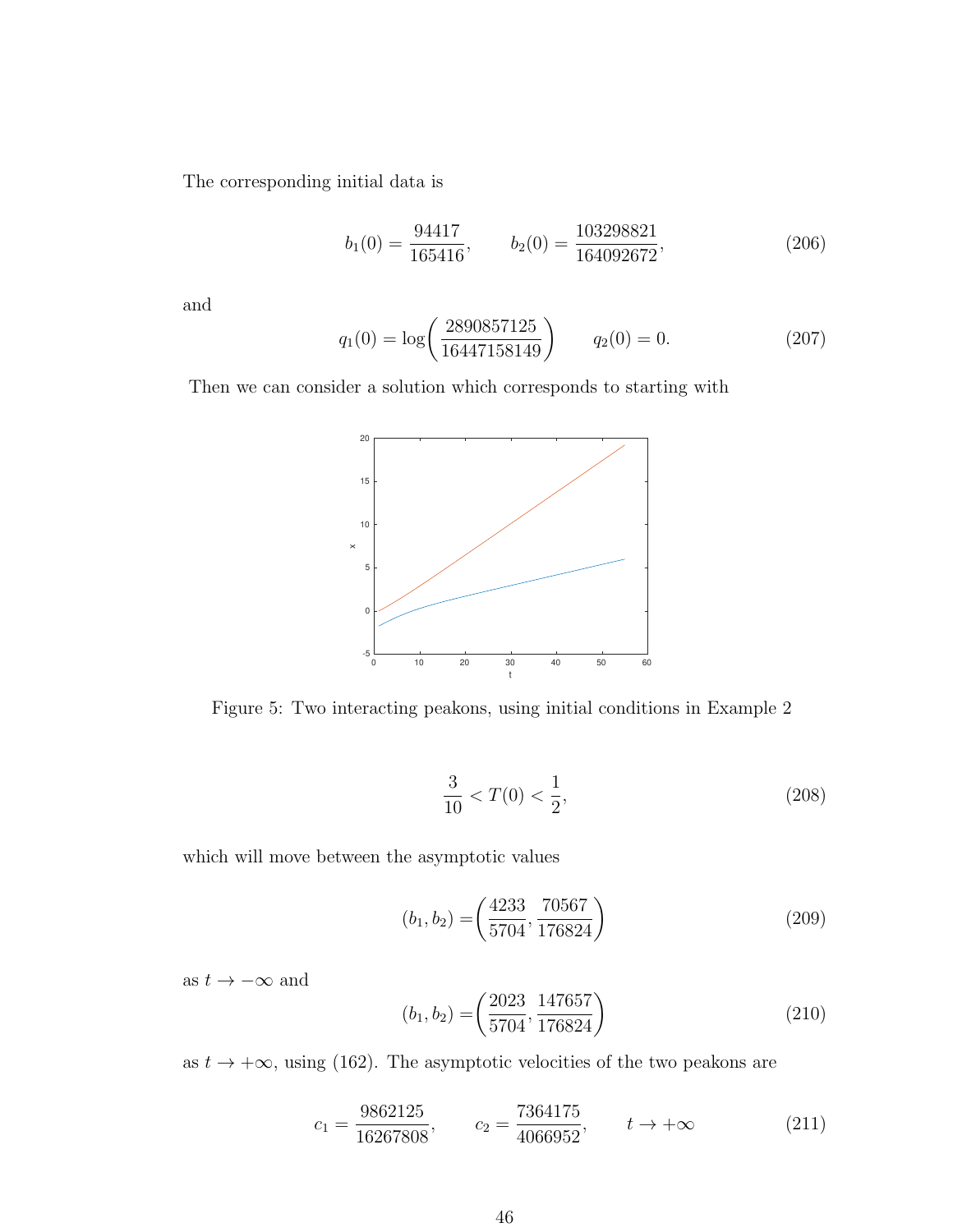and

$$
c_2 = \frac{29990805}{16267808}, \qquad c_2 = \frac{2529345}{4066952}, \qquad t \to -\infty.
$$
 (212)

The peakons therefore only approximately exchange asymptotic velocities.

#### 2.6.3 Example 3

Take  $k_1 = 1, k_2 = \frac{357080}{117173}$ , so  $c_1 = 1$  and  $c_2 = (\frac{357080}{117173})^2$ . We wish to fix initial values so that

$$
\frac{H}{2} = \frac{131169407947}{11475551376}
$$
\n(213)

and

$$
J = \frac{12691383169465}{68294831422368},\tag{214}
$$

which gives

$$
\lambda = \frac{7330681}{2142480} \tag{215}
$$

and

$$
Jk_1k_2 - \frac{1}{4k_1k_2} = \frac{18524630887}{38251837920}
$$
\n(216)

(which is the coefficient in front of the  $(T^2 + 1)^2$  in (164)). This means that the quartic polynomial  $P(T)$  has roots at

$$
T = -\frac{1909}{1920}, \qquad \frac{1}{10}, \qquad \frac{9}{10}, \qquad 20.
$$
 (217)

Suppose we wish to take a solution which moves between the unstable fixed point of the ODE for T at  $T = T_{-} = \frac{1}{10}$  and the stable fixed point at  $T = T_{+} = -\frac{1909}{1920}$ . We choose initial values for  $b_1, b_2$  to be the same at  $t = 0$ , so

$$
b_1(0) = b_2(0) = B.
$$
\n(218)

The definition of H at  $t = 0$  gives

$$
\frac{H}{2} = (k_1^2 + k_2^2)B^2 + 2B,\tag{219}
$$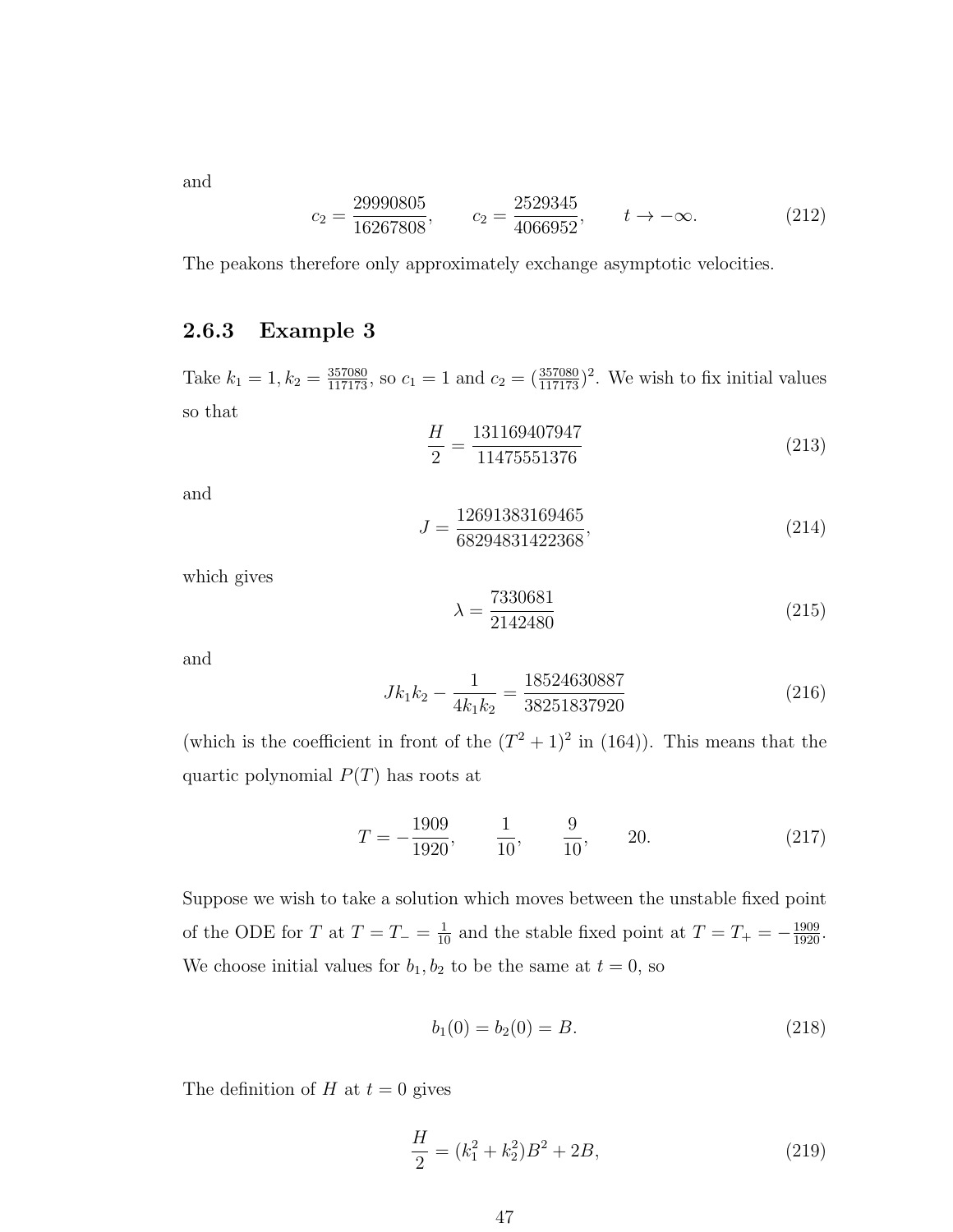and solving this quadratic gives  $B = -1.155790328029969, 0.9613703913703853;$ we need to take the negative root to give  $T(0) = -0.09672794535064579$ , which lies between  $T_+$  and  $T_-$ . The definition of  $J$  at  $t = 0$  gives

$$
J = B^2 (1 - e^{-|q(0)|})
$$
\n(220)

hence

$$
|q(0)| = 0.1497902737164921\tag{221}
$$

is the initial separation. Taking the convention  $q(0) < 0$ , we can choose

$$
q_1(0) = -0.1497902737164921, \t q_2(0) = 0. \t(222)
$$

The exact asymptotic values of  $b_j$  as  $t \to +\infty$  are

$$
b_1^+ = -\frac{70015}{17854}, \qquad b_2^+ = -\frac{181266631}{3825183792}, \tag{223}
$$

and as  $t \to -\infty$  they are

$$
b_1^- = \frac{19019}{107124}, \qquad b_2^- = \frac{667300235}{637530632}.
$$
 (224)

However, note that while this is corresponds to an exact solution of the ODE system, the amplitudes  $b_1$  and  $b_2$  must both change sign in order to go from  $(-, -)$ to the  $(+,+)$  quadrant in the  $(b_1, b_2)$  plane. Thus such a solution is not realistic, as once either  $b_1$  or  $b_2$  reaches zero, it should stay there; in other words a 2-peakon solution can collapse into a single peakon in a finite amount of time. This is a new phenomenon compared with integrable peakon equations like Camassa-Holm and Degasperis-Procesi.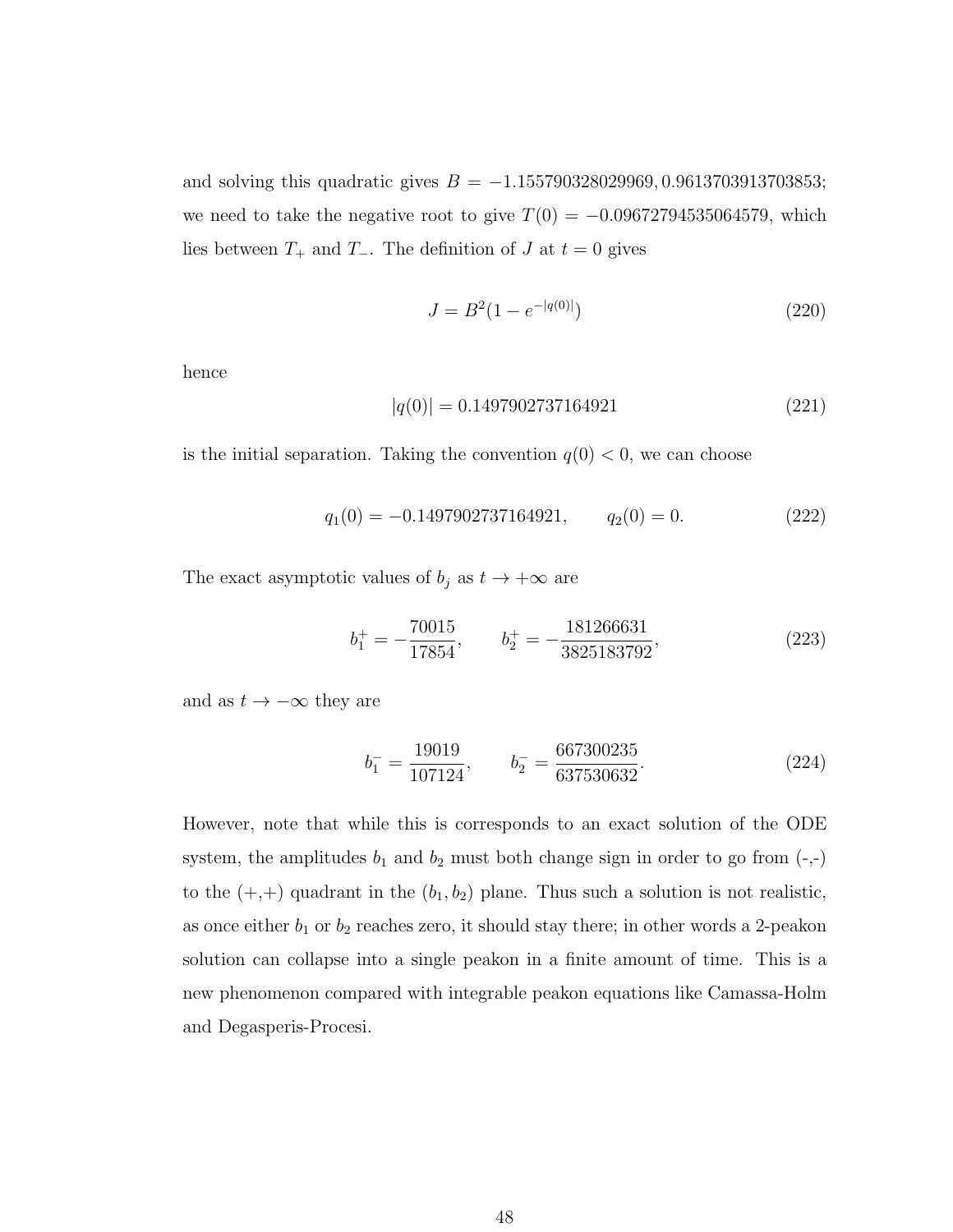## 2.7 Summary

In this chapter we have explored the 2-peakon interaction, writing down the explicit solution and also exploring some of the dynamics such as 2-peakon collapse. The peakon interactions are particularly interesting, in future studying the peakon/anti-peakon interactions could yield some other results. To do this we may have to relax some of the rules on the signs of the roots.

Investigating the Popowicz PDE system numerically poses well known challenges for standard integration schemes [19], but such a study may yield some interesting peakon solutions. Another question is to look at  $N > 2$  peakon ODEs and explore the numerics further. Here we give a short introduction to what we expect with the 3-peakon dynamics, given the ODE system

$$
\dot{b_1} = b_1((2c_2b_2^2 + b_2)\operatorname{sgn}(q_1 - q_2)e^{-|q_1 - q_2|} + (2c_3b_3^2 + b_3)\operatorname{sgn}(q_1 - q_3)e^{-|q_1 - q_3|}),
$$
\n
$$
\dot{b_2} = b_2((2c_1b_1^2 + b_1)\operatorname{sgn}(q_2 - q_1)e^{-|q_2 - q_1|} + (2c_3b_3^2 + b_3)\operatorname{sgn}(q_2 - q_3)e^{-|q_2 - q_3|}),
$$
\n
$$
\dot{b_3} = b_3((2c_1b_1^2 + b_1)\operatorname{sgn}(q_3 - q_1)e^{-|q_3 - q_1|} + (2c_2b_2^2 + b_2)\operatorname{sgn}(q_3 - q_2)e^{-|q_3 - q_2|}),
$$
\n
$$
\dot{q_1} = (2c_1b_1^2 + b_1) + (2c_2b_2^2 + b_2)e^{-|q_1 - q_2|} + (2c_3b_3^2 + b_3)e^{-|q_1 - q_3|},
$$
\n
$$
\dot{q_2} = (2c_1b_1^2 + b_1)e^{-|q_2 - q_1|} + (2c_2b_2^2 + b_2) + (2c_3b_3^2 + b_3)e^{-|q_2 - q_3|},
$$
\n
$$
\dot{q_3} = (2c_1b_1^2 + b_1)e^{-|q_3 - q_1|} + (2c_2b_2^2 + b_2)e^{-|q_3 - q_2|} + (2c_3b_3^2 + b_3),
$$

the ODE's were solved using the in built integrator RKF45 in Matlab using the same initial conditions as in Example 1 for the first two peakons. The third peakon is described initially by

$$
c_3 = 0.4,
$$
  $b_3(0) = 4,$   $q_3(0) = -40.$  (225)

which we can then plot as in Figure 6 and can see that they behave in a similar manner to the 2-peakon case, or at least superficially. Further investigation of these 3-peakons could be similar to the work of Parker [85] who looked at the three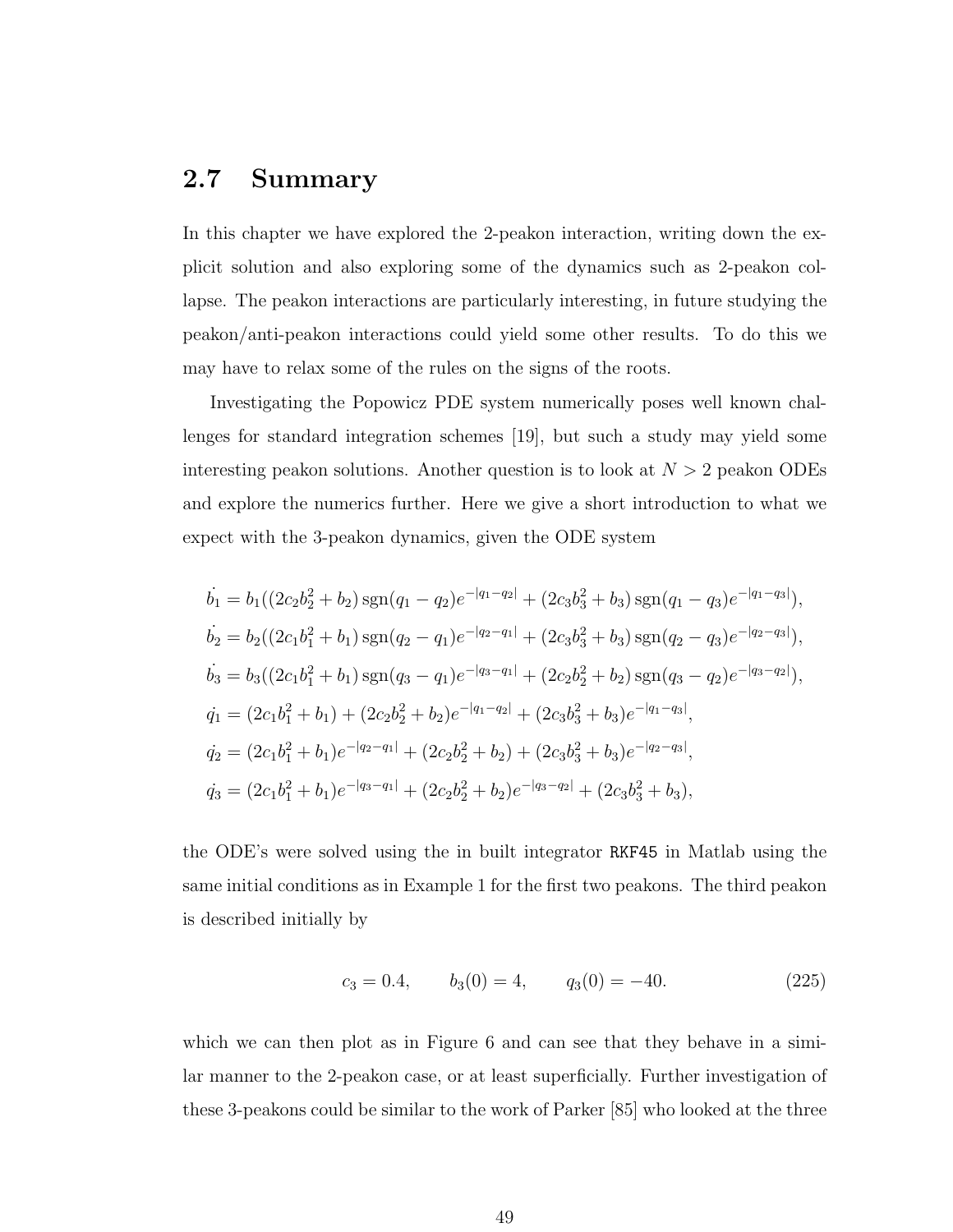

Figure 6: Three interacting peakons

soliton solution from the associated Camassa-Holm equation using Matsuno's bilinear method [73]

$$
f(y,t) = 1 + \sum_{i=1}^{3} e^{\theta_i} + \sum_{i (226)
$$

with  $\theta_i = p_i y + \omega_i t + \sigma_i \tau + \eta_i$  and  $i = 1, 2, 3$  are the usual phase variables. Setting  $i < j$  means we get three pairs  $(1, 2)$ ,  $(1, 3)$  and  $(2, 3)$ . It may be possible to apply a similar technique to these Popowicz peakons and essentially study the three peakon problem by looking at pairs of peakons.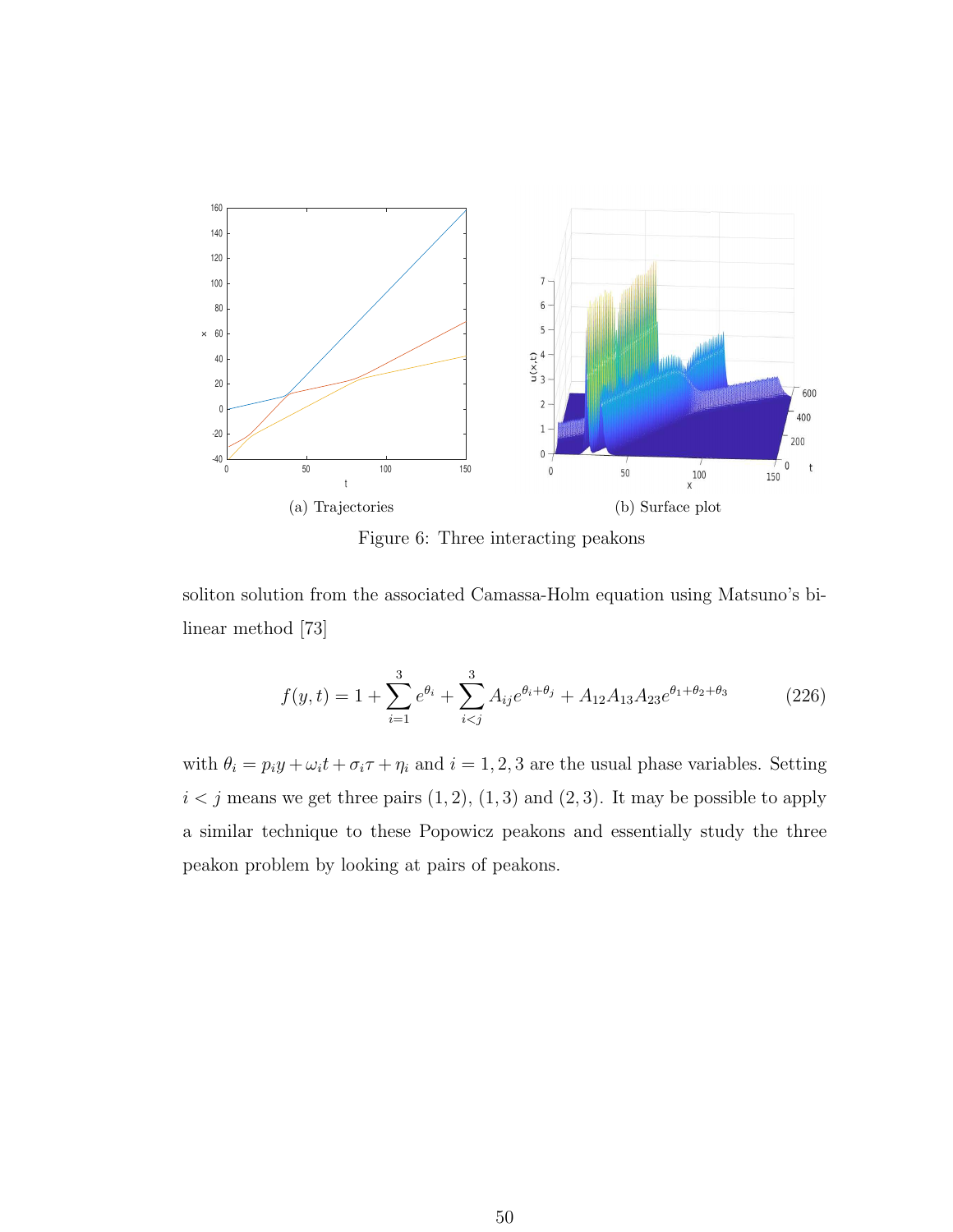# Chapter 3

# From peakon equations to Painlevé equations

In this chapter we reduce two integrable PDEs, Camassa-Holm and Degasperis-Procesi to particular instances of the third Painlevé equation  $(P_{III})$ , that is

$$
\frac{d^2W}{dZ^2} = \frac{1}{W} \left(\frac{dW}{dZ}\right)^2 - \frac{1}{Z}\frac{dW}{dZ} + \frac{1}{Z}(\alpha W^2 + \beta) + \gamma W^3 + \frac{\delta}{W}.\tag{227}
$$

We then derive explicit solutions of these Painlevé equations both algebraic and special function solutions. We also show how applying similar reduction techniques give us particular solutions of the more general b-family. It is known that Camassa-Holm, after a reciprocal transformation, is related to the first negative flow of the Korteweg-de-Vries hierarchy. In [55] it was also found that from the reciprocally transformed equation a scaling similarity reduction could be applied resulting in a form of  $P_{III}$  but the details were not given. Solutions of the resulting  $P_{III}$ equation were briefly discussed in [56], we explore to a greater depth our solutions and give in terms of the original coordinates. We also go further by applying a similarity reduction first and then a hodograph transformation which results in the same version of  $P_{III}$  and find solutions.

Similarly the reciprocal transformation for Degasperis-Procesi is known [31], but in this case the reduction to  $P_{III}$  was not. Again we apply a similarity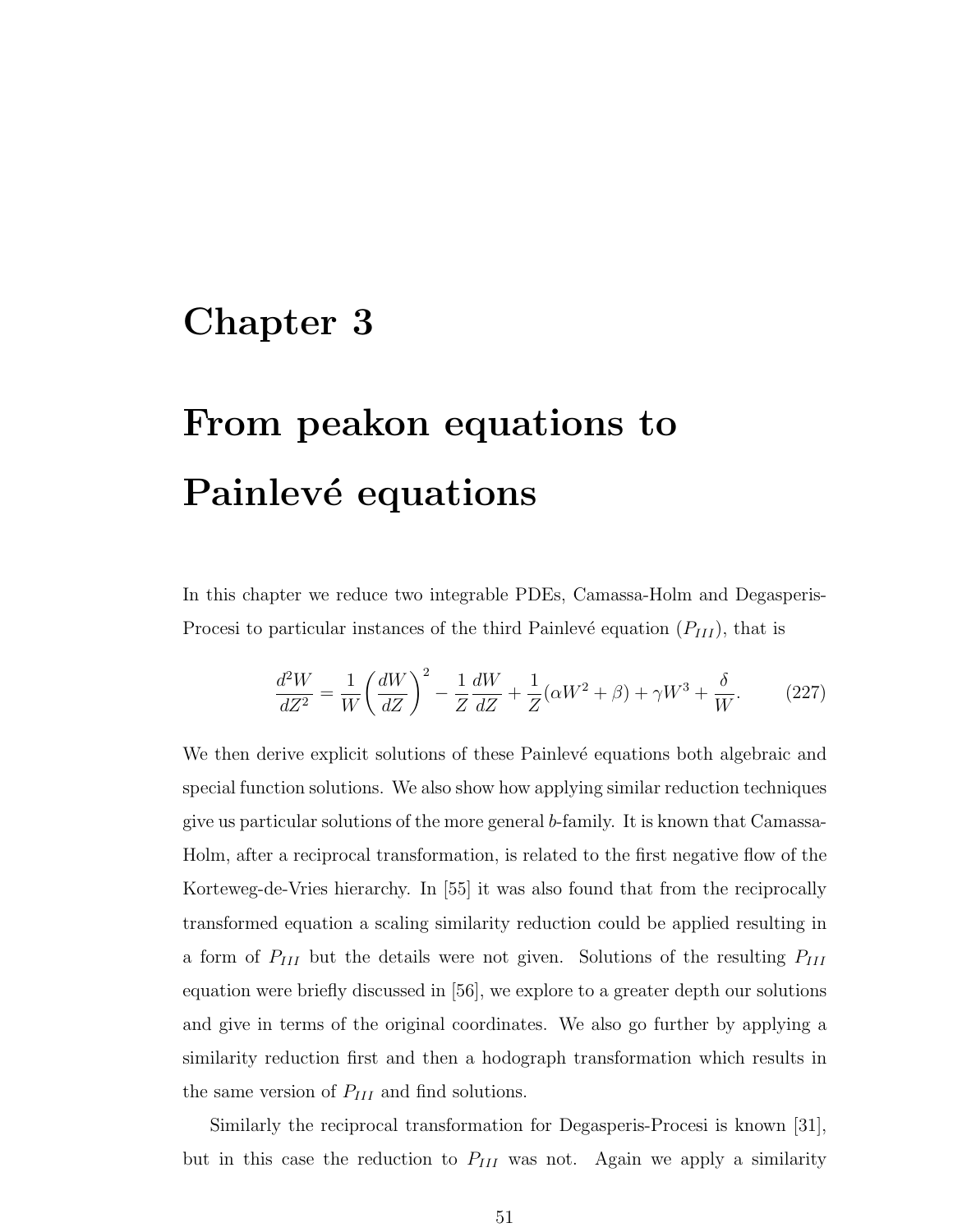reduction followed by a hodograph transformation, and show that this results in the same  $P_{III}$  equation as is obtained by applying the similarity reduction to the reciprocally transformed equation.

Interestingly the two forms of  $P_{III}$  related to Camassa-Holm and Degasperis-Procesi are different, and when we look at solutions of these Painlevé equations we find they are of different 'types' according to Gromak [49]. We also consider a one-parameter family of PDEs labelled by a parameter b, which although we don't find an exact Painlevé reduction for the general  $b$ , it does reduce to the respective  $P_{III}$ 's for Camassa-Holm and Degasperis-Procesi.

## 3.1 Reductions of Camassa-Holm

This diagram helps set the structure of this section, noting that the corresponding subsections are represented by the various arrows. It is like a commutative diagram, so by following the arrows from Camassa-Holm in two different ways leads to the same result. The work shown in 3.1.1 is well known, and 3.1.2 was stated

Camassa-Holm 
$$
\xrightarrow{Sim. Red}
$$
 3rd Order Equation

\n3.1.1  $\downarrow$  Rec.  
Trans

\n3.1.4  $\downarrow$  Hodograph

\nnegative KdV  $\xrightarrow{Sim. Red}$  2nd Order Equation,  $P_{III}$ 

Figure 7: Camassa-Holm reductions

in [55] but exact details were not given. However, sections 3.1.3 and 3.1.4 are new contributions to the area thereby giving the following result

Theorem 3.1.1. The Camassa-Holm equation can be written as a form of the third Painlevé equation, via two seperate reduction schemes.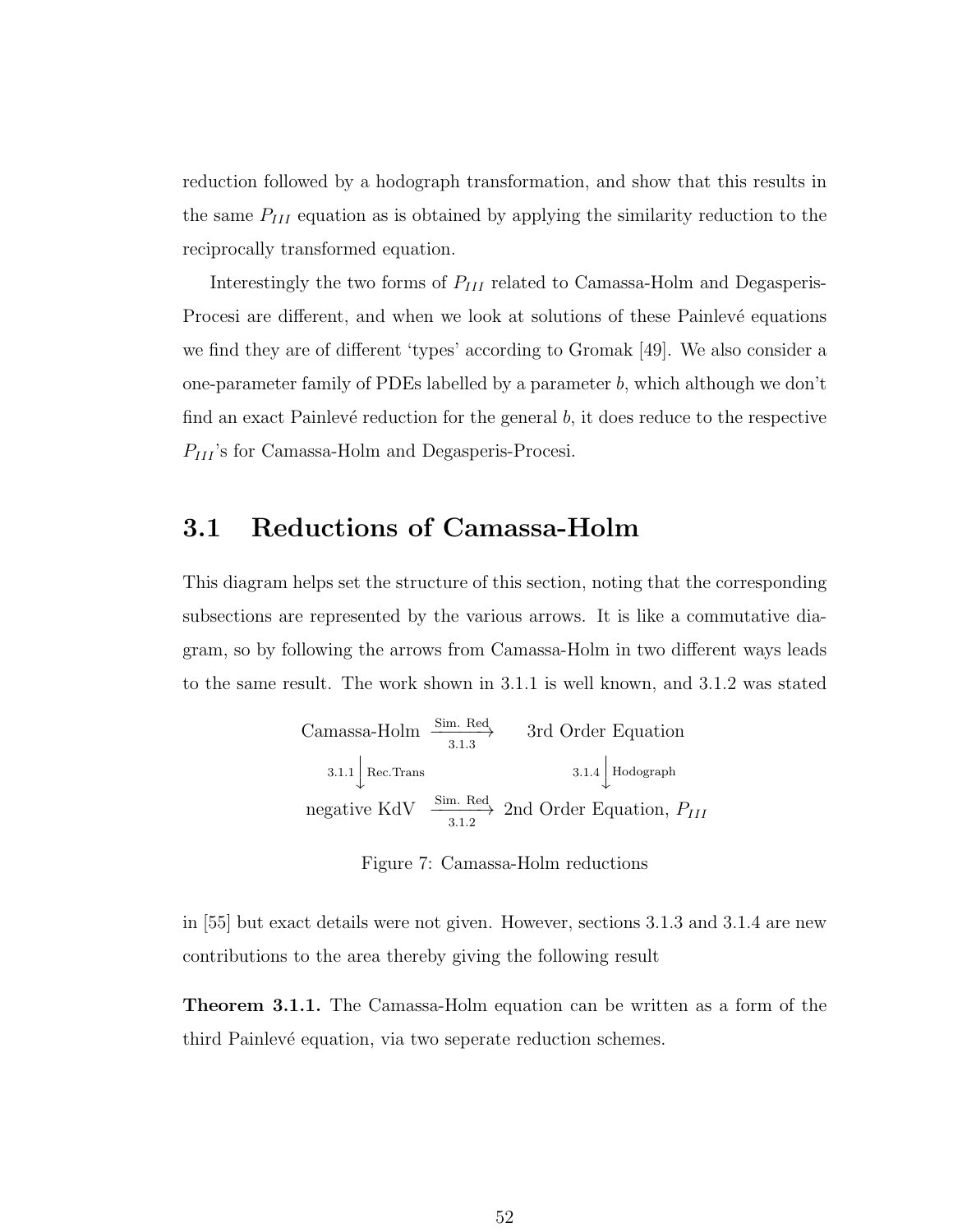# 3.1.1 From Camassa-Holm to the First Negative Flow of KdV

Here we address the vertical arrows on the left of the diagram in Figure 7 above, to show the following:

Proposition 3.1.1. [60, 75] The Camassa-Holm equation, via a reciprocal transformation, can be written as the first negative flow of KdV.

From now onwards, we use what is sometimes known as the m form of Camassa-Holm given by

$$
m_t = -2mu_x - um_x, \qquad m = u - u_{xx}.
$$
 (228)

*Proof.* Making a change to a new dependent variable  $p$ , given by

$$
p^2 = u - u_{xx},
$$
\n(229)

and substituting into (228) gives

$$
p_t = -(up)_x,\t\t(230)
$$

which is a conservation law, and can be used to define a reciprocal transformation as in (89). Therefore a reciprocal transformation for Camassa-Holm can be defined by

$$
dX = pdx - updt, \t dT = dt \t(231)
$$

we can then extract the following information for the derivatives

$$
\frac{\partial X}{\partial t} = -up, \qquad \frac{\partial X}{\partial x} = p, \qquad \frac{\partial T}{\partial t} = 1, \qquad \frac{\partial T}{\partial x} = 0. \qquad (232)
$$

Using this information we can substitute into the components of the conservation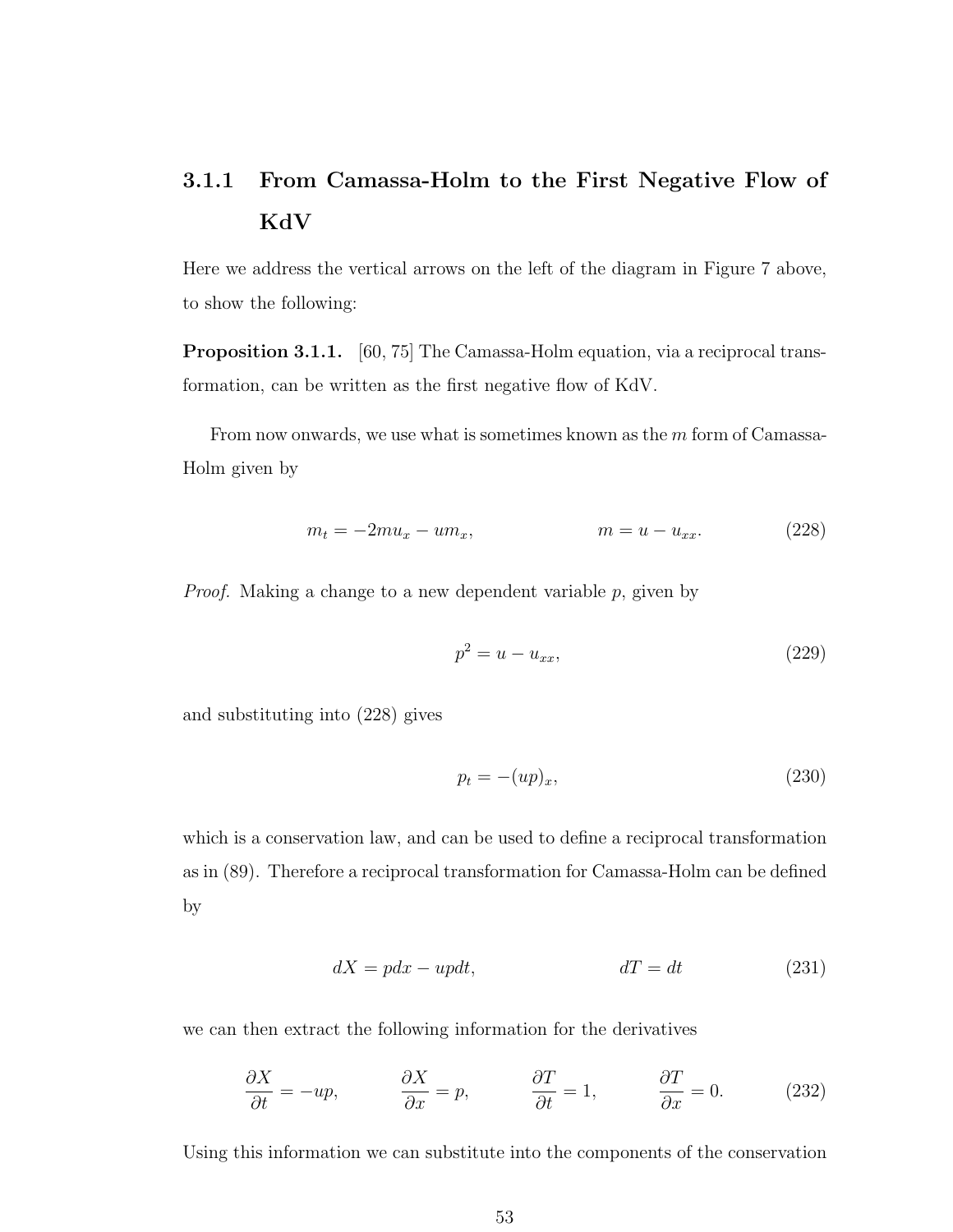law

$$
\frac{\partial p}{\partial t} = -up \frac{\partial p}{\partial X} + \frac{\partial p}{\partial T}, \qquad -\frac{\partial (up)}{\partial x} = -p \frac{\partial (up)}{\partial X}.
$$
 (233)

Therefore we have

$$
(p^{-1})_T = u_X \t\t(234)
$$

so the reciprocal transformation (231) maps the conservation law (230) to the conservation law (234). However this is incomplete as it doesn't describe the relationship between  $u(X,T)$  and  $p(X,T)$ : (228) is a system of two equations, the second of which gives

$$
p^2 = u - u_{xx} = u - p \frac{\partial}{\partial X} \left( p \frac{\partial}{\partial X} u \right) \tag{235}
$$

since  $\frac{\partial}{\partial x} = p \frac{\partial}{\partial x}$  by the chain rule (this is the general rule for transforming x to X derivatives, of which (231) is a special case). Then replacing  $\frac{\partial}{\partial X}u$  by  $(p^{-1})_T$ in (235) we get the following:

$$
\frac{\partial^2 u}{\partial x^2} = \frac{\partial}{\partial x} \left( -\frac{1}{p} \frac{\partial p}{\partial T} \right) = \frac{\partial}{\partial X} \frac{\partial X}{\partial x} \left( -\frac{1}{p} \frac{\partial p}{\partial T} \right) = -p_{XT} + \frac{p_X p_T}{p}.
$$
 (236)

Thus using the fact that  $u = p^2 + u_{xx}$ , we get the relation

$$
u = p^2 - p_{XT} + \frac{p_X p_T}{p}.
$$
\n(237)

Rewriting the conservation law  $(234)$  in terms of p alone gives

$$
(p^{-1})_T = (p^2 - p(\log p)_{XT})_X
$$
\n(238)

These two equations (237)and (238) are equivalent to the first negative flow of the KdV hierarchy (see section 1.8 for details on the KdV hierarchy), showing that  $\Box$ Proposition 3.1.1 is true.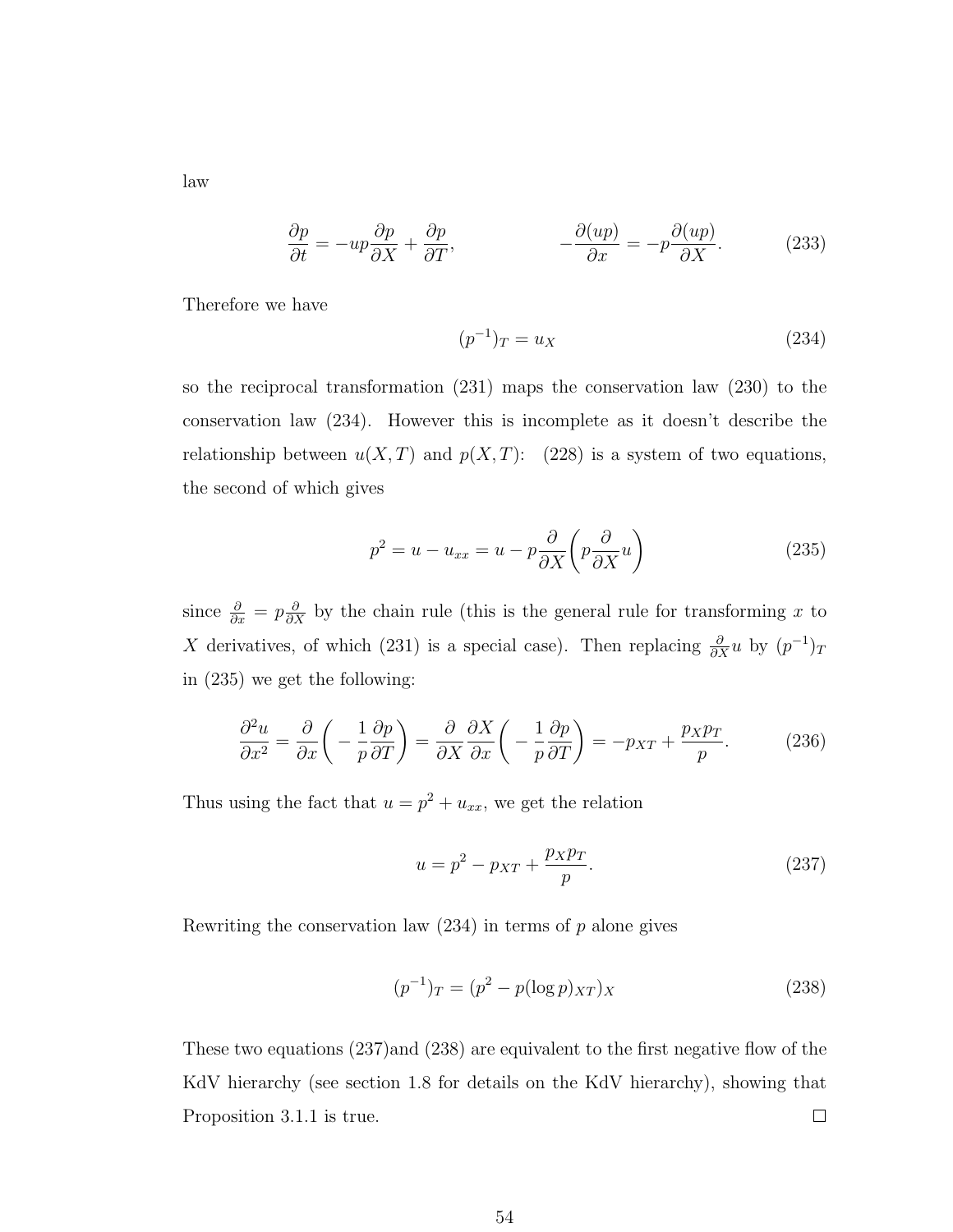The positive hierarchy can be written

$$
V_{t_n} = R^{n-1}V_X, \qquad R = \partial_X^2 + 4V + 2V_X \partial_X^{-1}, \qquad n = 1, 2, 3, \dots \tag{239}
$$

which is why  $(238)$  can be though of as a negative flow. If we have

$$
V_T = -2p_X \tag{240}
$$

then it is equivalent to (238) when

$$
V = -\frac{p_{XX}}{2p} + \frac{p_X^2}{4p^2} - \frac{1}{4p^2},\tag{241}
$$

Then as a consequence we have

$$
RV_T = (\partial_X^2 + 2V + V_X \partial_X^{-1})V_T = 0.
$$
 (242)

# 3.1.2 Reduction of First Negative Flow of KdV to  $P_{III}$

Following on from Proposition 3.1.1, we now explore the bottom arrow in figure 7 and propose the following:

Proposition 3.1.2. A similarity reduction of the first negative flow of KdV (237) and  $(238)$  results in the third Painlevé equation.

Proof. To reduce the reciprocally transformed system, (237) and (238), to that of  $P_{III}$ , we take the following similarity variables to make the reduction:

$$
p = T^{-\frac{1}{2}}P(Z), \qquad u = T^{-1}U(Z), \qquad Z = XT^{1/2}.
$$
 (243)

The scaling reduction of the third order equation (238) implies that if  $p =$  $T^{-\frac{1}{2}}P(Z)$  with Z as given then u must be of the form  $T^{-1}U(Z)$ , by (237). This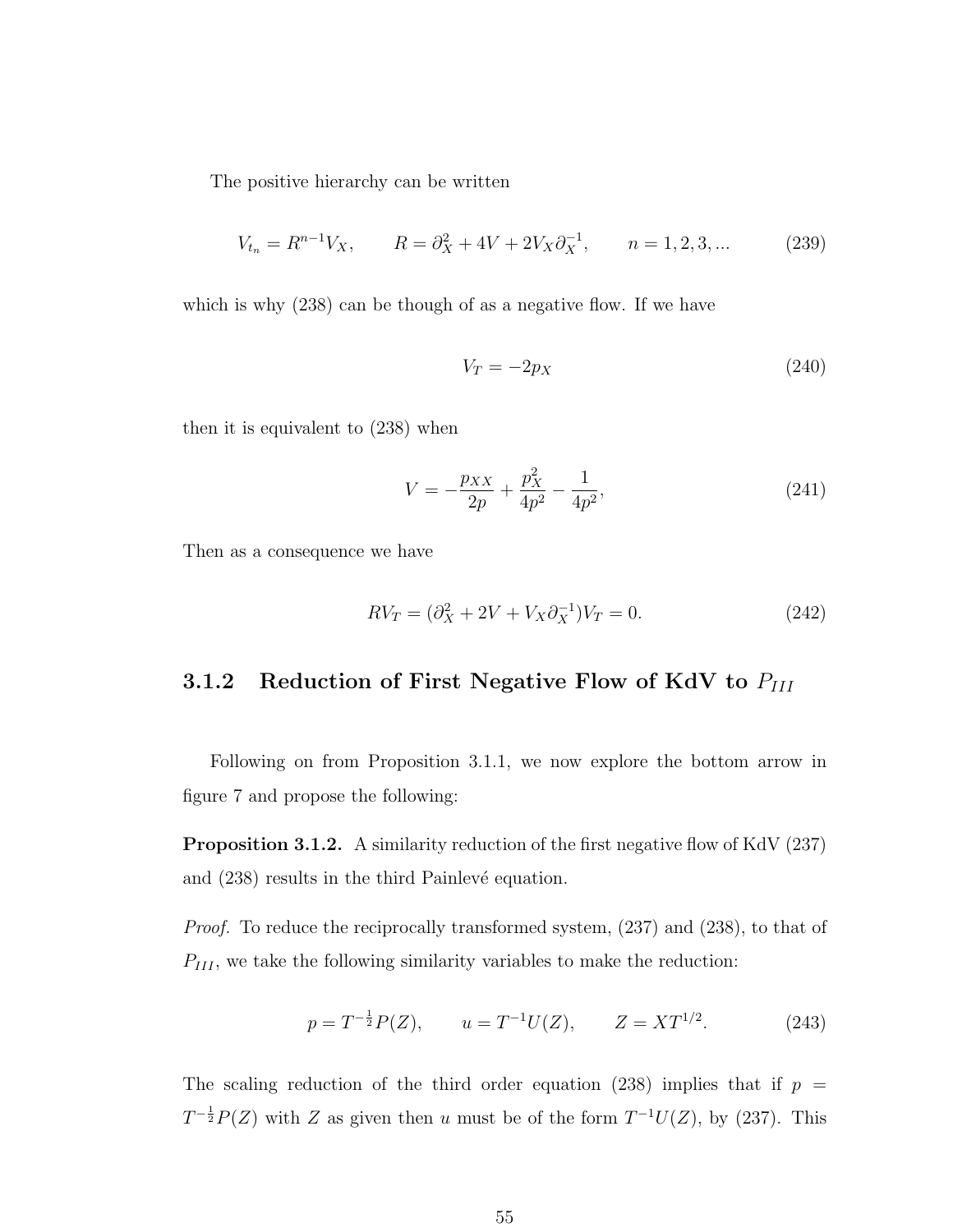is a scaling similarity reduction Therefore (243) with (237) implies

$$
U = P^2 - \frac{1}{2}ZP'' - \frac{1}{2}P' + \frac{ZP'^2}{2P}
$$
\n(244)

Although (238) reduces to a 3rd order ODE for  $P(Z)$ , we will not write this out, as can integrate once to get a second order ODE. The easiest way to integrate is to use the conservation law (234), which implies that

$$
\frac{1}{2}\frac{d}{dZ}(ZP^{-1}) = \frac{dU}{dZ}
$$
\n(245)

holds for the similarity reduction. We can now integrate  $(245)$  to obtain

$$
U = \frac{1}{2}\frac{Z}{P} - a.\tag{246}
$$

with  $a$  an integration constant. We can now compare our two expressions for  $U$ , provided by (244) and (246) to get the following case of  $P_{III}$  [62]:

$$
\frac{d^2P}{dZ^2} = \frac{1}{P} \left(\frac{dP}{dZ}\right)^2 - \frac{1}{Z}\frac{dP}{dZ} + \frac{1}{Z}(2P^2 + 2a) - \frac{1}{P}.\tag{247}
$$

This has the following parameter values compared with the general  $P_{III}$  in (227):

$$
\alpha = 2, \qquad \beta = 2a, \qquad \gamma = 0, \qquad \delta = -1. \qquad (248)
$$

This shows that Proposition 3.1.2 is true, which agrees with the work of Hone  $\Box$ in [55].

#### 3.1.3 From Camassa-Holm to 3rd Order ODE

Proposition 3.1.3. Applying a similarity reduction to Camassa-Holm reduces the PDE to a 3rd order ODE

Proof. Using the Camassa-Holm conservation law (230) and (229) we now make a direct application of a scaling similarity reduction. We will be making an abuse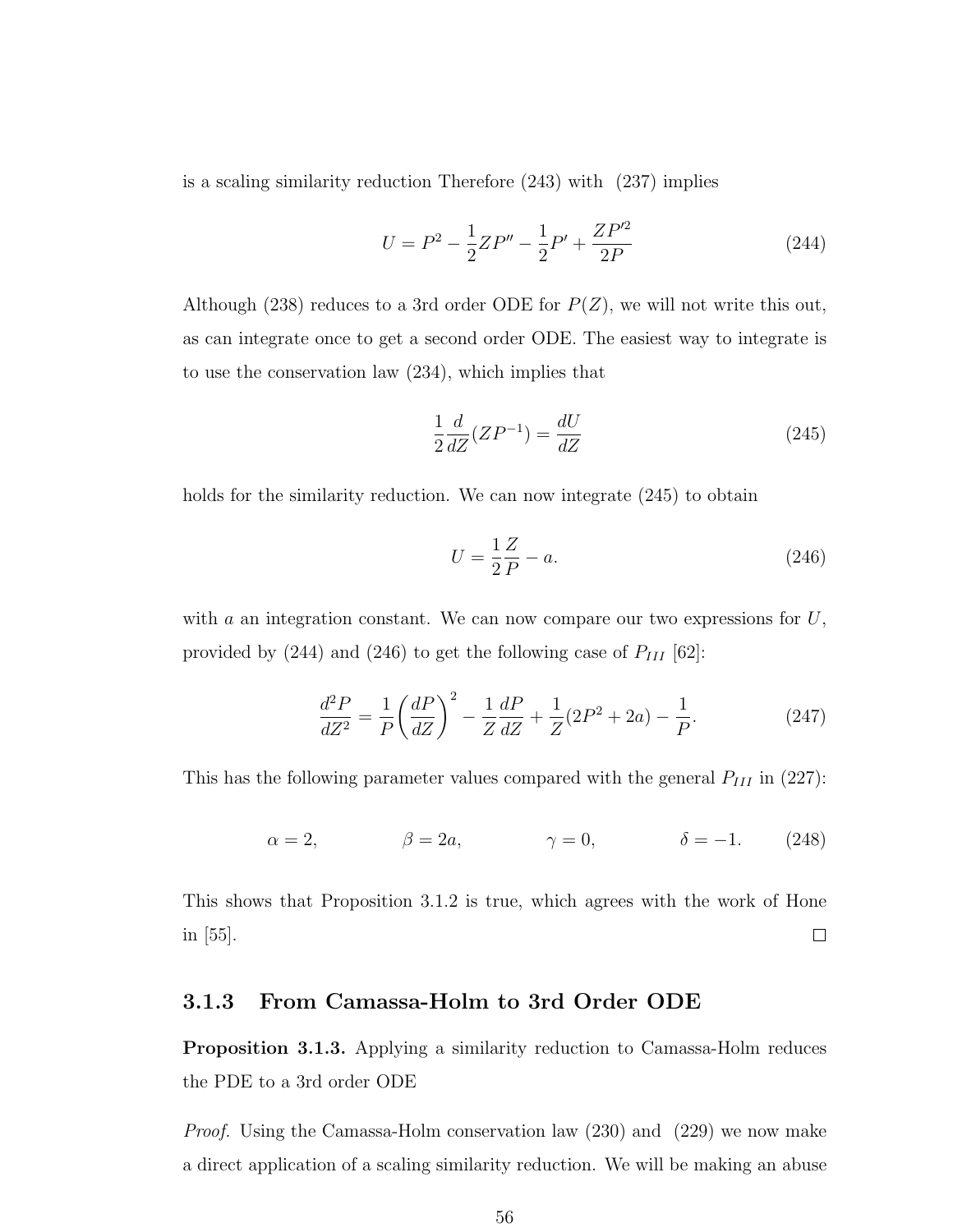of notation here, using  $P$  and  $U$  to refer to functions of two different variables:  $Z$ which we had before, and a new similarity variable  $z$  given by

$$
z = x + c \log t. \tag{249}
$$

which is introduced to replace the variables  $x$  and  $t$ . Specifically, it is invariant to the following choice of scaling similarity transformation:

$$
p = t^{\mu} P(z), \qquad u = t^{\nu} U(z). \tag{250}
$$

For the case specific to Camassa-Holm we can use the ansatz  $(250)$  to find  $\mu$  and  $\nu$ , by substituting into the right side of  $(228)$ 

$$
p^2 = u - u_{xx} \Rightarrow t^{2\mu} P^2 = t^{\nu} (U - \ddot{U})
$$
 (251)

where  $=$   $\frac{d}{dz}$ . This implies

$$
\nu = 2\mu,\tag{252}
$$

and therefore

$$
P^2 = U - \ddot{U} \tag{253}
$$

and substituting (250) into (230)

$$
(t^{\mu}P)_t + (t^{3\mu}UP)_x = 0
$$
\n(254)

Equations (250) to (254) can also be obtained from the Lie symmetry approach which is described in 1.7. To find  $\mu$ , need to lose x and t derivatives and find an equation depending only on z:

$$
\mu t^{\mu - 1} P + c t^{\mu - 1} \dot{P} + t^{3\mu} (\dot{U} \dot{P}) = 0 \qquad \Rightarrow \qquad \mu - 1 = 3\mu, \tag{255}
$$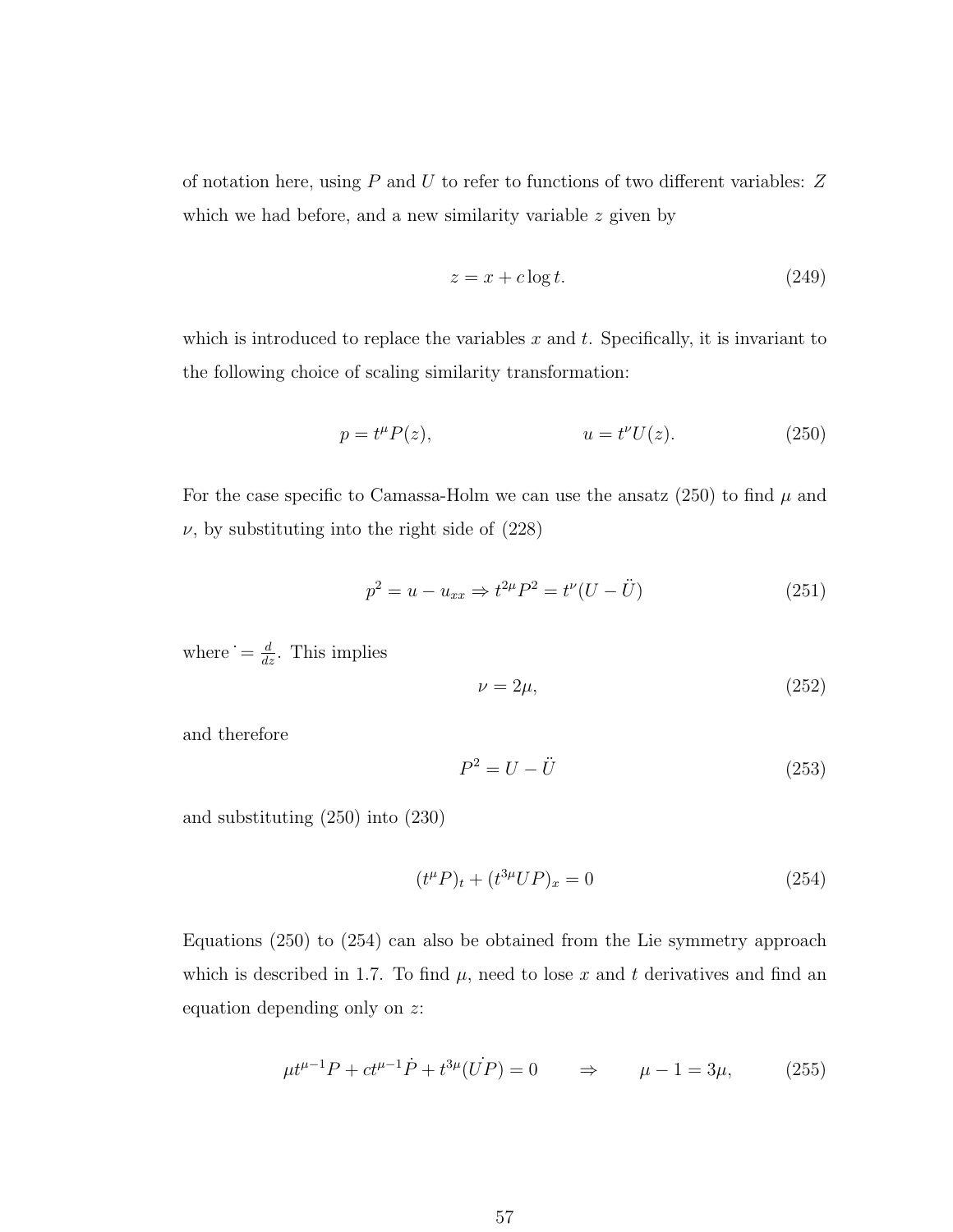To remove the  $t$  dependence we solve  $(252)$  and  $(255)$ 

$$
\mu = -\frac{1}{2}, \qquad \nu = -1. \tag{256}
$$

Substituting (256) into (255) and rearranging we find

$$
\frac{d}{dz}[(U+c)P] = \frac{1}{2}P.\tag{257}
$$

Then the 3rd order system for  $U, P$  just consists of (253) with (257), and then by differentiating (253) and substituting in for  $P^2$  and  $P\dot{P}$  we get a third order ODE for  $U(z)$ , that is

$$
\left(\dot{U} - \frac{1}{2}\right)(U - \ddot{U}) - \frac{1}{2}(c + U)(\dot{U} - \ddot{U}) = 0.
$$
 (258)

3.1.4 From the 3rd Order ODE to 
$$
P_{III}
$$

This subsection shall describe a hodograph transformation that shall show the following:

Proposition 3.1.4. The 3rd order ODE (258) that arises from a scaling similarity reduction of Camassa-Holm can be transformed to the third Painlevé equation.

Proof. Starting with (257) and then using

$$
dZ = Pdz \tag{259}
$$

 $\Box$ 

gives

$$
\frac{d}{dZ}((U+c)P) = \frac{1}{2},
$$
\n(260)

which integrates to

$$
(U + c)P = \frac{1}{2}Z,
$$
\n(261)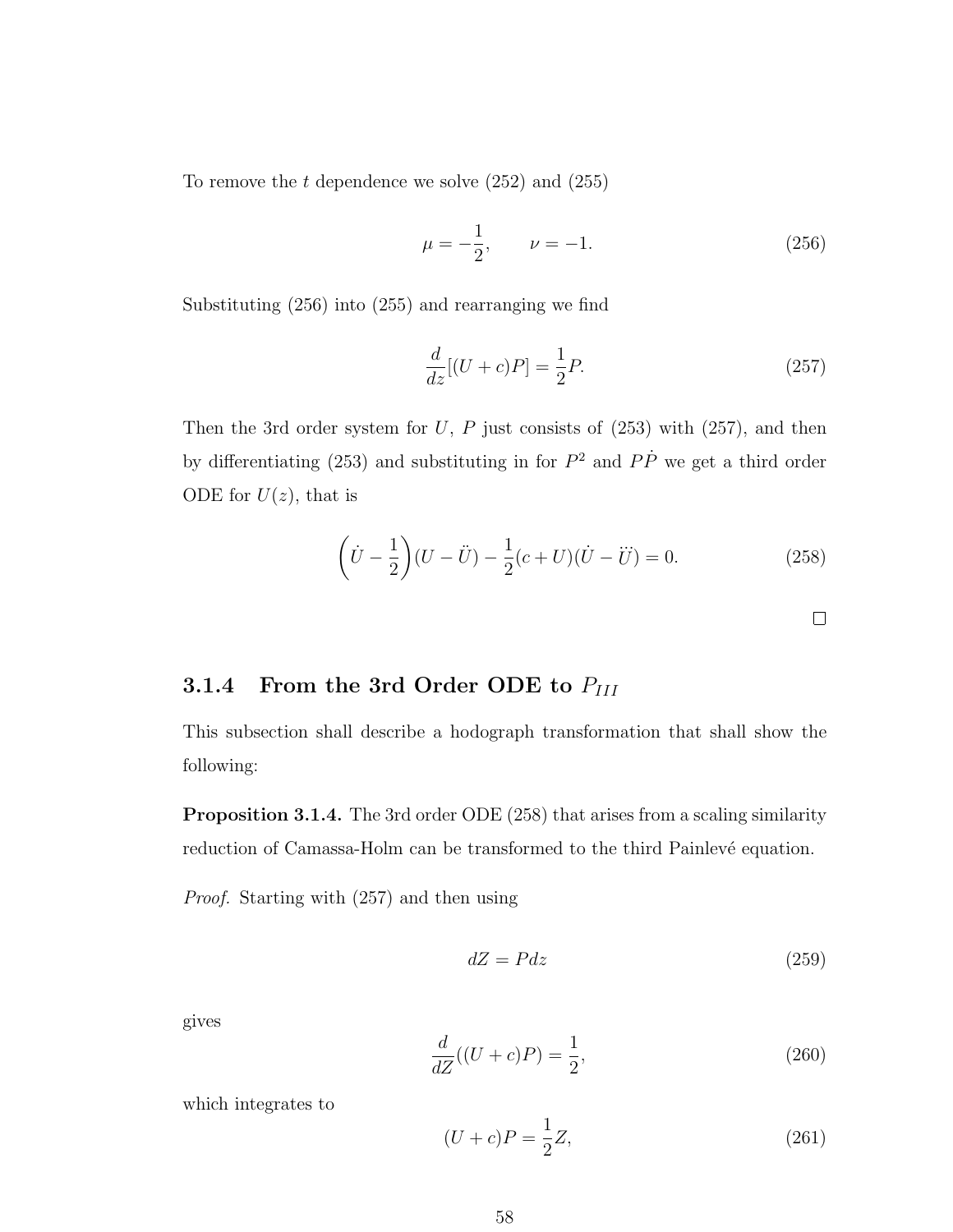where we have ignored an integration constant (absorbed into  $Z$ ). Then obtaining  $P_{III}$  is as shown in subsection 3.1.2. From 3.1.2 we get

$$
dZ = T^{\frac{1}{2}}dX + \frac{1}{2}ZT^{-1}dT,
$$
\n(262)

$$
=T^{\frac{1}{2}}(T^{-\frac{1}{2}}Pdx - T^{-\frac{3}{2}}PUdt) + \frac{1}{2}Zd\log t, \qquad (263)
$$

where we used (231). Then

$$
dZ = Pdx - (PU - \frac{1}{2}Z)d\log t,\tag{264}
$$

$$
= P(dx + c \, d \log t),\tag{265}
$$

where we used  $(261)$ , hence  $(259)$ . We have an arbitary constant c from the similarity variable  $(249)$  which we can identify as the integration constant a found in the previous reduction.

From  $P^2 = U - \ddot{U}$ , with  $\dot{U} = \frac{dU}{dz}$ dz

$$
U = P^2 + \left(P\frac{d}{dZ}\right)^2 U\tag{266}
$$

Rearranging  $(261)$  for U and substituting into above

$$
U = P^2 + P\frac{d}{dZ}\left(\frac{1}{2} - \frac{ZP'}{2P}\right) \tag{267}
$$

noting that this is the same as  $(244)$ . Now we have two equations for U, and equating the expressions from (261) and (267) gives

$$
\frac{d^2P}{dZ^2} = \frac{1}{P} \left(\frac{dP}{dZ}\right)^2 - \frac{1}{Z}\frac{dP}{dZ} + \frac{1}{Z}(2P^2 + 2c) - \frac{1}{P}
$$
(268)

which is the same case of  $P_{III}$  as before, namely (247) if we identify  $c = a$ .  $\Box$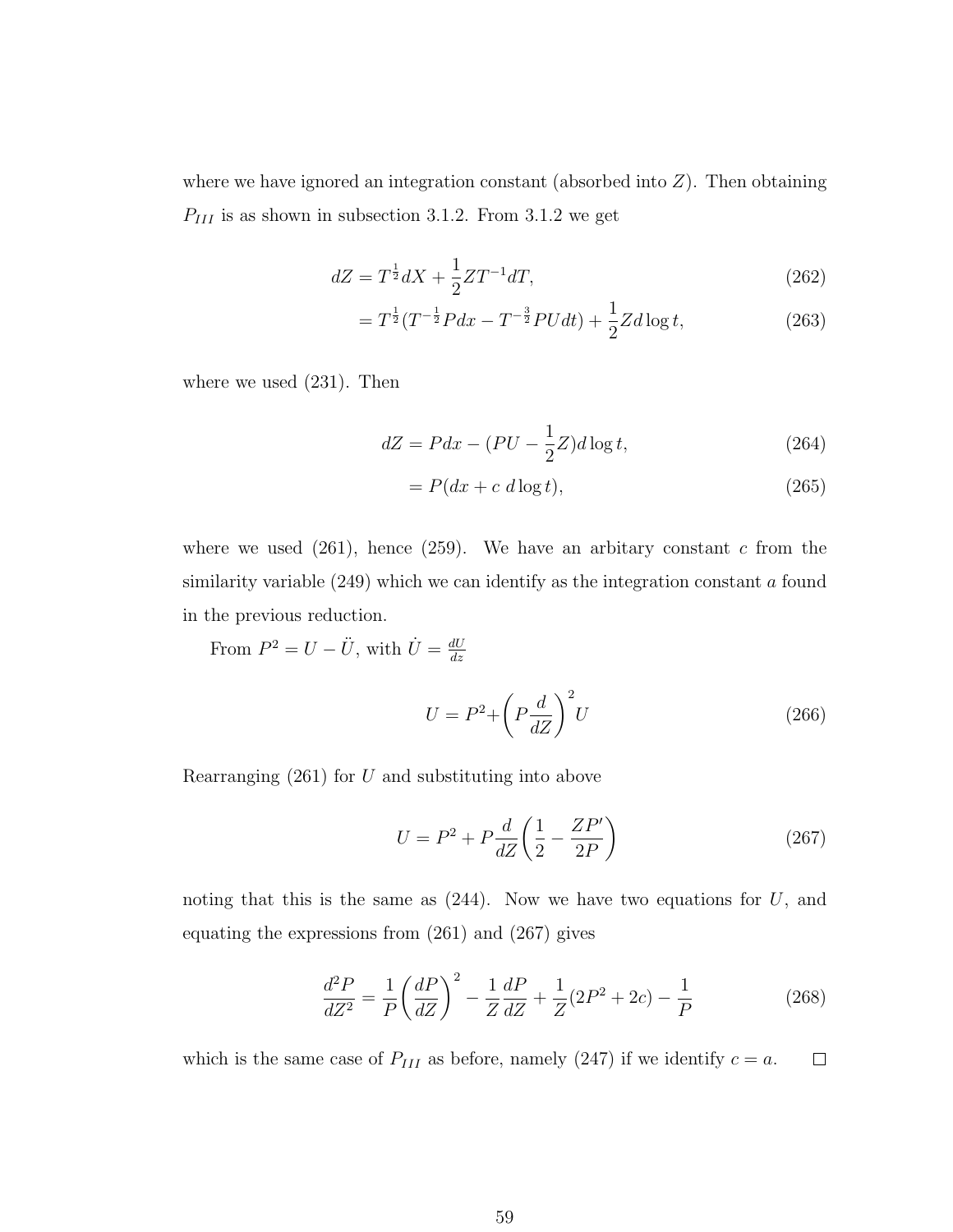#### 3.1.5 Bäcklund Transformation and Solutions

The general solution of  $P_{III}$  is transcendental, and cannot be written in terms of more elementary transcendental functions (solutions of linear equations or elliptic functions) [3]. However, for some special parameter values, Painlevé equations (apart from  $P_I$ ) do have some particular solutions which are rational, algebraic or given by some classical special functions (like Airy, Hermite, Bessel). Painlev´e equations (apart from  $P_I$ ) also admit Bäcklund transformations (BTs), which map one solutions to another solution with different parameter values. We are going to use BTs for  $P_{III}$  to obtain a sequence of rational solutions.

Now we find some solutions of the Painlevé equation  $(247)$ , which falls into the  $\gamma = 0$  and  $\alpha \beta \neq 0$  parameter category, using the methods in [77, 49]. To use the same notation as the literature, we set  $P = w$  so (247) becomes

$$
w'' = \frac{(w')^2}{w} - \frac{w'}{Z} + \frac{1}{Z}(2w^2 + 2c) - \frac{1}{w}
$$
 (269)

We consider a pair of first order differential equations of the form

$$
w' = a_0(Z) + a_1(Z)w + a_2(Z)w^2 + a_3(Z)w^2v,
$$
\n(270)

$$
v' = b_0(Z) + b_1(Z)w + b_2(Z)v + b_3(Z)w + b_4(Z)w^2,
$$
 (271)

where w has to satisfy  $P_{III}$  and v is an auxiliary function. For that, the following conditions need to be imposed

$$
a_0^2 = 1, \qquad a_1' = -\frac{1}{Z}a_1,\qquad (272)
$$

$$
a'_2 + a_1 a_2 + b_0 a_3 = \frac{1}{Z}(2 - a_2), \qquad a'_3 + a_1 a_3 + b_2 a_3 = -\frac{1}{Z}a_3,\tag{273}
$$

$$
a'_0 - a_0 a_1 = \frac{1}{Z} (2c - a_0), \qquad a_2^2 + b_1 a_3 = 0, \qquad (274)
$$

$$
b_3 + 2a_2 = 0, \t\t b_4 = -a_3 \t\t (275)
$$

As  $\delta \neq 0$  without loss of generality we may assume  $a_2 = 0$  and  $a_3 = 1$ , solving the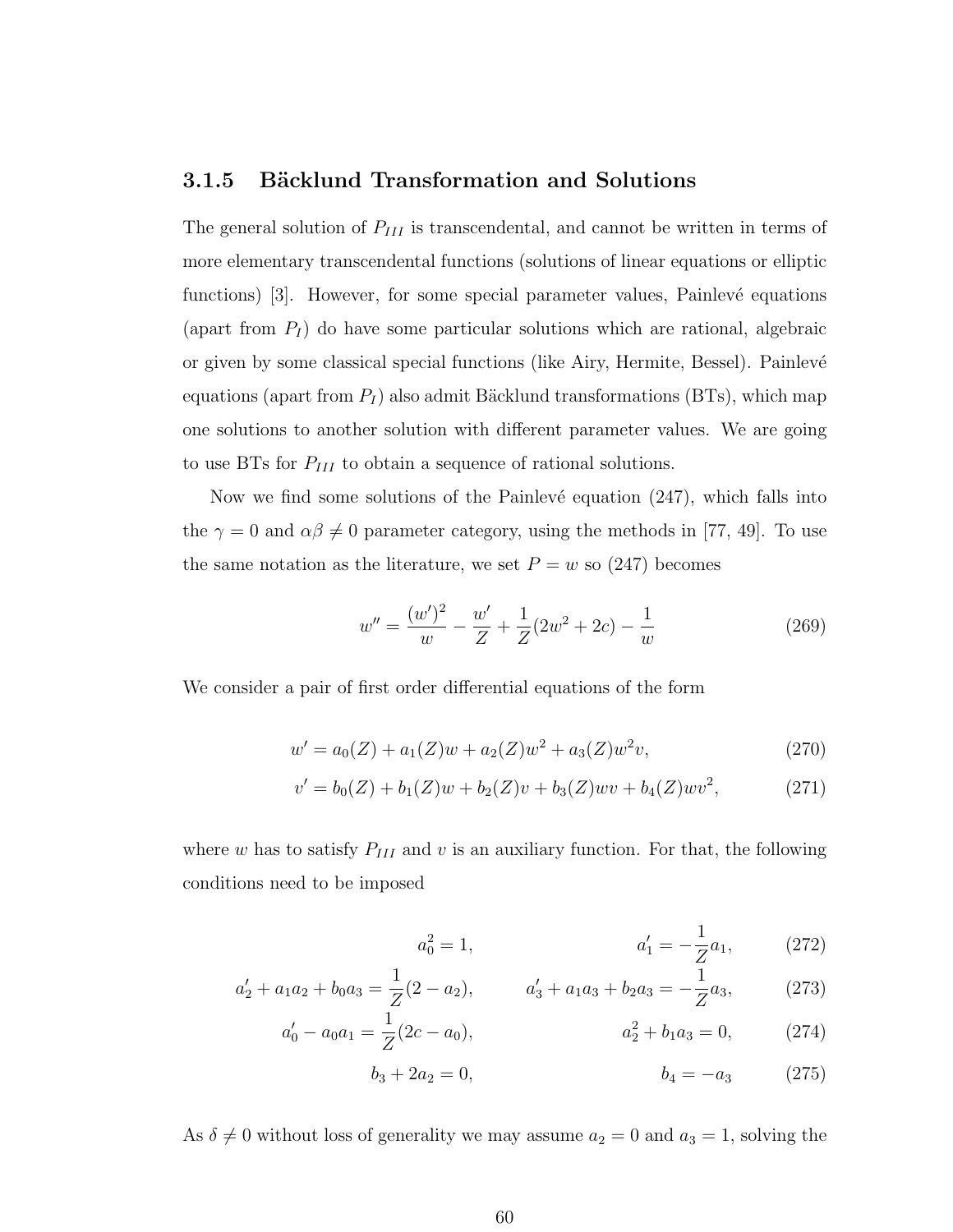above we have the following system of first order differential equations

$$
Zw' = \epsilon Z + (1 - 2c\epsilon)w + Zw^2v,
$$
\n(276)

$$
Zv' = 2 - (2 - 2c\epsilon)v - Zwv^2
$$
\n(277)

with  $\epsilon = \pm 1$  from the relation with  $a_0$ . Rearranging the second equation for w

$$
w = \frac{v'}{v^2} + \frac{2}{Zv^2} - \frac{(2 - 2c\epsilon)}{Zv}
$$
\n(278)

and substituting into second equation  $(277)$  for w

$$
v'' = \frac{v'^2}{v} - \frac{v'}{z} - \epsilon v^2 + \frac{4(1 - c\epsilon)}{Z^2} - \frac{4}{Z^2 v}
$$
 (279)

Define the following function by making the substitution  $v = \frac{2\tilde{w}}{Z}$ Z

$$
\tilde{w}(Z,\tilde{\beta}) = \frac{1}{2}w^{-2}(Z - \epsilon Zw' + (\epsilon - 2c)w)
$$
\n(280)

with  $\tilde{\beta} = \beta - 2\epsilon$ , and we now have a BT for  $P_{III}$ .

Starting with a simple seed solution with  $c = 0$ , given by  $P = w = (\frac{1}{2}Z)^{\frac{1}{3}}$ , and then applying to the BT (280) this will always produce solutions rational in  $Z^{\frac{1}{3}}$  [20]. As the solutions have to be rational in  $Z^{\frac{1}{3}}$  we make the substitution  $Z = \tau^3$  into (269).

$$
w'' = \frac{w'^2}{w} - \frac{w'}{\tau} + 9\tau \left(2w^2 + 2c - \frac{\tau^3}{w}\right)
$$
 (281)

where  $w' = \frac{dw}{d\tau}$ . The choice  $c = i\epsilon$  gives a sequence of algebraic solutions  $w_i$ , satisfying

$$
w_{i+1} = \frac{1}{2w_i^2} \left( \tau^3 - \frac{1}{3} \epsilon \tau \frac{dw_i}{d\tau} + (\epsilon - 2c) w_i \right),
$$
 (282)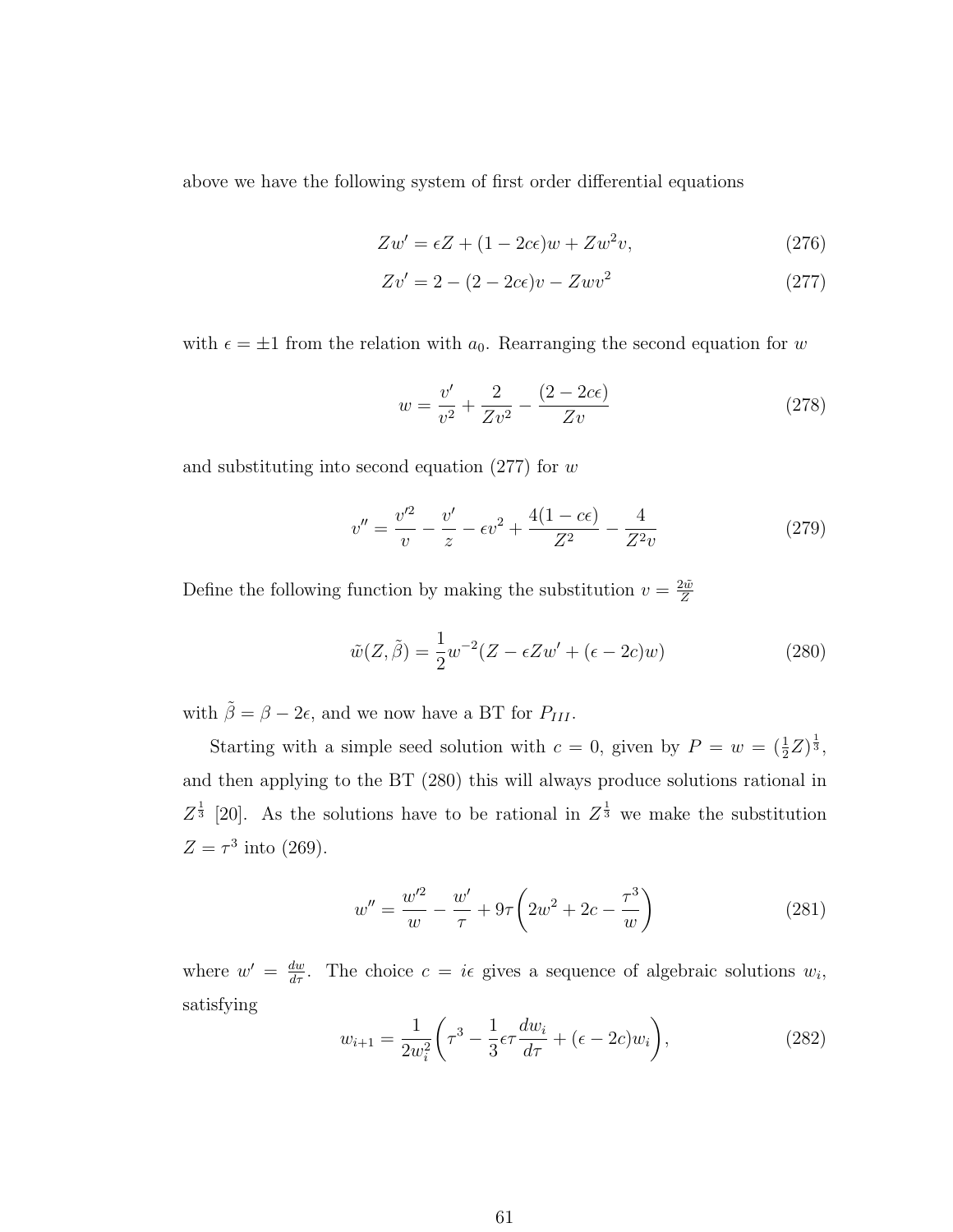and then the asymptotic behavior for large  $\tau$  is

$$
\frac{1}{2}\lambda^{-2}\tau^{-2}(\tau^3 + O(\tau)),
$$
\n(283)

$$
=\frac{\tau}{2\lambda^2} + O(\tau^{-1}) = \lambda \tau \tag{284}
$$

for all *i*,  $w_i(\tau) \sim \lambda \tau$  as  $\tau \to \infty$ . The seed solution is  $w_0 = \lambda \tau$  with  $\lambda^3 = \frac{1}{2}$ 2 by applying the BT recursively, we find a sequence of algebraic solutions,  $w_i$ , for  $i = 1, 2, 3...$  and  $c = -i\epsilon$ 

$$
c = -\epsilon, \qquad w_1 = \frac{2\epsilon\lambda + 3\tau^2}{6\lambda^2 \tau} \tag{285}
$$

$$
c = -2\epsilon, \qquad w_2 = \frac{(9\lambda\tau^5 + 10\tau + 24\lambda^2\tau^3\epsilon)}{(2\lambda\epsilon + 3\tau^2)^2}
$$
\n
$$
(286)
$$

$$
c = -3\epsilon, \qquad w_3 = \frac{(243\tau^{10} + 1782\lambda\epsilon\tau^8 + 5400\lambda^2\tau^6 + 3960\epsilon\tau^4 + 2520\lambda\tau^2 + 560\lambda^2\epsilon)}{6\tau(24\lambda^2\epsilon\tau^2 + 9\lambda\tau^4 + 10)^2}
$$
\n(287)

Plotting these with respect to Z with  $\epsilon = 1$  as in Figure 8. Conversley at  $\epsilon = -1$ as in Figure 9 we can see two asymptotes, one vertical and the other horizontal. With Camassa-Holm being quite difficult to solve numerically, it is interesting to note that we are able to use these Painlevé solutions to find solutions in terms of Camassa-Holm's original coordinates  $u(x, t)$ . We are able to do this by working back though the calculations, applying the same transformations. However for most of the solutions we are only able to write them down implicitly, in these case we are able to plot the solutions parametrically.

The seed solution for  $c = 0$  gives

$$
P(Z) = \lambda Z^{\frac{1}{3}}, \qquad U(Z) = \frac{Z^{\frac{2}{3}}}{2\lambda}
$$
 (288)

which satisfy  $(227)$  and  $(246)$ , so

$$
p(X,T) = \lambda X^{\frac{1}{3}} T^{-\frac{1}{3}} \qquad u(X,T) = \frac{X^{\frac{2}{3}}}{2\lambda T^{\frac{2}{3}}}
$$
(289)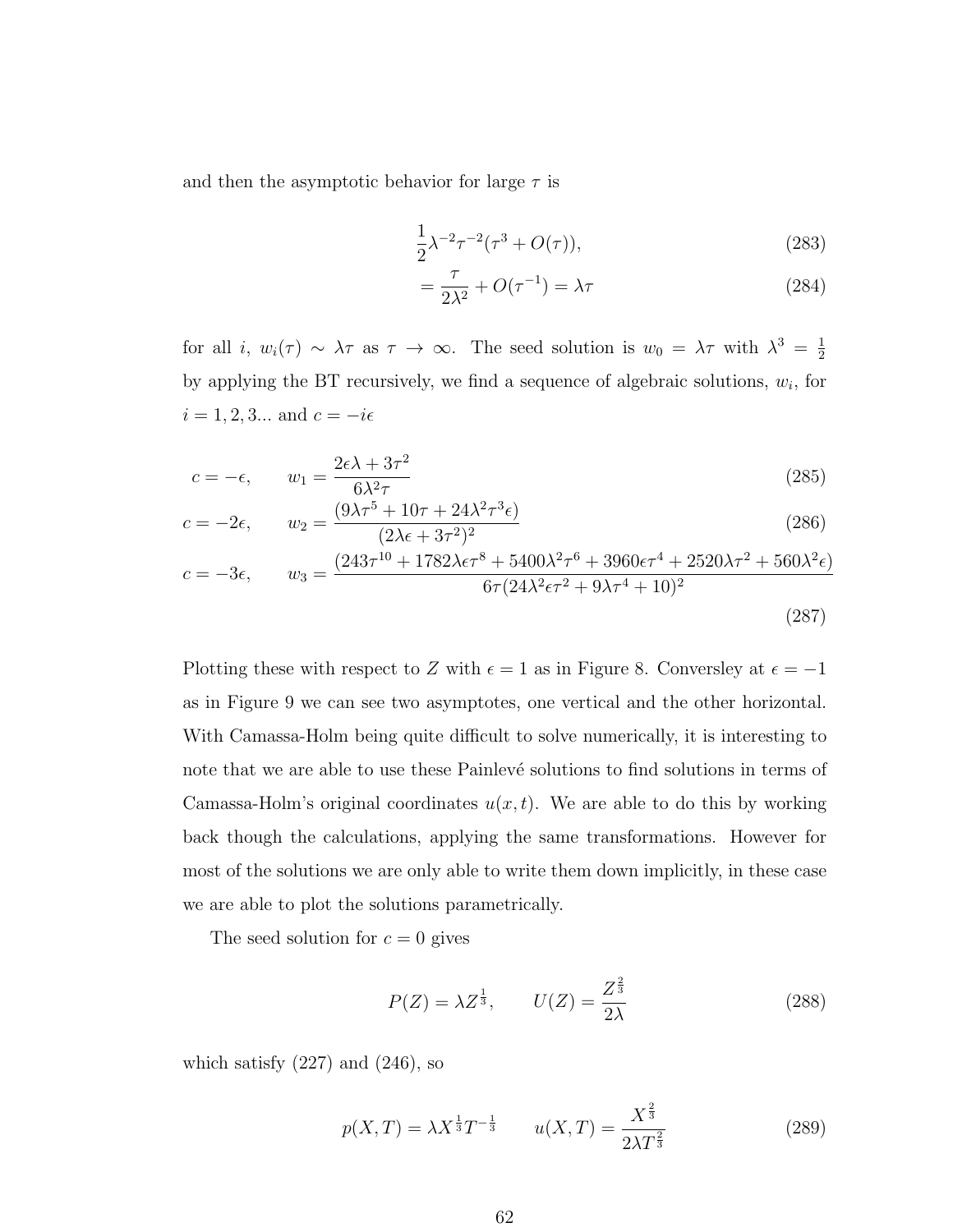

Figure 8: First four algebraic solutions plotted against Z, where  $P_i(Z) = w_i(Z^{\frac{1}{3}})$ 

are corresponding solutions of (237) and (238). To find the solution in terms of the original coordinates  $(x, t)$  we apply the hodograph transformation (259)

$$
\int \frac{1}{P(Z)} dZ = \int dz \qquad Z = (2^{-\frac{2}{3}} \frac{2}{3} z)^{\frac{3}{2}} \tag{290}
$$

Substituting  $Z$  into (288)

$$
p(x,t) = \frac{1}{\sqrt{3}} \left(\frac{x}{t}\right)^{\frac{1}{2}}, \qquad u(x,t) = \frac{x}{3t}
$$
 (291)

so

$$
p^2 = \frac{1}{3} \left( \frac{x}{t} \right) = u - u_{xx} \tag{292}
$$

This is a nice example, but unusual in the fact we are able to explicitly write z as a function of Z. We can also write the solution of  $w_1$  in terms of Z to get various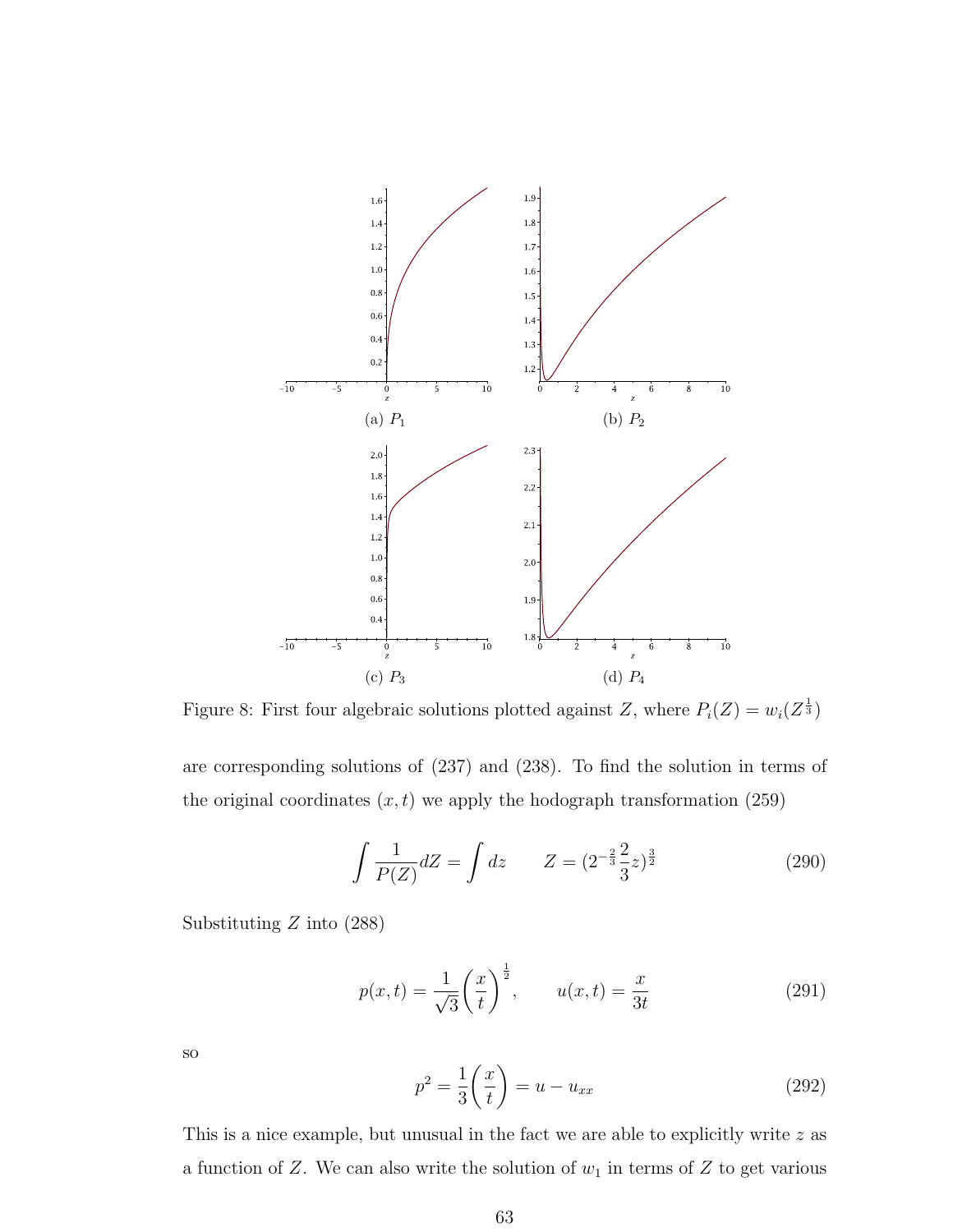

Figure 9: First two algebraic solutions plotted against Z, where  $P_i(Z) = w_i(Z^{\frac{1}{3}})$ 

equations in  $X$  and  $T$ . For example the solution (286) gives

$$
p(X,T) = \frac{(2\epsilon\lambda + 3X^{\frac{2}{3}}T^{\frac{1}{3}})}{6\lambda^2 X^{\frac{1}{3}}T^{\frac{2}{3}}}
$$
\n(293)

$$
u(X,T) = \frac{(6\lambda X^{\frac{2}{3}}\epsilon T^{\frac{2}{3}} + 4\lambda^2 T^{\frac{1}{3}} + 3TX^{\frac{4}{3}})}{2T^{\frac{4}{3}}\lambda(2\epsilon\lambda + 3X^{\frac{2}{3}}T^{\frac{1}{3}})}
$$
(294)

To find the corresponding solutions of Camassa-Holm, we write them down implicitly. So for  $w_2$ 

$$
z = \int \frac{1}{w_2(Z)} dZ = \int \frac{3\tau^2}{P(\tau^3)} d\tau
$$
\n(295)

Below we have a table of results for both  $w_2$  and  $w_3$  and write down z explicitly.

$$
wi c \n w2 1 \n 3λ2Z23 + 2λ3 ln(-3Z23 + 2λ),
$$

$$
-1 \t\t 3\lambda^2 Z^{\frac{2}{3}} - 2\lambda^3 \ln(3Z^{\frac{2}{3}} + 2\lambda),
$$

$$
w_3 \quad 1 \quad -2\lambda^2 Z^{\frac{2}{3}} + \frac{3}{4}\lambda Z^{\frac{4}{3}} + \frac{5}{3}\ln(2\lambda - 3Z^{\frac{2}{3}}) - \frac{10}{3}\ln(2\lambda - 3Z^{\frac{2}{3}})\lambda^3 + \frac{10}{3}\frac{\lambda}{2\lambda - 3Z^{\frac{2}{3}}} - \frac{4\lambda^4}{2\lambda - 3Z^{\frac{2}{3}}}
$$
  
-1 \quad 2\lambda^2 Z^{\frac{2}{3}} + \frac{3}{4}\lambda Z^{\frac{4}{3}} + \frac{5}{3}\ln(2\lambda - 3Z^{\frac{2}{3}}) - \frac{10}{3}\ln(2\lambda - 3Z^{\frac{2}{3}})\lambda^3 + \frac{10}{3}\frac{\lambda}{2\lambda - 3Z^{\frac{2}{3}}} - \frac{4\lambda^4}{2\lambda - 3Z^{\frac{2}{3}}}

Here we plot some solutions of  $P(z(Z))$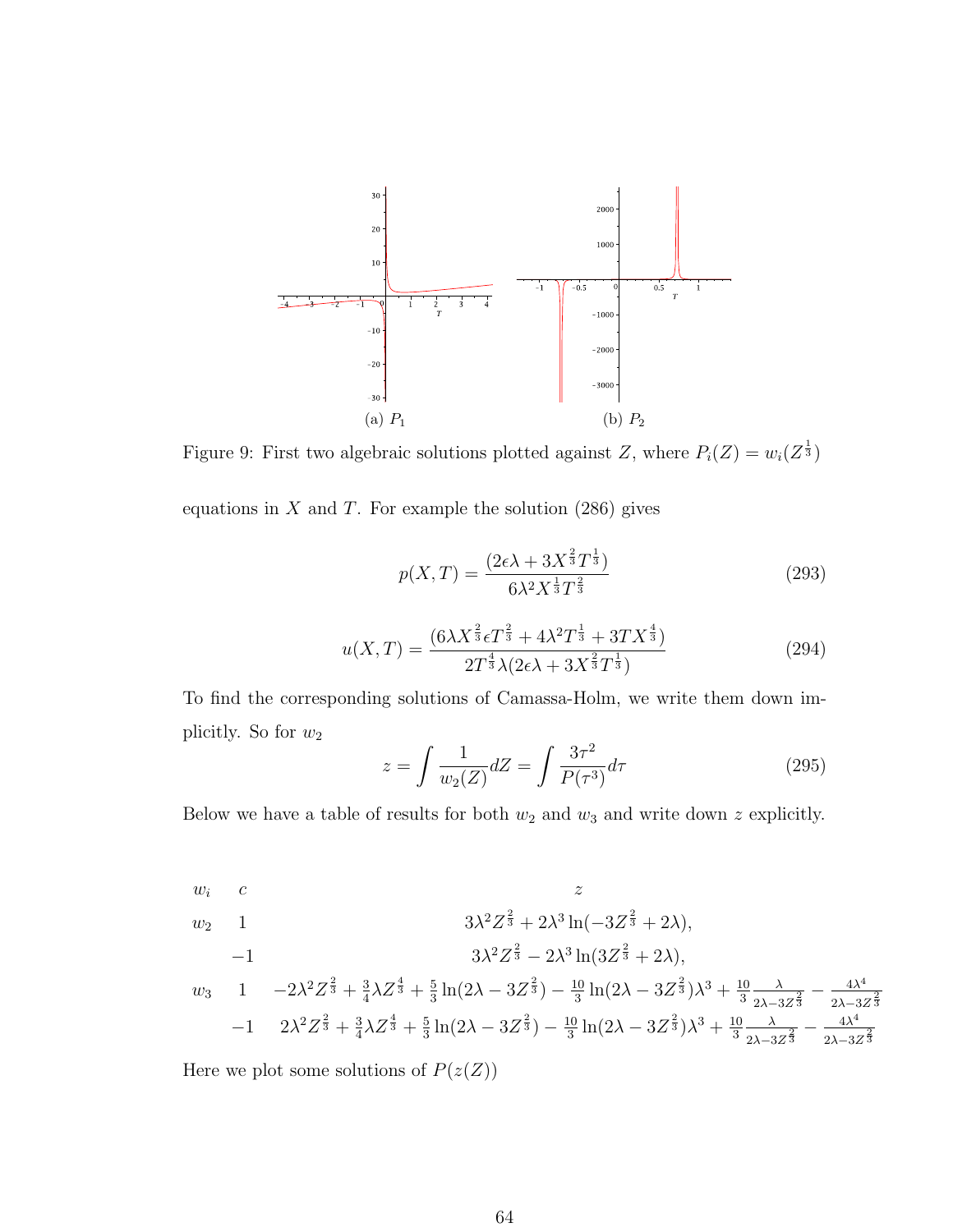

Figure 10: Two parametric plots of  $P_2$ 

# 3.2 Reduction of the Degasperis-Procesi Equation

In the previous section we were able to transform, via reductions, the Camassa-Holm equation to the third Painlevé equation. Here we do something similar for the Degasperis-Procesi equation [32, 31]

$$
u_t - u_{xxt} + 4uu_x - 3u_xu_{xx} - uu_{xxx} = 0 \tag{296}
$$

to reduce it to a particular case of  $P_{III}$ , but different from the case found above. The Lax pair for Degasperis-Procesi was discovered by [31]

$$
\Psi_{xxx} = \Psi_x + \lambda m \Psi, \tag{297}
$$

$$
\Psi_t = \lambda^{-1} \Psi_{xx} - u \Psi_x + u_x \Psi, \qquad (298)
$$

and is important when looking at the relationship between the PDE and Kaup-Kuperschmidt hierarchy.

Theorem 3.2.1. The Degasperis-Procesi equation can be transformed to the third Painlevé equation via two different reduction schemes.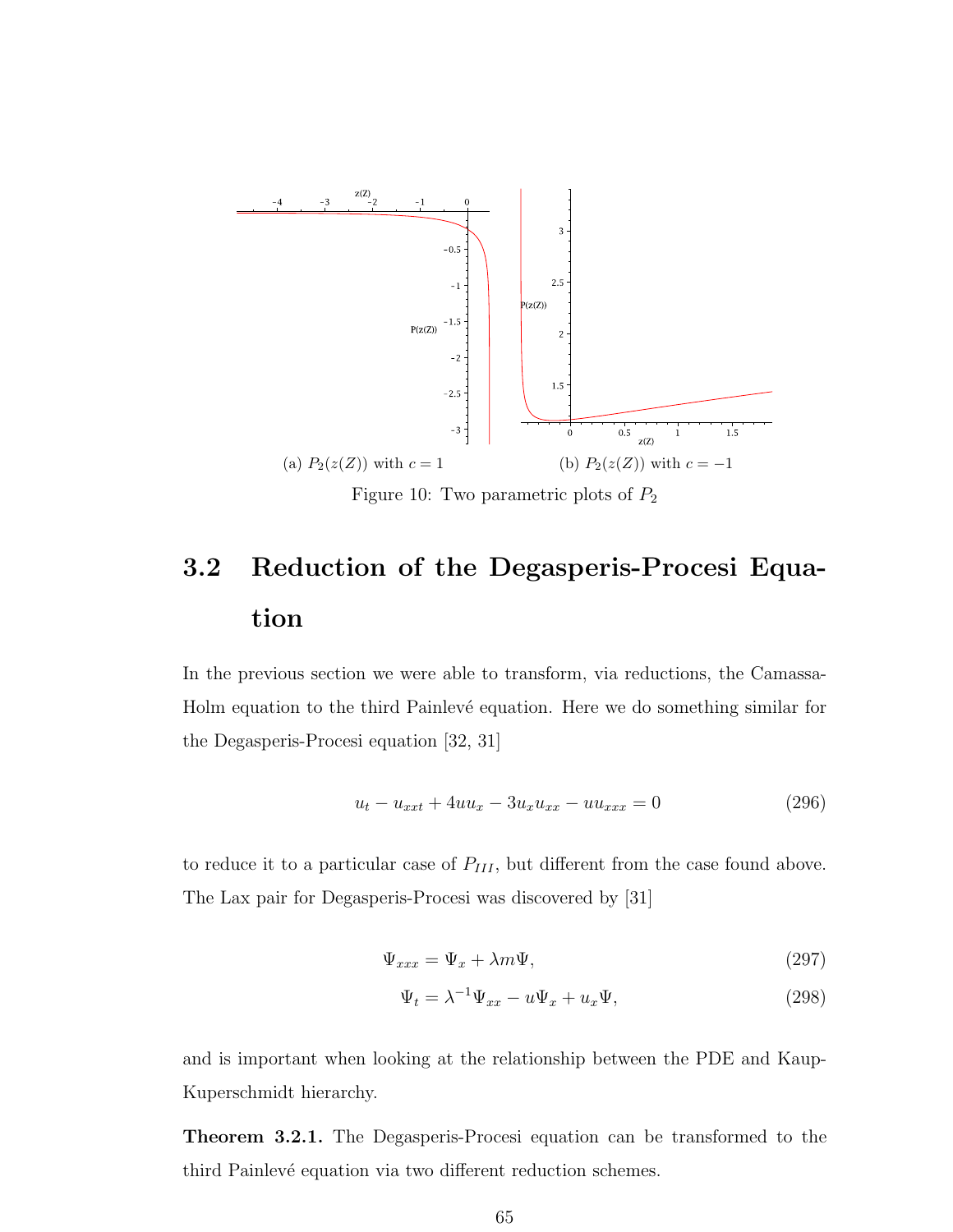Introducing the diagram for the section as before, we shall follow the arrows in the same order as in the Camassa-Holm case.

> Degasperis-Procesi  $\frac{3.2.3}{\text{Sim. Red}}$  3rd Order Equation  $3.2.1\begin{array}{|l|}\n\end{array}$  Rec.Trans  $3.2.4\begin{array}{|l|}\n\end{array}$  Hodograph Negative flow KK  $\frac{3.2.2}{\text{SimRed}}$  2nd Order Equation,  $P_{III}$

> > Figure 11: Degasperis-Procesi reductions

#### 3.2.1 Degasperis-Procesi to Negative Kaup-Kuperschmidt

Proposition 3.2.1. Degasperis-Procesi, via a reciprocal transformation, can be written as the negative flow of the Kaup-Kuperschmidt hierarchy.

The connection between the Degasperis-Procesi equation (296) and the negative flow of the Kaup-Kuperschmidt hierarchy via a reciprocal transformation has been known since [31]. We now show how they are related here.

*Proof.* Introducing a momentum variable m in the same way as for Camassa-Holm, we may write (296) as the system

$$
m_t + um_x + 3mu_x = 0, \qquad m = u - u_{xx}.
$$
 (299)

Then making a change of variable

$$
p^3 = u - u_{xx} \tag{300}
$$

and substituting (300) into (299) gives

$$
p_t = -(up)_x. \tag{301}
$$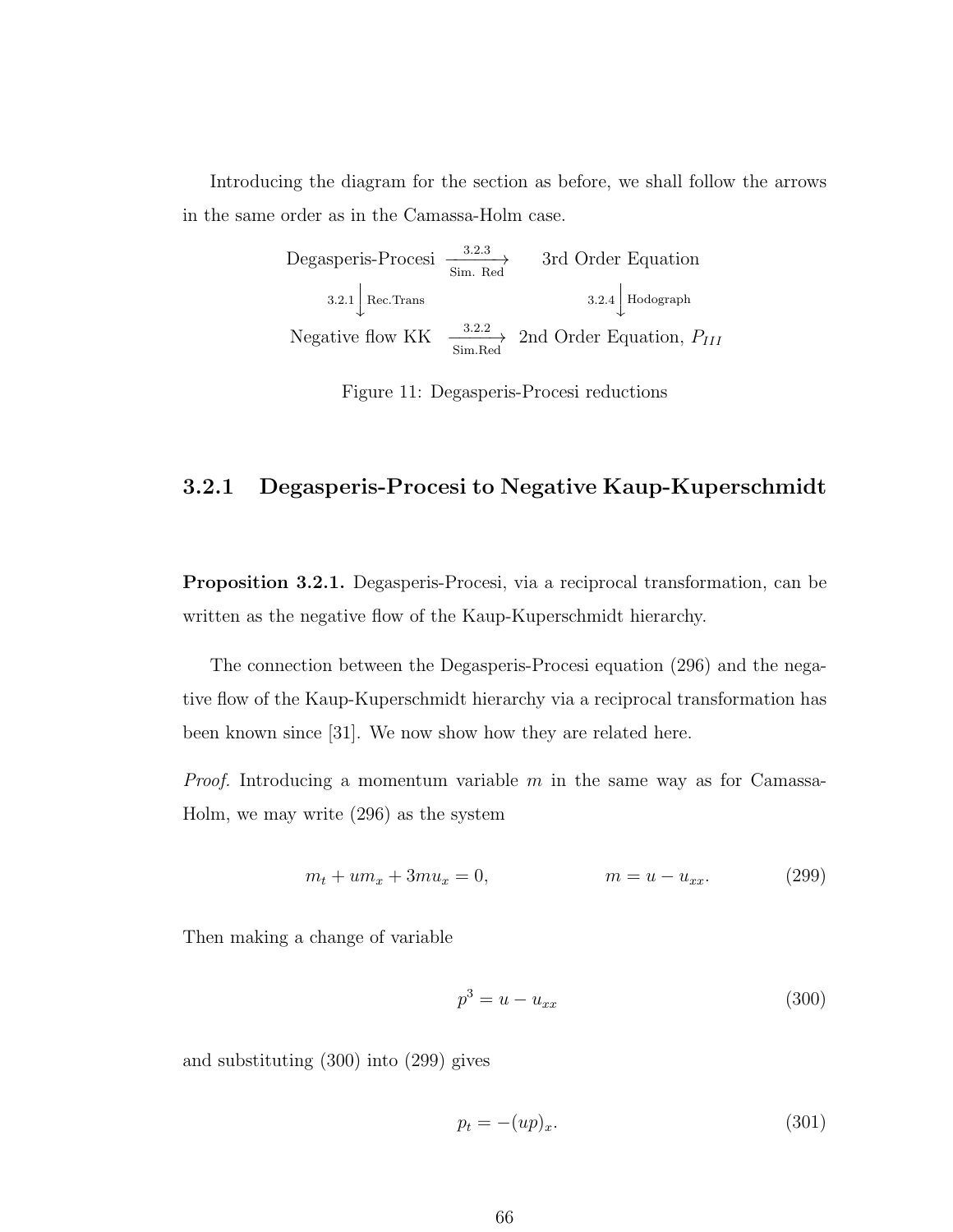This is a conservation law which we can use to define a reciprocal transformation. Therefore a reciprocal transformation for Degasperis-Procesi is given by

$$
dX = pdx - updt, \t dT = dt,
$$
\t(302)

and we note that it is in the same form as the Camassa-Holm reciprocal transformation (231). Using this we write the conservation law (301) in terms of  $X$  and T, to find

$$
(p^{-1})_T = u_X \t\t(303)
$$

and as in the Camassa-Holm case, the reciprocal transformation (302) maps the conservation law (301) to the conservation law (303). A relationship between  $p$ and  $u$  is found from the second equation of  $(299)$ , giving

$$
p^3 = u - u_{xx} = u - p \frac{\partial}{\partial X} \left( p \frac{\partial}{\partial X} u \right)
$$
 (304)

Replacing  $u_X$  by  $(p^{-1})_T$  in the above produces

$$
u = p^3 - p_{XT} + \frac{p_X p_T}{p} \tag{305}
$$

Then eliminating  $u$  to rewrite (303) in terms of  $p$  alone gives

$$
(p^{-1})_T = -(p^3 + p(\log p)_{XT})_X. \tag{306}
$$

If we have

$$
V_T = \frac{3}{4}(p^2)_X\tag{307}
$$

then it is equivalent to (306) when

$$
V = \frac{p_X^2 - 2pp_{XX} - 1}{4p^2} \tag{308}
$$

The Lax pair for this system is the reciprocally transformed Lax pair (297), spatial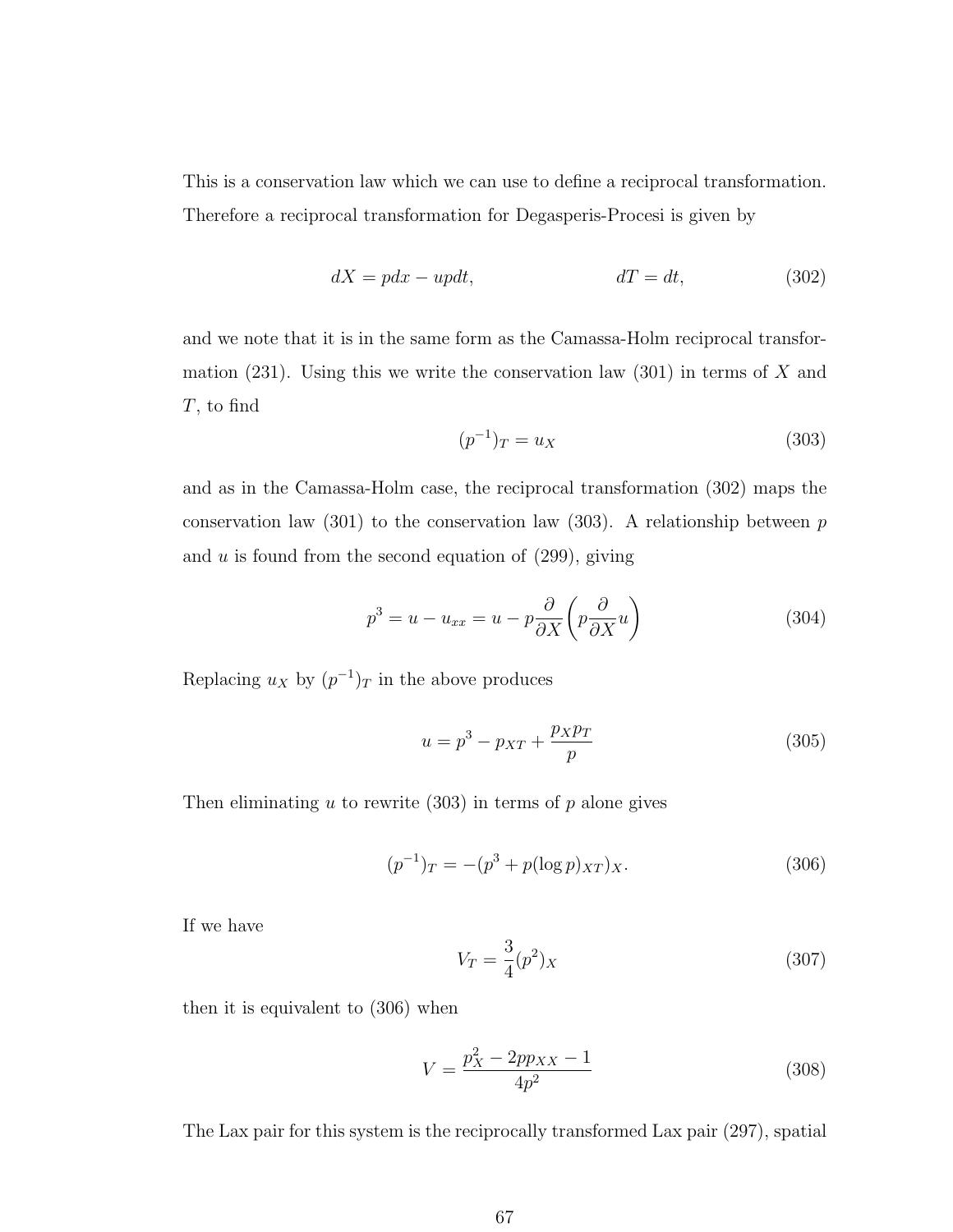component given by

$$
\Psi_{XXX} + 4V\Psi_X + (2V_X - \lambda)\Psi = 0
$$
\n(309)

applying the transformation to the time component (298) results in

$$
\Psi_T + \lambda^{-1} (p^2 \Psi_{XX} - pp_X \Psi_X - (pp_{XX} - p_X^2 + \frac{2}{3}) \Psi) = 0 \tag{310}
$$

showing that (309) and (310) is equivalent to the first negative flow of Kaup-Kuperschmidt. Differentiating  $(308)$  by X we have

$$
p_{XXX} + 2V_{X}p + 4Vp_{X} = 0 \tag{311}
$$

which is equivalent to (309) and also is the Lax operator for Kaup-Kuperschmidt.  $\Box$ 

#### 3.2.2 Reduction of Kaup-Kuperschmidt to  $P_{III}$

Here we focus on the bottom arrow of the diagram, implementing the same technique as for Camassa-Holm.

Proposition 3.2.2. By an appropriate similarity reduction, the first negative flow of Kaup-Kuperschmidt can be transformed to the third Painlevé equation.

*Proof.* To reduce the reciprocally transformed system to  $P_{III}$  we take the following variables to make the reduction:

$$
p = T^{-\frac{1}{3}}P(Z), \qquad u = T^{-1}U(Z), \qquad Z = XT^{\frac{1}{3}} \tag{312}
$$

This is another scaling similarity reduction, which from (305) produces

$$
U = P^3 - \frac{1}{3}ZP'' - \frac{1}{3}P' + \frac{ZP'^2}{3P}.
$$
\n(313)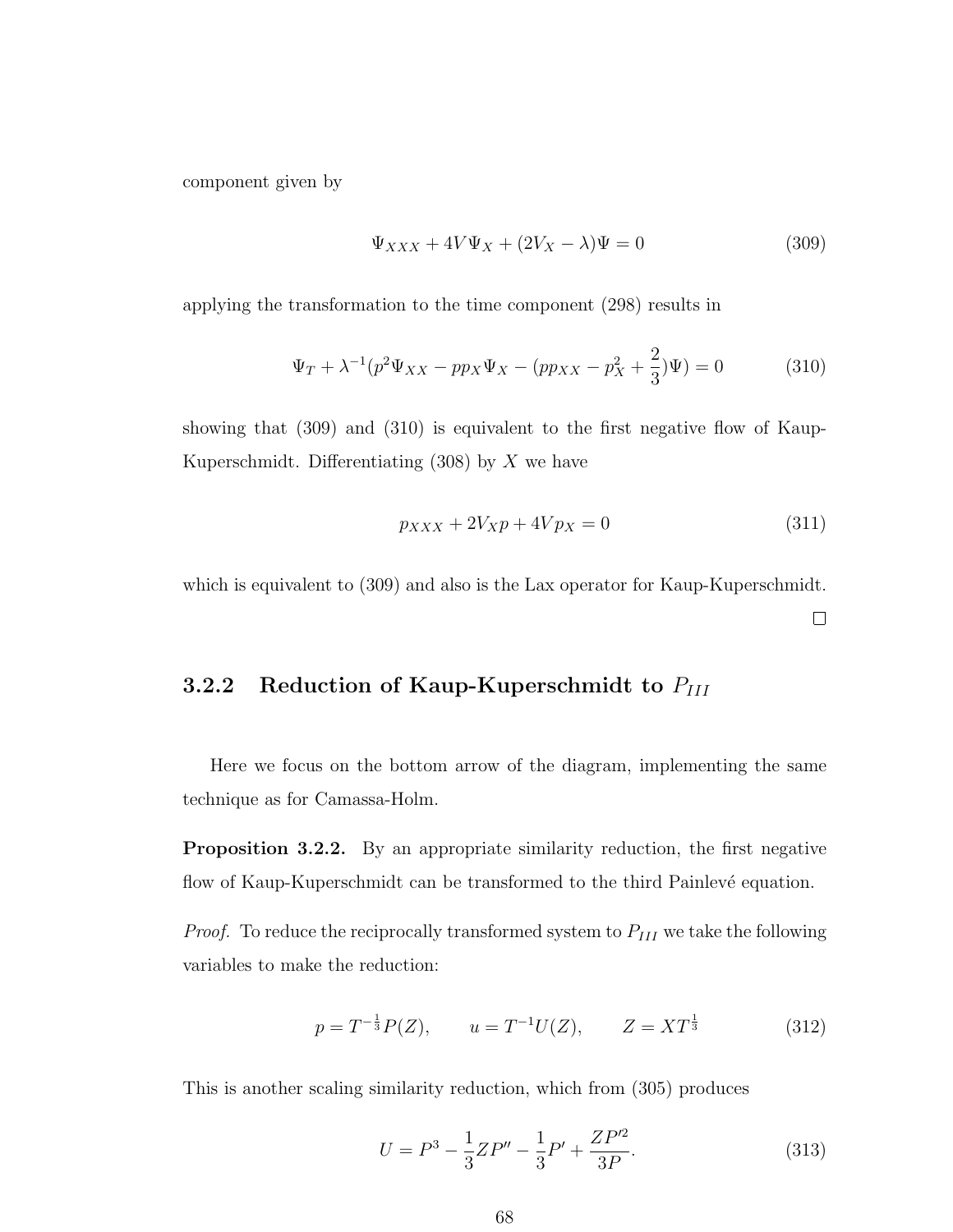Similarly as before for Camassa-Holm, (306) reduces to a third order ODE for  $P(Z)$ , which we can integrate once to get a second order ODE. The conservation law (303) reduces to

$$
\frac{1}{3}\frac{d}{dZ}(ZP^{-1}) = \frac{dU}{dZ},\tag{314}
$$

and integrating gives

$$
U = \frac{1}{3}\frac{Z}{P} - c\tag{315}
$$

with  $c$  an integration constant. Now unlike for Camassa-Holm, we do not arrive at the standard form of  $P_{III}$  straight away. Comparing the two formulae (313) and  $(315)$  for U we get

$$
P'' = \frac{P'^2}{P} - \frac{P'}{Z} + \frac{3P^3}{Z} - \frac{1}{P} + \frac{3c}{Z}.
$$
 (316)

To write as the normal form of  $P_{III}$  we apply a change of variables

$$
Z = \zeta^m,\qquad P(Z) = \zeta^n \pi(\zeta) \tag{317}
$$

Substituting into (316)

$$
\frac{1}{m^2} \frac{d}{d\zeta} \zeta \left( \frac{d}{d\zeta} \log \pi \right) = 3\zeta^{2n+m-1} \pi^2 + \frac{\zeta^{2m-2n-1}}{\pi^2} - \frac{3c\zeta^{m-n-1}}{\pi} \tag{318}
$$

We require that the above equation (318) should take the form

$$
\frac{d}{d\zeta}\zeta\left(\frac{d}{d\zeta}\log\pi\right) = \alpha\pi + \frac{\beta}{\pi} + \zeta\left(\gamma\pi^2 + \frac{\delta}{\pi^2}\right). \tag{319}
$$

Then we find

$$
2m - 2n - 1 = 1, \qquad m - n - 1 = 0, \qquad 2n + m - 1 = 0 \tag{320}
$$

so  $m=\frac{4}{3}$  $\frac{4}{3}$  and  $n=\frac{1}{3}$  $\frac{1}{3}$ . Therefore the change of variables we need to apply are the following

$$
Z = \zeta^{\frac{4}{3}}, \qquad P(Z) = \zeta^{\frac{1}{3}} \pi(\zeta). \tag{321}
$$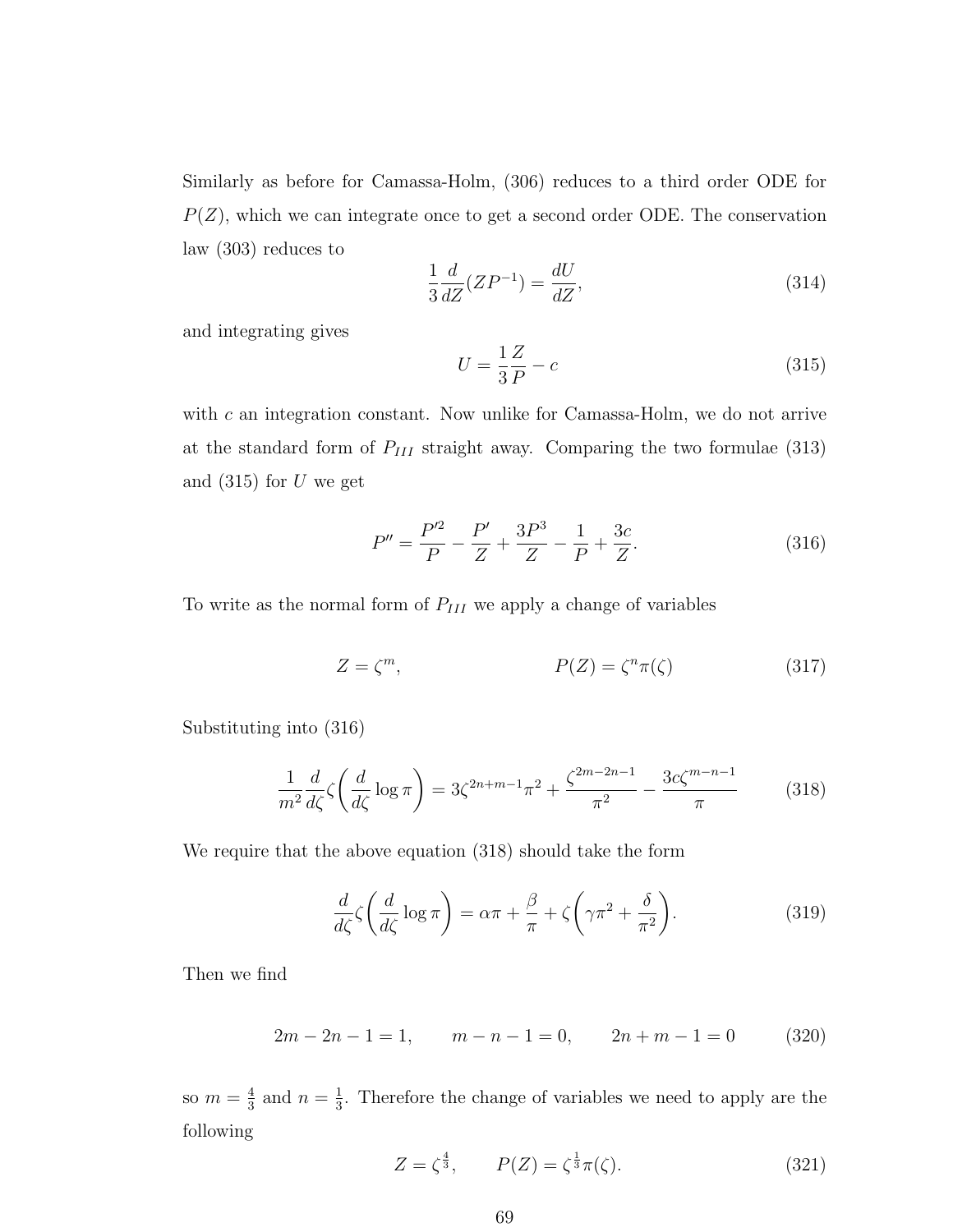Substituting m and n into (318) reveals the following 2nd order ODE

$$
\pi_{\zeta\zeta} = \frac{\pi_{\zeta}^2}{\pi} - \frac{\pi_{\zeta}}{\zeta} + \frac{16c}{3\zeta} + \frac{16\pi^3}{3} - \frac{16}{9\pi}
$$
\n(322)

 $\Box$ 

related to the standard form of  $P_{III}$  (227), by

$$
\alpha = 0,
$$
\n $\beta = \frac{16c}{3},$ \n $\gamma = \frac{16}{3},$ \n $\delta = -\frac{16}{9}$ \n(323)

showing Proposition 3.2.2 to be true.

#### 3.2.3 Degasperis-Procesi to 3rd order ODE

Having shown one method of transforming Degasperis-Procesi to  $P_{III}$ , we now apply similar techniques but in reverse order as in the diagram for the section.

Proposition 3.2.3. Applying a similarity reduction to Degasperis-Procesi reduces the PDE to a 3rd order ODE

Proof. Applying a similarity reduction to the Degasperis-Procesi conservation law (301) with (300), again misusing notation with the similarity variable

$$
z = x + c \log t \tag{324}
$$

and scaling similarity reduction

$$
p = t^{-\frac{1}{3}}P(z), \qquad u = t^{-1}U(z), \tag{325}
$$

from (300) we obtain

$$
P^3 = U - \ddot{U} \tag{326}
$$

where dot represents  $\frac{d}{dz}$ . Substituting the reduction (325) into the conservation law (301) gives

$$
\frac{d}{dz}[(U+c)P] = \frac{1}{3}P\tag{327}
$$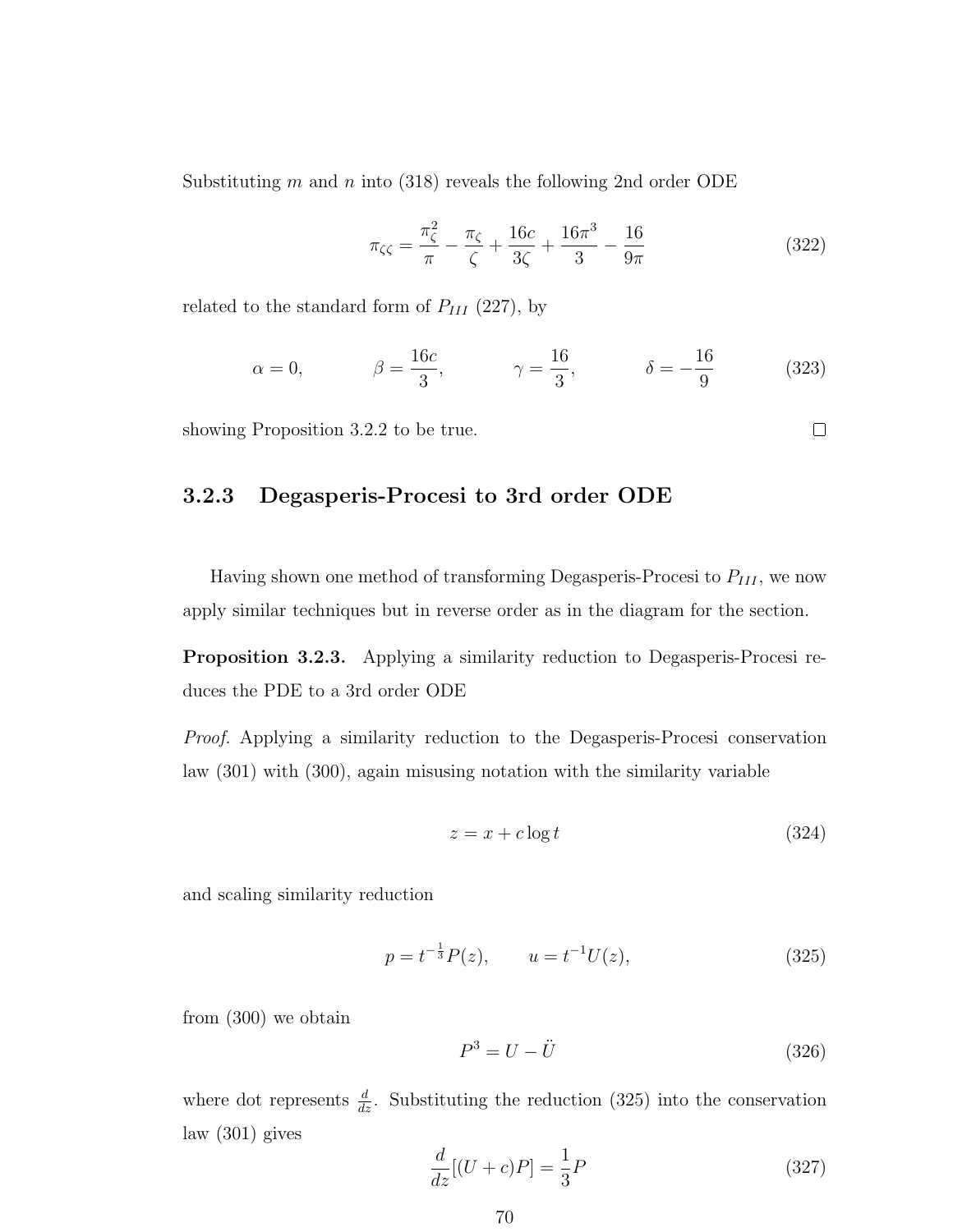Using  $P^3 = U - \ddot{U}$  to eliminate  $P^3$  and  $P^2 \dot{P}$  gives a third order equation in  $U(z)$ .

$$
\left(\dot{U} - \frac{1}{3}\right)(U - \ddot{U}) + \frac{1}{3}(c + U)(\dot{U} - \ddot{U}) = 0
$$
\n(328)

$$
\qquad \qquad \Box
$$

## 3.2.4 3rd Order ODE to  $P_{III}$

Similarly to the case of Camassa-Holm, we find equations for  $U$  from  $(326)$ and (327).

Proposition 3.2.4. The 3rd order ODE (328) that arises as a reduction of Degasperis-Procesi can be written as a third Painlevé equation by means of a hodograph transformation.

Proof. Using the hodograph transformation

$$
dZ = Pdz \tag{329}
$$

we note

$$
\ddot{U} = \left(P\frac{d}{dZ}\right)^2 U, \qquad P^3 = U - \left(P\frac{d}{dZ}\right)^2 U,\qquad(330)
$$

Rearranging for  $U$  gives

$$
U = P3 + \left(P\frac{d}{dZ}\right)^2 U,\tag{331}
$$

So now (327) gives

$$
U = \frac{Z}{3P} - c,\tag{332}
$$

and comparing with (331) we find

$$
\frac{Z}{3P} - c = P^3 - \frac{1}{3}P\frac{d}{dZ}\left(Z\frac{d}{dZ}\log P\right).
$$
 (333)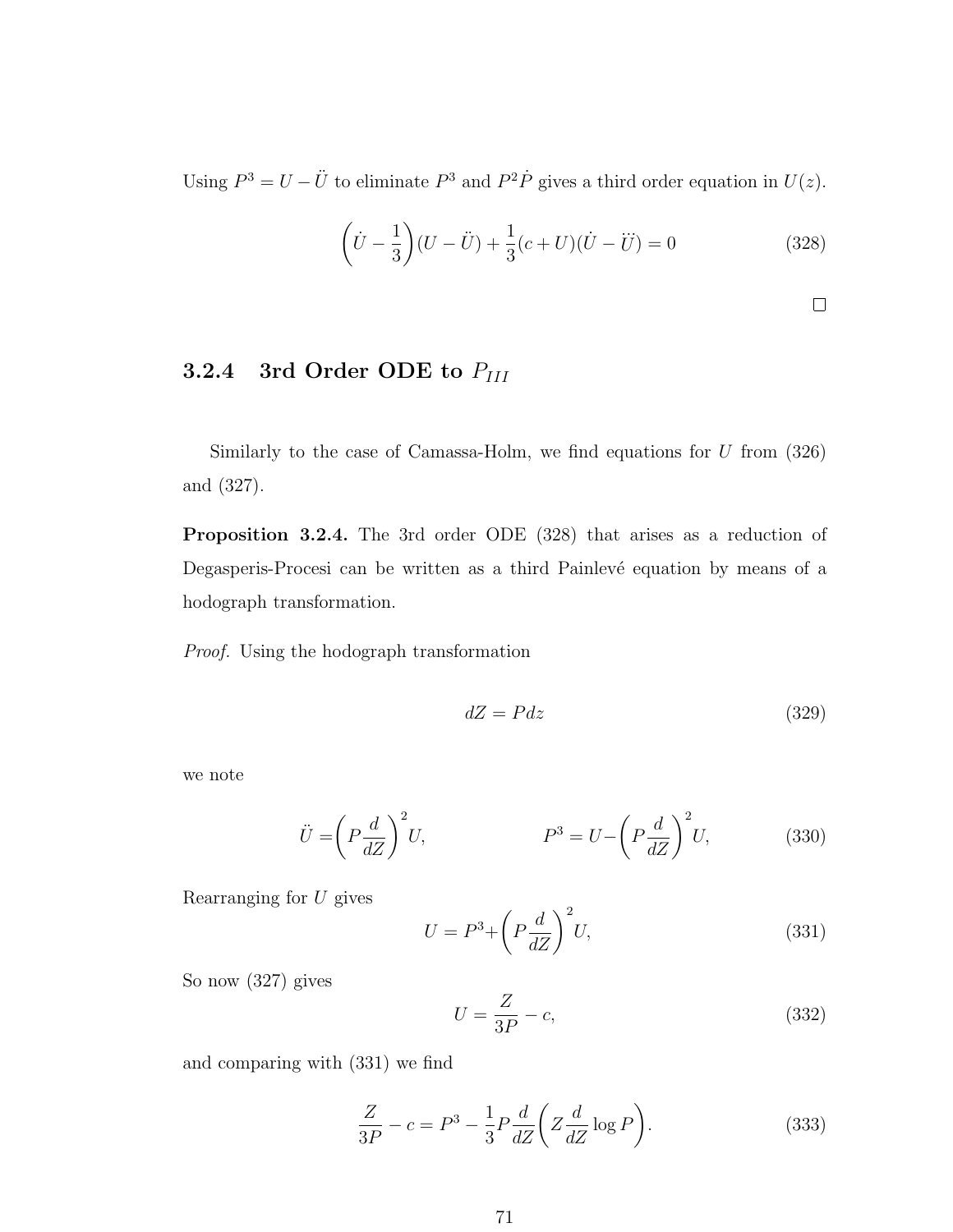This gives us

$$
\frac{d}{dZ}\left(Z\frac{d}{dZ}\log P\right) = -\frac{Z}{P^2} + \frac{3c}{P} + 3P^2,\tag{334}
$$

which is equivalent to (316). Applying the same change of variables as above we get  $P_{III}$ .  $\Box$ 

#### 3.2.5 Bäcklund Transformations and Solutions

The category of solutions for this version of  $P_{III}$  has a fixed value of  $\alpha = 0$ with a free parameter  $\beta$ . Using the work of Gromak [49] and Milne [77]. The general solution we will be applying comes from Milne [77], and is given here

$$
\tilde{\pi} = \pi \left( 1 + \frac{(2 + \beta(-\delta)^{-\frac{1}{2}} + \alpha \gamma^{-\frac{1}{2}}) \pi}{\zeta \pi_{\zeta} + \gamma^{\frac{1}{2}} \zeta \pi^2 + (-\delta)^{\frac{1}{2}} \zeta - (1 + \beta(-\delta)^{-\frac{1}{2}}) \pi} \right)
$$
(335)

Incrementing  $(\alpha, \beta, \gamma, \delta)$  in the following manner

$$
\tilde{\alpha} = -(2 + \beta(-\delta)^{-\frac{1}{2}})\gamma^{\frac{1}{2}}, \qquad \tilde{\beta} = -(2 + \alpha\gamma^{-\frac{1}{2}})(-\delta)^{\frac{1}{2}}, \qquad (336)
$$

$$
\tilde{\gamma}^{\frac{1}{2}} = \gamma^{\frac{1}{2}}, \qquad (-\tilde{\delta})^{\frac{1}{2}} = (-\delta)^{\frac{1}{2}} \tag{337}
$$

For the Degasperis-Procesi  $P_{III}$ , due to the square root terms in  $\gamma$  and  $\delta$ , the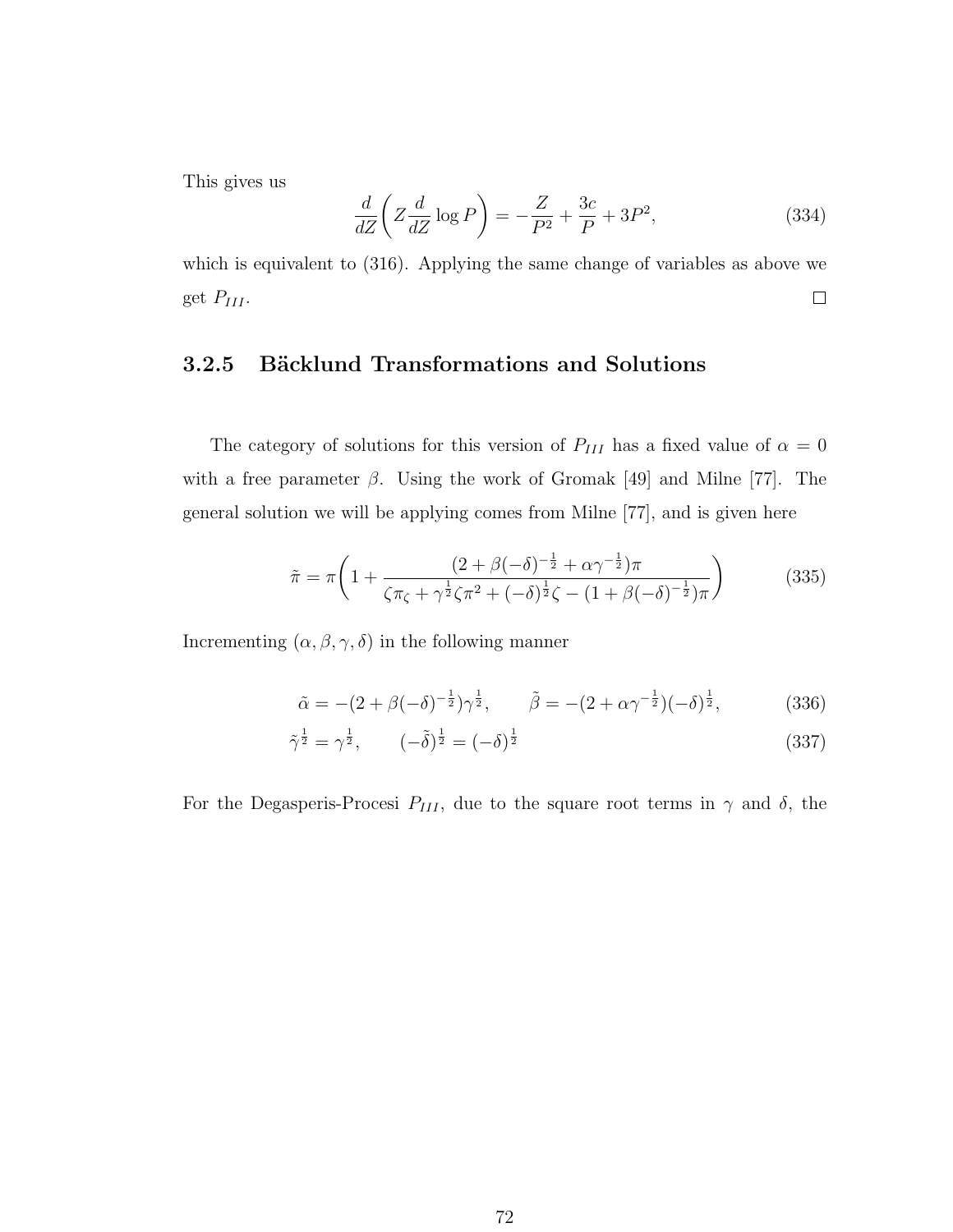transformation (335) results in the following four transformations:

$$
T_1 : \tilde{\pi}_1 = \frac{\pi (12\zeta \pi_{\zeta} + 16\sqrt{3}\zeta \pi^2 + 16\zeta + 12\pi + 3\sqrt{3}\alpha \pi)}{12\zeta \pi_{\zeta} + 16\sqrt{3}\zeta \pi^2 + 16\zeta - 12\pi - 9\pi\beta},
$$
(338)

$$
\tilde{\alpha}_1 = -\frac{1}{\sqrt{3}}(8+3\beta), \qquad \tilde{\beta}_1 = -\frac{1}{3}(8+\sqrt{3}\alpha) \tag{339}
$$

$$
T_2 : \tilde{\pi}_2 = \frac{\pi(-12\zeta\pi_{\zeta} + 16\sqrt{3}\zeta\pi^2 - 16\zeta - 12\pi + 3\sqrt{3}\alpha\pi)}{-12\zeta\pi_{\zeta} + 16\sqrt{3}\zeta\pi^2 - 16\zeta + 12\pi + 9\pi\beta},
$$
(340)

$$
\tilde{\alpha}_2 = \frac{1}{\sqrt{3}} (8 + 3\beta), \qquad \tilde{\beta}_2 = \frac{1}{3} (-8 + \sqrt{3}\alpha) \tag{341}
$$

$$
T_3: \tilde{\pi}_3 = \frac{\pi (12\zeta \pi_{\zeta} + 16\sqrt{3}\zeta \pi^2 - 16\zeta + 12\pi + 3\sqrt{3}\alpha \pi)}{12\zeta \pi_{\zeta} + 16\sqrt{3}\zeta \pi^2 - 16\zeta - 12\pi + 9\pi\beta},
$$
(342)

$$
\tilde{\alpha}_3 = \frac{1}{\sqrt{3}}(-8+3\beta), \qquad \tilde{\beta}_3 = \frac{1}{3}(8+\sqrt{3}\alpha) \tag{343}
$$

$$
T_4: \tilde{\pi}_4 = \frac{\pi(-12\zeta\pi_{\zeta} + 16\sqrt{3}\zeta\pi^2 + 16\zeta - 12\pi + 3\sqrt{3}\alpha\pi)}{-12\zeta\pi_{\zeta} + 16\sqrt{3}\zeta\pi^2 + 16\zeta + 12\pi - 9\pi\beta},
$$
(344)

$$
\tilde{\alpha}_4 = \frac{1}{\sqrt{3}} (8 - 3\beta), \qquad \tilde{\beta}_4 = \frac{1}{3} (8 - \sqrt{3}\alpha). \tag{345}
$$

We are interested in fixing  $\alpha$ , as for the Degasperis-Procesi Painlevé equation  $\alpha = 0$  and  $\beta$  is a free variable. To do this, we must apply, in the correct order, a sequence of transformations. To achieve this, under the sequence  $T_3T_4T_1T_2$ , we find  $\alpha$  and  $\beta$  are transformed in the following manner:

$$
(\alpha, \beta) \rightarrow \left(\frac{1}{\sqrt{3}}(8+3\beta), \frac{1}{3}(-8+\sqrt{3}\alpha)\right) \rightarrow \left(-\alpha, -\frac{1}{3}(16+3\beta)\right) \tag{346}
$$

$$
\rightarrow \left(\frac{1}{\sqrt{3}}(24+3\beta), \frac{1}{3}(8+\sqrt{3}\alpha)\right) \rightarrow \left(\alpha, \beta + \frac{32}{3}\right)
$$
\n(347)

These transformations are particularly messy, however Gromak wrote down a scaling transformation  $T_5$  which meant for any  $P_{III}$  equation where  $\phi$  is a solution, then

$$
T_5(\sigma_1, \sigma_2) : \phi \mapsto \tilde{\phi}(Z, \alpha \sigma_1 \sigma_2, \beta \sigma_1^{-1} \sigma_2, \gamma \sigma_1^2 \sigma_2^2, \delta \sigma_1^{-2} \sigma_2^2, \tag{348}
$$

$$
:= \sigma^{-1} \phi(\sigma_2 Z, \alpha, \beta, \gamma, \delta) \tag{349}
$$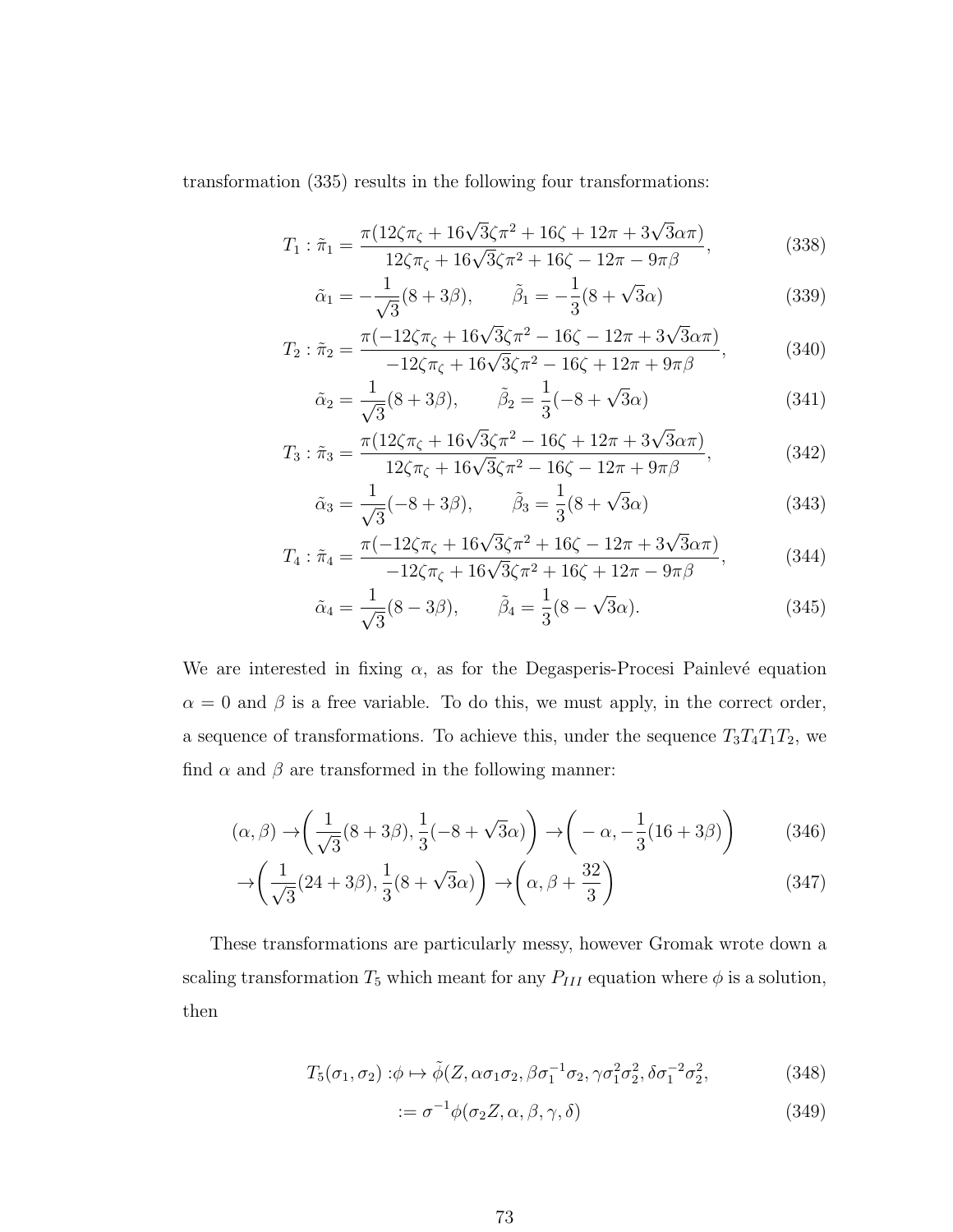with

$$
\sigma_1 = \frac{1}{\sigma_2 \sqrt{\gamma}}, \qquad \sigma_2 = \left(-\frac{1}{\gamma \delta}\right)^{\frac{1}{4}} \tag{350}
$$

is also a solution. We are able to use transformation  $T_5$  to find additional solutions based upon an initial application of the transformation sequence to a seed solution.

#### 3.2.6 Rational Solutions

To use the above transformations to find a sequence of solutions, we must first find a seed solution. For this we set  $c = 0$  which implies  $\beta = 0$ , and we find

$$
\pi_0 = \left(\frac{1}{3}\right)^{\frac{1}{4}}\tag{351}
$$

which satisfies (322) for  $(\alpha, \beta, \gamma, \delta) = (0, 0, \frac{16}{3})$  $\frac{16}{3}, -\frac{16}{9}$  $\frac{16}{9}$ .

$$
\pi_1\left(\frac{8}{\sqrt{3}}, -\frac{8}{3}\right) = -\frac{1}{3}3^{\frac{3}{4}},\tag{352}
$$

$$
\pi_2 \left( 0, -\frac{16}{3} \right) = -\frac{3^{\frac{3}{4}} (-8\zeta + 3^{\frac{7}{4}})}{3(-8\zeta + 3^{\frac{3}{4}})},\tag{353}
$$

$$
\pi_3\left(\frac{24}{\sqrt{3}}, \frac{8}{3}\right) = -\frac{(72\zeta\sqrt{3}\zeta + 512\zeta^3 - 192\zeta^23^{\frac{3}{4}} + 27(3^{\frac{1}{4}}))(-8\zeta + 3(3^{\frac{3}{4}})3^{\frac{3}{4}}}{3(-8\zeta + 3^{\frac{3}{4}})(648\zeta\sqrt{3} + 512\zeta^3 - 576\zeta^2(3^{\frac{3}{4}}) - 135(3^{\frac{1}{4}}))}, (354)
$$

Plotting the solutions at  $\pi_2$  and  $\pi_4$  in Figure 12 Plotting the solutions at  $\pi_6(0, -16)$ and  $\pi_8(0, \frac{64}{3})$  $\frac{34}{3}$ ) in Figure 14. We also have a set of solutions for  $\gamma = 1$  and  $\delta = -1$ which are directly related to the solutions above by using the scaling transformation (348). Assume  $\pi_0 = 1$  at  $(\alpha, \beta) = (0, 0)$ , applying the transformations as above we get the following solutions

$$
\pi_1(\zeta; 2, -2, 1, -1) = -1,\tag{355}
$$

$$
\pi_2(\zeta; 0, -4, 1, -1) = -\frac{2\zeta - 3}{2x - 1},\tag{356}
$$

$$
\pi_3(\zeta; 6, 2, 1, -1) = -\frac{-48\zeta^3 + 48\zeta^2 + 16\zeta^4 - 12\zeta - 9}{(2\zeta - 1)(-36\zeta^2 + 54\zeta + 8\zeta^3 - 15)},
$$
(357)

$$
\pi_4(\zeta; 0, 8, 1, -1) = \frac{16\zeta^4 - 144\zeta^3 + 480\zeta^2 - 660\zeta + 315}{(2\zeta - 5)(-36\zeta^2 + 54\zeta + 8\zeta^3 - 15)}
$$
(358)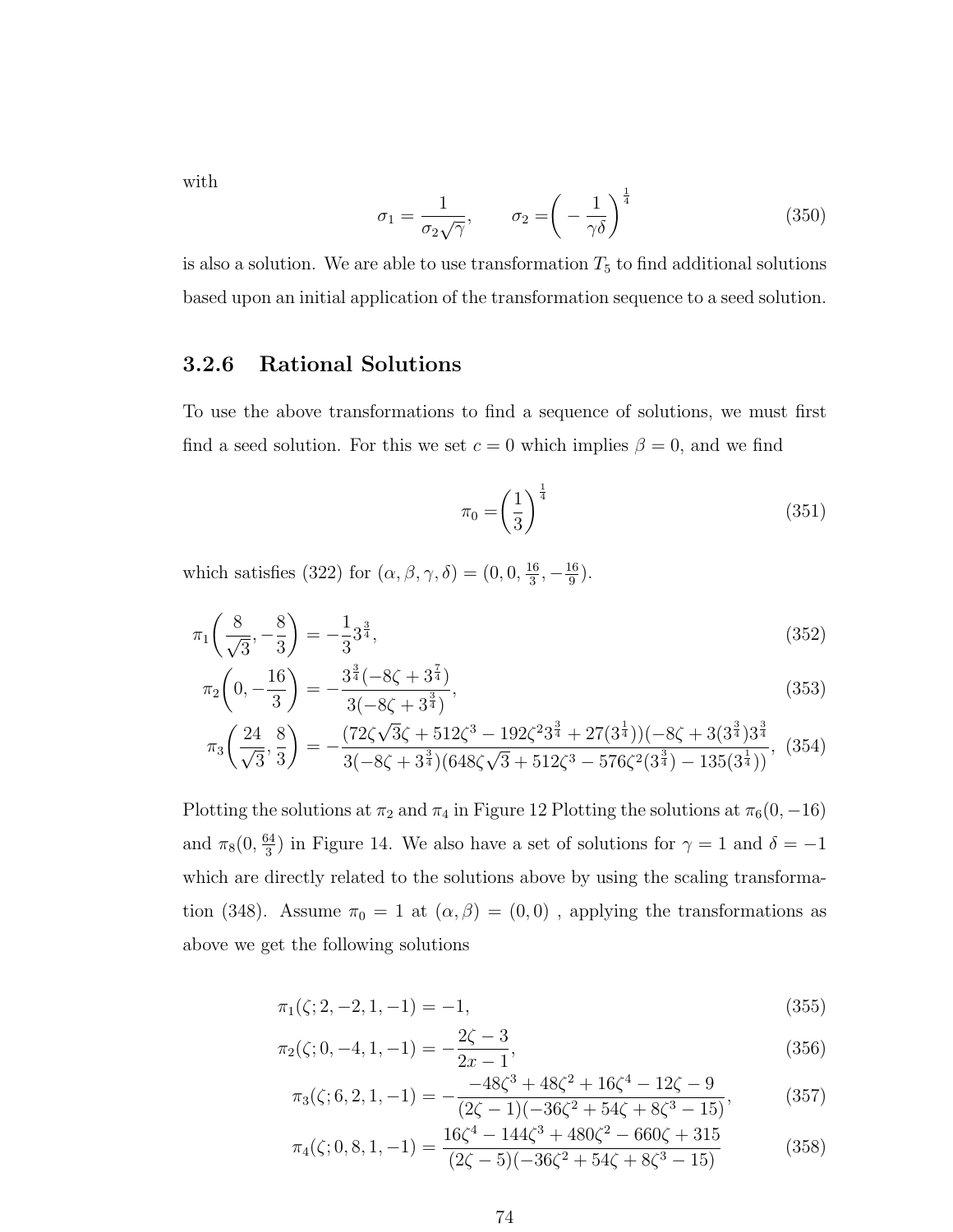

Figure 12: Two rational solutions of  $\pi$ 

Solution at  $\pi_8 = (0, 16)$  $\frac{AB}{CD}$  $\frac{1}{CD}$  (359)

with

$$
A = (1024x^{10} - 46080x^9 + 933120x^8 - 11128320x^7 + 86002560x^6 - 447068160x^5
$$
\n(360)

$$
+ 1571724000x4 - 3657376800x3 + 5327021700x2 - 4305401100x + 1404728325)
$$
\n(361)  
\n
$$
B = (64x6 - 1344x5 + 11760x4 - 53760x3 + 132300x2 - 162540x + 72765)
$$

$$
(362)
$$

$$
C = (64x6 - 1728x5 + 19440x4 - 115200x3 + 374220x2 - 632700x + 405405)
$$
\n(363)

$$
D = (1024x^{10} - 35840x^9 + 564480x^8 - 5214720x^7 + 30952320x^6 - 121927680x^5
$$
\n(364)

$$
+318578400x^4 - 535096800x^3 + 537005700x^2 - 275051700x + 42567525)
$$
\n(365)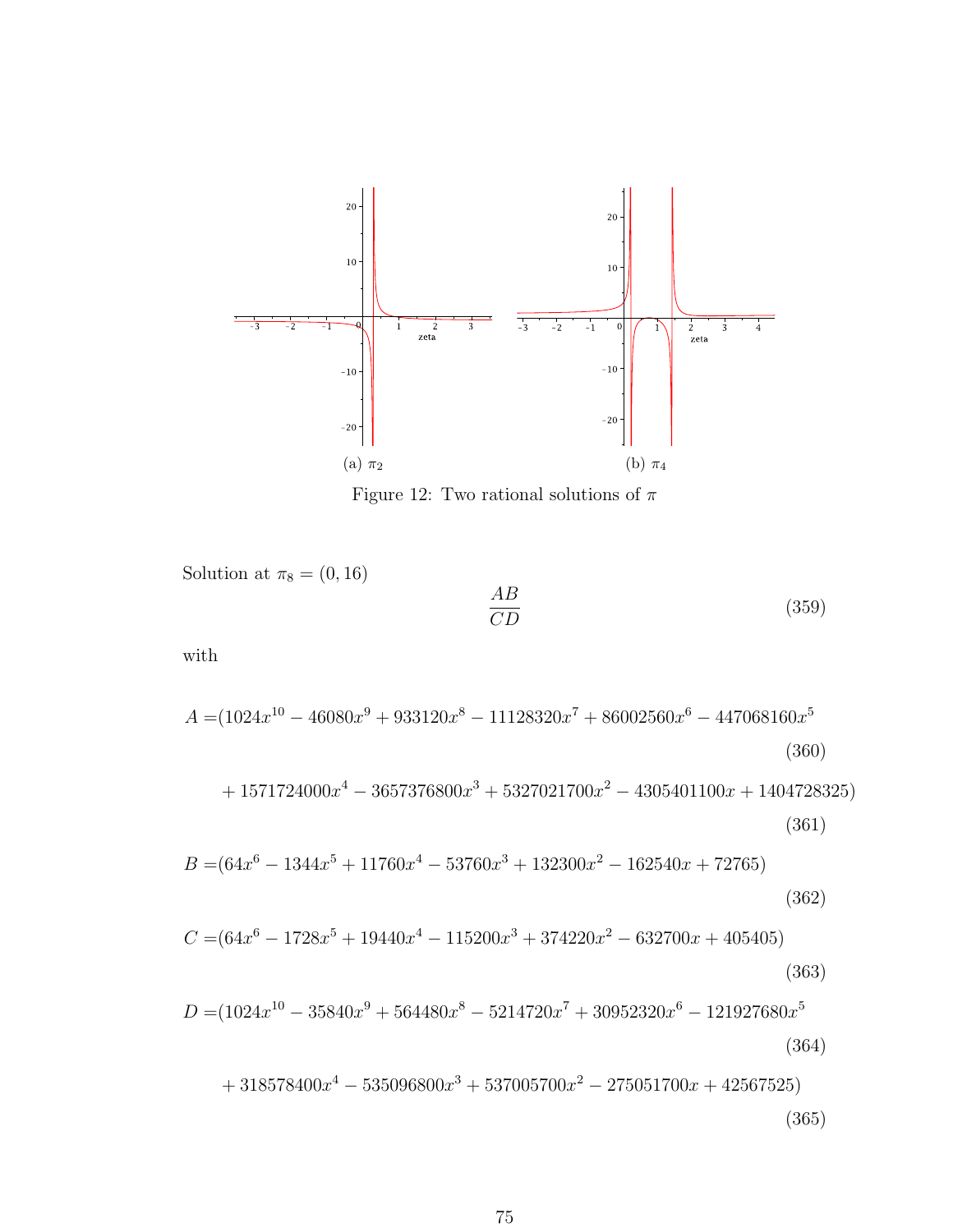

Figure 13: Two rational solutions of  $\pi$ 

Plotting the solutions at  $\pi_4$  and  $\pi_8$  All these figures seem to show vertical and



Figure 14: Two rational solutions of  $\pi$ 

horizontal asymptotes.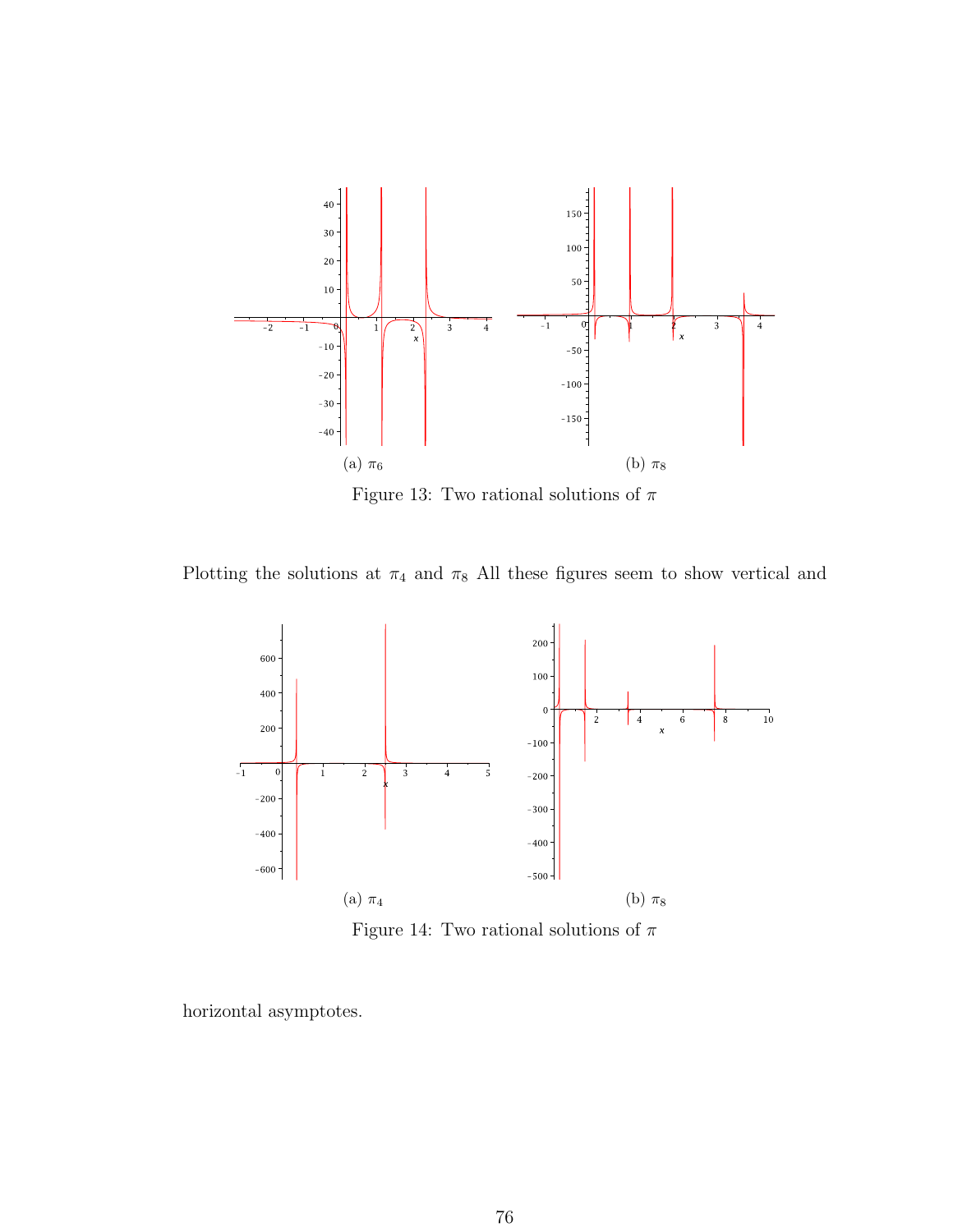#### 3.2.7 Special Function Solutions

So unlike the Camassa-Holm  $P_{III}$  we also have special function solutions for Degasperis-Procesi  $P_{III}$ , due to (322) satisfying the one-parameter family condition,

$$
2 + \alpha \gamma^{-\frac{1}{2}} + \beta(-\delta)^{-\frac{1}{2}} = 0.
$$
 (366)

This is only satisfied when  $\beta = \pm \frac{8}{3}$  $\frac{8}{3}$ , we are then able to write  $P_{III}$  as the following Riccati equation

$$
\pi_{\zeta} = -\gamma^{\frac{1}{2}} \pi^2 - (\alpha \gamma^{-\frac{1}{2}} + 1) \frac{\pi}{\zeta} - (-\delta)^{\frac{1}{2}},
$$
\n(367)

which for (322) is

$$
\pi_{\zeta} = \mp \left(\frac{4}{\sqrt{3}}\right) \pi^2 - \frac{\pi}{\zeta} \mp \left(\frac{4}{3}\right). \tag{368}
$$

It is well known that the riccati equation (367) can be linearised via

$$
\pi = \gamma^{-\frac{1}{2}} \frac{\phi_{\zeta}(\zeta)}{\phi(\zeta)} = \pm \frac{\sqrt{3}\phi_{\zeta}(\zeta)}{4\phi(\zeta)}
$$
(369)

which gives

$$
\phi_{\zeta\zeta} + \frac{\phi_{\zeta}}{\zeta} + \left(\pm \frac{4}{\sqrt{3}}\right)\left(\pm \frac{4}{3}\right)\phi = 0\tag{370}
$$

With the choice of signs for  $\gamma$  and  $\delta$  we have the choice of four seed solutions,

$$
\pi_0 = \gamma^{-\frac{1}{2}} \frac{\phi_\zeta}{\phi} \tag{371}
$$

as we also have a choice of sign for  $\beta$ . The first seed solution is

$$
\pi_0^1 = \frac{\sqrt{3}\phi_\zeta}{4\phi},\tag{372}
$$

which satisfies  $P_{III}$  at  $(0, \pm \frac{8}{3})$  $\frac{8}{3}, \frac{16}{3}$  $\frac{16}{3}, -\frac{16}{9}$  $\frac{16}{9}$  and the second

$$
\pi_0^2 = -\frac{\sqrt{3}\phi_\zeta}{4\phi},\tag{373}
$$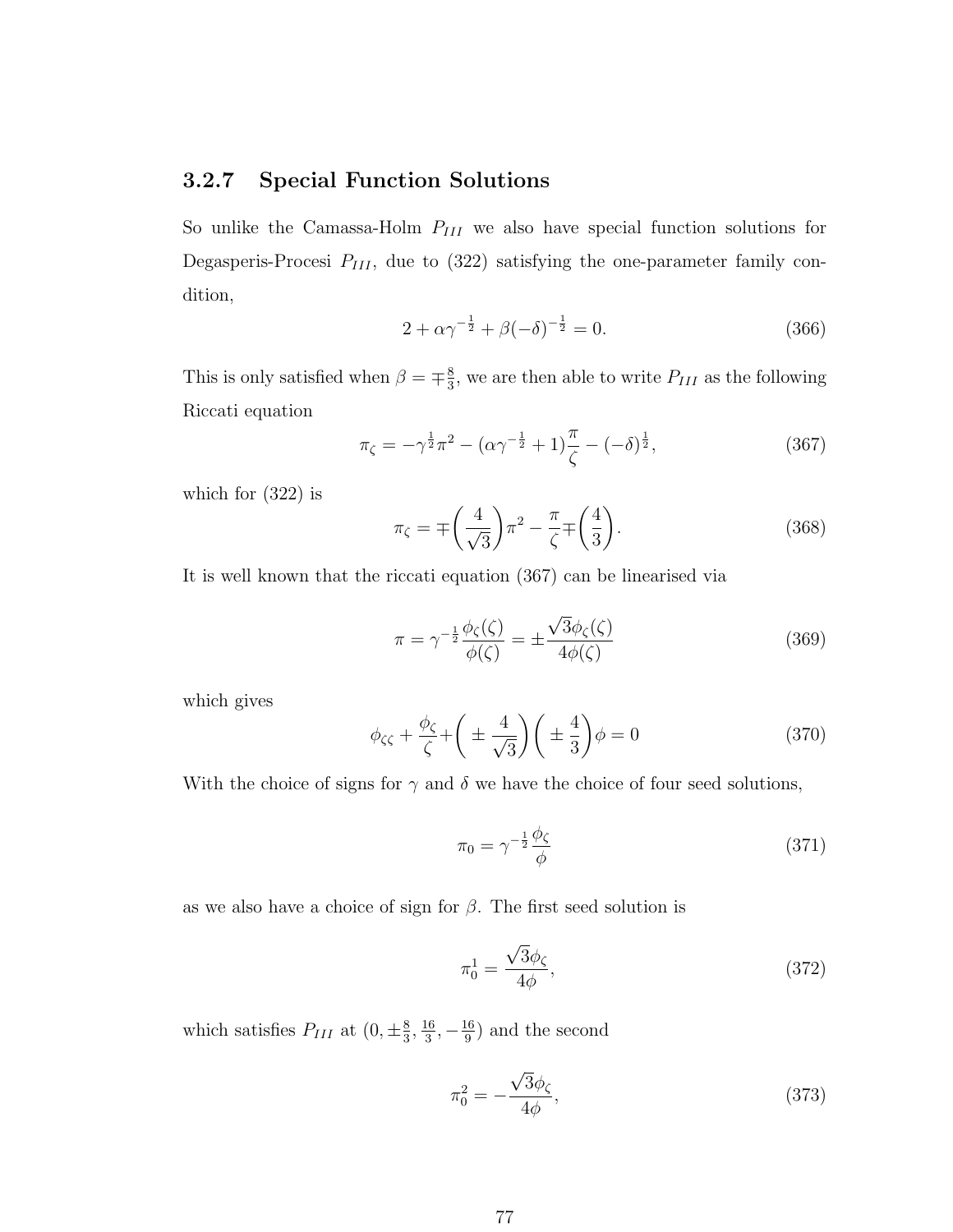which also satisfies  $P_{III}$  at  $(0, \pm \frac{8}{3})$  $\frac{8}{3}, \frac{16}{3}$  $\frac{16}{3}, -\frac{16}{9}$  $\frac{16}{9}$ ). Taking (372), and writing in terms of Bessel functions we find

$$
\pi_0^1 = -\frac{AJ_1(\psi) + BY_1(\psi)}{3^{\frac{1}{4}}(AJ_0(\psi) + BY_0(\psi))}
$$
(374)

where  $\psi = \frac{4}{\sqrt{3}}$  $\frac{4}{3^{\frac{3}{4}}}$  $\zeta$ . *J* and *Y* represent Bessel functions of the first and second kind respectively [33]. Unlike the rational solutions we will not be following the same order of transformations, if we apply  $T_2$  to  $(374)$  we simply recover the same seed solution once again. First we apply  $T_3$  in the same manner as before, and find

$$
\pi_1^1 = \frac{2\zeta(J_1(\psi) + Y_1(\psi))}{3^{\frac{1}{4}}(-2J_0(\psi)\zeta - 2Y_0(\psi)\zeta + 3^{\frac{3}{4}}Y_1(\psi) + 3^{\frac{3}{4}}J_1(\psi))}
$$
(375)

which satisfies  $P_{III}$  for  $(\alpha, \beta, \gamma, \delta) = \left(-\frac{16}{\sqrt{3}}\right)$  $\frac{3}{3}$ ,  $\frac{8}{3}$  $\frac{8}{3}, \frac{16}{3}$  $\frac{16}{3}, \frac{16}{9}$  $\frac{16}{9}$ ). To find another solution to (322) we apply transformation  $T_4$  to recover the case  $\alpha = 0$ 

$$
\pi_1^2 = \frac{A}{B} \tag{376}
$$

with

$$
A = (6\sqrt{3}J_1Y_1 - 8\zeta^2(J_0Y_0 + J_1Y_1) - 4\zeta^2(J_0 + Y_1^2 + Y_0^2 + J_1) + 3\sqrt{3}(J_1^2 + Y_1^2))(J_1 + Y_1)
$$
  
\n
$$
B = (-2\zeta(J_0 + Y_0) + 3^{\frac{3}{4}}(Y_1 + J_1))(-4\zeta(J_0Y_0 + J_1Y_1) + 3^{\frac{3}{4}}(J_1Y_0 + Y_0Y_1 + J_0J_1 + J_0Y_1) - 2\zeta(J_0^2 + Y_0^2 + Y_1^2 + J_1^2))
$$

which is a solution to (322) with  $(\alpha, \beta, \gamma, \delta) = (0, 8, \frac{16}{3})$  $\frac{16}{3}, \frac{16}{9}$  $\frac{16}{9}$ ). Plotting both  $\pi_1^1$  and  $\pi_1^2$ 

#### 3.2.8 Original Coordinates

Having found solutions for the Painlevé equation, we now wish to find solutions to the original Degasperis-Procesi. This is achieved by applying the inverse of the transformations that were required to find  $P_{III}$ . Starting with the rational seed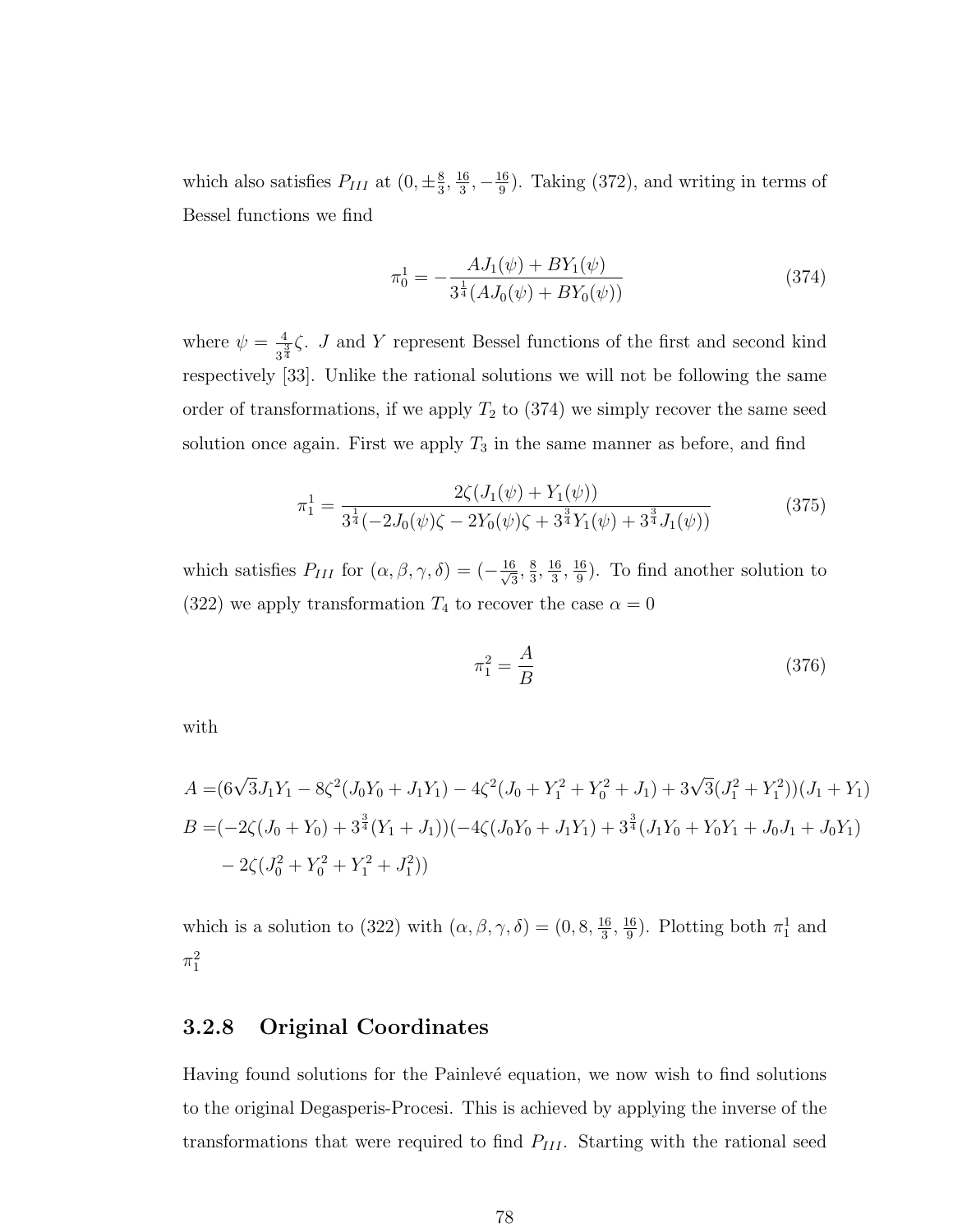

Figure 15: Two special function solutions of  $\pi$  that satisfy Degasperis-Procesi  $P_{III}$ 

solution (3.2.6)

$$
P_0(\zeta) = \zeta^{\frac{1}{3}} \left(\frac{1}{3}\right)^{\frac{1}{4}},\tag{377}
$$

using the change of variable

$$
P_0(Z) = Z^{\frac{1}{4}} \left(\frac{1}{3}\right)^{\frac{1}{4}}, \qquad U_0(Z) = \frac{1}{3} Z^{\frac{3}{4}} 3^{\frac{1}{4}} \qquad (378)
$$

and then from

$$
\int Z^{-\frac{1}{4}} \left(\frac{1}{3}\right)^{-\frac{1}{4}} dZ = \int dz
$$
\n(379)

we know

$$
Z = \frac{4^{\frac{2}{3}}}{16} (3^{\frac{3}{4}}z)^{\frac{4}{3}}
$$
 (380)

which leaves us with

$$
u(x,t) = \frac{x}{4t} \tag{381}
$$

as a solution to the original Degasperis-Procesi PDE. Applying the same method to the second valid solution  $\pi_2$ , we cannot write down an explicit solution but we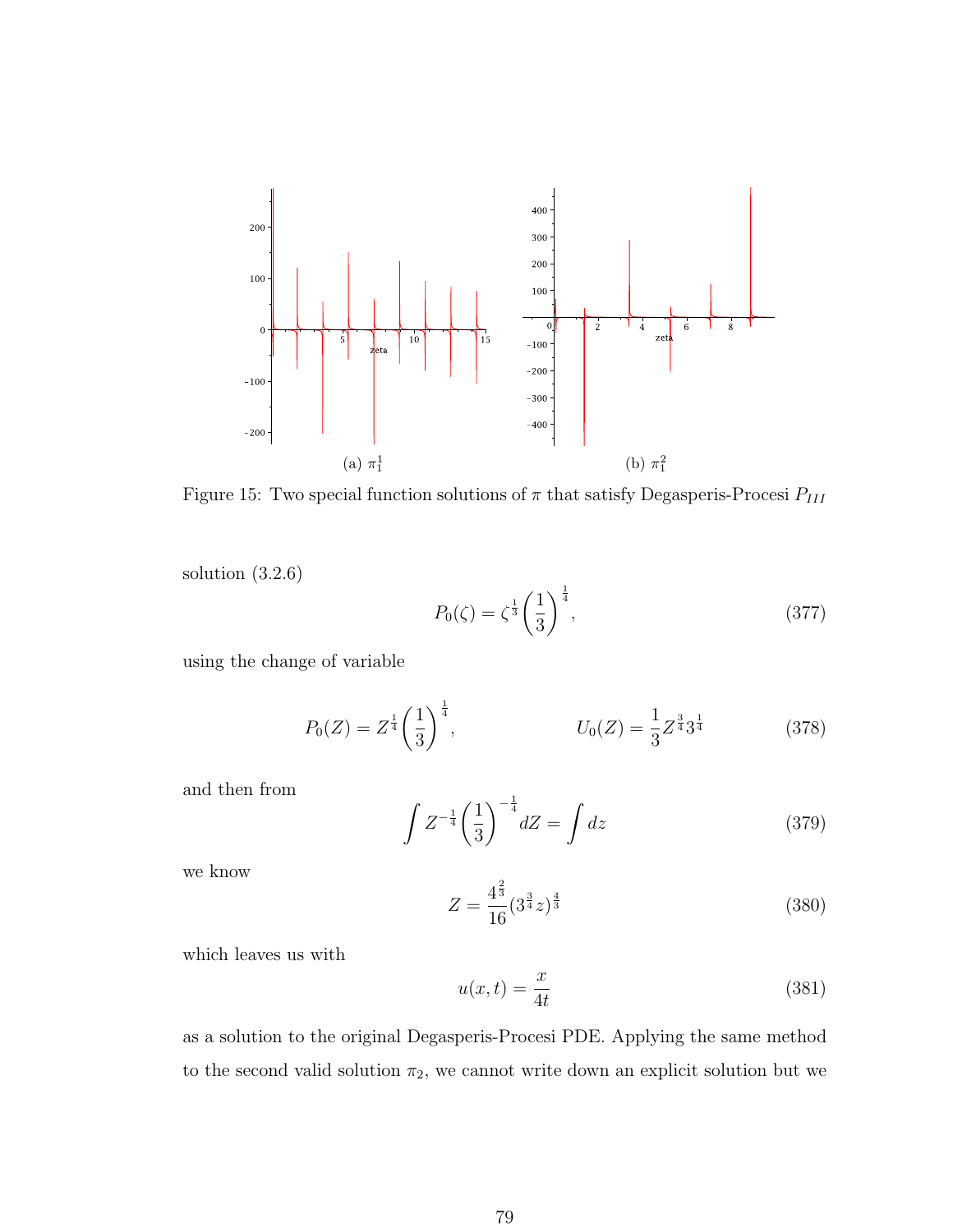can write down an implicit relation. The solution in terms of  $P(Z)$  is

$$
P(Z) = Z^{\frac{1}{4}} \left( -\frac{3^{\frac{3}{4}}(-8Z^{\frac{3}{4}} + 3^{\frac{7}{4}})}{3(-8Z^{\frac{3}{4}} + 3^{\frac{3}{4}})} \right)
$$
(382)

integrating

$$
-\frac{4}{3}Z^{\frac{3}{4}}3^{\frac{1}{4}} - \ln(-8Z^{\frac{3}{4}} + 3^{\frac{7}{3}}) = z - c \tag{383}
$$

where the constant  $c = -1$ , as

$$
\beta = -\frac{16}{3} = \frac{16c}{3}.\tag{384}
$$

we can use (383) to write down implicit solutions to the PDE.

# 3.3 The b-family of Equations

$$
b\text{-family equation in (x,t)} \xrightarrow{\text{3.3.3}} \text{3rd order eqn in } z
$$
\n
$$
3.3.1 \downarrow \text{Rec.Trans}
$$
\n
$$
3.3.1 \downarrow \text{Rec.Trans}
$$
\n
$$
5 \text{im.Red}
$$
\n
$$
3.3.4 \downarrow \text{Hodgeraph}
$$
\n
$$
5 \text{im.Red}
$$
\n
$$
2 \text{nd order equation in } Z
$$

Figure 16: b-family reductions

In [31] what is known as the b-family was introduced

$$
u_t - u_{xxt} + (b+1)uu_x = bu_xu_{xx} + uu_{xxx}
$$
\n(385)

where  $b = 2$  is equivalent to Camassa-Holm and  $b = 3$  equivalent to Degasperis-Procesi. These are the only integrable members of this family as shown in [76, 31]. Numerical solutions of the b-family have been studied in [54] for a variety of b values, which itself behaves as a bifurcation parameter. The bifurcation behavior was studied in Holm and Staley [53], exploring the changes in stability of its travelling wave solutions. They found that when  $b > 1$  the peakons and their interactions were stable and exhibited all the usual soliton behaviours. When  $0\leq$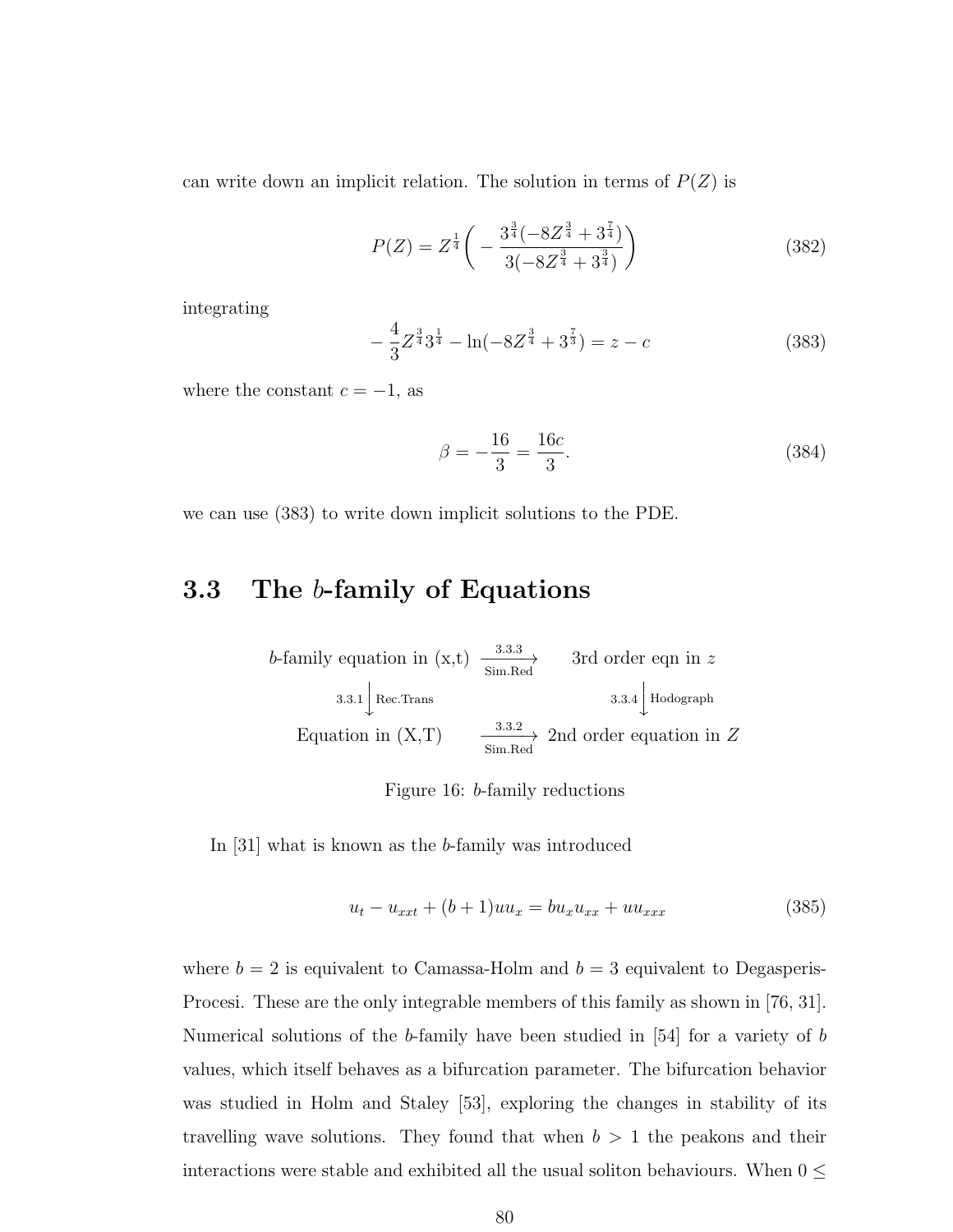$b < 1$  they found ramp/cliff solutions, like those found in Burgers equation. Lastly when  $b < -1$  they discovered the b-family exhibited leftward moving structures. Studies into the blow-up phenomena have also been studied by Zhou [101].

As the whole family is not integrable it is unlikely we will find an exact  $P_{III}$ equation like in the previous sections. However we are able to find an 'almost'  $P_{\hspace{0.5pt} III}$  equation, which as a second order ODE we are able to solve numerically in a far easier manner than the b-family itself.

We can rewrite (385) in the form

$$
m_t + u m_x + b u_x m = 0, \qquad m = u - u_{xx}, \qquad (386)
$$

similar to the Camassa-Holm and Degasperis-Procesi cases before. We can also write this in conservation form as

$$
(m^{\frac{1}{b}})_t = -(um^{\frac{1}{b}})_x \tag{387}
$$

and taking a new variable p given by

$$
p = m^{\frac{1}{b}} \tag{388}
$$

we can construct a reciprocal transformation [43] for the b-family.

#### **3.3.1** From the b-family to a PDE in  $(X, T)$

Substituting the new variable  $p$  into (387) we find

$$
p_t = -(up)_x,\t\t(389)
$$

therefore we can take the reciprocal transformation

$$
dX = p \, dx - up \, dt,\qquad dT = dt.\tag{390}
$$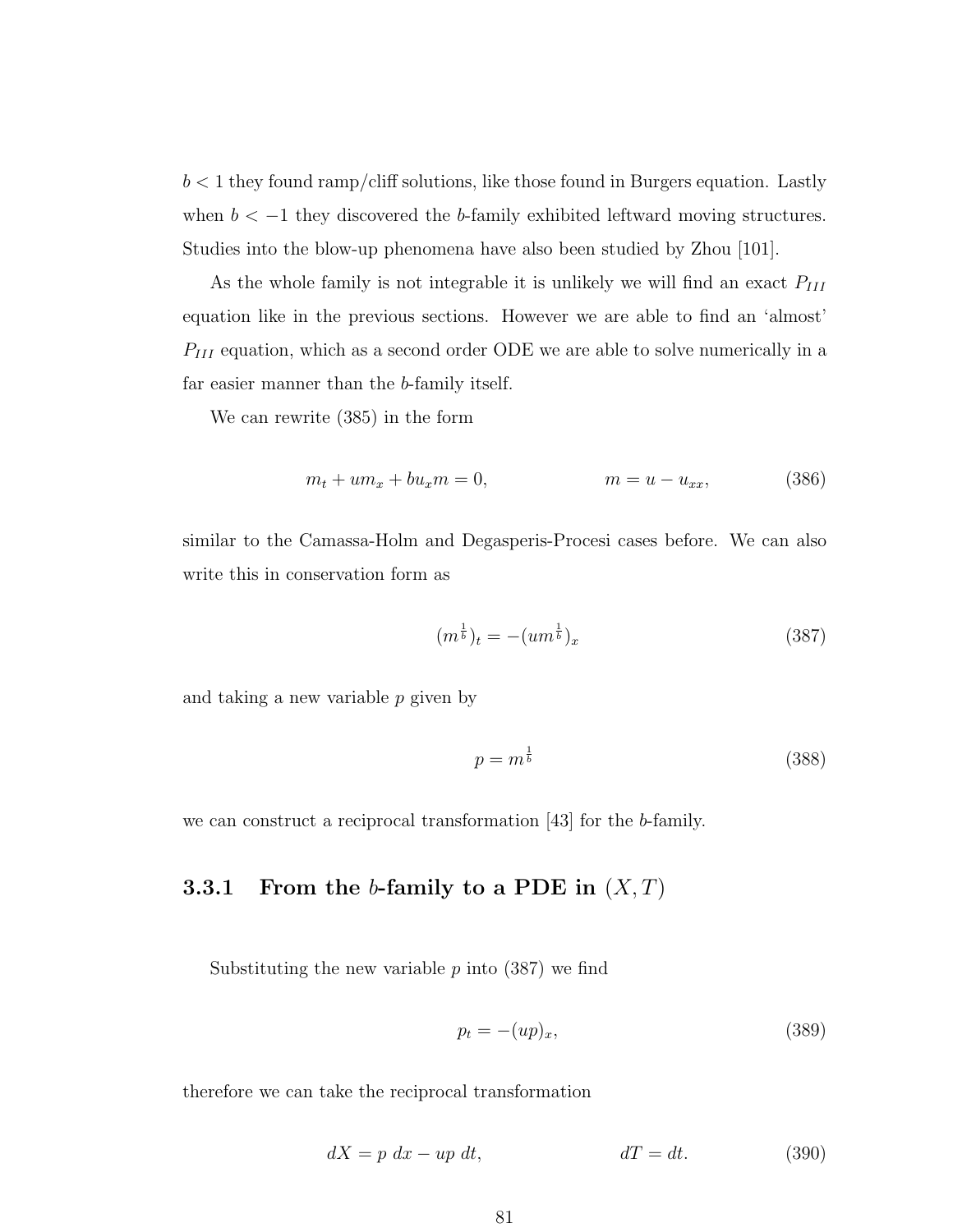Using the transformation (390) we substitute into the second part of (386) to find

$$
u = p^b - p_{XT} + \frac{p_X p_T}{p} \tag{391}
$$

and from the conservation law (389)

$$
(p^{-1})_T = u_X. \t\t(392)
$$

We then combine both (391) and (392) to find

$$
(p^{-1})_T = bp^{b-1}p_X - (p(\log p)_{XT})_X.
$$
\n(393)

By substituting in  $b = 2$  we find (238) for Camassa-Holm and with  $b = 3$  we have (306) for Degasperis-Procesi.

#### 3.3.2 From a PDE in  $(X, T)$  to a 2nd Order ODE

We now apply a similarity reduction to take the reciprocally transformed equation (393) to an equation that is 'nearly'  $P_{III}$ .

$$
u = T^{-1}U(Z), \qquad p = T^{-\frac{1}{b}}P(Z), \qquad Z = XT^{\frac{1}{b}} \qquad (394)
$$

Using  $(392)$  and the similarity reduction  $(394)$  we calculate for U the equation

$$
\frac{1}{b}\frac{d}{dZ}(ZP^{-1}) = U'\tag{395}
$$

Integrating (395) once we have

$$
U = \frac{1}{b}ZP^{-1} - a
$$
\n(396)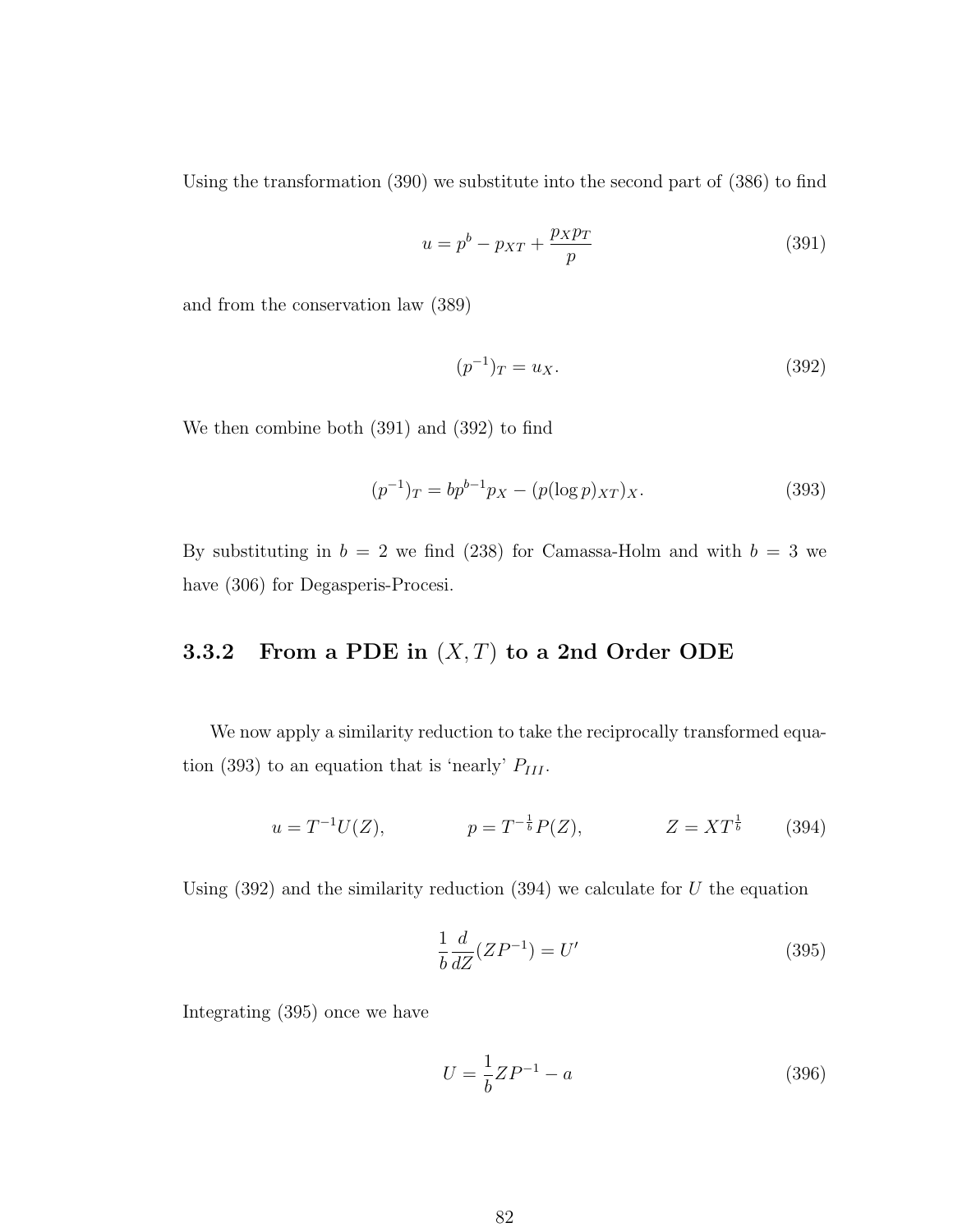with a an integration constant. Applying the reduction to  $(391)$  gives

$$
P^b = U - \left(P\frac{\partial}{\partial Z}\right)^2 U\tag{397}
$$

Then rearranging  $(397)$  for U, we compare with  $(396)$  to find a second order equation in terms of  $P$ , that is

$$
\frac{d^2P}{dZ^2} = \frac{1}{P} \left(\frac{dP}{dZ}\right)^2 - \frac{1}{Z}\frac{dP}{dZ} + \frac{1}{Z}(bP^b + ab) - \frac{1}{P}.\tag{398}
$$

Comparing to the third Painlevé equation (227) we note it is very similar, and also aligns with the  $P_{III}$  equations found in the Camassa-Holm case and Degasperis-Procesi cases. However, if the power of P inside the bracket in (398) is not 2 or 3 then it cannot be transformed to  $P_{III}$ . Indeed according to the classification in Ince [62] it fails the Painlevé test unless  $b = 2, 3$ .

#### 3.3.3 b-family to 3rd Order ODE

The similarity reduction for the general b-family is as follows:

$$
p = t^{-\frac{1}{b}} P(z), \qquad u = t^{-1} U(z), \qquad z = x + c \log t \tag{399}
$$

Applying these to (386) we find

$$
P^{b} = U - \ddot{U}, \qquad \frac{d}{dz}[(U + c)P] = \frac{1}{b}P \qquad (400)
$$

where dot  $=\frac{d}{dz}$ , both of which can be used to find a 3rd order ODE

$$
(\dot{U} - \frac{1}{b})(U - \ddot{U}) + \frac{1}{b}(c + U)(\dot{U} - \ddot{U}) = 0
$$
\n(401)

We plot some solutions in Figure 17 for  $U(z)$  for some of the b values when the b-family equation is non-integrable, which otherwise would be difficult to recover.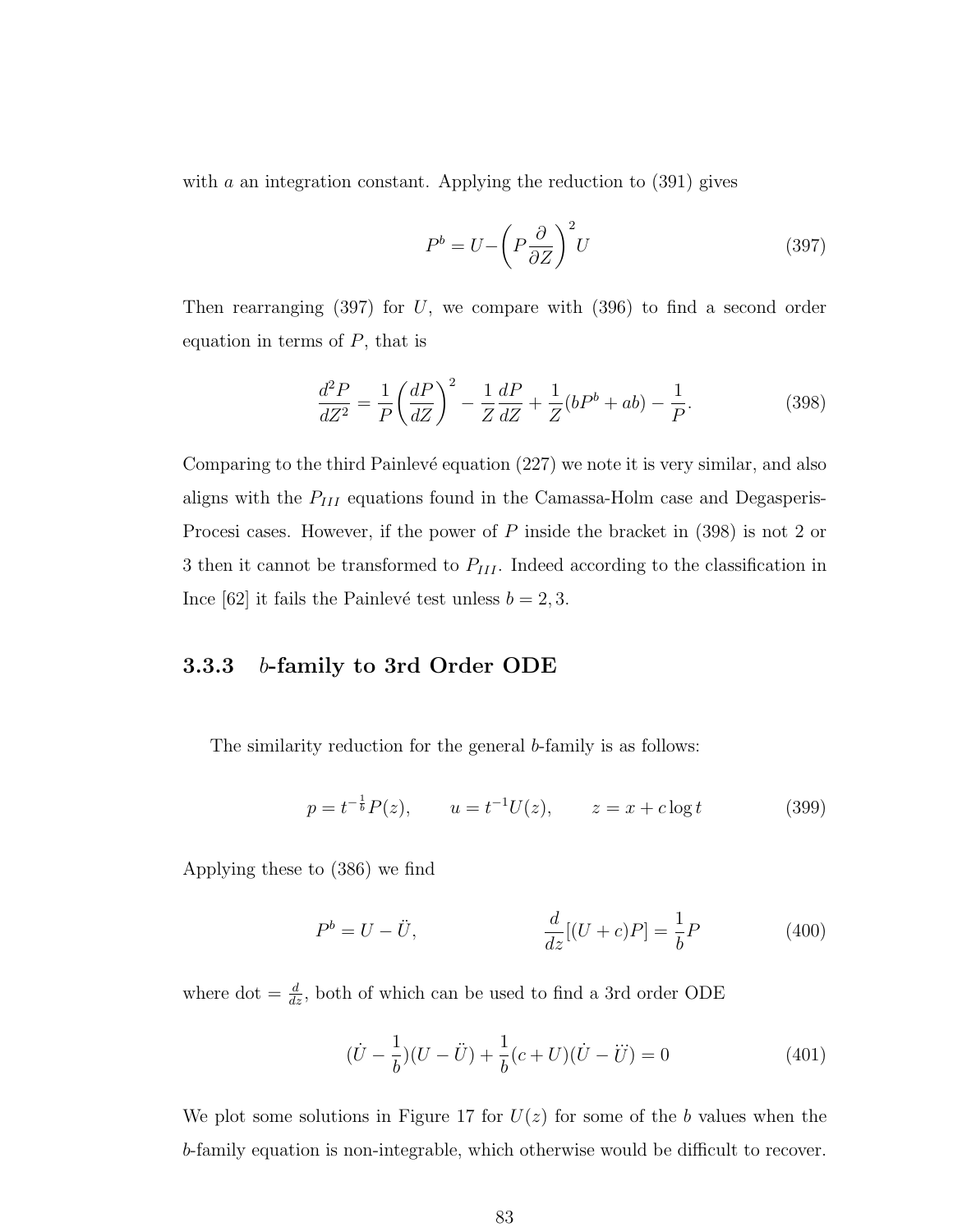We use Maples in-built Runge-Kutta 45 ODE integrator for the numerics. We



Figure 17: Solving the general equation (401) numerically for non-integrable b values,  $[U(0), U'(0), U''(0)] = [1, 2, 2]$ 

also can plot for the integrable cases,  $b = 2, 3$  and compare. For the two cases plotted in Figure 18 they are all have quadratic curves, like the  $b = 4$  case. The case of  $b = -1$  interestingly is cubic in shape.

#### 3.3.4 3rd Order ODE to 2nd Order ODE

Similarly to both Camassa-Holm and Degasperis-Procesi we take

$$
dZ = Pdz \tag{402}
$$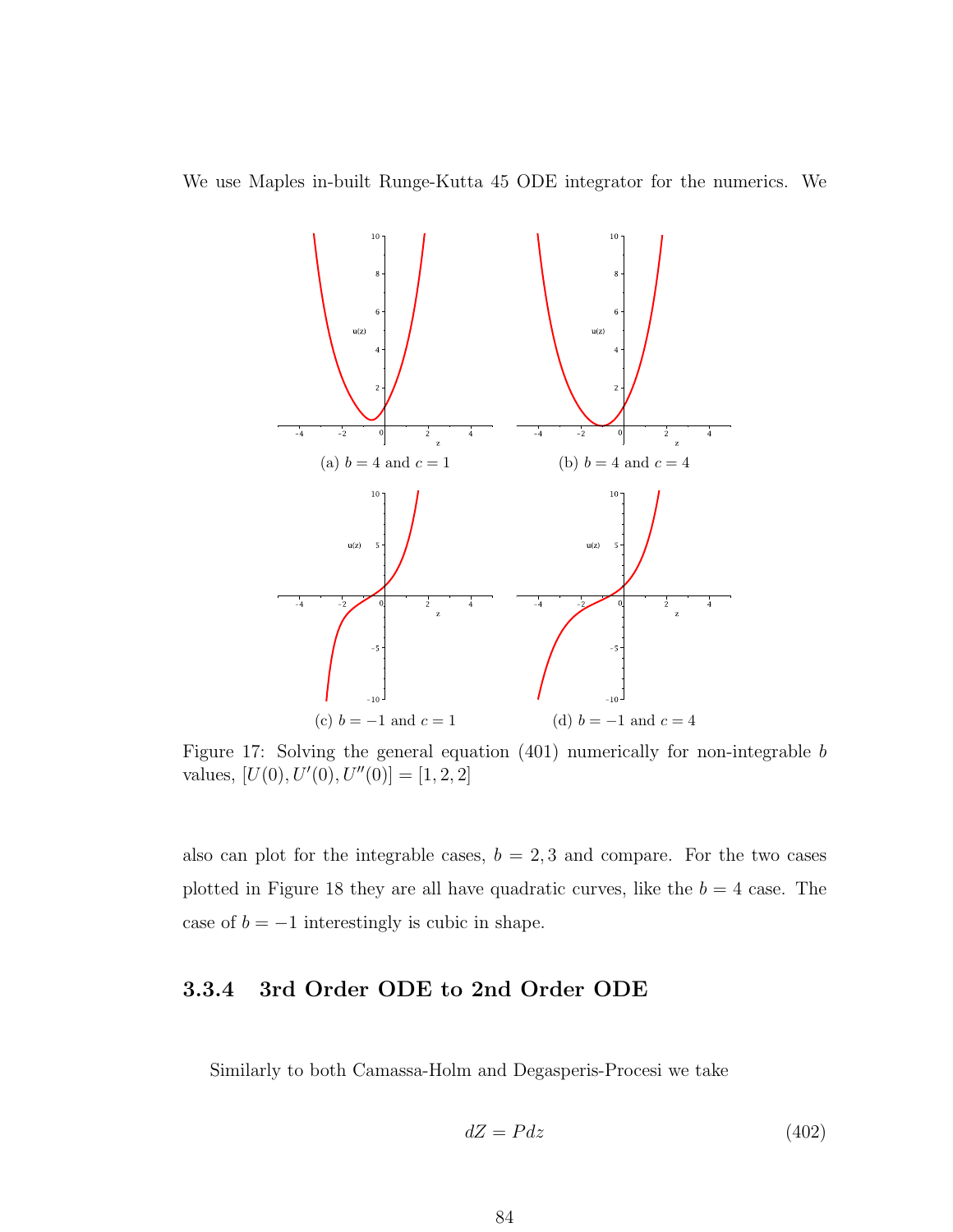

Figure 18: Solving the general equation (401) numerically for integrable b values,  $[U(0), U'(0), U''(0)] = [1, 2, 2]$ 

and applying to the first part of (400)

$$
U = P^b + P \frac{d}{dZ} \left( \frac{1}{b} - \frac{Z\dot{P}}{bP} \right)
$$
 (403)

simililarly the second part results in

$$
\frac{d}{dZ}((U+c)P) = \frac{1}{b} \tag{404}
$$

integrating  $(404)$  gives a second equation in terms of U. Equating this and  $(403)$ 

$$
U = \frac{Z}{bP} - c = P^b - \frac{1}{b}P\frac{d}{dZ}(Z\frac{d}{dZ}\log P)
$$
\n(405)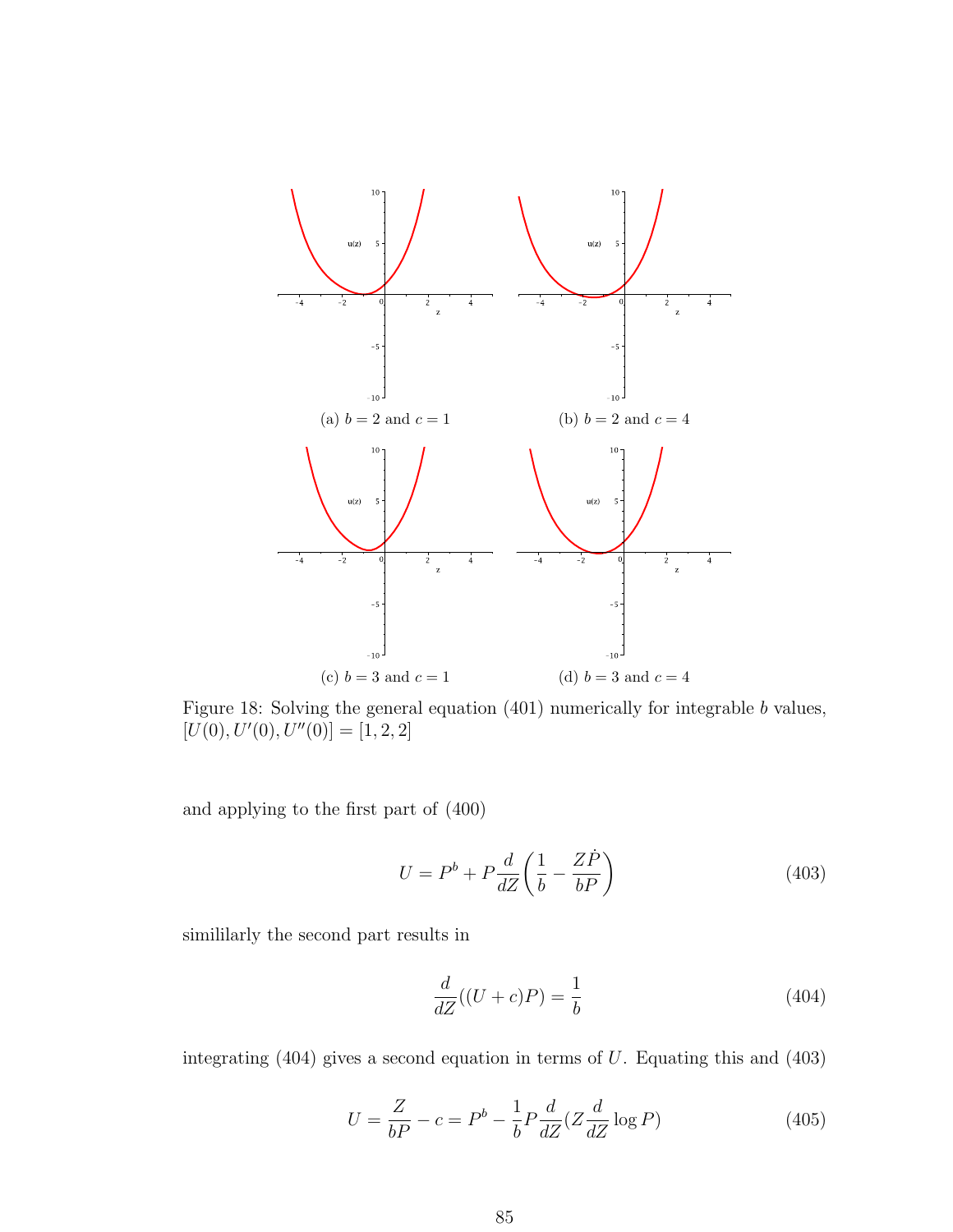and rearranging in terms of  $P$  we arrive at  $(398)$ . Using the same b values which we plotted in Figure 17 and Figure 18 we shall now plot for the second oder ODE (398).

#### 3.3.5 Solutions

Even though  $(398)$  is not in Painlevé form for all b, it does have a particular analytic solution which is valid for any  $b$ , namely

$$
P = \lambda Z^{\frac{1}{b+1}} \tag{406}
$$

which leads to the solution

$$
u(x,t) = \frac{x}{(b+1)t}
$$
\n
$$
(407)
$$

of the b-family. This is the Burgers "ramp" part of the "ramp-cliff" solutions found in Holm and Staley [54].

## 3.4 Summary

In this chapter we have explored the reductions of Camassa-Holm and Degasperis-Procesi to the third Painlevé equation,  $P_{III}$ . Using the extensive literature on  $P_{III}$  we have written down algebraic and special function solutions. We've also reduced the b-family to a 'nearly' Painlevé form that is valid for the integrable case of Camassa-Holm and Degasperis-Procesi. Having found the Painlev´e equations, both Camassa-Holm and Degasperis-Procesi satisfy the ARS conjecture. But more interestingly is the fact we have found an almost algorithmic method in reducing integrable peakon equations to their Painlevé equivalents.

There are many works on the peakon solutions of both Camassa-Holm and Degasperis-Procesi, and many on the difficult problems of numerically integrating these peakon equations [52, 53, 99, 22]. This chapter has explored solutions of the  $P_{III}$  ODEs which provide solutions of the original PDEs. The reciprocal transformations that relate these PDEs to other integrable hierarchies are known,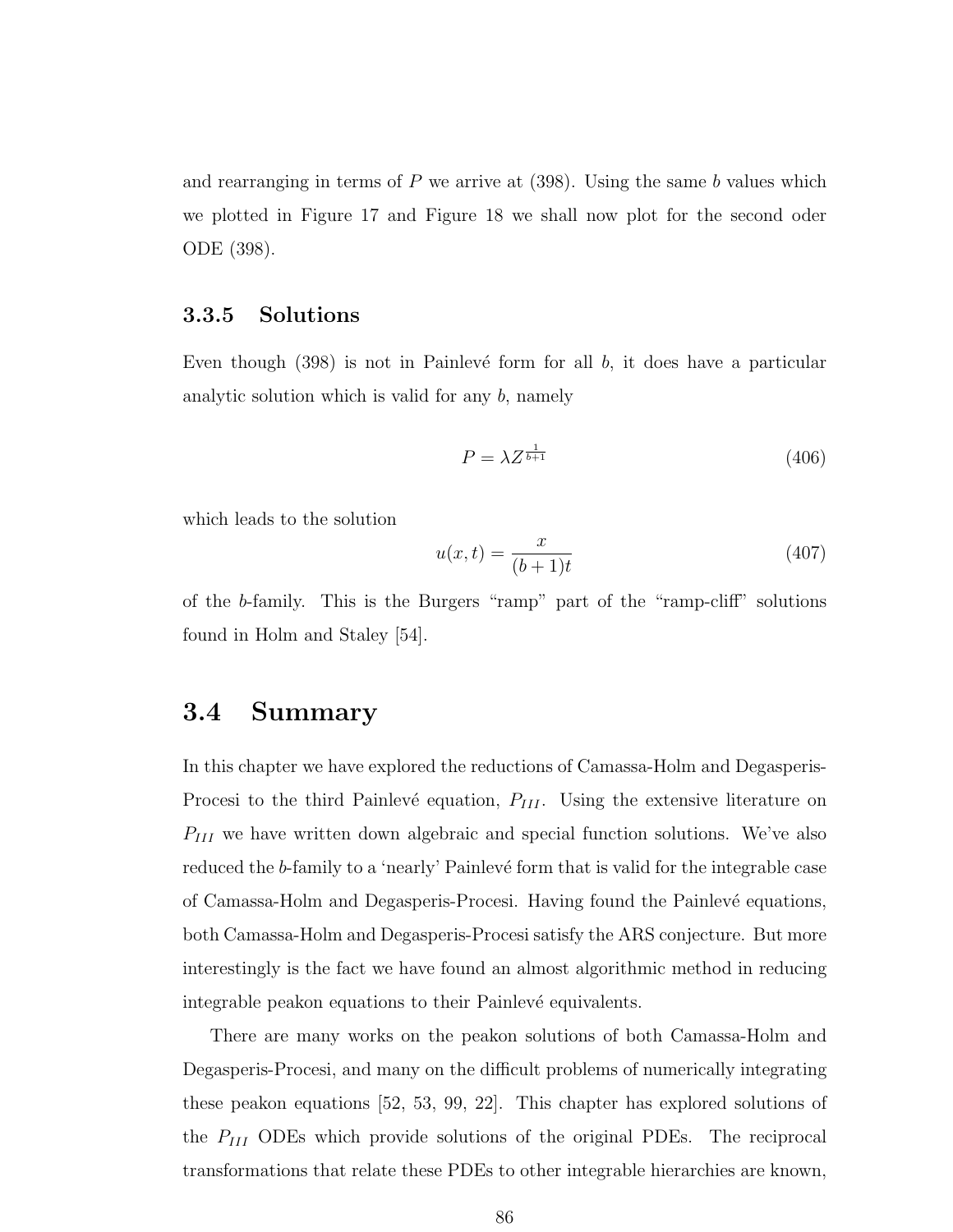however the step to reduce these transformed PDEs to  $P_{III}$  were not, other than in the case of Camassa-Holm. Additionally, applying the similarity reduction to the peakon PDE and then a hodograph transformation to find the same  $P_{III}$  equation is new.

Though these peakon equations are notoriously difficult to integrate numerically, here we have been able to take the well studied solutions of  $P_{III}$  to derive implicit exact solutions of the PDEs in their original coordinates, which could be used to test the accuracy of numerical schemes.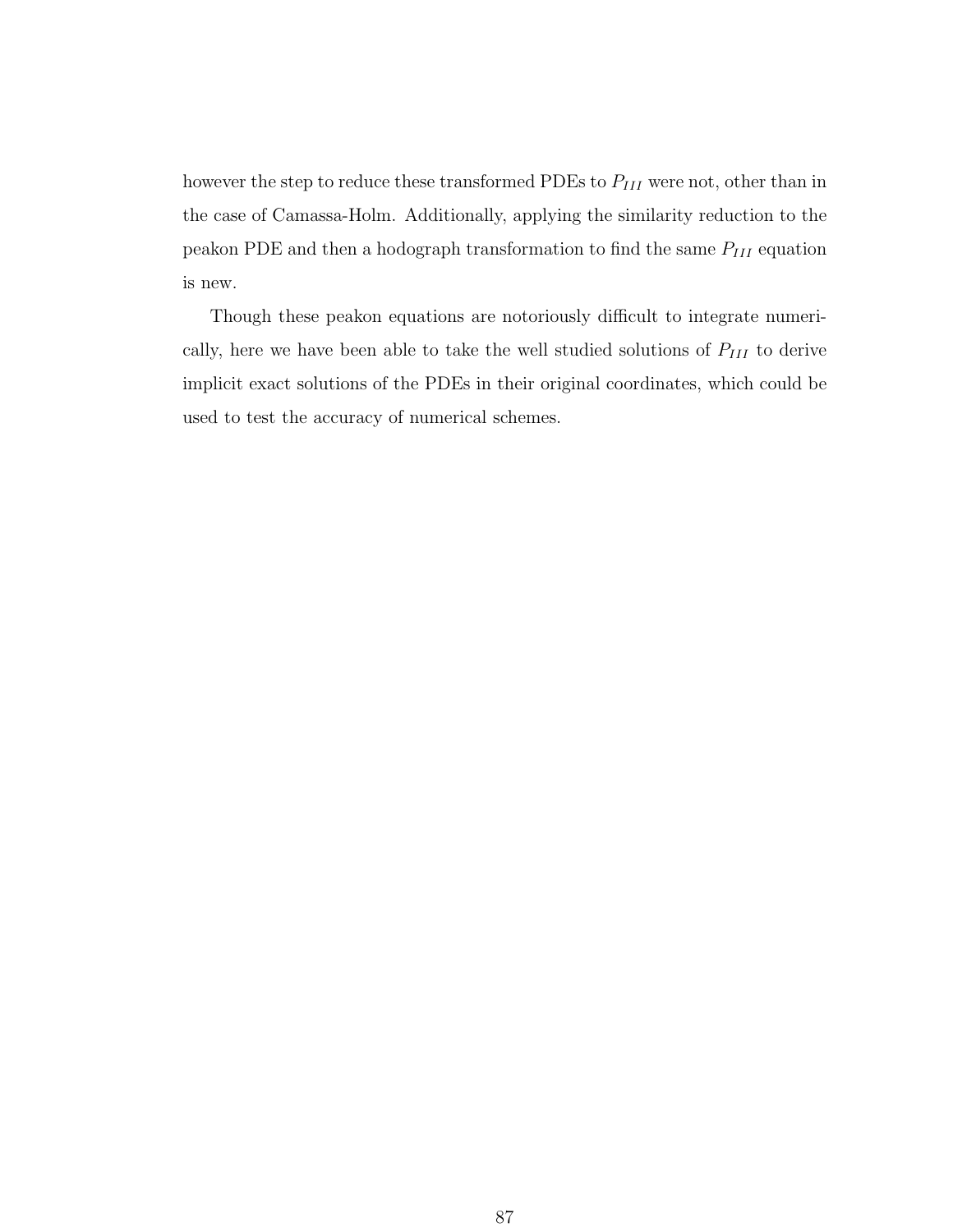# Chapter 4

# Reductions of peakon equations with cubic nonlinearity

# 4.1 Introduction

In this chapter we will be applying similar reductions to those in chapter 3, but for the modified Camassa-Holm (mCH) and Novikov equations. Unlike Camassa-Holm and Degasperis-Procesi they are cubic nonlinear, and require more changes of variables to get into the Painlevé form we are after.

Modified Camassa-Holm has been discovered separately by Fokas [37], Fuchssteiner [43], Olver and Rosenau [83] and Qiao [88]. So in the literature you can find the same equation being referred to as FORQ and Qiao's equation, although they were derived in different ways by different authors. So, for example, Qiao used the two-dimensional Euler equations with the aim of finding a new equation for fluids, whereas the other authors used the method of tri-Hamiltonian duality with modified KdV to try and find new integrable nonlinear differential equations from the hierarchy.

We are also interested in finding the links between Camassa-Holm and mCH, as well as between Degasperis-Procesi and Novikov. This hypothesis comes from the knowledge that Camassa-Holm is related to the negative flow of KdV, and mCH is related to the negative flow of modified KdV and both hierarchies are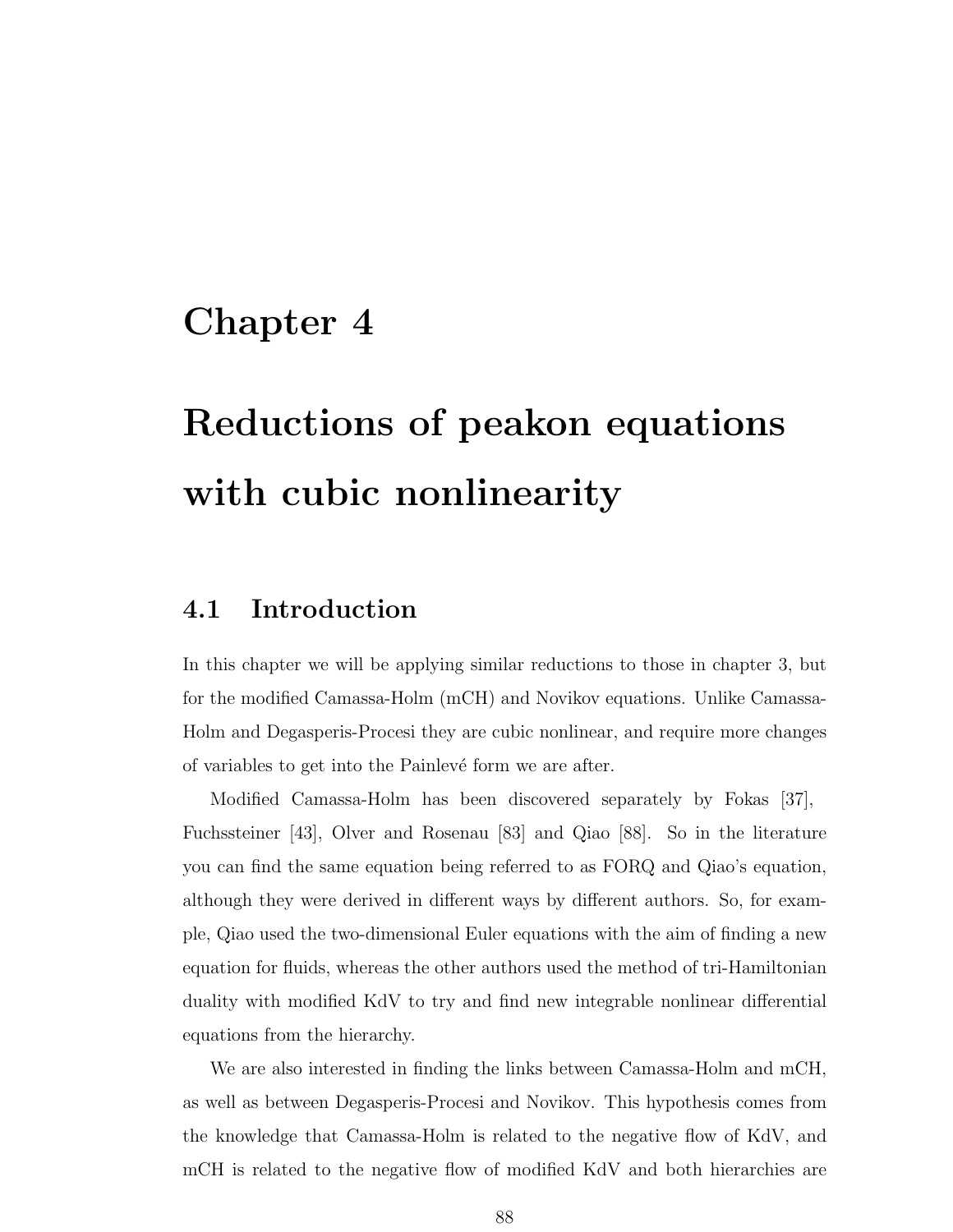connected by a Miura transformation.

$$
\begin{array}{ccc}\n\text{CH} & \longleftrightarrow & \text{negative KdV} \\
& \downarrow & \text{Miura transformation} \\
\text{mCH} & \longleftrightarrow & \text{negative mKdV}\n\end{array}
$$

Same is true for Degasperis-Procesi which is related to the negative flow of Kaup-Kupershmidt and Novikov's equation which is related to negative flow of Sawada-Kotera, and again both hierarchies have an explicit connection.

$$
DP \longleftrightarrow \text{negative KK}
$$
  

$$
\int_{\text{Miura transformation via a fifth order equation}}
$$
  
Now  $\longleftrightarrow$  negative SK

The relationship of these two sets of hierarchies [30] indicates that the PDEs have a map between each other as well.

# 4.2 Reductions of modified Camassa-Holm

As before we introduce a diagram that represents the reductions and transformations in this section. We are interested in the mCH equation [88, 37, 50, 72]

$$
\text{mCH} \xrightarrow{\text{4.2.3}} \text{3rd Order Equation}
$$
\n
$$
4.2.1 \downarrow \text{Rec.Trans} \xrightarrow{\text{4.2.4}} 4.2.4 \downarrow \text{Hodograph}
$$
\n
$$
\text{Negative flow mKdV} \xrightarrow{\text{4.2.2}} 2 \text{nd Order Equation}
$$

Figure 19: Qiao reductions

as it is integrable and has peakon solutions, and we wish to investigate both the reduction to Painlevé type and also its Lax pair. It was given as a completely new integrable water wave equation [88] by Qiao,but we investigate whether it can be transformed to any of the more well known systems. In fact it is stated that this new equation can be reduced from the two-dimensional Euler equation [88]. The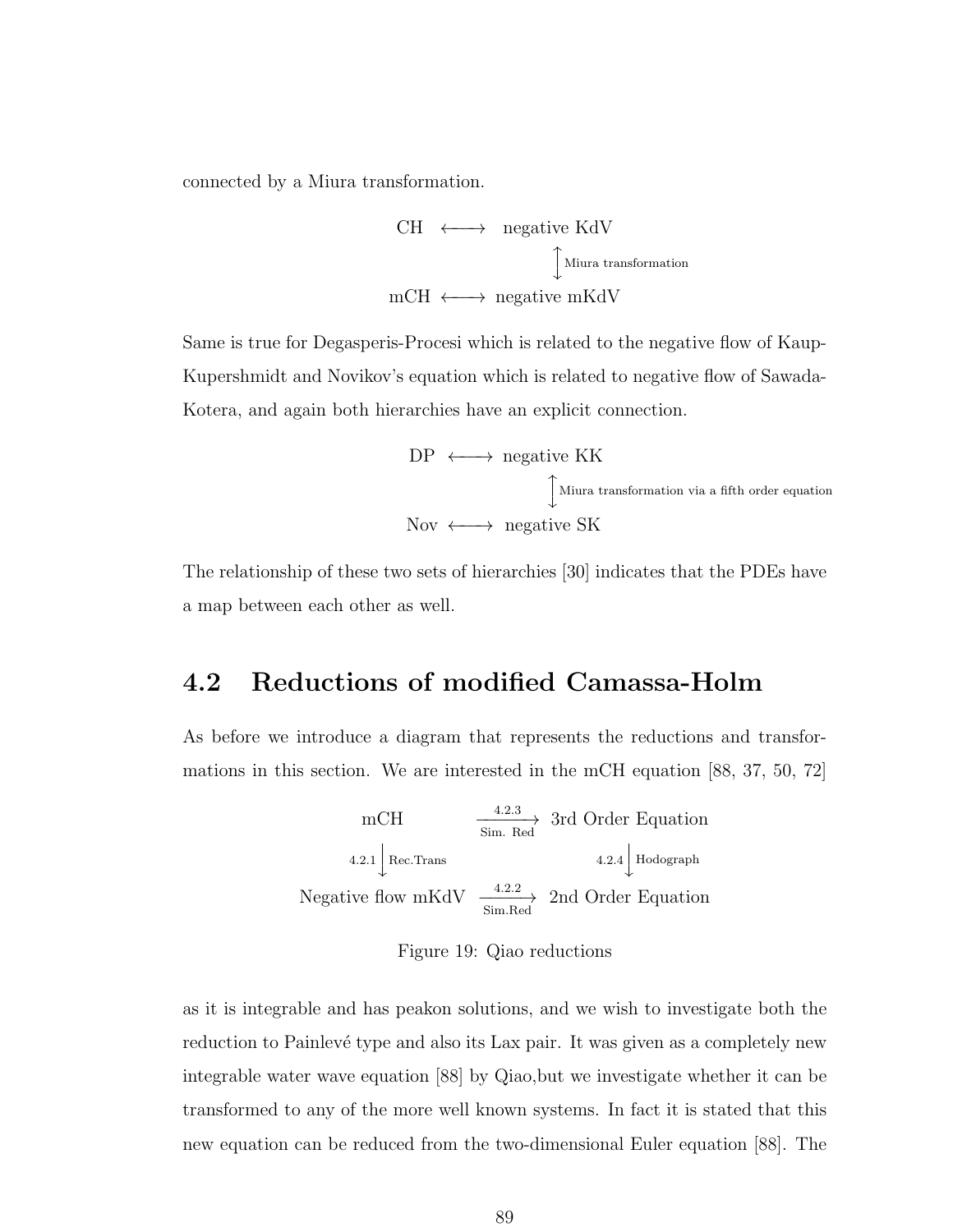equation itself is given as:

$$
u_t - u_{xxt} + 3u^2 u_x - u_x^3 = (4u - 2u_{xx})u_x u_{xx} + (u^2 - u_x^2)u_{xxx}, \qquad (408)
$$

which can be written more simply in a similar manner to Camassa-Holm:

$$
m_t + m_x(u^2 - u_x^2) + 2m^2 u_x = 0, \qquad m = u - u_{xx}.
$$
 (409)

Qiao found that the equation has so called 'W-shaped' peakons which are unlike other solutions that are found in peakon equations. In [88] Qiao has the following solution for u:

$$
u(\zeta) = A\left(\frac{5}{3} - (3z+2)\left(z - \sqrt{z^2 - \frac{4}{9}}\right)\right),\tag{410}
$$

$$
z = \cosh\left(\frac{|\zeta|}{2} - \ln(2)\right) - \frac{1}{3},\tag{411}
$$

$$
\zeta = x - \frac{11}{3}A^2t.\tag{412}
$$

This solution has the shape shown in Figure 20



Figure 20: W-Shaped Peakon

Before we study the reductions, it will be useful to show how the Lax pair of mCH can help see the connection between the PDE and the KdV hierarchy. The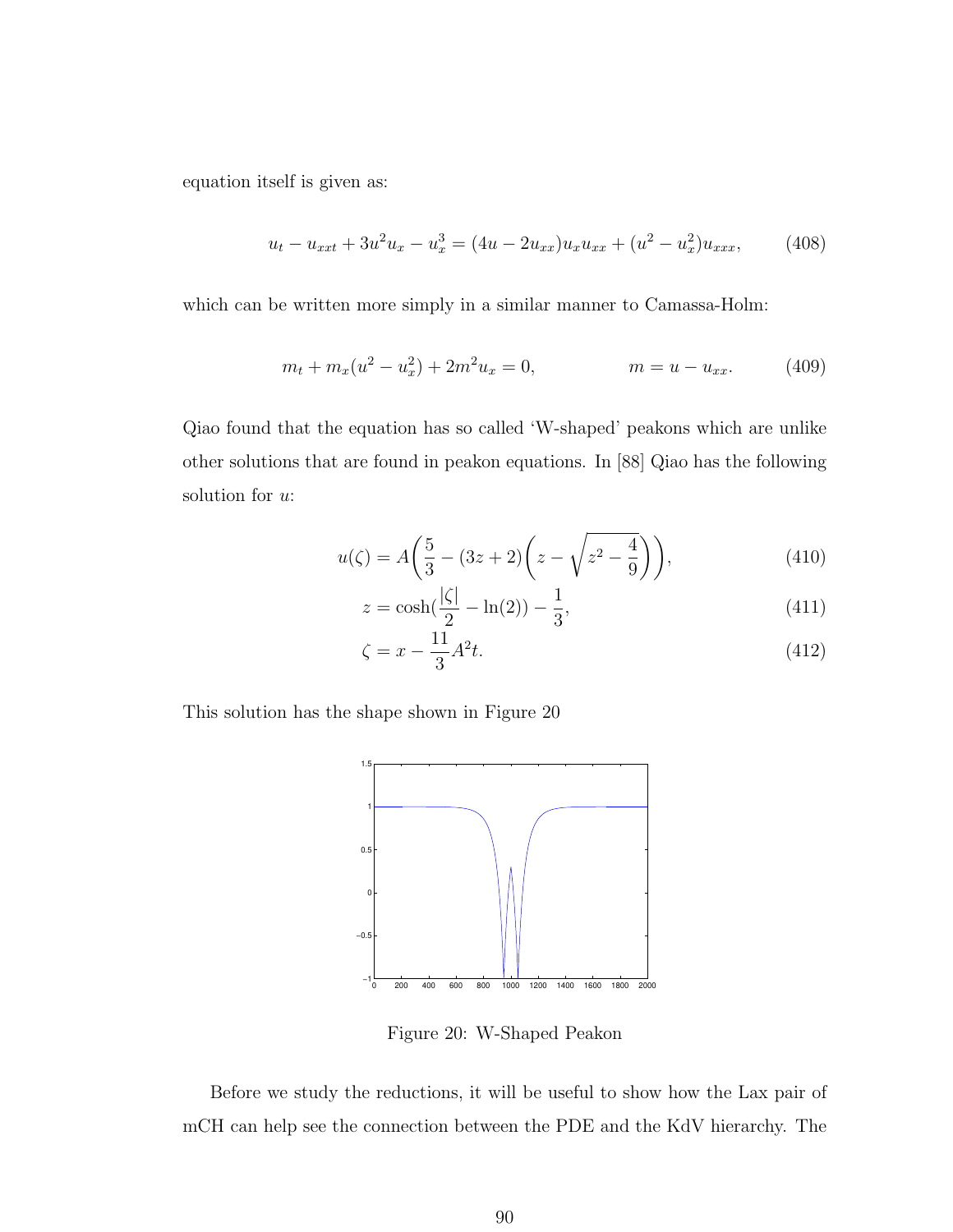Lax pair for mCH is as follows

$$
\Psi_x = U\Psi, \qquad \Psi_t = V\Psi, \qquad (413)
$$

with

$$
U = \begin{pmatrix} -\frac{1}{2} & \frac{1}{2}\lambda m \\ -\frac{1}{2}\lambda m & \frac{1}{2} \end{pmatrix}
$$

$$
V = \begin{pmatrix} \lambda^{-2} + \frac{1}{2}(u^2 - u_x^2) & -\lambda^{-1}(u - u_x) - \frac{1}{2}m\lambda(u^2 - u_x^2) \\ \lambda^{-1}(u + u_x) + \frac{1}{2}m\lambda(u^2 - u_x^2) & -\lambda^{-2} - \frac{1}{2}(u^2 - u_x^2) \end{pmatrix}
$$

which is needed for the proof in the following subsection.

#### 4.2.1 From mCH to Negative mKdV

Addressing the vertical left arrows in Figure 19 we show the following result:

Proposition 4.2.1. [60] The modified Camassa-Holm equation can be transformed via a reciprocal transformation to the negative flow of modified KdV.

This is achieved by performing similar calculations found in Chapter 3, but as we see in this section requires an additional variable to get to the mKDV hierarchy.

Proof. Writing the mCH equation (409) in conservation form gives the following

$$
m_t + ((u^2 - u_x^2)m)_x = 0.
$$
\n(414)

Simplifying (414) further by introducing an additional variable,  $f$ ,

$$
m_t = -(mf)_x,\t\t(415)
$$

with

$$
f = u^2 - u_x^2,\tag{416}
$$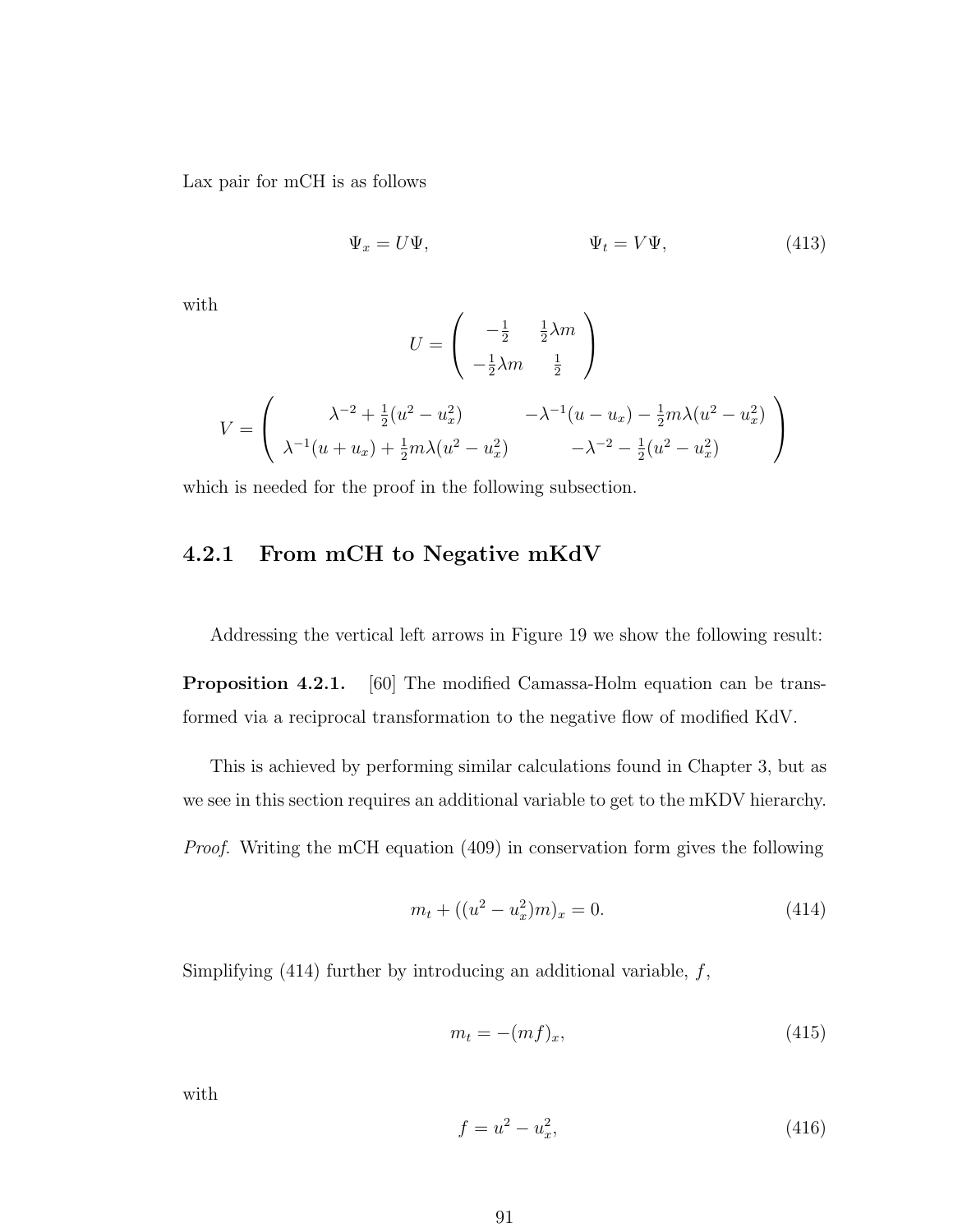and its derivative

$$
f_x = 2mu_x \tag{417}
$$

we can note that (415) is comparible to the conservation laws found in both the Camassa-Holm (230) and Degasperis-Procesi cases (301). From (415) we are able to read off the reciprocal transformation

$$
dX = \frac{m}{2}dx - \frac{1}{2}mfdt, \qquad dT = dt. \qquad (418)
$$

Using (418) we find

$$
\frac{\partial X}{\partial x} = \frac{m}{2}, \qquad \frac{\partial X}{\partial t} = -\frac{1}{2} mf, \qquad \frac{\partial T}{\partial x} = 0, \qquad \frac{\partial T}{\partial t} = 1 \tag{419}
$$

which allows us to transform the variables x, t to X, T. Substituting (419) into (415)

$$
m_T + \frac{1}{2}m^2 f_X = 0 \implies (m^{-1})_T = \frac{1}{2} f_X,\tag{420}
$$

which can be considered as the 'basic' conservation law. We also have  $f_x$  (417) which is transformed via the reciprocal transformation as:

$$
f_X = 2mu_X. \tag{421}
$$

Using the identity (420) and (421) we find

$$
(m^{-2})_T = 2u_X.
$$
\n(422)

which is also a conservation law. By transforming all the x derivatives to X derivatives, the equation from the second half of (409) becomes

$$
m = u - \frac{m}{2} \frac{\partial}{\partial X} \left( \frac{m}{2} u_X \right) = u - \frac{1}{8} m f_{XX}
$$
 (423)

Then the reciprocal transformation of (409) as given by Hone and Wang [60] is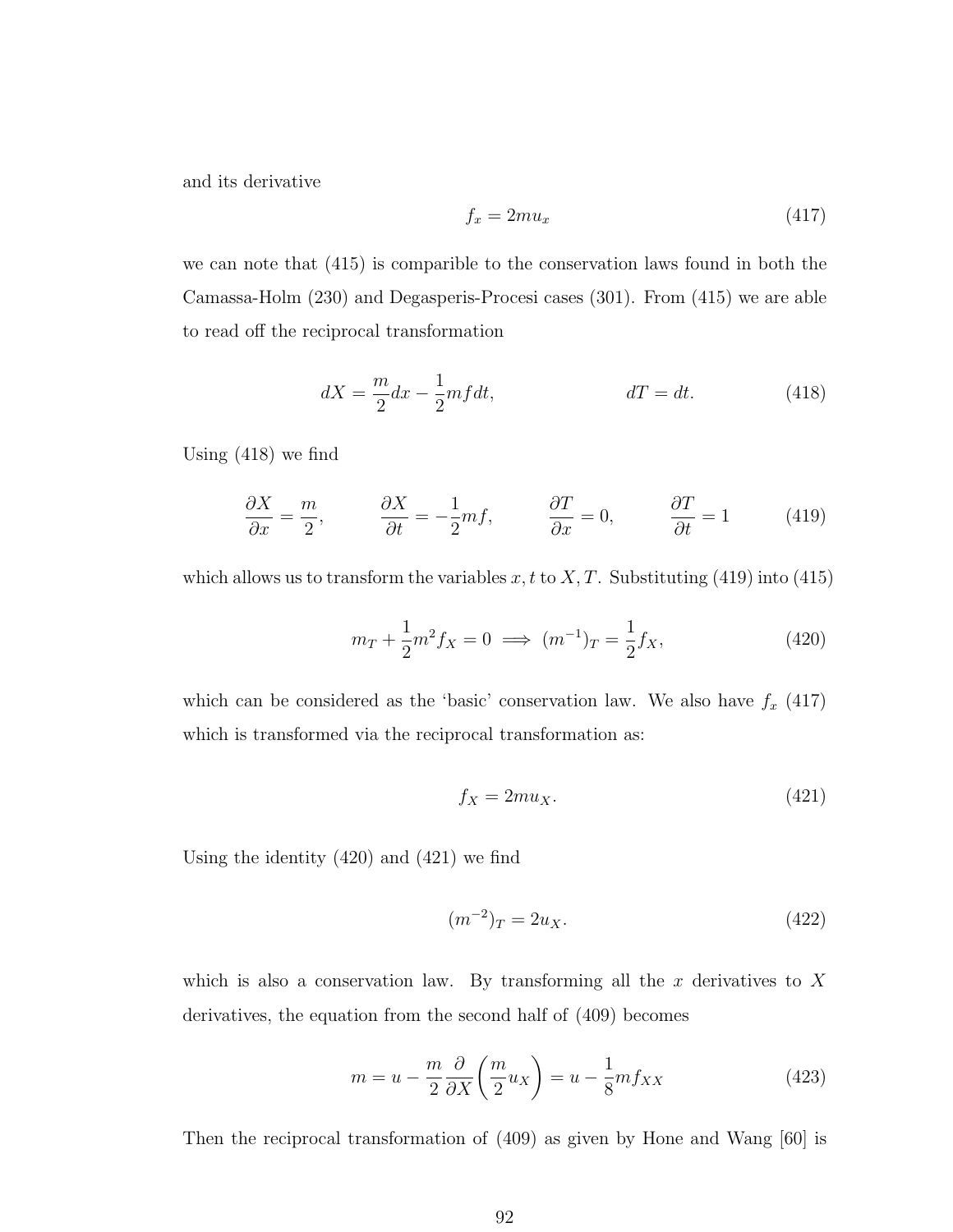the system made of (423) and (422), although in the paper of Hone and Wang there is a typo with a minus sign appearing in equation (422).

Using the reciprocal transformation to find the derivatives for  $u$  together with (422) gives

$$
\frac{\partial u}{\partial x} = \frac{m}{2} u_X = -\frac{m_T}{2m^2}, \qquad \frac{\partial^2 u}{\partial x^2} = \frac{m_X m_T}{2m^2} - \frac{m_{TX}}{4m} \tag{424}
$$

Using  $m = u - u_{xx}$  we have

$$
m = u - \frac{m_X m_T}{2m^2} + \frac{m_{XT}}{4m}.
$$
 (425)

We are now able to substitute into the original system (409) in terms of the new independent variables  $(X, T)$ . Rearranging for u and substitute into our conservation law (422)

$$
m_T = -m^3 \left( m_X + \frac{3m_{XT}m_X}{4m^2} + \frac{m_T m_{XX}}{2m^2} - \frac{m_T m_X^2}{m^3} - \frac{m_{XXT}}{4m} \right) \tag{426}
$$

and also for the additional identity for  $f$ 

$$
f = u^2 - \frac{1}{4}m^2 u_X^2 \tag{427}
$$

which we require for the following section. The reciprocally transformed Lax equation obtained from (413) is

$$
\Psi_{1XX} - \left(\frac{m_X}{m^2} + \frac{1}{m^2}\right)\Psi_1 = -\lambda^2\Psi_1.
$$
\n(428)

Then introducing  $v = m^{-1}$  as in [60] gives

$$
\Psi_{XX} + (v_X - v^2)\Psi = -\lambda^2\Psi,\tag{429}
$$

noting that  $v_X - v^2$  is the formula for the Miura transformation from modified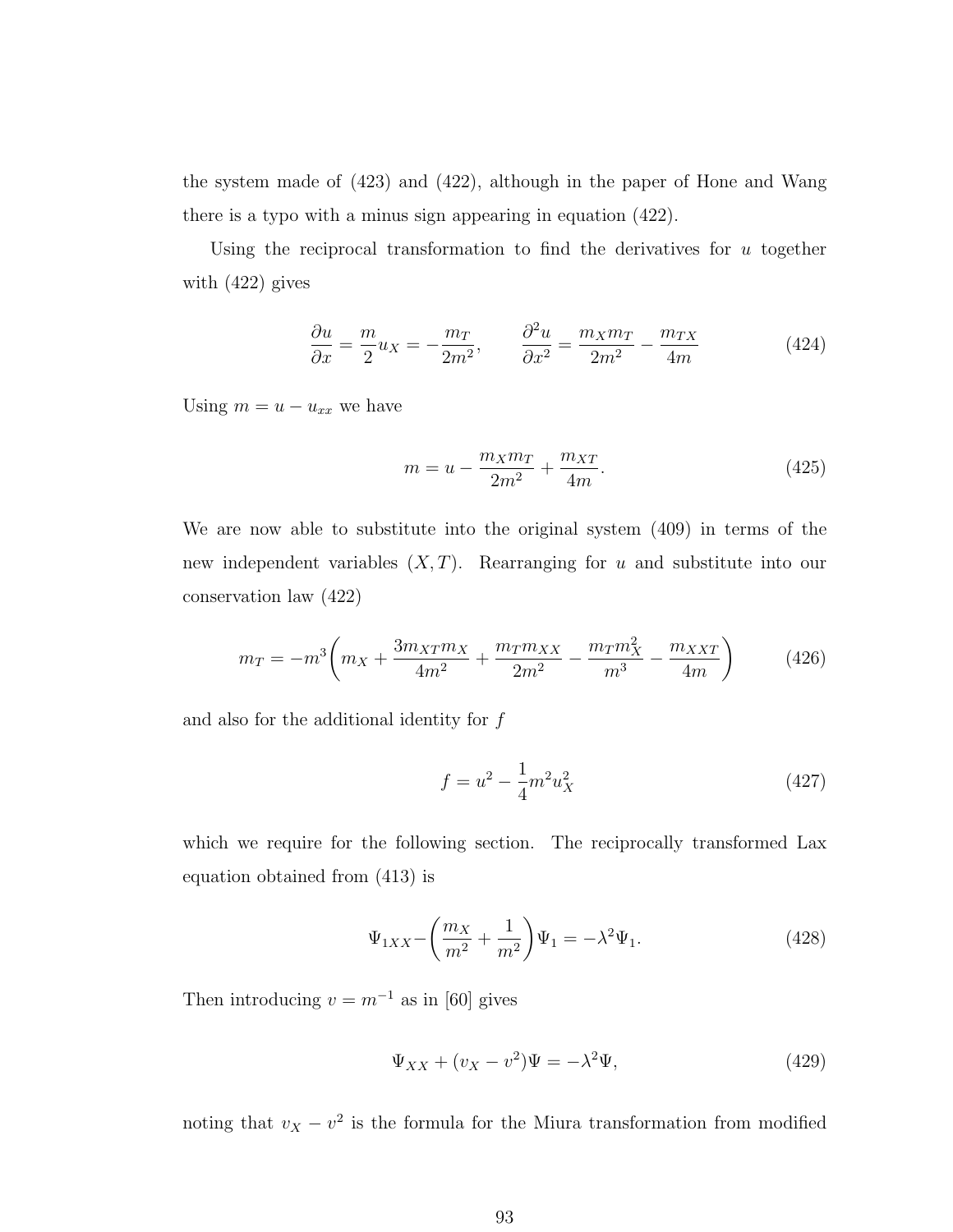KdV to KdV. The  $T$  part of the Lax pair is

$$
\Psi_T = -\frac{1}{\lambda^2} \left( a\Psi_X - \frac{1}{2} a_X \Psi \right), \qquad a = u - \frac{1}{4} f_X. \tag{430}
$$

If we have

$$
V_T = 4p_X,\t\t(431)
$$

which is a rescaled version of negative KdV  $(240)$ , then it is equivalent to  $(426)$ when

$$
V = -\frac{p_{XX}}{2p} + \frac{p_X^2}{4p^2} - \frac{1}{4p^2},\tag{432}
$$

If  $p$  satisfies the negative KdV equation  $(431)$ therefore

$$
m = p^{-1} \tag{433}
$$

satisfies (426) with

$$
v = -\frac{1}{2}\left(\frac{p_X}{p} + \frac{1}{p}\right) \tag{434}
$$

 $\Box$ 

### 4.2.2 Negative mKdV to 2nd Order ODE

We have shown in 4.2.1 that mCH is indeed related to the first negative flow of mKdV via a reciprocal transformation. We now apply a similarity reduction to the identities described earlier, the conservation law  $(420)$  and  $f(427)$  more precisely. This enables us to write mCH as a 2nd order ODE which, unlike Camassa-Holm, is not automatically of Painlevé type.

Using a scaling similarity reduction to get an equation in Z

$$
m = T^{-\frac{1}{2}}M(Z)
$$
,  $u = T^{-\frac{1}{2}}U(Z)$ ,  $f = T^{-1}F(Z)$ ,  $Z = XT^{\frac{1}{2}}$  (435)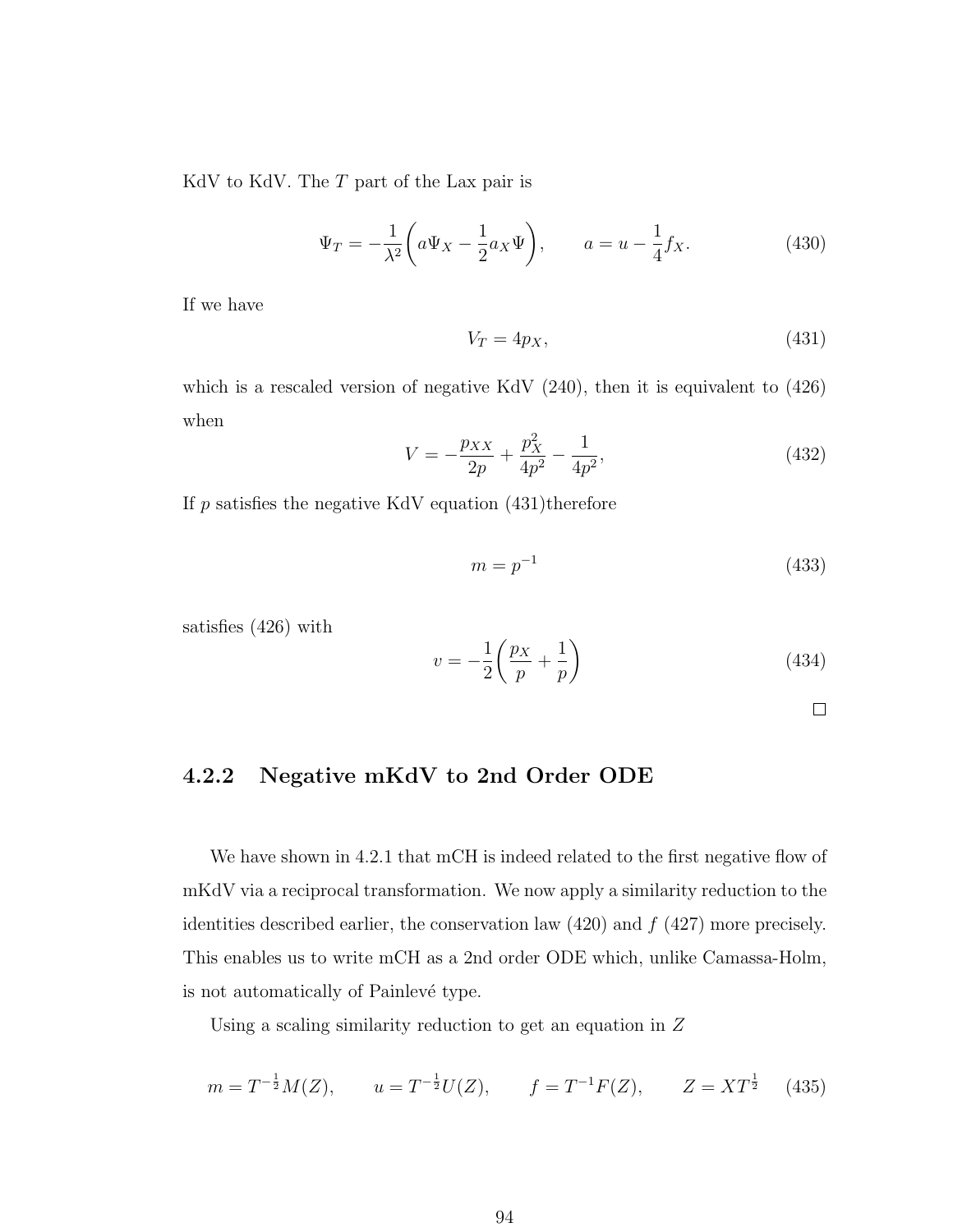Applying the reduction to the conservation law (420) gives

$$
(T^{\frac{1}{2}}M^{-1})_T = \frac{1}{2}\left(T^{-1}F\right)_X\tag{436}
$$

and we can write  $(436)$  in terms of Z

$$
F' = -M^{-1} - \frac{ZM'}{M^2} = \frac{d}{dZ} \left(\frac{Z}{M}\right)
$$
\n(437)

Integrating  $(437)$  with respect to Z

$$
F = \frac{Z}{M} - a \tag{438}
$$

where  $\alpha$  is an integration constant. This is again very similar to what we found in the previous chapter, and applying the RT to (421) we have an additional variable

$$
F' = 2MU'.\tag{439}
$$

Writing  $f = u^2 - u_x^2$  in terms of F, U and M, using the relation (439)

$$
F = U^2 - \frac{1}{4}M^2U'^2 = U^2 - \frac{1}{16}F'^2
$$
\n(440)

we can use this and the following relation to eliminate  $U$  to find an equation dependent on  $M$  and  $F$  only. Substituting the scaling similarity reduction into the latter part of (423)

$$
U = M + \frac{1}{8}MF'' = M(1 + \frac{1}{8}F'')
$$
\n(441)

Combining both (441) and (440) we find a 2nd order 2nd degree equation [27]

$$
\left(M + \frac{1}{8}MF''\right)^2 = \frac{1}{16}F'^2 + F.
$$
\n(442)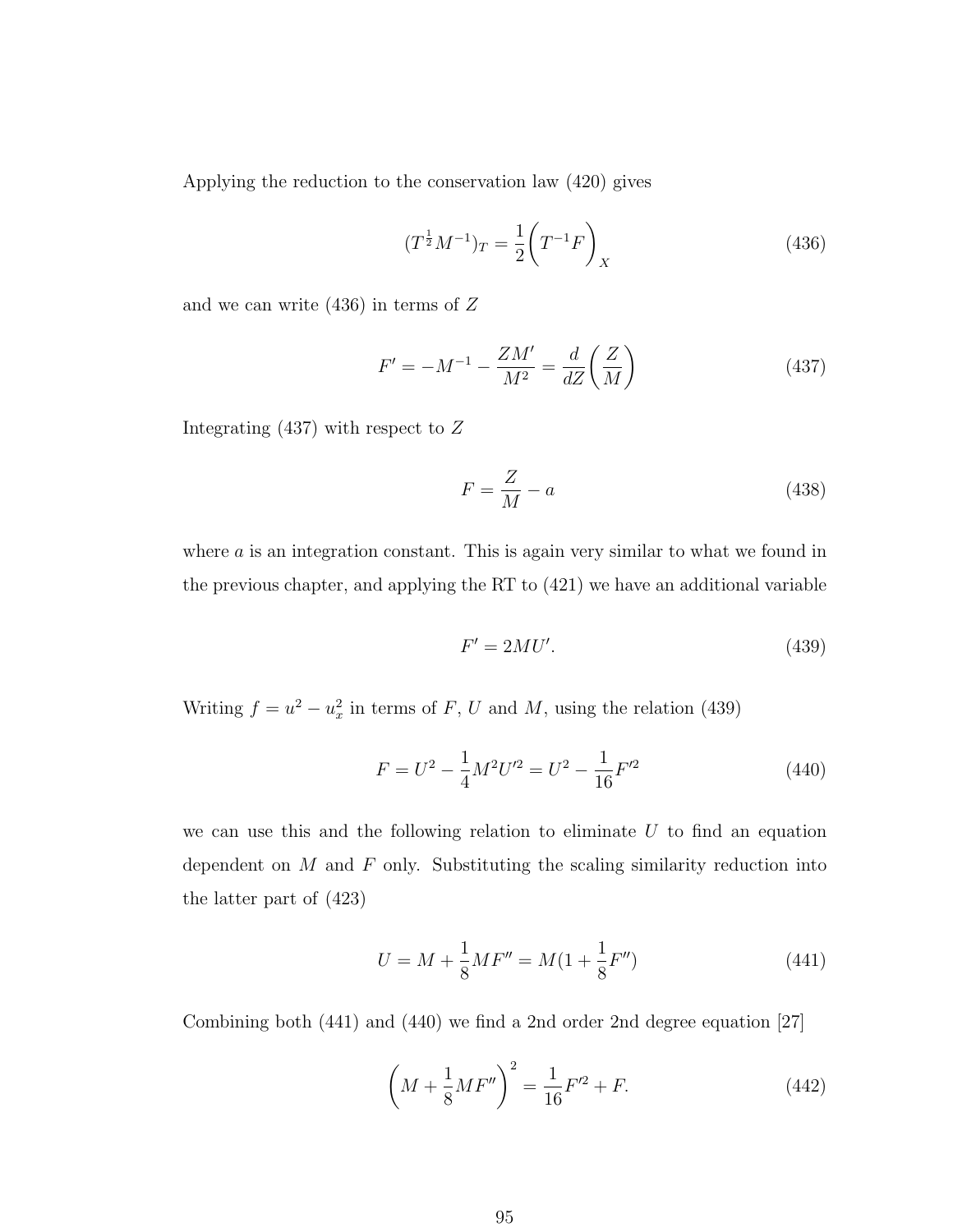In terms of the KdV variable

$$
V = M^{-1} \tag{443}
$$

(442) can be written as

$$
F''^{2} + 16F'' - 4V^{2}(F'^{2} + 16F) + 64 = 0
$$
\n(444)

which is a 2nd order 2nd degree ODE.

#### 4.2.3 mCH to 3rd Order ODE

Using the modified Camassa-Holm conservation law (415) and (416) we now make a direct application of a scaling similarity reduction. As before making an abuse of the notation, introducing the similarity variable z given by

$$
z = x + c \log t. \tag{445}
$$

To find the scaling similarity reduction we make the following ansatz

$$
m = t^{\mu}M(z), \qquad u = t^{\xi}U(z) \qquad f = t^{\nu}F(z), \tag{446}
$$

substituting into (415) to obtain

$$
\mu t^{\mu-1} M + t^{\mu-1} c \dot{M} + t^{\mu+\nu} (\dot{M} F + M \dot{F}) \tag{447}
$$

where  $\dot{d} = \frac{d}{dz}$ . Equating powers of t to find values of  $\mu$  and  $\nu$  that eliminate t, we require a three equations in total. From (447) we have the first relation

$$
\mu - 1 = \mu + \nu. \tag{448}
$$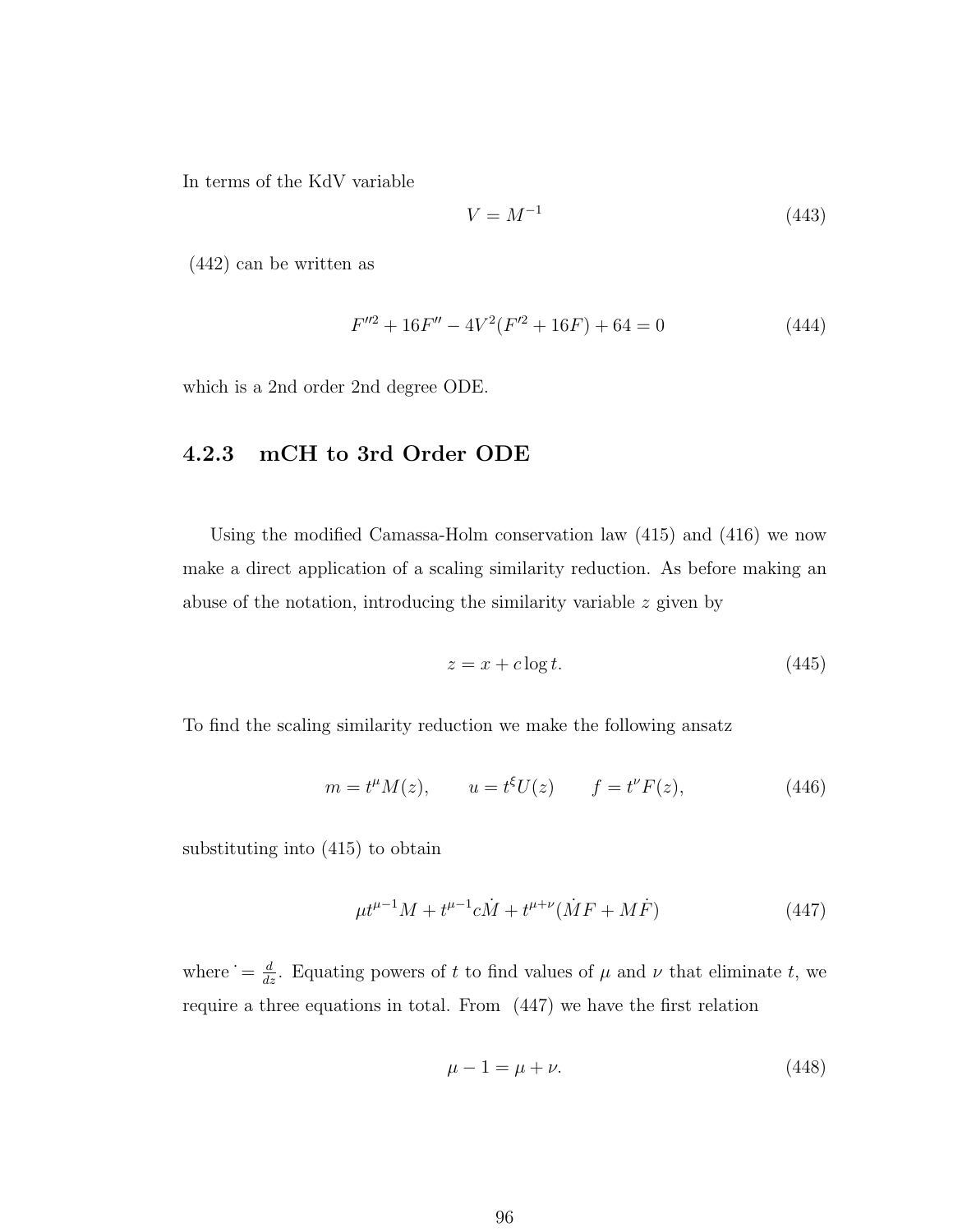Then (416), in terms of the scaling similarity reduction is

$$
t^{\nu}F' = t^{2\xi}(U^2 - \dot{U}^2)
$$
\n(449)

with

$$
\nu = 2\xi \tag{450}
$$

the second relation. Lastly, from (417) we find

$$
t^{\nu}\dot{F} = 2t^{\mu+\xi}M\dot{U}
$$
\n(451)

after applying the similarity reduction and hence the third and final relation we require

$$
\nu = \mu + \xi. \tag{452}
$$

Therefore we have  $\mu = -\frac{1}{2}$  $\frac{1}{2}$  and  $\nu = -1$ . So the conservation law (415) becomes

$$
\frac{d}{dz}((c+F)M) = \frac{1}{2}M.
$$
\n(453)

and also

$$
F = U^2 - \dot{U}^2 \tag{454}
$$

the derivative of which is equivalent to

$$
\dot{F} = 2M\dot{U}.\tag{455}
$$

Also

$$
M = U - \ddot{U} \tag{456}
$$

Then the third order system for  $U$  is given by  $(453)$  and  $(456)$ 

$$
2\dot{U}(U - \ddot{U})(U - \ddot{U}) + (c + U - \dot{U}^{2})(\dot{U} - \dddot{U}) - \frac{1}{2}(U - \ddot{U}) = 0
$$
 (457)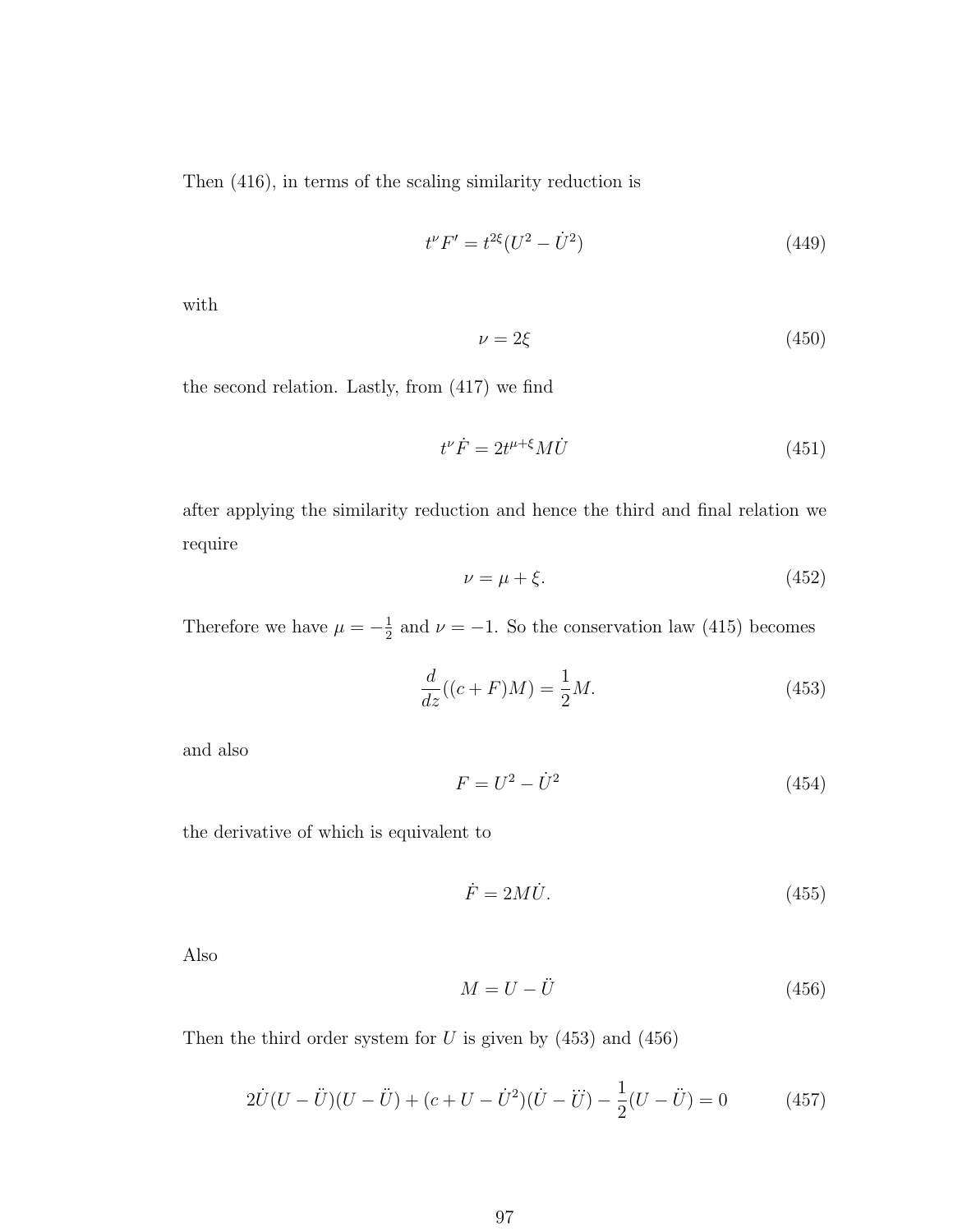which we can plot for particular values of  $c$ . As we would expect there are singularities, but as you can see in Figure 21 for  $c = 1$  and  $c = 5$  with the given initial conditions we have avoided them.



Figure 21: Solving the general equation (457) numerically with initial conditions  $[U(0), U'(0), U''(0)] = [1, 2, 2]$ 

#### 4.2.4 From the 3rd Order ODE to 2nd Order ODE

We apply a transformation to reduce the order of the 3rd order ODE (457) by one, as Painlevé equations are 2nd order.

Proposition 4.2.2. Applying a hodograph transformation to the third order ODE results in the same 2nd order ODE (444) as is obtained from applying a reciprocal transformation and then a similarity reduction to the modified Camassa-Holm equation.

Proof. The hodograph transformation we use is the following

$$
dZ = \frac{M}{2}dz,\t\t(458)
$$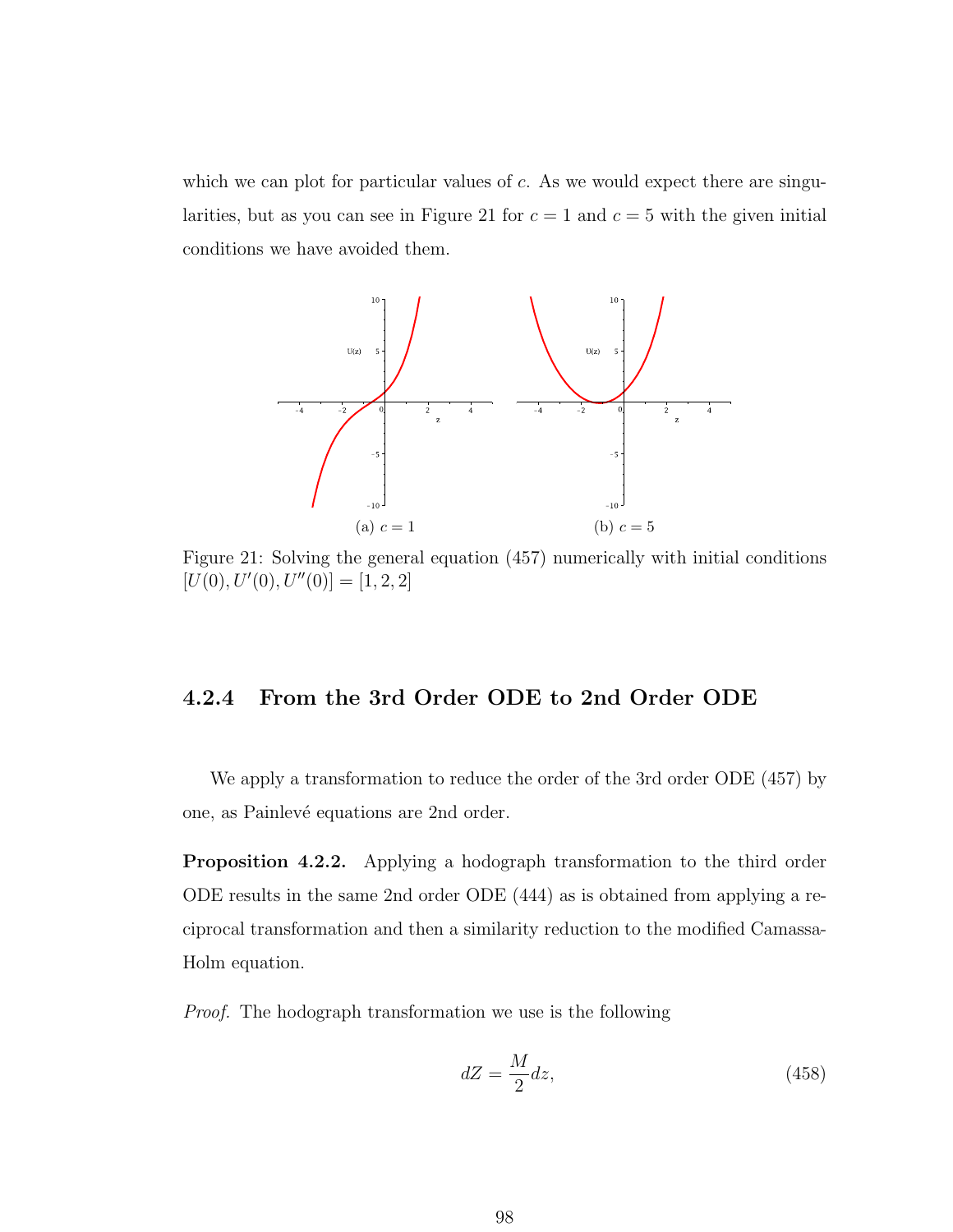the calculation of which is nearly identical to that in (262). Applying the hodograph (458) to the transformed conservation law (453) results in

$$
\frac{d}{dZ}((c+F)M) = 1,\t\t(459)
$$

and integrating with respect to Z

$$
c + F = \frac{Z}{M}.\tag{460}
$$

We note that  $(455)$  with derivatives in terms of  $Z$  becomes

$$
F' = 2MU'
$$
\n<sup>(461)</sup>

and using this and the relation for  $F(454)$  we find

$$
F = U^2 - \left(\frac{M}{2}U'\right)^2 = U^2 - \frac{1}{16}F'^2\tag{462}
$$

Finally the relation for  $M = U - U''$  becomes

$$
U = M + \frac{1}{8}MF'',
$$
\n(463)

which gives an equation in terms of  $U$  to substitute into (462) and we find the 2nd order equation (444) as before, verifying proposition 4.2.2.  $\Box$ 

#### 4.2.5 Connection with Camassa-Holm  $P_{III}$  Reduction

We have found the same second order ODE for modified Camassa-Holm twice, as we know of the link between the modified KdV hierarchy and the KdV hierarchy we propose the following:

Proposition 4.2.3. The 2nd order ODE (444) that arises from reductions of modified Camassa-Holm can be transformed via a Miura transformation to the Camassa-Holm  $P_{III}$  (247).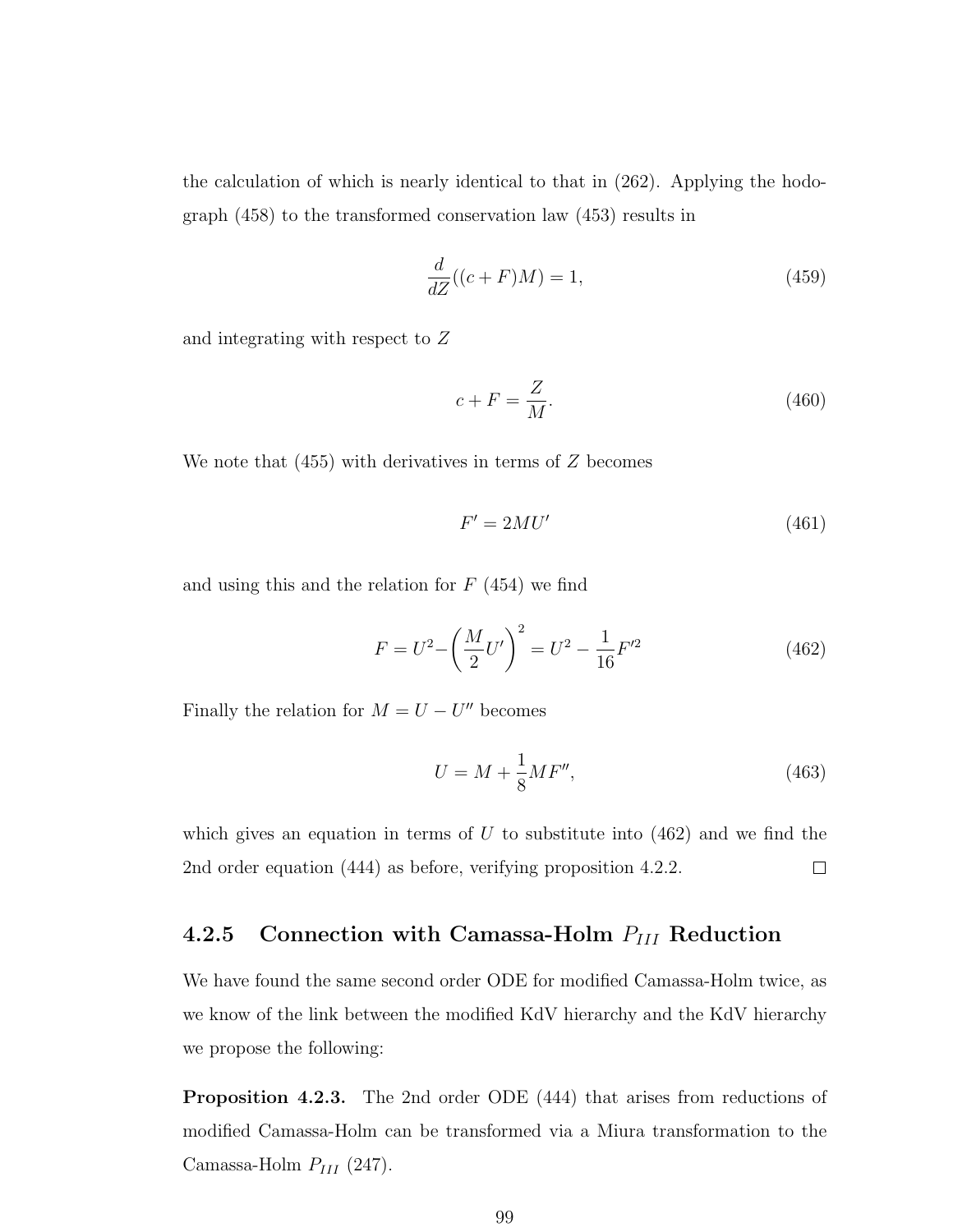Proof. We will now write (444) in terms of negative KdV variable P. Writing (438) in terms of  $V$  we calculate the derivatives of  $F$  as functions of  $Z$  and  $V$ :

$$
F = ZV - a, \qquad F' = V + ZV', \qquad F'' = 2V' + ZV''.
$$
 (464)

We know  $V$  from the Miura transformation (434) in terms of  $Z$ , that is

$$
V = -\frac{1}{2}(\Lambda' + P^{-1}),\tag{465}
$$

with

$$
\Lambda' = \frac{P'}{P},\tag{466}
$$

.

being the logarithmic derivative. Form of  $P_{III}$  for the negative KdV reduction as in chapter 3 written in terms of the second logarithmic derivative

$$
\Lambda'' = \frac{1}{Z} \left( -\frac{P'}{P} + \alpha P + \frac{\beta}{P} + \frac{\delta Z}{P^2} \right) \tag{467}
$$

To write  $F$  and its derivatives in terms of  $p$  we need to write the derivatives of  $V$ in terms of  $p$ 

$$
V' = \frac{-\alpha P^3 + \Lambda' P^2 + (\Lambda' Z - \beta) P - \delta Z}{2ZP}
$$
\n(468)

and

$$
V'' = -\frac{\Lambda'^2}{2P} + \frac{\Lambda'}{2Z} \left( -\alpha P + \frac{\beta}{P} + \frac{2Z\delta}{P^2} - \frac{1}{P} - \frac{2}{Z} \right) + \frac{\alpha}{Z} \left( \frac{1}{2} + \frac{P}{Z} \right) + \frac{\beta}{ZP} \left( \frac{1}{2P} + \frac{1}{Z} \right) + \frac{\delta}{2P^2} \left( \frac{1}{P} + \frac{1}{Z} \right)
$$
\n(469)

Substituting for  $V'$  (468) and  $V''$  (469) for the derivatives of  $F$  (464)

$$
F = -\frac{\Lambda' Z}{2} - \frac{Z}{2P} - a,\tag{470}
$$

$$
F' = -\frac{\alpha P}{2} + \frac{\Lambda' Z}{2P} - \frac{\beta}{2P} - \frac{\delta Z}{2P^2} - \frac{1}{2P},\tag{471}
$$

$$
F'' = -\frac{\Lambda'^2 Z}{2P} + \left( -\frac{\alpha P}{2} + \frac{\beta}{2P} + \frac{\delta Z}{P^2} + \frac{1}{2P} \right) \Lambda' + \frac{\alpha}{2} \frac{\beta}{2P^2} + \frac{\delta Z}{2P^3} - \frac{\delta}{2P^2}.
$$
 (472)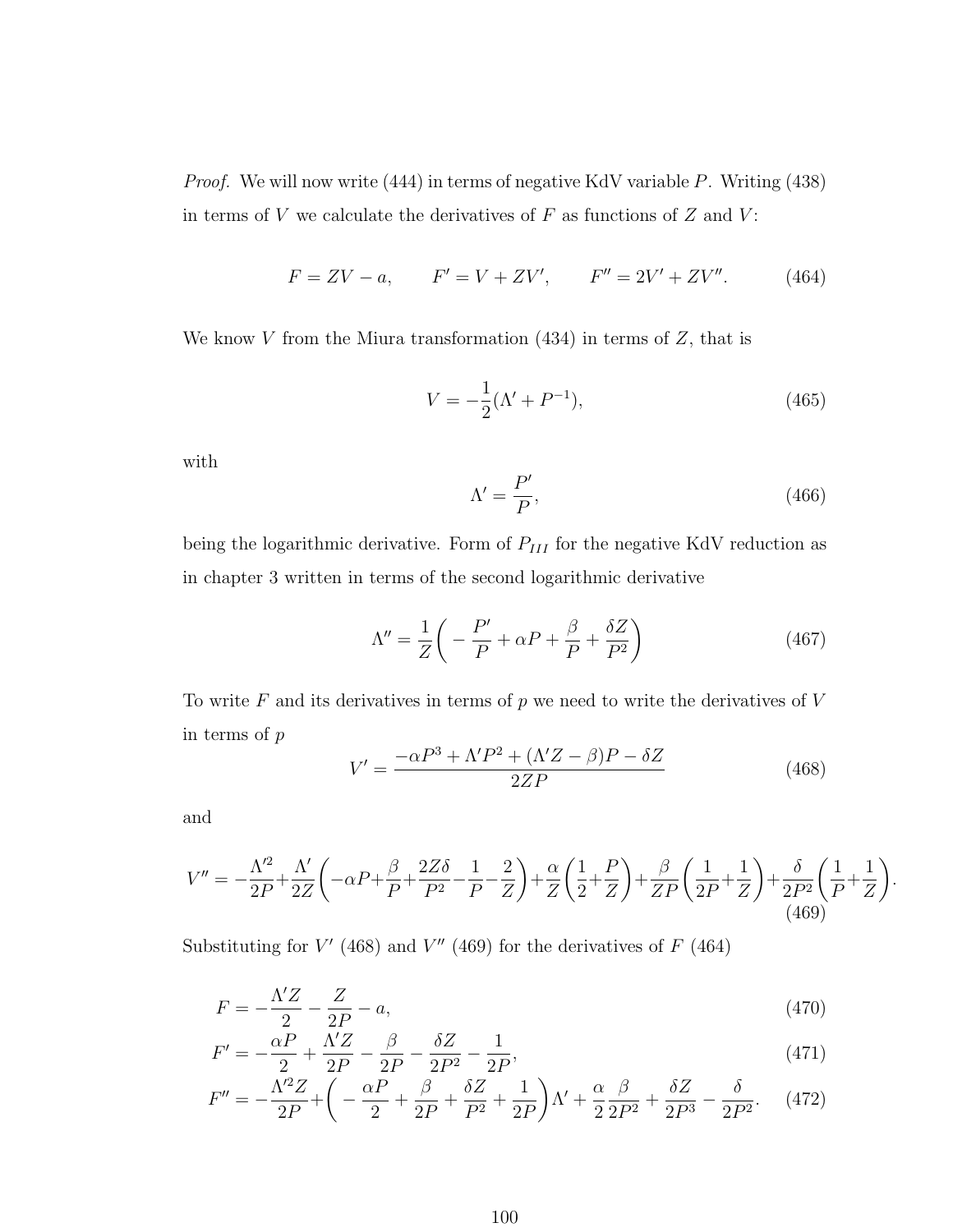Expanding (444) in powers of the log derivative of P

$$
A\Lambda^{\prime 3} + B\Lambda^{\prime 2} + C\Lambda^{\prime} + D = 0 \tag{473}
$$

with

$$
A = (8 + \alpha)Z - \frac{Z^2}{2P^3}(1 + \delta),\tag{474}
$$

and removing the leading order terms by fixing  $\alpha = -8$  and  $\delta = -1$  we find

$$
8(\beta + 2a + 1)\Lambda'^2 + \frac{16}{P}(\beta + 2a + 1)\Lambda' + \frac{8}{P^2}(\beta + 2a + 1) = 0
$$
 (475)

then to satisfy the CH  $P_{III}$  we choose,

$$
\beta = -2a - 1.\tag{476}
$$

Substitute in the values for  $\alpha$ ,  $\beta$ ,  $\delta$  into (467)

$$
\frac{d^2P}{dZ^2} = \frac{1}{P} \left(\frac{dP}{dZ}\right)^2 - \frac{1}{Z}\frac{dP}{dZ} + \frac{1}{Z}(-8P^2 - (2a - 1)) - \frac{1}{P}
$$
(477)

which is the same form of  $P_{III}$  as in the Camassa-Holm case with

$$
\alpha = -8,
$$
\n $\beta = -2a - 1,$ \n $\gamma = 0,$ \n $\delta = -1$ \n(478)

By applying the miura transformation to the second order ODE of mCH (444), the same form of  $P_{III}$  for Camassa-Holm has been found verifying proposition 4.2.3.

We can simplify (477) in a similar manner to the Degasperis-Procesi case in section 3.2.5 where we used a scaling transformation to simplify the resulting equations. We use the same transformation as before

$$
T_5(\sigma_1, \sigma_2) : \phi \mapsto \tilde{\phi}(Z, \alpha \sigma_1 \sigma_2, \beta \sigma_1^{-1} \sigma_2, \gamma \sigma_1^2 \sigma_2^2, \delta \sigma_1^{-2} \sigma_2^2, \tag{479}
$$

$$
:= \sigma^{-1}\phi(\sigma_2 Z, \alpha, \beta, \gamma, \delta)
$$
\n(480)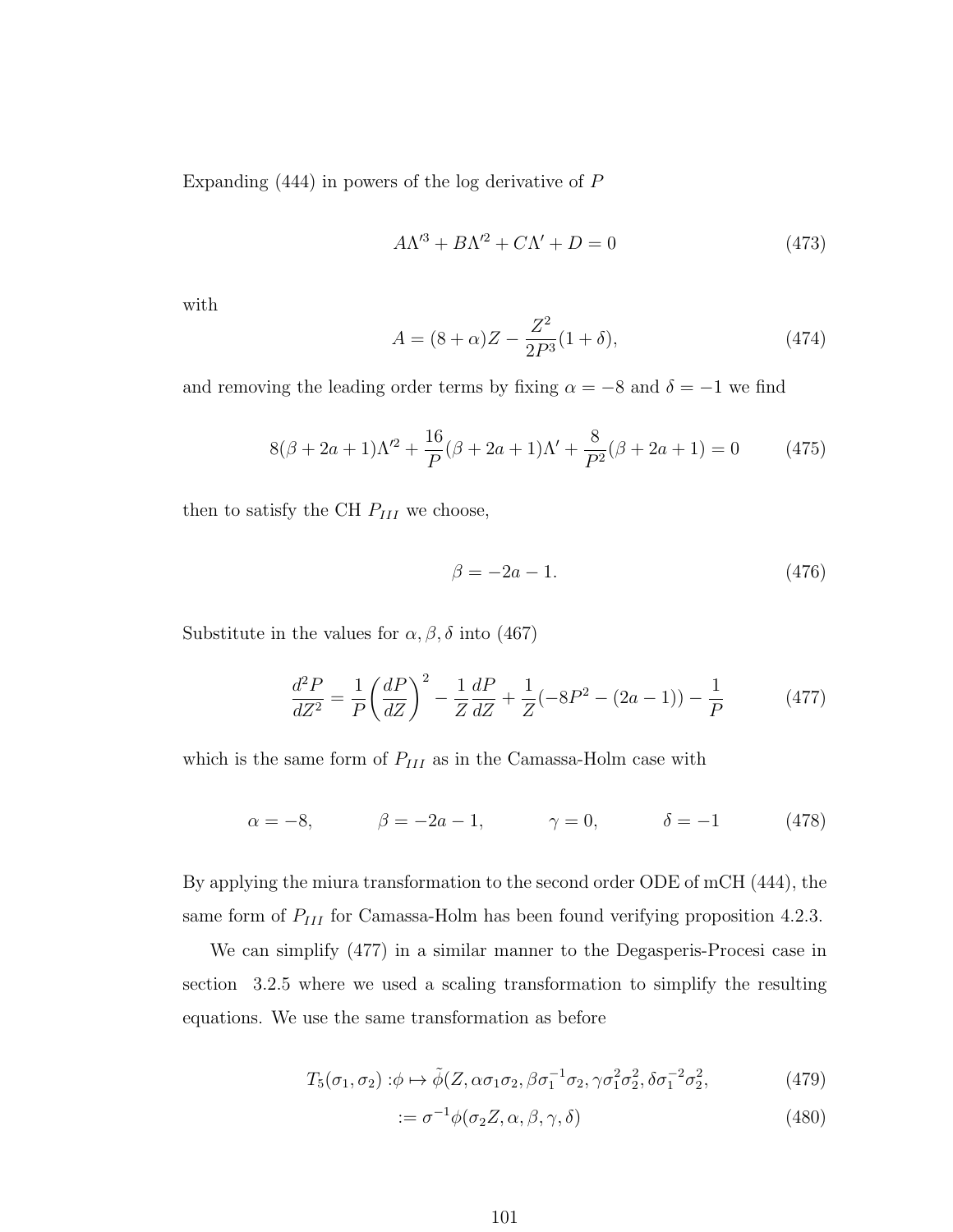but with a different  $\sigma_1$  and  $\sigma_2$ 

$$
\sigma_1 = \frac{1}{\sigma_2 \alpha}, \qquad \sigma_2 = \left( -\frac{1}{\alpha^2 \delta} \right)^{\frac{1}{4}}.
$$
 (481)

Using this transformation with (477) and we get

$$
\frac{d^2P}{dZ^2} = \frac{1}{P} \left(\frac{dP}{dZ}\right)^2 - \frac{1}{Z}\frac{dP}{dZ} + \frac{1}{Z}(P^2 + (2a+1)) - \frac{1}{P}
$$
(482)

with

$$
\alpha = 1,
$$
\n $\beta = 2a + 1,$ \n $\gamma = 0,$ \n $\delta = -1.$ \n(483)

Applying the same transformation to the Camassa-Holm  $P_{III}$  (247)

$$
\frac{d^2P}{dZ^2} = \frac{1}{P} \left( \frac{dP}{dZ} \right)^2 - \frac{1}{Z} \frac{dP}{dZ} + \frac{1}{Z} (P^2 + 2a) - \frac{1}{P}
$$
(484)

with

$$
\alpha = 1, \qquad \beta = 2a, \qquad \gamma = 0, \qquad \delta = -1. \qquad (485)
$$

Therefore by shifting the  $\beta$  in the modified Camassa-Holm case we will find the same solutions as for Camassa-Holm.  $\Box$ 

### 4.3 Reductions of Novikov's Equation

Novikov's equation [79]

$$
u_t - u_{xxt} + 4u^2 u_x = 3uu_x u_{xx} + u^2 u_{xxx}
$$
\n(486)

was discovered when looking at a classification of PDEs with infinitely many symmetries. It has cubic nonlinearity and interestingly unlike the quadratic nonlinear peakon equations we've discussed, the peakons and anti-peakons both travel to the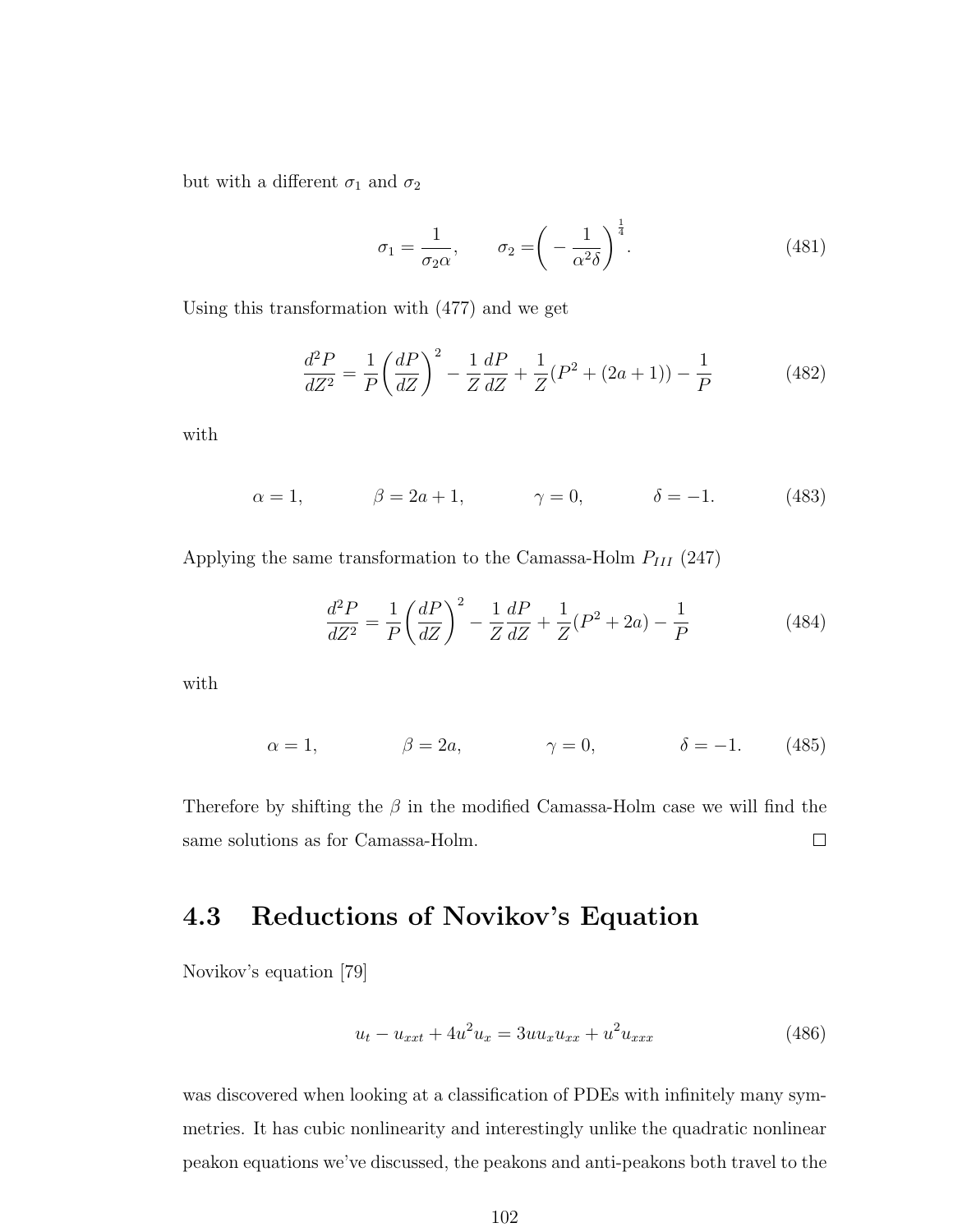right [64], which is also true for mCH. A relationship between Novikov's equation and Degasperis-Procesi was studied in [63] using the Lax pair to examine the link between the Sawada-Kotera and Kaup-Kuperschmidt hierarchies. This Resulted in an implicit relationship between Novikov and Degasperis-Procesi. We show that there is also a link between the Painlevé reductions of Degasperis-Procesi and Novikov's equation.

Here we demonstrate how  $P_V$ 

$$
w'' = \left(\frac{1}{2w} + \frac{1}{w-1}\right)(w')^2 - \frac{w'}{z} + \frac{(w-1)^2}{z^2}\left(\alpha w + \frac{\beta}{w}\right) + \frac{\gamma w}{z} + \frac{\delta w(w+1)}{w-1},
$$
 (487)

can be found from the Novikov PDE. As with mCH we shall briefly describe the Lax equations for Novikov which helps understand where the relationship to Sawada-Kotera appears. The Lax pair is

$$
\Psi_x = U\Psi, \qquad \Psi_t = V\Psi \qquad (488)
$$

with  $U$  and  $V$  given by

$$
U = \begin{pmatrix} 0 & \lambda m & 1 \\ 0 & 0 & \lambda m \\ 1 & 0 & 0 \end{pmatrix}
$$

$$
V = \begin{pmatrix} \frac{1}{3}\lambda^{-2} - uu_x & \lambda^{-1}u_x - \lambda u^2 m & u_x^2 \\ \lambda^{-1}u & -\frac{2}{3}\lambda^{-2} & -\lambda^{-1}u_x - \lambda u^2 m \\ -u^2 & \lambda^{-1}u & \frac{1}{3}\lambda^{-2} + uu_x \end{pmatrix}
$$

Using the x-part of the matrix Lax pair to find the scalar equation

$$
\psi_{xxx} - \frac{2\psi_{xx}m_x}{m} + \frac{2\psi_x m_x^2}{m^2} - \frac{\psi_x m_{xx}}{m} = m^2 \lambda^2 \psi + \psi_x,\tag{489}
$$

and the corresponding t-part is

$$
\psi_t = \frac{u\psi_{xx}}{\lambda m} - \frac{u_x\psi_x}{\lambda m} - \frac{um_x\psi_x}{\lambda m^2} - u^2\psi_x \tag{490}
$$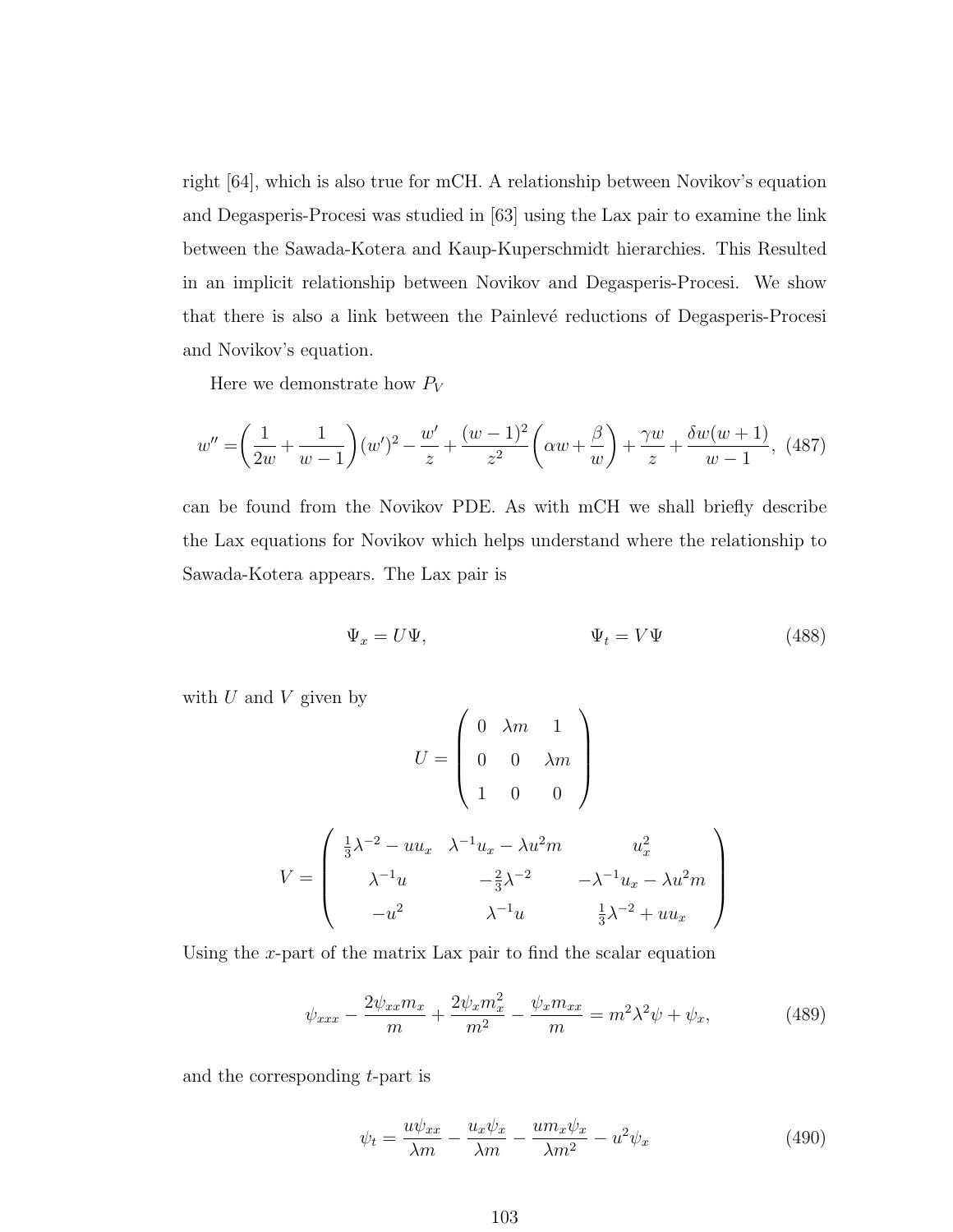The scalar Lax pair can demonstrate the relationship between Novikov's equation and the Sawada-Kotera hierarchy [61]. This is explicitly given in the following subsection, after reciprocally transforming the Lax pair.

The following diagram shows the two ways in which the PDE can be transformed to the fifth Painlevé equation.

> Novikov  $\xrightarrow{\text{Sim. Red}}$  3rd Order Equation  $4.3.1\begin{array}{|l|}\n\end{array}$  Rec.Trans  $4.3.4\begin{array}{|l|}\n\end{array}$  Hodograph negative Sawada-Kotera  $\xrightarrow{Sim. Red}_{4.3.2}$  2nd Order Equation,  $P_V$

Figure 22: Novikov reductions

**Theorem 4.3.1.** Novikov's equation can be written as the fifth Painlevé equation after transformations.

#### 4.3.1 Novikov to Negative Sawada-Kotera

The left vertical arrow in Figure 22 implies a relationship between Novikov's equation and the Sawada-Kotera hierarchy, as noted by Hone and Wang:

Proposition 4.3.1. [60] The Novikov equation, via a reciprocal transformation, can be written as a negative flow of Sawada-Kotera

*Proof.* Re-writing the Novikov equation in terms of a "momentum" variable  $m$ simplifies the form of the PDE:

$$
m_t + m_x u^2 + 3mu u_x = 0, \qquad m = u - u_{xx} \qquad (491)
$$

upon making the substitution  $p^{\frac{3}{2}} = m$  in (491) we can rewrite it in conservation form as

$$
p_t + (pu^2)_x = 0.\t\t(492)
$$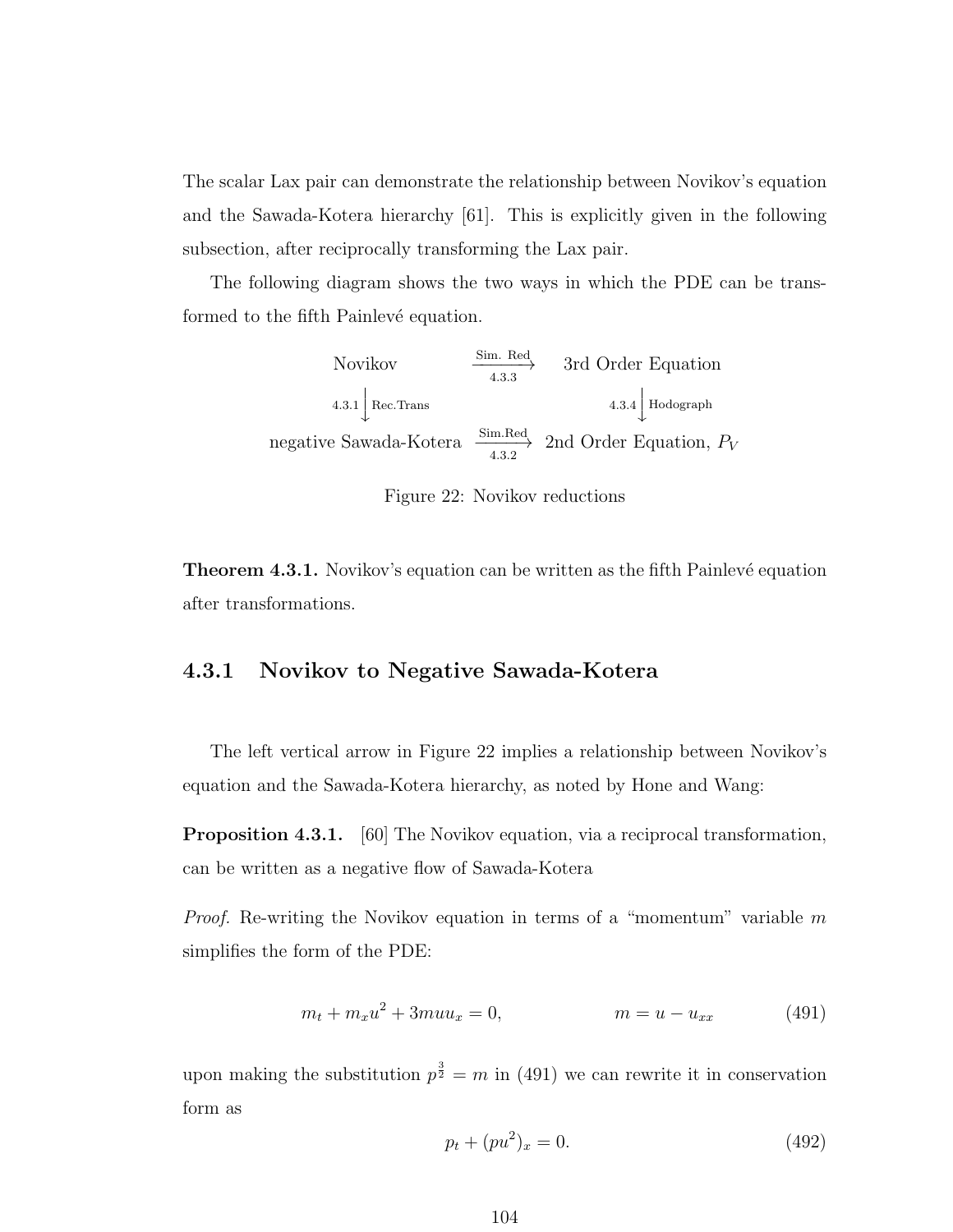This now allows us to define the reciprocal transformation which we will use to find a new conservation law in terms of the new independent variables  $(X, T)$ .

$$
dX = pdx - pu^2dt, \qquad \qquad dT = dt \qquad (493)
$$

Substituting for the derivatives in (492) produces

$$
\left(\frac{1}{p}\right)_T = (u^2)_X. \tag{494}
$$

We need to use the second part of  $(491)$  to find an additional relationship between  $u(X,T)$  and  $p(X,T)$  which in its reciprocally transformed state is the following:

$$
u = p^{\frac{3}{2}} + p(p_X u_X + p u_{XX}).
$$
\n(495)

To understand that (495) and (494) really are part of the Sawada-Kotera hierarchy we look back at the Lax pair and give the following proof for proposition 4.3.1:

Proof. Taking the spatial (489) scalar equation, we can apply the reciprocal transformation (493) which gives us

$$
\Psi_{XXX} + G\Psi_X = \lambda^2 \Psi = \lambda^2 \Psi, \qquad G = -\frac{p_{XX}}{2p} + \frac{p_X^2}{4p^2} - \frac{1}{p^2}.
$$
 (496)

As noted in [60] the first equation in (496) the third order operator  $\partial_{XXX} + G\partial_X$ is the standard operator for the Sawada-Kotera hierarchy.  $\Box$ 

The same equation is found if we make a change of variable to (495). So setting

$$
v = up^{\frac{1}{3}} \tag{497}
$$

we have

$$
v_{XX} - \left(\frac{p_{XX}}{2p} - \frac{p_X^2}{4p^2} + \frac{1}{p^2}\right)v + 1 = 0\tag{498}
$$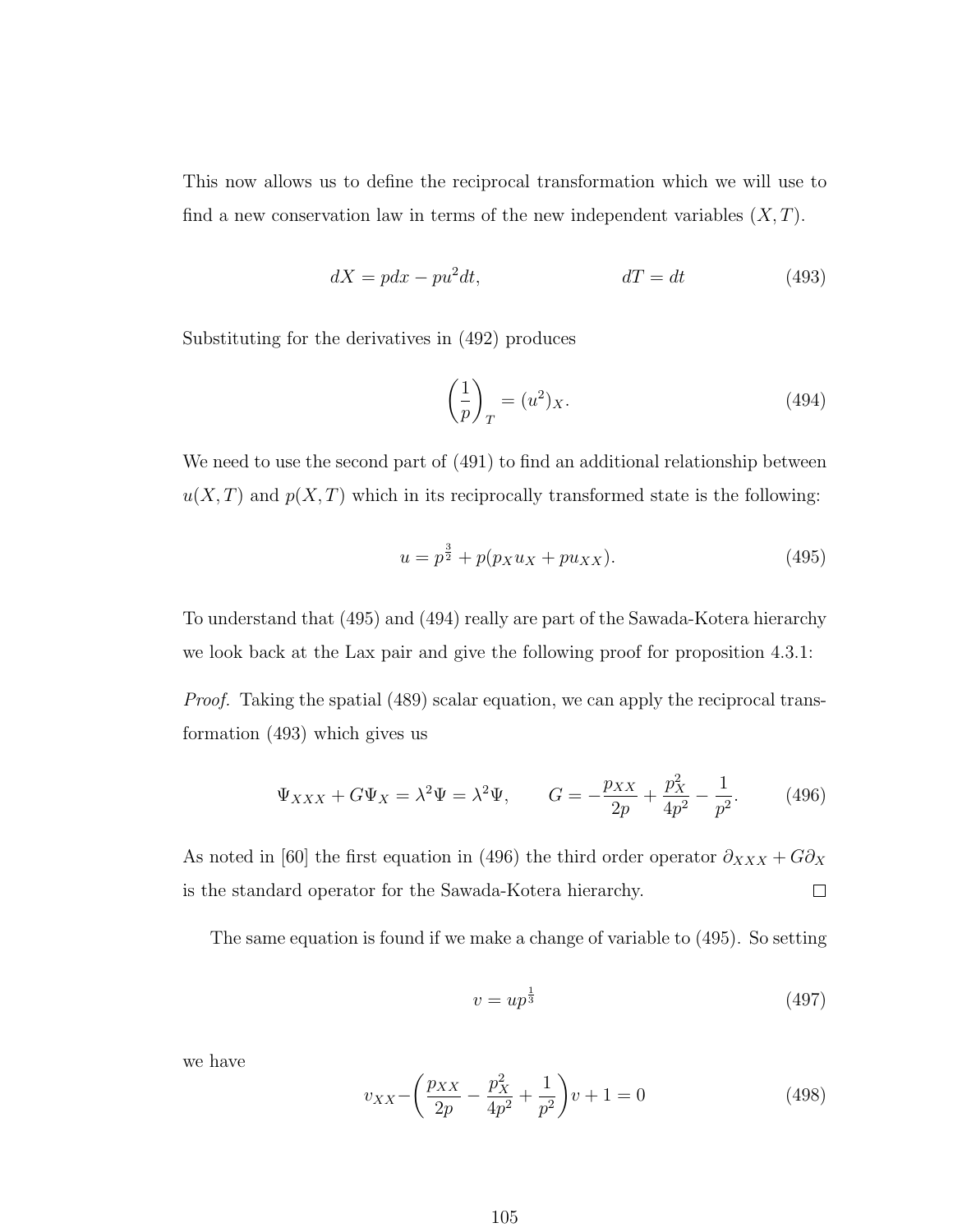and the T part is

$$
\Psi_T = \frac{1}{\lambda^2} (v\Psi_{XX} - v_X \Psi_X) - \frac{2}{3\lambda^2} \Psi
$$
\n(499)

### 4.3.2 Negative Flow of Sawada Kotera to  $P_V$

Proposition 4.3.2. The negative flow of Sawada-Kotera that arises as a reduction from Novikov's equation can be further reduced to the fifth Painlevé equation.

Proof. To reduce the equation to being dependent on only one independent variable, we introduce a scaling similarity reduction

$$
u = T^{-\frac{1}{2}}U(Z),
$$
  $p = T^{-\frac{1}{3}}P(Z),$   $Z = XT^{\frac{1}{3}}$  (500)

Applying the reduction to (494)

$$
\frac{d}{dZ}\left(\frac{Z}{3P}\right) = 2UU'\tag{501}
$$

To deal with the fractional power of  $p$  we introduce two new variables  $Q$  and  $V$ inspired by the change of variable needed to find the relationship to the Sawada-Kotera hierarchy

$$
P = Q^2, \qquad V = UQ. \tag{502}
$$

Applying the gauge transformation and our new variables to (495)

$$
P^{\frac{3}{2}} = U - (P\frac{d}{dZ})^2 U,\tag{503}
$$

becomes

$$
Q^4 = V - Q^3 (QV'' - VQ'')
$$
 (504)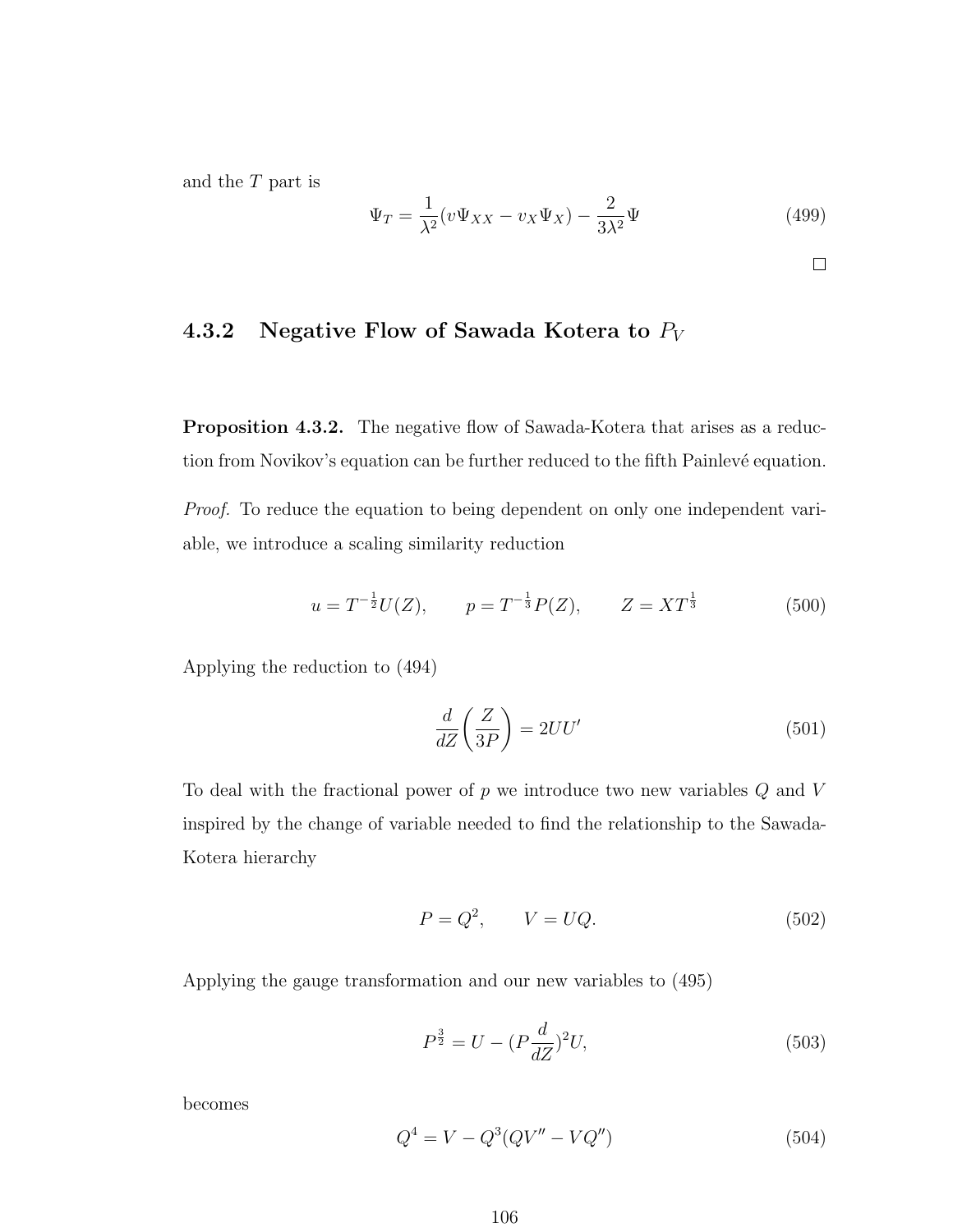with (502), where  $' = \frac{d}{dZ}$ . Integrating (501)

$$
\frac{1}{3}(ZP^{-1}) = U^2 + a,\t\t(505)
$$

gives

$$
Q^2 = \frac{1}{a}(\frac{1}{3}Z - V^2)
$$
\n(506)

Eliminating  $Q^2$ ,  $(Q^2)'$ ,  $(Q^2)''$  in terms of V and rearranging for V gives the second order equation

$$
(3V^{2} - Z)V'' = 3VV'^{2} - \frac{3V^{2}}{Z}V' - \frac{1}{Z}\left(-9V^{4} + 6ZV^{2} - \frac{V}{4} + 9Va^{2} - Z^{2}\right) (507)
$$

we require yet another change of variables to shift the poles at

$$
V = \pm \sqrt{\frac{Z}{3}}\tag{508}
$$

using

$$
V = \zeta \left(\frac{1+w}{1-w}\right), \qquad z = 3\zeta^2, \qquad d\zeta = \pm \frac{1}{6\zeta}dZ \tag{509}
$$

in terms of  $w_{\zeta\zeta}$ 

$$
w_{\zeta\zeta} = \left(\frac{1}{2w} + \frac{1}{w-1}\right)w_{\zeta}^2 - \frac{w_{\zeta}}{\zeta} + \frac{9a^2}{2z^2}(w-1)^2\left(w - \frac{1}{w}\right) - 72\zeta w \tag{510}
$$

In a similar vein to DP, to get in the correct  $P_V$  form we apply another transformation

$$
\zeta = \eta^{\frac{1}{3}}, \qquad d\zeta = \frac{1}{3}\eta^{-\frac{2}{3}} \tag{511}
$$

which gives the following form of  $P_V$ :

$$
w_{\eta\eta} = \left(\frac{1}{2w} + \frac{1}{w-1}\right)w_{\eta}^{2} - \frac{w_{\eta}}{\eta} + \frac{(w-1)^{2}}{\eta^{2}}\frac{a^{2}}{2}\left(w - \frac{1}{w}\right) - \frac{8w}{\eta},
$$
(512)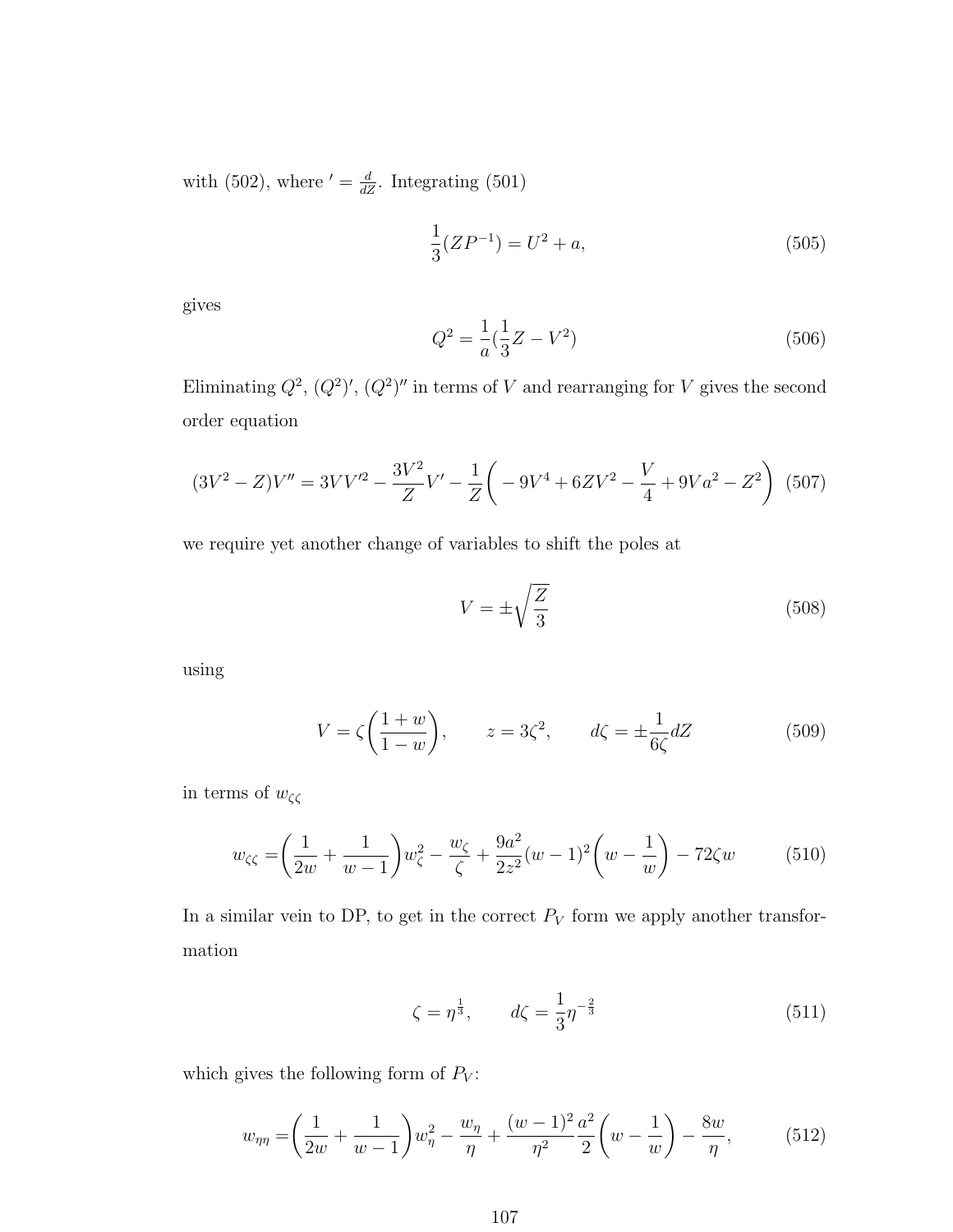corresponding to (487) with parameter values

$$
\alpha = \frac{a^2}{2}, \qquad \beta = -\frac{a^2}{2}, \qquad \gamma = -8, \qquad \delta = 0,
$$
\n(513)

 $\Box$ 

hence satisfying proposition 4.3.2.

#### 4.3.3 From Novikov to 3rd Order ODE

The latter two subsections detailed one way to reduce Novikov's equation to  $P_V$ , these next two will apply similar reductions in reverse to show an alternative method in achieving the same result. This is detailed in Figure 22 given at the start of this section, the reduction here to a 3rd order ODE is the top arrow on that diagram.

The Novikov equation has the conservation law

$$
(m^{\frac{2}{3}})_t + (m^{\frac{2}{3}}u^2)_x = 0, \qquad m = u - u_{xx}.
$$
 (514)

Setting  $m = p^{\frac{3}{2}}$  simplifies the powers, we then look for a scaling similarity reduction of the form

$$
p = t^{\mu}P(z)
$$
,  $u = t^{\nu}U(z)$ ,  $z = x + c \log t$ . (515)

To find  $\mu$  and  $\nu$  we substitute (515) into the first part of the conservation law (514) which produces

$$
\mu t^{\mu - 1} P + t^{\mu - 1} c \dot{P} + t^{4\mu} (\dot{P}U + 2PU\dot{U}) = 0, \tag{516}
$$

and balancing powers of t gives

$$
\mu - 1 = 4\mu. \tag{517}
$$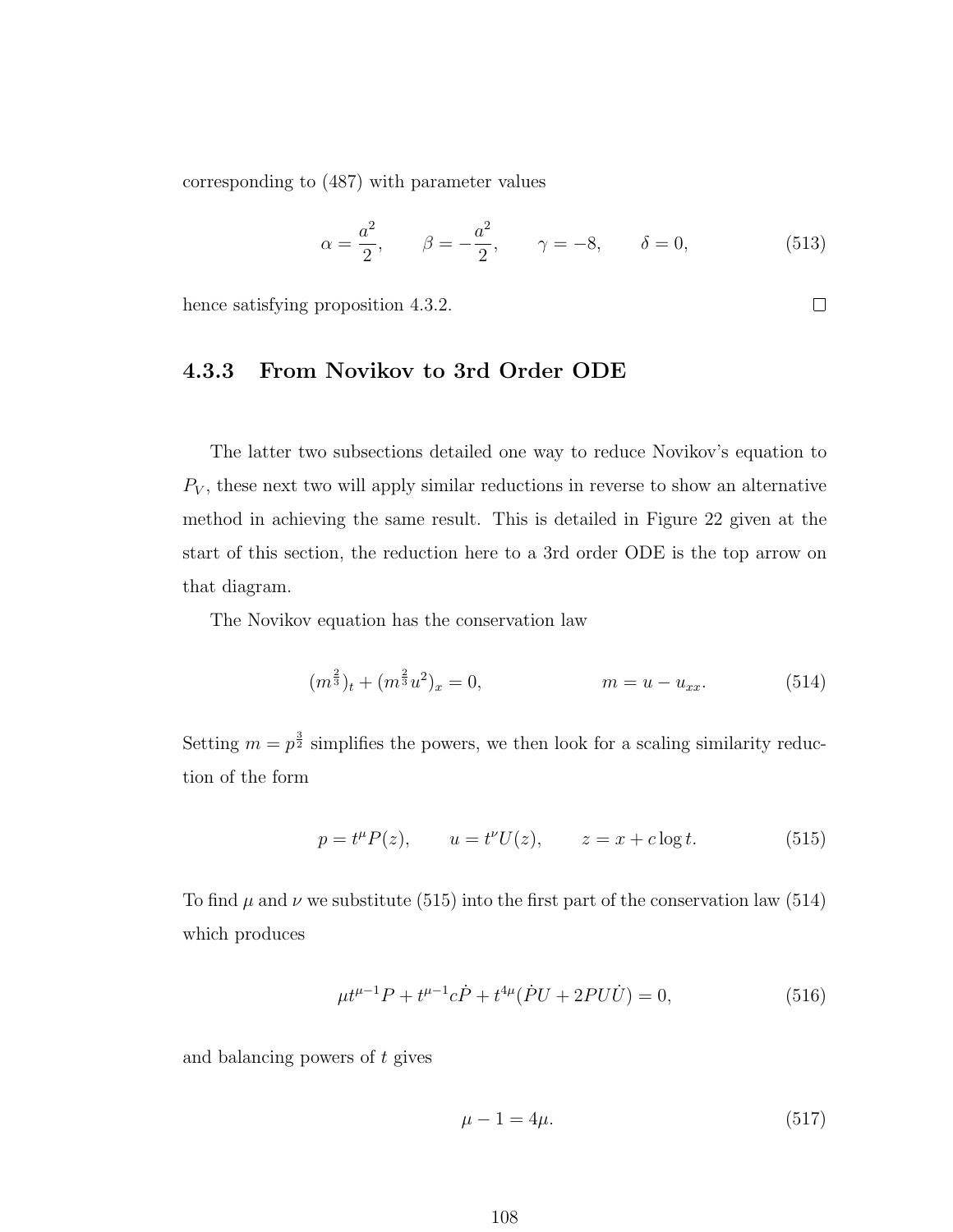Solving (517) for  $\mu$  results in  $\mu = -\frac{1}{3}$  $\frac{1}{3}$ . We require an additional equation to find  $\nu$ , so we use the equation for m from (514) and again use the substitutions (515) to find

$$
t^{\frac{3}{2}\mu}P^{\frac{3}{2}} = t^{\nu}(U - \ddot{U}).\tag{518}
$$

Balancing the powers of  $t$  we get

$$
\nu = \frac{3}{2}\mu,\tag{519}
$$

which means  $\nu = -\frac{1}{2}$  $\frac{1}{2}$ . Using the results for  $\mu$  and  $\nu$ , we substitute for the conservation law (514) and rearrange to find

$$
\frac{d}{dz}[(U^2 + c)P] = \frac{1}{3}P.\tag{520}
$$

To find an equation dependent on U only, we substitute  $P^{\frac{3}{2}} = U - \ddot{U}$  into (520) and differentiate with resepect to z to get the 3rd order ODE

$$
\left(2U\dot{U} - \frac{1}{2}\right)(U - \ddot{U}) - \frac{2}{3}(U^2 + c)\ddot{U} = 0.
$$
 (521)

Using Maple's inbuilt ODE integrator we are able to plot solutions of (521) for different values of c



Figure 23: Solving the general equation (521) numerically with initial conditions  $[U(0), U'(0), U''(0)] = [1, 2, 2]$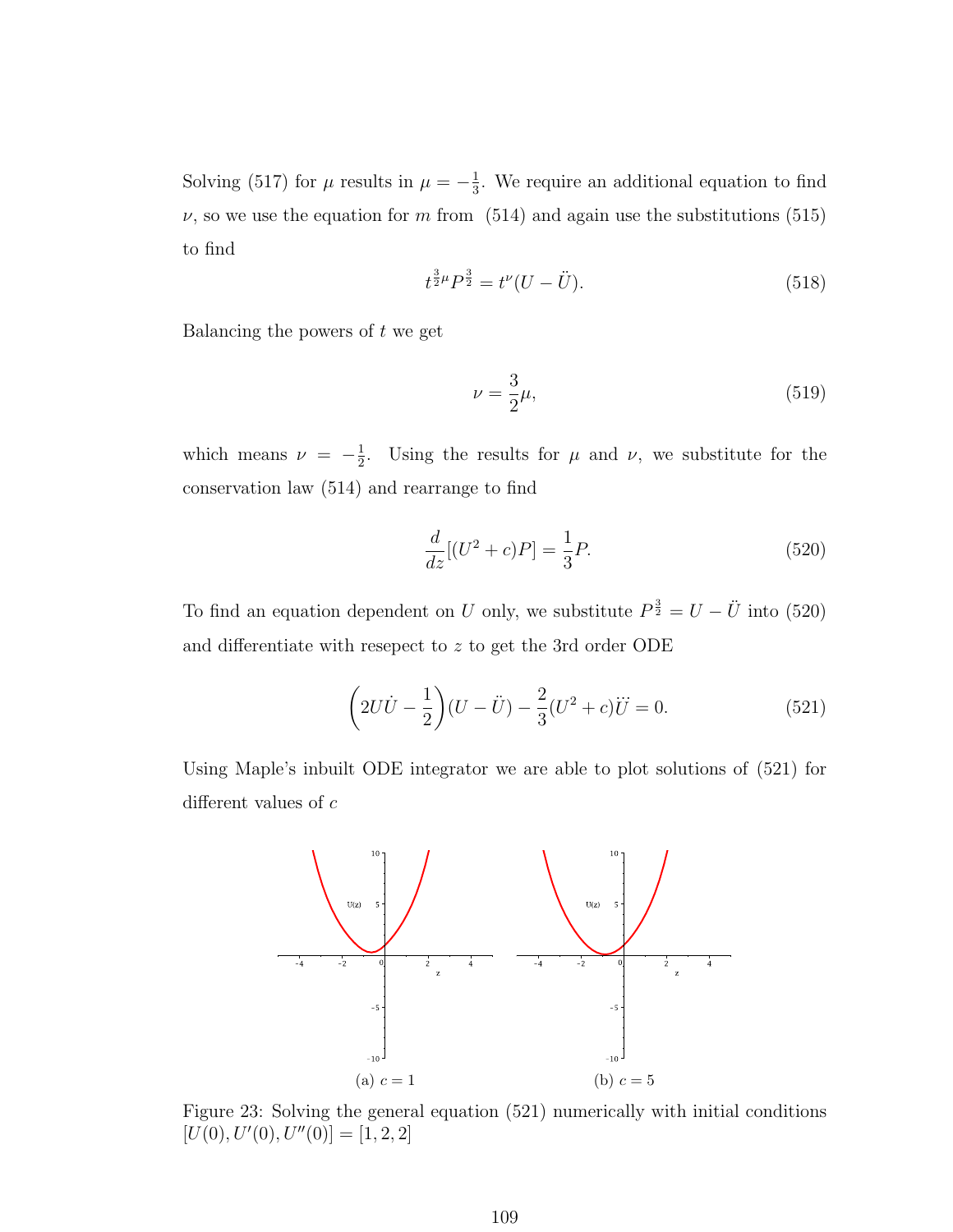#### 4.3.4 3rd Order ODE to  $P_V$

Proposition 4.3.3. The 3rd order ODE that arises from a scaling similarity reduction of Novikov can be written as a version of  $P_V$ . The Painlevé equation found is the same found when applying a reciprocal transformation and then a similarity reduction to Novikov's equation.

Proof. Taking (520) we apply the hodograph

$$
dZ = Pdz,\t\t(522)
$$

to find

$$
\frac{d}{dZ}[(U^2 + c)P] = \frac{1}{3}.
$$
\n(523)

Integrating  $(523)$  with respect to Z results in

$$
U^2 + c = \frac{Z}{3P},
$$
\n(524)

which we note is the same as  $(505)$ . To find another equation in terms of  $U^2$ , we use the relation

$$
P^{\frac{3}{2}} = U - \ddot{U},\tag{525}
$$

with  $\dot{U} = \frac{dU}{dz}$  gives

$$
P^3 = U - \left(P\frac{d}{dZ}\right)^2 U,\tag{526}
$$

and hence we are in a position to apply the same substitutions as our previous example which gets us back to  $P_V$  and satisfying proposition 4.3.3.  $\Box$ 

### 4.3.5 Solutions

Here we find some solutions to  $P_V$  in the form (512), additionally we use the solutions from the Degasperis-Procesi  $P_{III}$  case to find solutions of (512). There is not a general relationship between  $P_{III}$  and  $P_V$ , however for a special case where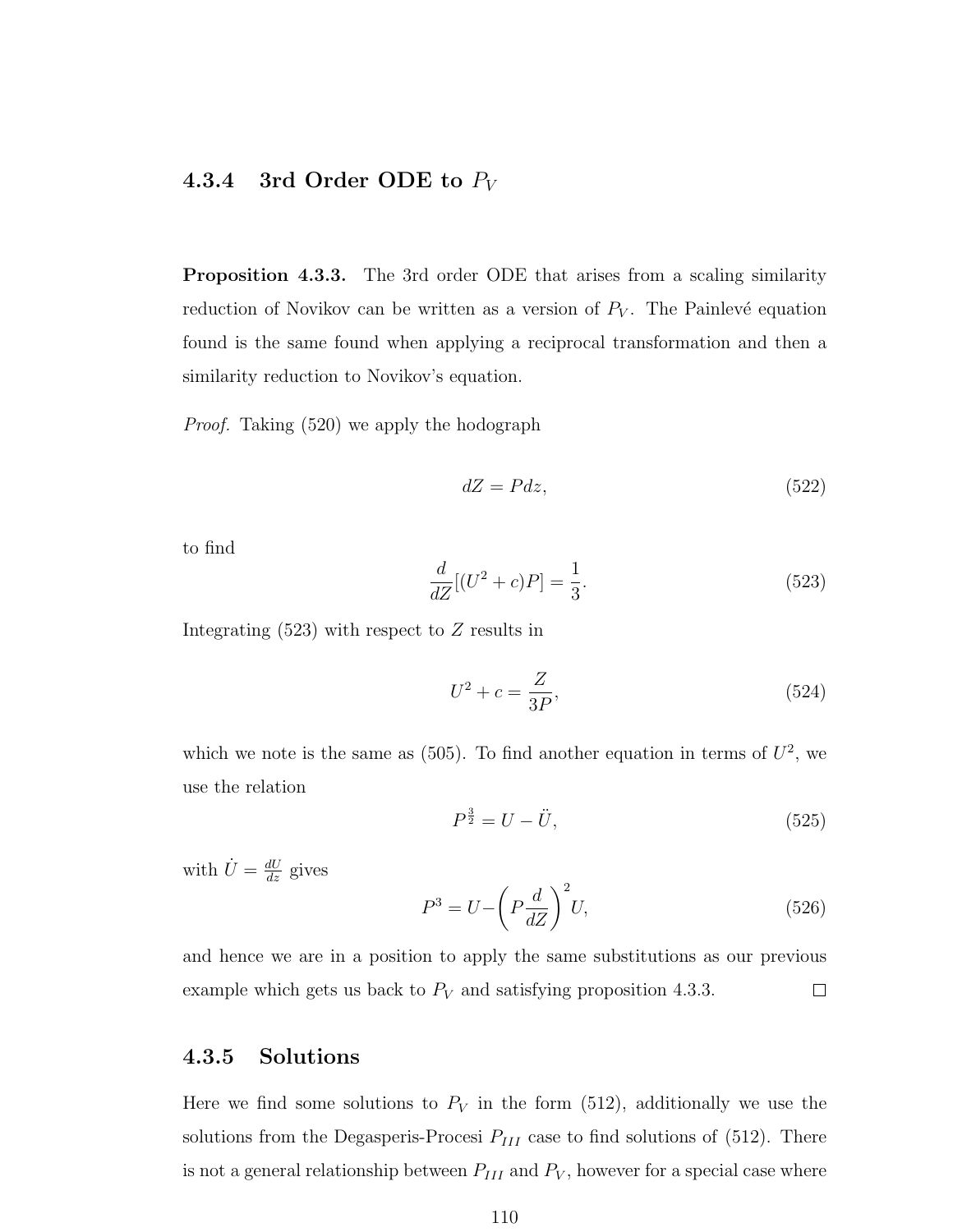$\gamma \neq 0$  and  $\delta = 0$  this is possible [49]. To simplify the solutions we use the scaled solutions from DP, that is the ones that satisfy  $(\alpha, \beta, -1, 1)$ .

Writing (512) in the same form as Gromak

$$
w_{\zeta\zeta} = \frac{3w - 1}{2w(w - 1)}w_{\zeta}^{2} - \frac{w_{\zeta}}{\zeta} + \frac{(w - 1)^{2}}{\zeta^{2}}(aw + \frac{b}{w}) + \frac{c}{\zeta}w,
$$
(527)

with

$$
a = \frac{A^2}{2}
$$
,  $b = -\frac{A^2}{2}$ ,  $c = -8$  (528)

with  $a = constant$ . As in Gromak we can take  $c^2 = 1$  without loss of generality and make the substitution  $\zeta^2 = 2\tau$ 

$$
u'' = \frac{3u - 1}{2u(u - 1)}u'^2 - \frac{u'}{z} + \frac{4(u - 1)^2}{z^2}(au + \frac{b}{u}) + 2cu
$$
 (529)

Rational solutions exist if either of the following are satisfied

$$
a = \frac{(2n-1)^2}{8} \qquad n \in \mathbb{N} \tag{530}
$$

or

$$
a \neq 0,
$$
  $b = -\frac{(2n-1)^2}{8}, \quad n \in \mathbb{N}$  (531)

Taking  $(530)$  by rearranging as a quadratic for n and solving we find

$$
n = \frac{1}{2} \pm A \tag{532}
$$

which is satisfied. We can find rational solutions of  $(529)$  using our free variable A to satisfy relationships between the variables  $a, b, c$ .

$$
\begin{array}{cccc}\n a & b & c & d & \alpha \\
\frac{1}{8} & -\frac{1}{8} & -1 & 1 \pm 2z & \alpha = \pm \\
\frac{9}{8} & -\frac{9}{8} & -1 & \frac{8z^3 + 36z^2 + 54z + 15}{3(4z^2 + 12z + 5)} & 5 \\
& -1 & \frac{8z^3 - 36z^2 + 54z - 15}{-3(4z^2 - 12z + 5)} & -1\n \end{array}
$$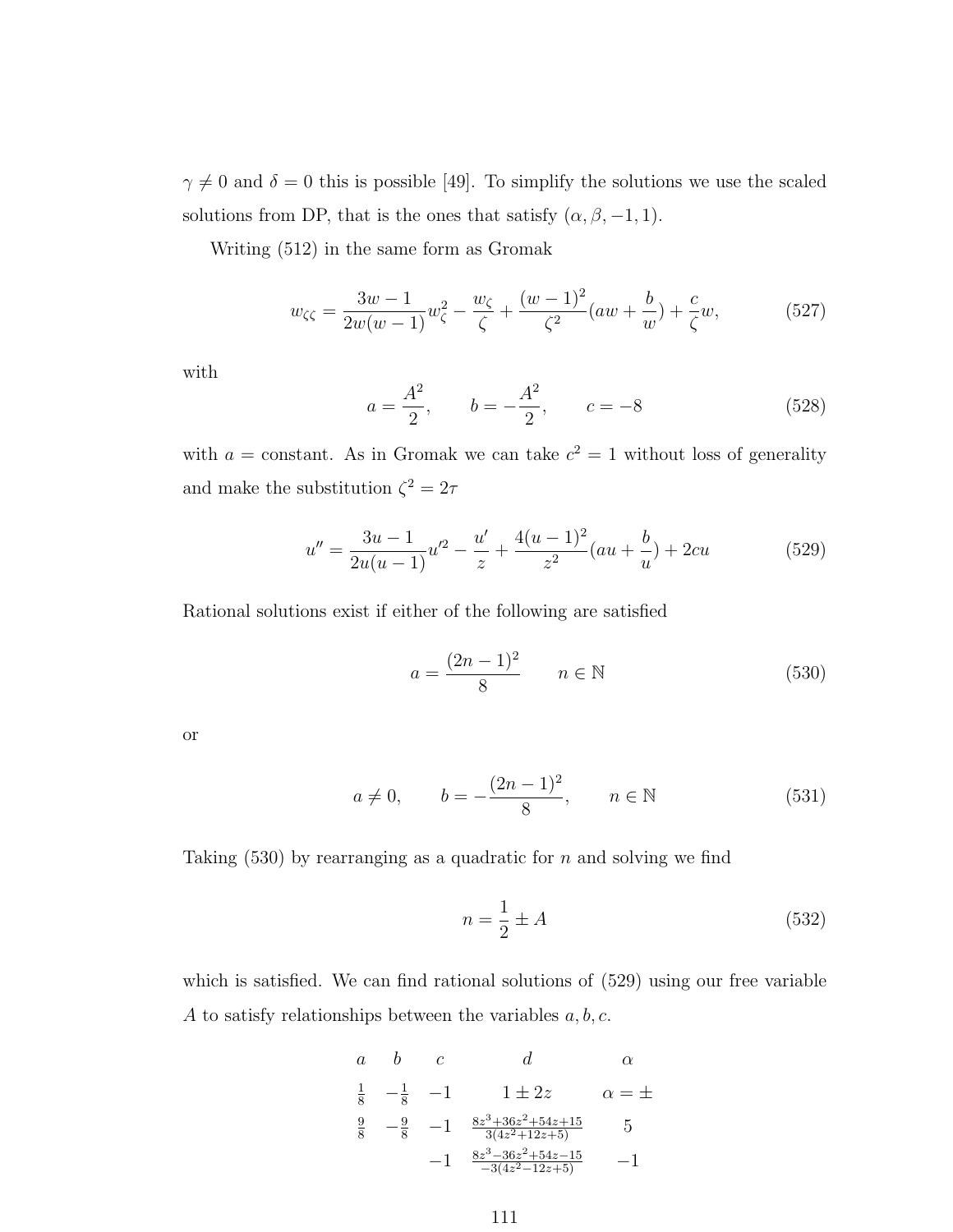Plotting some of these solutions



Figure 24: First two algebraic solutions

### 4.4 Summary

This chapter has shown how modified Camassa-Holm and Novikov can be related to Painlevé equations. Not only this but we have found a relationship between Degasperis-Procesi and Novikov. A Miura type map has been found between both these equations previously, but no direct solution comparisons were found and neither was the Painlevé reduction. As with chapter 3, this only goes to bolster the ARS conjecture that integrable PDE's have a reduction to Painlevé equations.

We have employed similar techniques to find Painlevé equations from peakon PDEs with cubic nonlinearity as we did with those that have quadratic nonlinearity. For the equations studied, it has been a sound algorithmic approach which gives an indication that a similar method could be applied to other related peakon equations.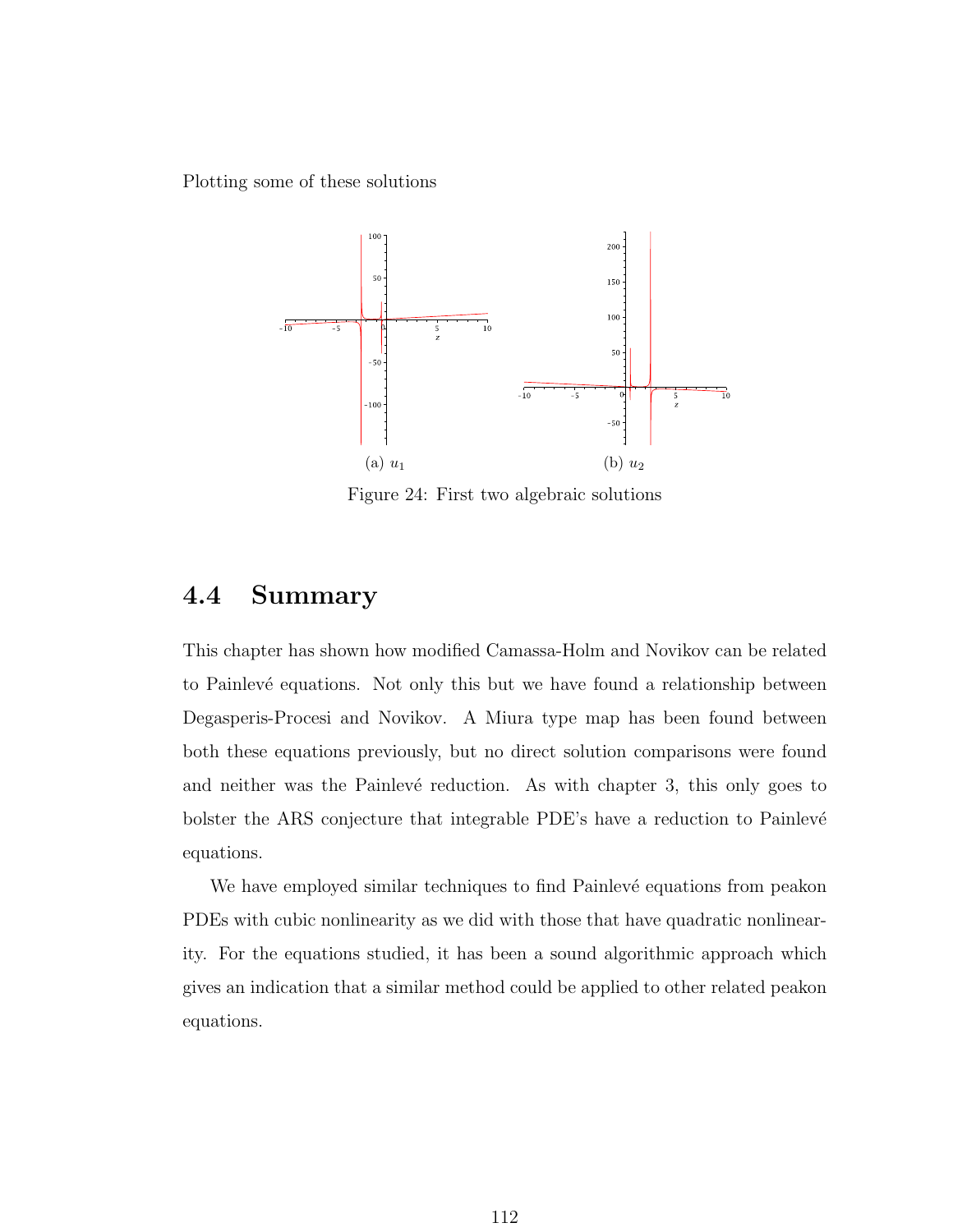# Chapter 5

# Conclusions and future work

This thesis has explored several different peakon equations, both integrable and non-integrable. In chapter 2 we study the Popowicz system, presenting the solution for the 2-peakon dynamics and exploring some of the features of the interaction. In chapter 3 we transform via reductions Camassa-Holm and Degasperis-Procesi to  $P_{III}$ , and then give explicit solutions for the PDEs. Chapter 4 we apply similar reductions to modified Camassa-Holm and Novikov's equation, and explore links from these cubic nonlinear PDEs to the quadratic nonlinear PDEs of the previous section.

Peakon equations have existed for more than 20 years, and not only have they been of interest to the integrable systems community, but they have also encouraged novel numerical schemes due to the difficulty of solving these PDEs numerically. Most recently there has seen a huge surge in papers developing new families of equations [92, 51, 7, 28], much like the b-family, but encapsulating more of the integrable equations in a single family. Also there is an increased interest in multi-component systems [98], such as the Popowicz system, that lend itself to studying the dynamics of multi-peakons and stability problems. An example is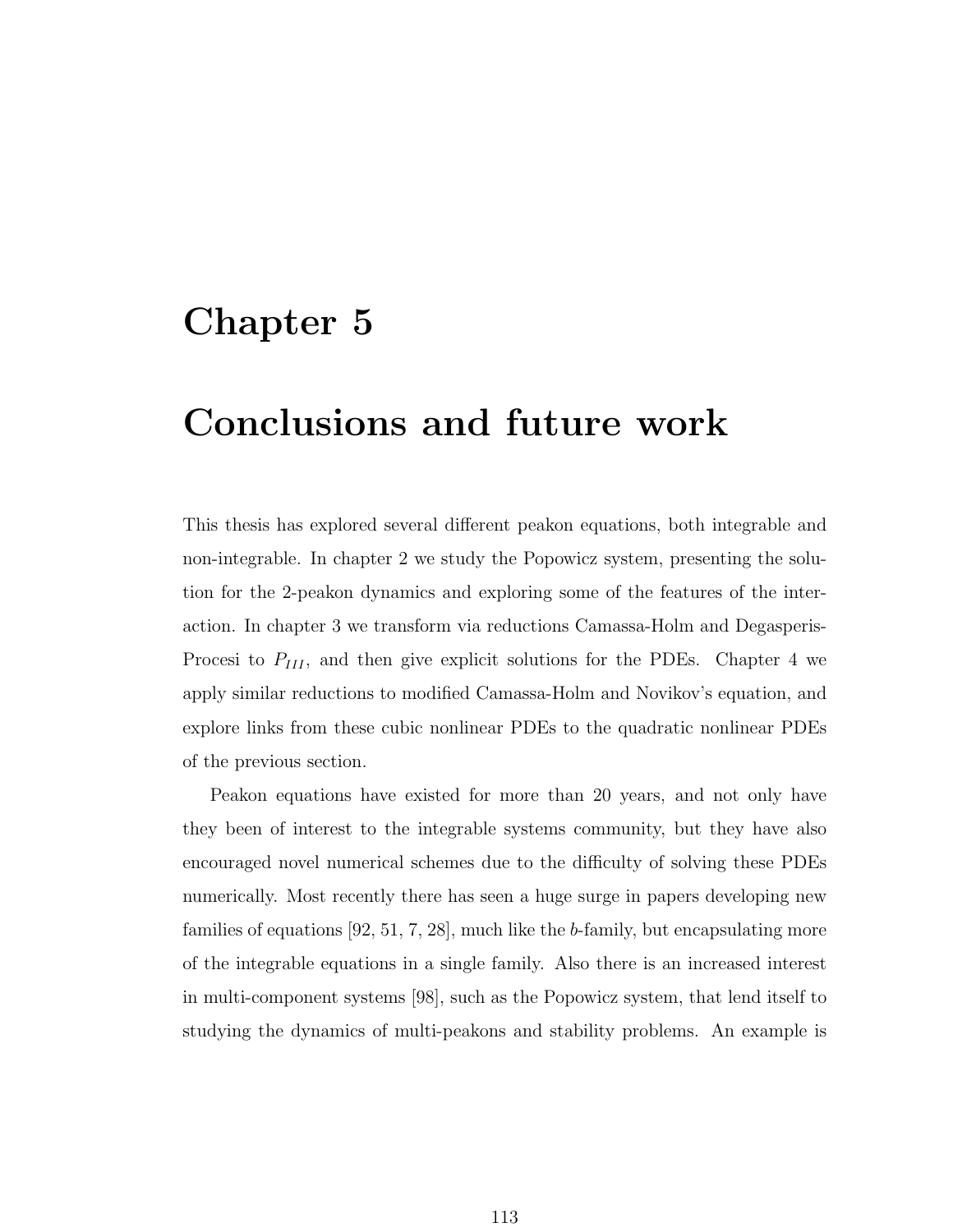the Geng-Xue equation [45]

$$
m_t + 3u_x v m + u v m_x = 0, \qquad m = u - u_{xx} \qquad (533)
$$

$$
n_t + 3v_x u n + u v n_x = 0, \qquad n = v - v_{xx} \tag{534}
$$

which has interesting dynamics of peakons and shock-peakons [71]. Here we discuss some future work that relates some new families of equations to some of the results discussed earlier in this thesis.

### 5.1 ab-family

The *ab*-family [51] is the cubic equivalent of the *b*-family, with  $a, b$  any real numbers, being given by

$$
u_t - u_{txx} + (b+1)u^2 u_x - 3au_x^3 - (6a+b)uu_x u_{xx} + 6au_x u_{xx}^2 - u^2 u_{xxx} + 3au_x^2 u_{xxx} = 0.
$$
\n(535)

We can write it in terms of  $m = u - u_{xx}$  as

$$
m_t + (u^2 - 3au_x^2)m_x + u_x((b - 6a)u + m)m = 0.
$$
\n(536)

Setting  $b = 2$  can put (536) into a conserved form

$$
m_t + ((u^2 - 3au_x^2)m)_x = 0 \tag{537}
$$

by setting  $a = \frac{1}{3}$  we get the conservation law for mCH. For Novikov,  $a = 0$ and  $b = 3$ . Under these specific parameters, this local form of the ab equation conserves the  $H^1$  norm, as noted by Himonas et.al [51]. They also derived peakon travelling wave solutions for the whole ab family.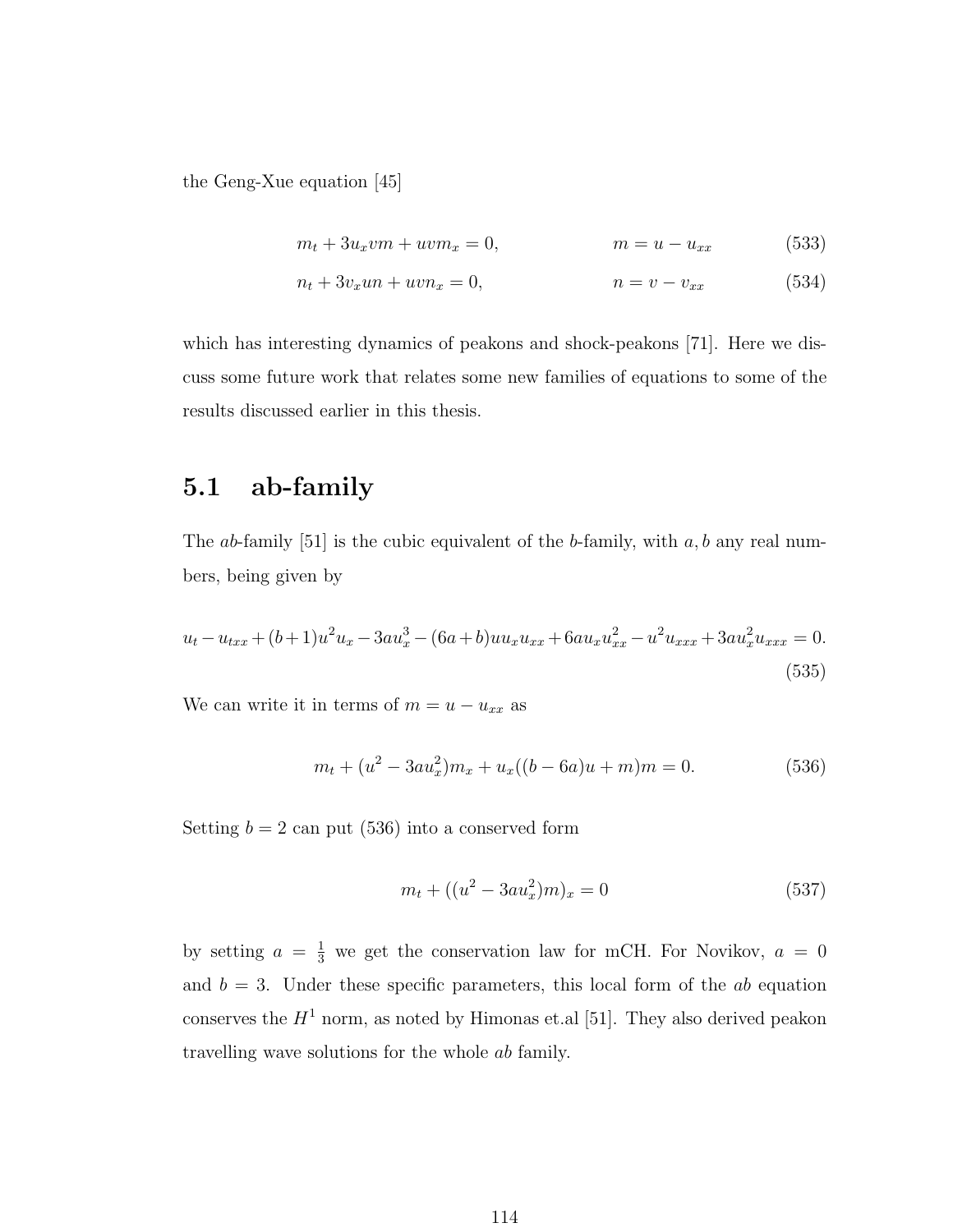## 5.2 abc-family

Previously we have discussed the b-family which we know exhibits quadratic nonlinearity, we have also seen the Novikov equation which has cubic nonlinearity. Anco et.al [7] have discovered a family which encapsulates these quadratic and cubic nonlinear equations found in the previous chapters of this thesis. This 4 parameter family, which we shall call the abc-family is the following,

$$
u_t - u_{txx} + au^p u_x - bu^{p-1} u_x u_{xx} - cu^p u_{xxx} = 0.
$$
 (538)

So for example the  $(p, a, b, c)$  constants for the various equations are

| (p, a, b, c) | Equation           |
|--------------|--------------------|
| (1, 3, 2, 1) | Camassa-Holm       |
| (1,4,3,1)    | Degasperis-Procesi |
| (2,4,3,1)    | Novikov            |

where  $p$  determines the nonlinearity in these cases. As we have done previously, we write (538)

$$
m_t + bu_x u^{p-1} m + cu^p m_x = 0, \qquad m = u - u_{xx}, \qquad (539)
$$

which loses the dependence on a but we shall look at that below. Using  $(539)$  as a starting point we can now write down this in conservation form

$$
(m^{\frac{p}{b}})_t + (u^p m^{\frac{p}{b}})_x = 0.
$$
\n(540)

This is a simpler case, but sets the scene for further exploits as studied in chapters 3 and 4. We are able to find another conservation law from (538) but instead keeps the variable  $a$  in play. We give it here as

$$
(m^{\alpha})_t + (u^{\gamma}m^{\alpha})_x = 0, \qquad (541)
$$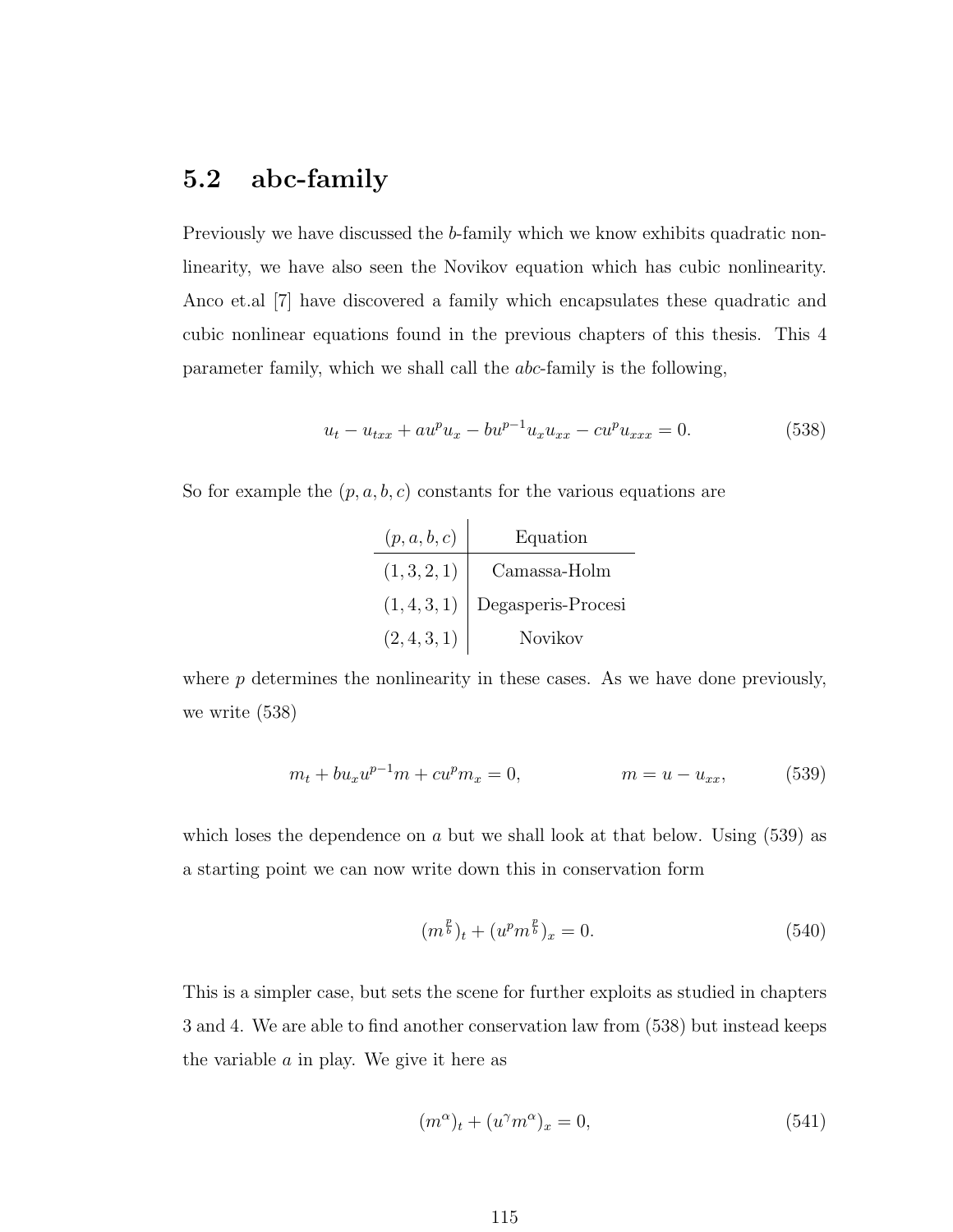which fixes the relationship between  $p, a, b$  and c as the following

$$
p = \gamma,
$$
  $a = \frac{\gamma}{\alpha} + 1,$   $b = a - 1,$   $c = 1.$  (542)

Setting  $g = m^{\alpha}$ , this conservation law leads to a reciprocal transformation, namely

$$
dX = gdx - u^p gdt, \qquad dT = dt \qquad (543)
$$

Another example is the  $abc - k$  family, which not only contains the integrable equations found in the previous abc family, but also modified Camassa-Holm (though it is called the Fokas-Olver-Rosenau-Qiao equation in the reference) [51].

$$
u_t - u_{xxt} + (b+1)u^k u_x + (3k - 9a - b - 2c)u^{k-2}u_x^3 + (2c - 3k)u^{k-1}u_x u_{xx} \quad (544)
$$

$$
+6au^{k-2}u_xu_{xx}^2 - u^ku_{xxx} + 3au^{k-2}u_x^2u_{xxx} = 0
$$
 (545)

These other families of equations admit peakon solutions and conservation laws, and are amenable to the same techniques as in chapters 3 and 4, namely reciprocal transformations and similarity reductions.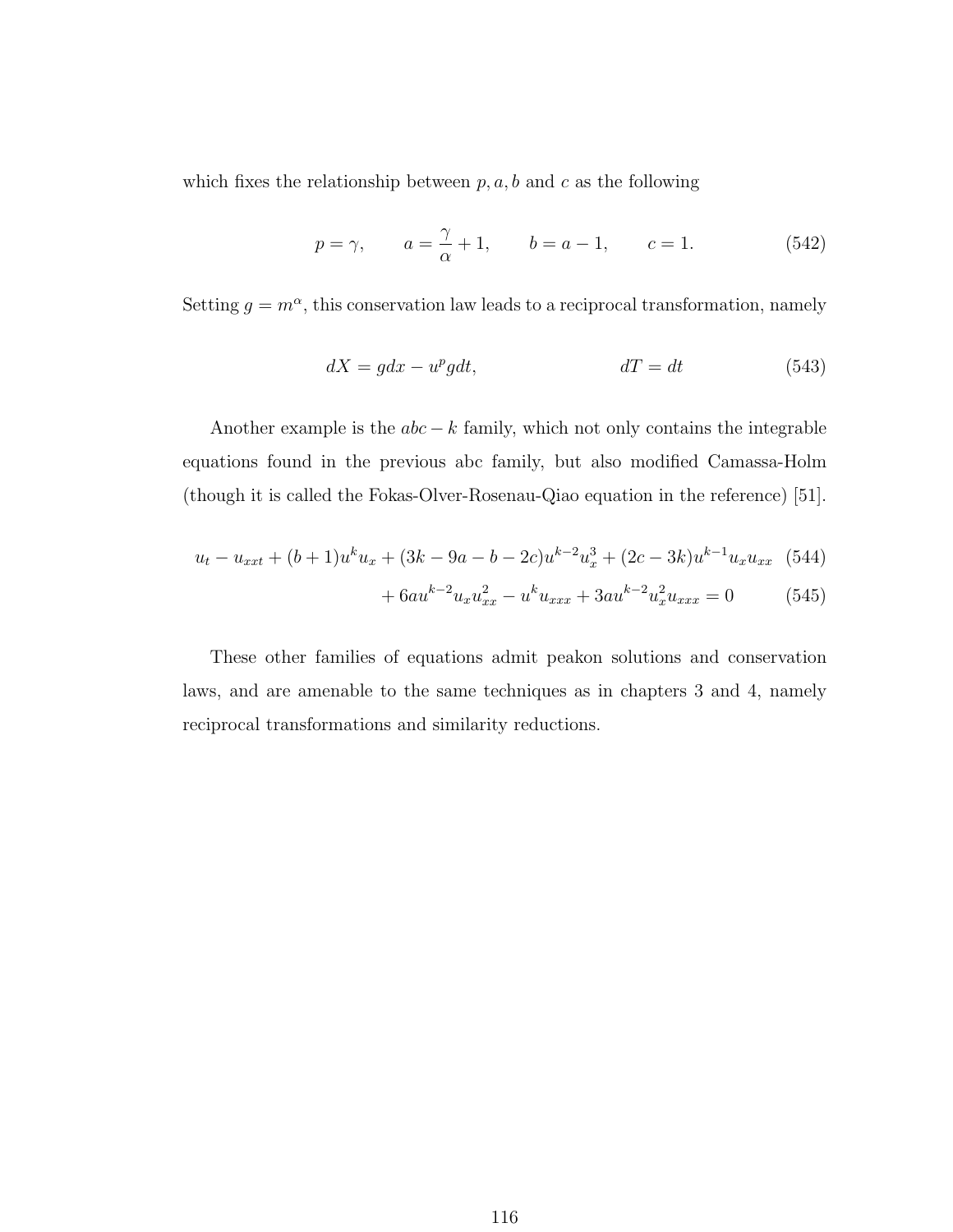# Appendix A

# Relationship between Degasperis-Procesi and Novikov Solutions

There exists a well known relationship between the solutions of the third and fifth Painleve equations [49]. Given  $\alpha\delta \neq 0$  we can assume  $\gamma = 1$  and  $\delta = -1$ . So if we let  $w = w(z; \alpha, \beta, \gamma, \delta)$  be a solution of  $P_{III}$ , and  $v = \frac{dw}{dz} - \epsilon w^2 + \epsilon$  $(\frac{(1-\epsilon\alpha)w}{z})$ . Then  $\tilde{w}(\zeta, \tilde{\alpha}, \tilde{\beta}, \tilde{\gamma}, \tilde{\delta}) = \frac{v-1}{v+1}$  and  $z = \sqrt{2\zeta}$  satisfies  $P_V$  with  $(\tilde{\alpha}, \tilde{\beta}, \tilde{\gamma}, \tilde{\delta}) =$  $\left(\frac{(\beta-\epsilon\alpha+2)^2}{32},\frac{(\beta+\epsilon\alpha-2)^2}{32},-\epsilon,0\right).$ 

We have  $\delta = 0$  for Novikov's  $P_V$  (512), we can then write it as a special case of  $P_{III}$ . For clarity we rename the variables for  $P_V(\alpha, \beta, \gamma, \delta) = (\tilde{a}, \tilde{b}, \tilde{c}, \tilde{d}).$ 

To write  $P_V$  solutions in terms of  $P_{III}$   $(\alpha, \beta, \gamma, \delta)$  we take

$$
\tilde{a} = \frac{1}{32}(\beta - \alpha \epsilon + 2)^2
$$
,  $\tilde{b} = -\frac{1}{32}(\beta + \alpha \epsilon - 2)^2$ ,  $\tilde{c} = -\epsilon$ ,  $\tilde{d} = 0$ , (546)

and

$$
R_1 = \pi' - \epsilon \pi^2 - (\alpha \epsilon - 1) \frac{\pi}{\zeta} + 1 \neq 0,
$$
\n(547)

with

$$
\zeta^2 = 2\rho. \tag{548}
$$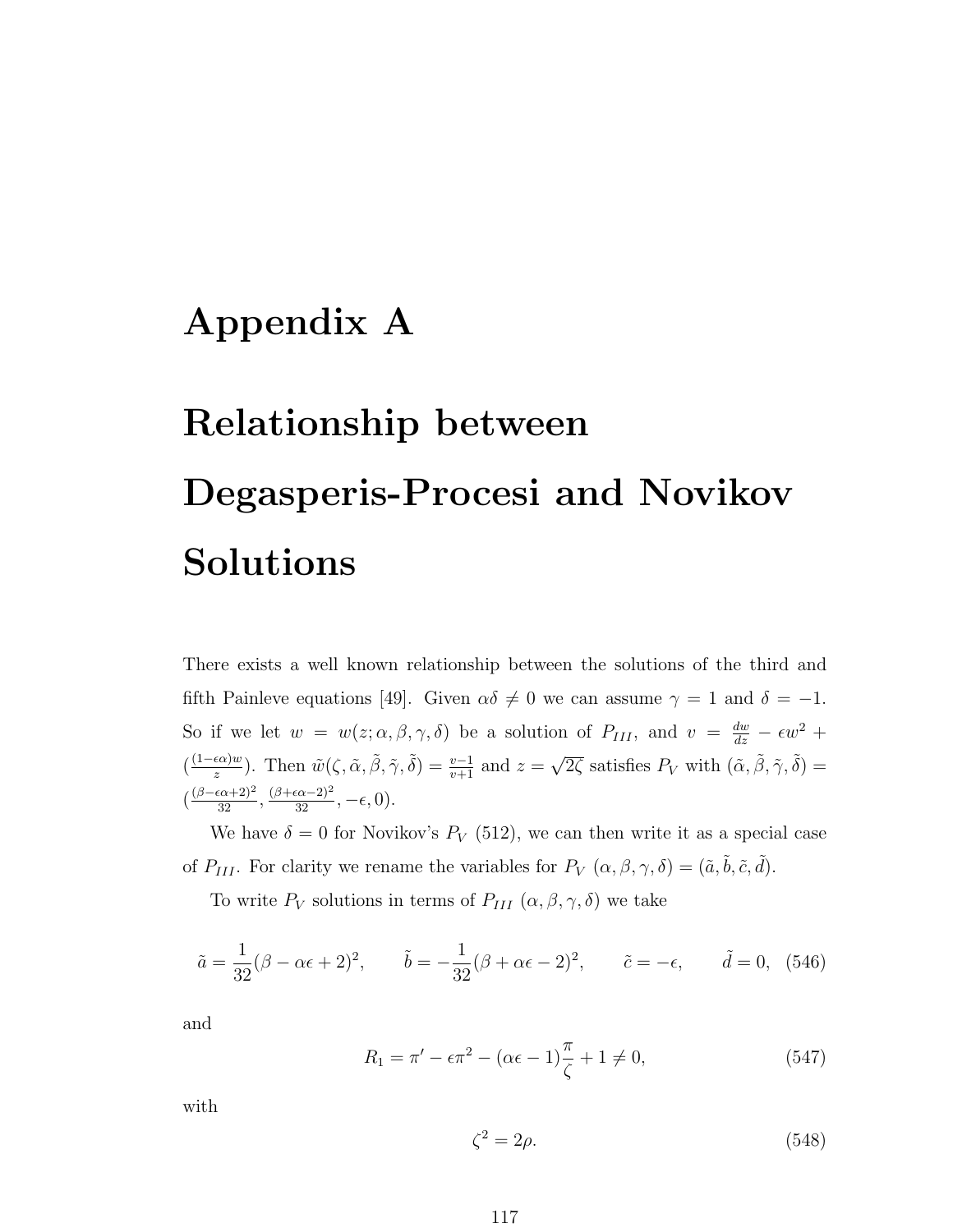Noting  $u(\rho)$  a solution of  $P_V$ 

$$
u(\rho_i) = 1 - \frac{2}{R_1(\sqrt{2\rho})},\tag{549}
$$

with  $i = 1, 2$ . This gives two solutions of  $P_V$  from one solution of  $P_{III}$ . To find two more solutions, we introduce

$$
R_2 = \pi' - \epsilon \pi^2 + \frac{\pi}{\zeta} - 1 \neq 0,
$$
\n(550)

with

$$
\tilde{a} = \frac{1}{32}(\beta + \alpha \epsilon - 2)^2
$$
,  $\tilde{b} = -\frac{1}{32}(\beta - \alpha \epsilon + 2)^2$ ,  $\tilde{c} = -\epsilon$ ,  $\tilde{d} = 0$ . (551)

So the other two solutions come from

$$
u(\rho_j) = 1 + \frac{2}{R_2(\sqrt{2\rho})}
$$
\n(552)

with  $j = 3, 4$ .

#### A.0.1 From seed solution

Taking a seed solution for Degasperis-Procesi  $P_{III}$ ,  $\pi_0(0, 0, 1, -1)$ , we can find a solution for Novikov's  $P_V$ , and  $u(\frac{1}{8})$  $\frac{1}{8}, -\frac{1}{8}$  $\frac{1}{8}, -1, 0)$ 

$$
u_1(\rho_1) = 1 - 2\sqrt{2\rho}.
$$
\n(553)

Using the different signs for  $\epsilon$  we also have  $u(\frac{1}{8})$  $\frac{1}{8}, -\frac{1}{8}$  $\frac{1}{8}$ , 1, 0)

$$
u_1(\rho_2) = \frac{\sqrt{2}}{4\sqrt{\rho} + \sqrt{2}}.\tag{554}
$$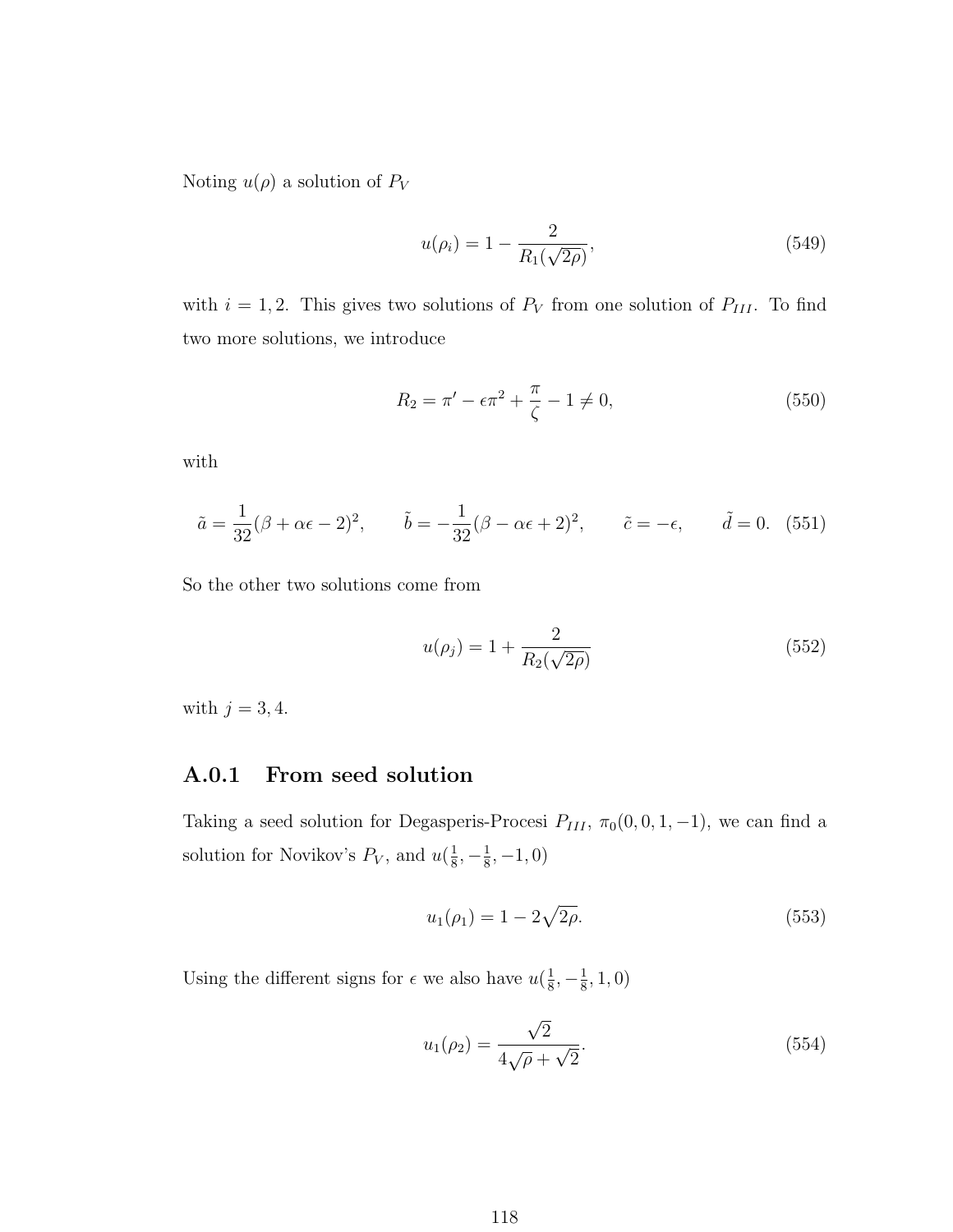Can apply  $\mathcal{R}_2$ 

$$
u_1(\rho_3)(\frac{1}{8}, -\frac{1}{8}, -1, 0) = \frac{\sqrt{2}}{\sqrt{2} - 4\sqrt{\rho}},
$$
\n(555)

$$
u_1(\rho_4)(\frac{1}{8}, -\frac{1}{8}, 1, 0) = 1 + 2\sqrt{2\rho}
$$
\n(556)



Figure 25: Four solutions from  $w_2$   $P_{III}$  solutions of Degasperis-Procesi, now solutions to Novikov's  $\mathcal{P}_V$ 

# A.0.2 2nd  $P_{III}$  solution

Here we use the 2nd rational  $P_{III}$  solution from Degasperis-Procesi (322)

$$
\pi_4(\zeta; 0, 8, 1, -1) = \frac{16\zeta^4 - 144\zeta^3 + 480\zeta^2 - 660\zeta + 315}{(2\zeta - 5)(-36\zeta^2 + 54\zeta + 8\zeta^3 - 15)}
$$
(557)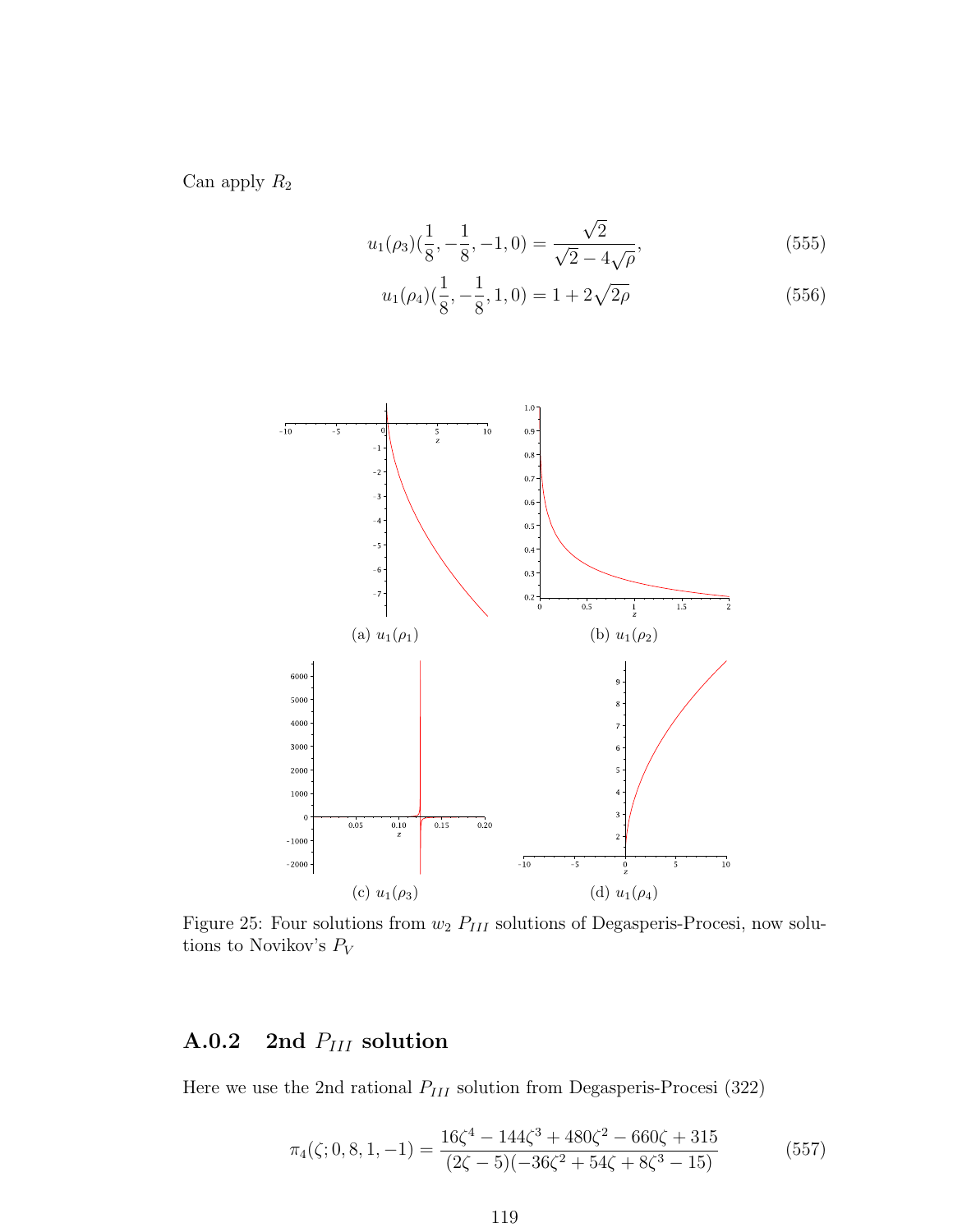to solutions that satisfy Novikov's  $P_V$  (512), by finding (549) and (552).

$$
u_2(\rho_1)(\frac{25}{8}, -\frac{9}{8}, -1, 0) =
$$
\n
$$
\frac{3(-512\rho^3 + 2304\sqrt{2}\rho^{\frac{5}{2}} - 7872\rho^2 + 5952\sqrt{2}\rho^{\frac{3}{2}} - 3960\rho + 180\sqrt{2}\rho^{\frac{1}{2}} + 315)}{1024\sqrt{2}\rho^{\frac{7}{2}} - 10752\rho^3 + 24192\sqrt{2}\rho^{\frac{5}{2}} - 56640\rho^2 + 33840\sqrt{2}\rho^{\frac{3}{2}} - 18360\rho + 990\sqrt{2}\rho^{\frac{1}{2}} + 945},
$$
\n(559)

$$
u_2(\rho_2)(\frac{25}{8}, -\frac{9}{8}, 1, 0) = \frac{-120\rho + 150\sqrt{2}\rho^{\frac{1}{2}} - 105 + 16\sqrt{2}\rho^{\frac{3}{2}}}{5(-8\rho + 20\sqrt{2}\rho^{\frac{1}{2}} - 21},
$$
\n(560)

$$
u_2(\rho_3)(\frac{9}{8}, -\frac{25}{8}, -1, 0) = \tag{561}
$$

$$
\frac{1024\sqrt{2}\rho^{\frac{7}{2}}-10752\rho^3+24192\sqrt{2}\rho^{\frac{5}{2}}-56640\rho^2+33840\sqrt{2}\rho^{\frac{3}{2}}-18360\rho+990\sqrt{2}\rho^{\frac{1}{2}}+945}{3(-512\rho^3+2304\sqrt{2}\rho^{\frac{5}{2}}-7872\rho^2+5952\sqrt{2}\rho^{\frac{3}{2}}-3960\rho+180\sqrt{2}\rho^{\frac{1}{2}}+315)},
$$
\n(562)

$$
u_2(\rho_4) \left(\frac{9}{8}, -\frac{25}{8}, 1, 0\right) = \frac{5(-8\rho + 20\sqrt{2}\rho^{\frac{1}{2}} - 21}{-120\rho + 150\sqrt{2}\rho^{\frac{1}{2}} - 105 + 16\sqrt{2}\rho^{\frac{3}{2}}},\tag{563}
$$



Figure 26: Two solutions from  $w_3$   $P_{III}$  solutions of Degasperis-Procesi, now solutions to Novikov's  $\mathcal{P}_V$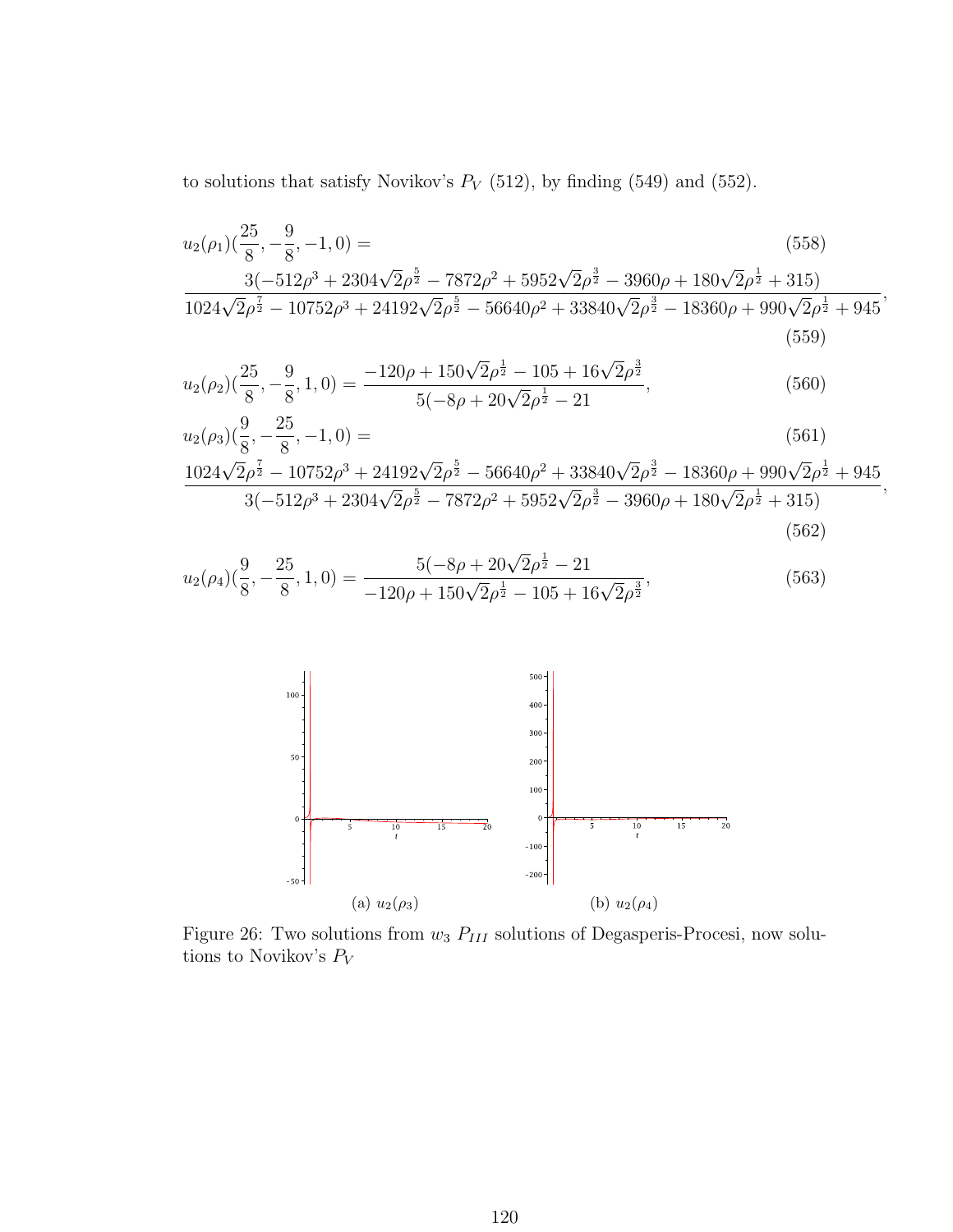# Bibliography

- [1] M. Ablowitz, A. Ramani, and H. Segur. Nonlinear evolution equations and ordinary differential equations of Painlevé type. Lettere al Nuovo Cimento (1971-1985), 23(9):333–338, 1978.
- [2] M. Ablowitz, A. Ramani, and H. Segur. A connection between nonlinear evolution equations and ordinary differential equations of P-type. II. Journal of Mathematical Physics, 21(5):1006–1015, 1980.
- [3] M. J. Ablowitz and P. A. Clarkson. Solitons, nonlinear evolution equations and inverse scattering, volume 149. Cambridge university press, 1991.
- [4] M. J. Ablowitz and A. S. Fokas. Complex variables: introduction and applications. Cambridge University Press, 2003.
- [5] M. J. Ablowitz, A. Ramani, and H. Segur. A connection between nonlinear evolution equations and ordinary differential equations of P-type. I. *Journal* of Mathematical Physics, 21(4):715–721, 1980.
- [6] M. J. Ablowitz and H. Segur. Exact linearization of a Painlevé transcendent. Physical Review Letters, 38(20):1103, 1977.
- [7] S. C. Anco, P. L. da Silva, and I. L. Freire. A family of wave-breaking equations generalizing the Camassa–Holm and Novikov equations. Journal of Mathematical Physics, 56(9):091506, 2015.
- [8] V. I. Arnol'd. Mathematical methods of classical mechanics, volume 60. Springer Science & Business Media, 1989.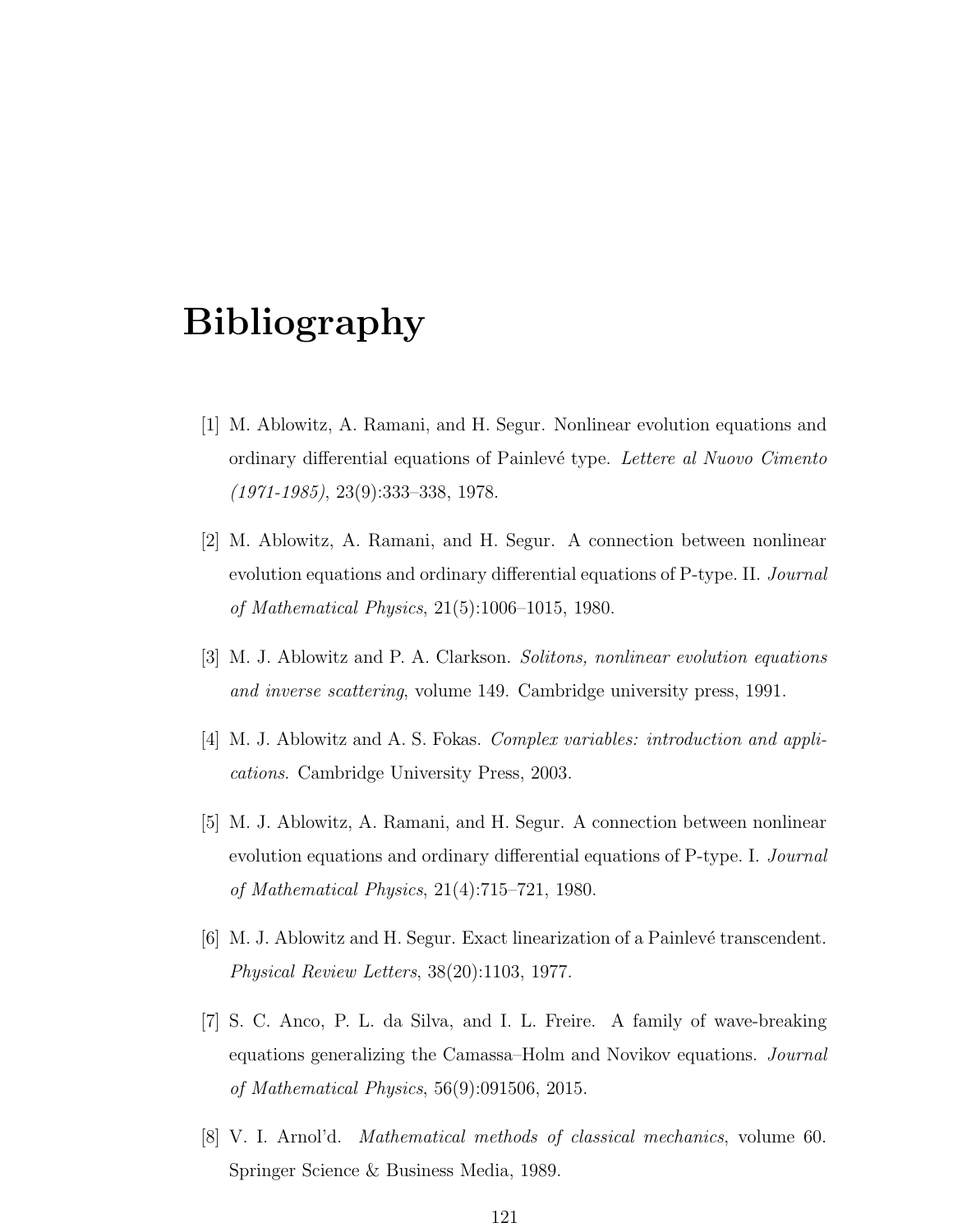- [9] O. Babelon, D. Bernard, and M. Talon. Introduction to classical integrable systems. Cambridge University Press, 2003.
- [10] L. E. Barnes and A. N. W. Hone. Dynamics of conservative peakons in a system of Popowicz. *Physics Letters A*, 2018.
- [11] R. Beals, D. H. Sattinger, and J. Szmigielski. Multi-peakons and a theorem of Stieltjes. Inverse Problems, 15(1):L1, 1999.
- [12] R. Beals, D. H. Sattinger, and J. Szmigielski. Multipeakons and the classical moment problem. Advances in Mathematics, 154(2):229–257, 2000.
- [13] R. Bhatt and A. Mikhailov. On the inconsistency of the Camassa-Holm model with the shallow water theory.  $arXiv:1010.1932$ , 2010.
- [14] L. Bianchi. Sulla trasformazione di Backlund per le superficie pseudosferiche. Tip. della R. Accademia dei Lincei, 1892.
- [15] V. Busuioc. On second grade fluids with vanishing viscosity. Comptes Rendus de l'Académie des Sciences-Series I-Mathematics,  $328(12):1241-1246$ , 1999.
- [16] R. Camassa and D. Holm. An integrable shallow water equation with peaked solitons. 71, 1993.
- [17] R. Camassa, D. Holm, and J. Hyman. A New Integrable Shallow Water Equation. Advances in Applied Mechanics, 31, 1993.
- [18] M. Chen, Y. Zhang, et al. A two-component generalization of the Camassa– Holm equation and its solutions. Letters in Mathematical Physics,  $75(1):1-$ 15, 2006.
- [19] A. Chertock, J.-G. Liu, and T. Pendleton. Convergence of a particle method and global weak solutions of a family of evolutionary pdes. SIAM Journal on Numerical Analysis, 50(1):1–21, 2012.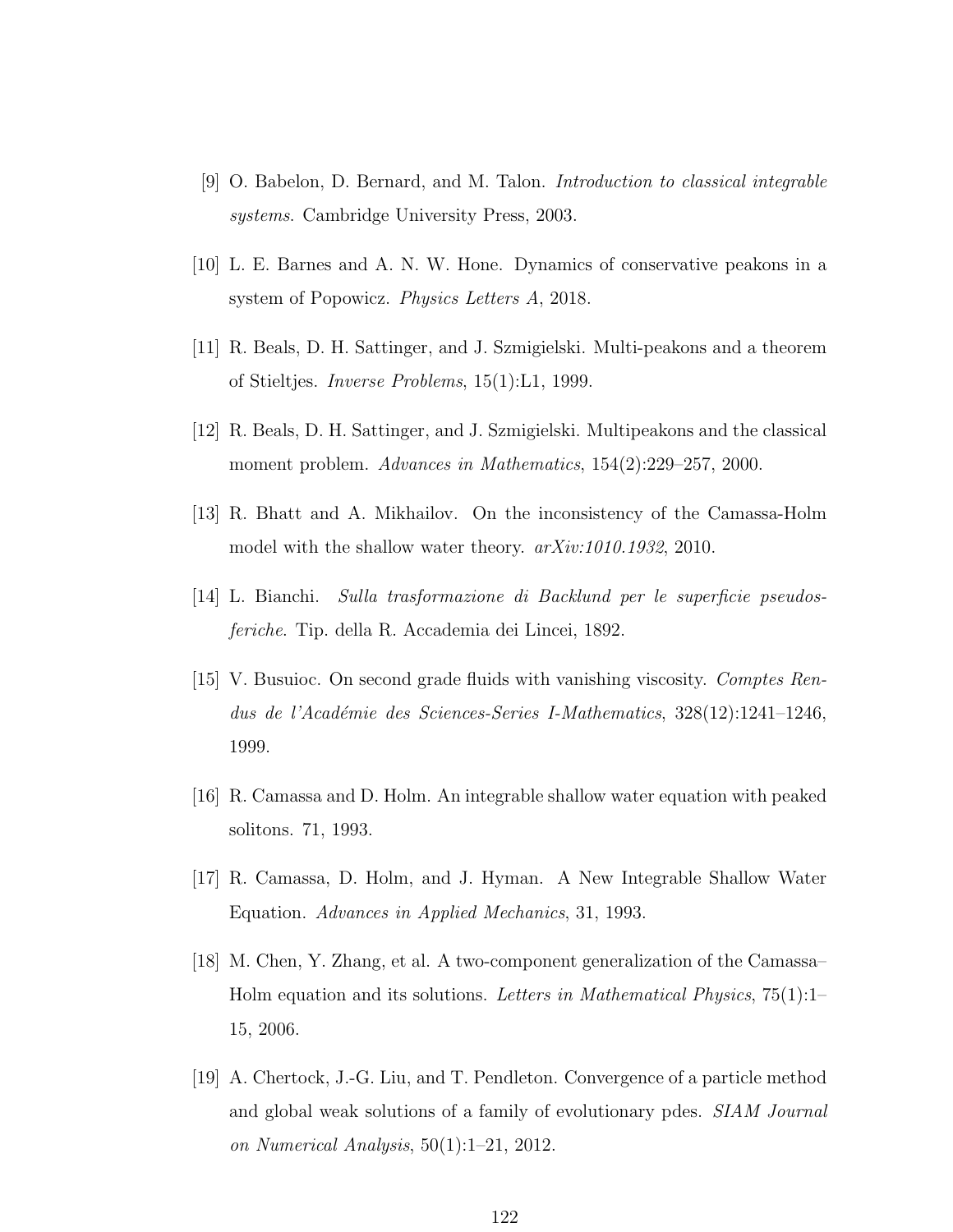- [20] P. A. Clarkson. The third Painlev´e equation and associated special polynomials. Journal of Physics A: Mathematical and General, 36(36):9507, 2003.
- [21] P. A. Clarkson and M. D. Kruskal. New similarity reductions of the Boussinesq equation. Journal of Mathematical Physics, 30(10):2201–2213, 1989.
- [22] D. Cohen, B. Owren, and X. Raynaud. Multi-symplectic integration of the Camassa–Holm equation. Journal of Computational Physics, 227(11):5492– 5512, 2008.
- [23] A. Constantin. On the scattering problem for the Camassa-Holm equation. In Proceedings of the Royal Society of London A: Mathematical, Physical and Engineering Sciences, volume 457, pages 953–970. The Royal Society, 2001.
- [24] A. Constantin and J. Escher. Global existance and blow-up for a shallow water equation. Ann.Scuola Norm. Sup. Pisa Cl. Sci, XXVI:308–328, 1998.
- [25] A. Constantin and D. Lannes. The hydrodynamical relevance of the Camassa–Holm and Degasperis–Procesi equations. Archive for Rational Mechanics and Analysis, 192(1):165, 2009.
- [26] A. Constantin and W. A. Strauss. Stability of peakons. Communications on Pure and Applied Mathematics, 53(5):603–610, 2000.
- [27] C. M. Cosgrove and G. Scoufis. Painlevé classification of a class of differential equations of the second order and second degree. Studies in Applied Mathematics, 88(1):25–87, 1993.
- [28] P. L. da Silva, I. L. Freire, and J. C. S. Sampaio. A family of wave equations with some remarkable properties. *Proc. R. Soc. A*,  $474(2210):20170763$ , 2018.
- [29] H.-H. Dai. Model equations for nonlinear dispersive waves in a compressible Mooney-Rivlin rod. Acta Mechanica, 127(1-4):193–207, 1998.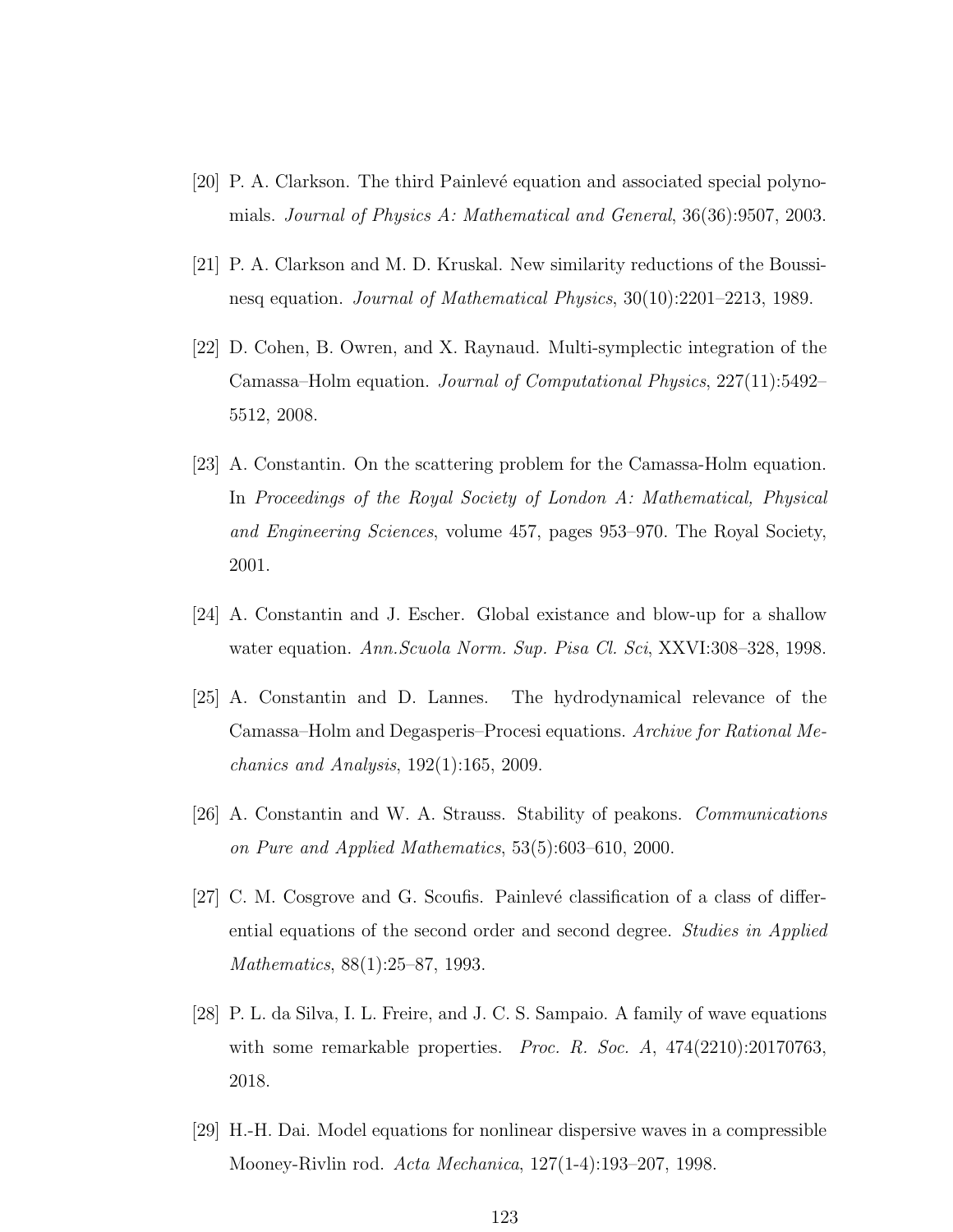- [30] A. Das and Z. Popowicz. A nonlinearly dispersive fifth order integrable equation and its hierarchy. Journal of Nonlinear Mathematical Physics, 12(1):105–117, 2005.
- [31] A. Degasperis, D. D. Holm, and A. N. W. Hone. A new integrable equation with peakon solutions. *Theoretical and Mathematical Physics*, 133(2):1463– 1474, 2002.
- [32] A. Degasperis and M. Procesi. Symmetry and Perturbation Theory, 1999.
- [33] N. DLMF. Digital library of mathematical functions. WJ Olver, AB Olde Daalhuis, DW Lozier, BI Schneider, RF Boisvert, CW Clark, BR Miller and BV Saunders, eds, 2017.
- [34] H. Dullin, G. Gottwald, and D. Holm. On asymptotically equivalent shallow water wave equations. *Physica D: Nonlinear Phenomena*,  $190(1-2)$ :1-14, 2004.
- [35] H. R. Dullin, G. A. Gottwald, and D. D. Holm. An integrable shallow water equation with linear and nonlinear dispersion. Physical Review Letters, 87(19):194501, 2001.
- [36] G. Falqui. On a Camassa–Holm type equation with two dependent variables. Journal of Physics A: Mathematical and General, 39(2):327, 2005.
- [37] A. Fokas. On a class of physically important integrable equations. Physica D, 87:145–150, 1995.
- [38] A. P. Fordy. Soliton theory: a survey of results. Nonlinear science theory and applications, 1990.
- [39] A. P. Fordy and J. Gibbons. Some remarkable nonlinear transformations. Physics Letters A, 75(5):325, 1980.
- [40] A. P. Fordy and J. Gibbons. Factorization of operators. ii. Journal of Mathematical Physics, 22(6):1170–1175, 1981.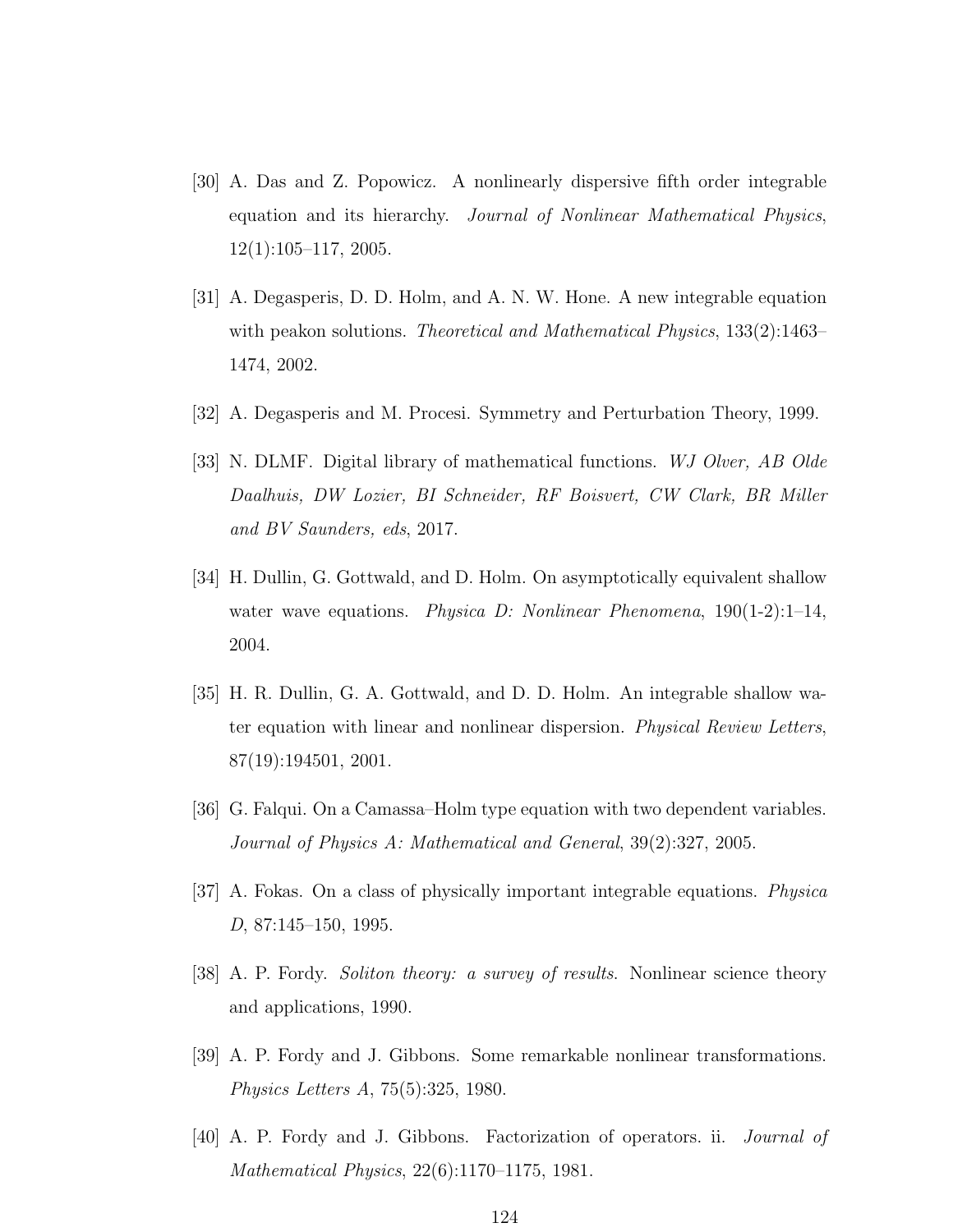- [41] P. Forrester and N. Witte. Application of the  $\tau$ -function theory of Painlevé equations to random matrices: PV, PIII, the LUE, JUE, and CUE. Communications on pure and applied mathematics, 55(6):679–727, 2002.
- [42] B. Fuchssteiner. The Lie algebra structure of nonlinear evolution equations admitting infinite dimensional abelian symmetry groups. Progress of Theoretical Physics, 65(3):861–876, 1981.
- [43] B. Fuchssteiner. Some tricks from the symmetry-toolbox for nonlinear equations: generalizations of the Camassa–Holm equation. Physica D: Nonlinear Phenomena, 95(3):229–243, 1996.
- [44] I. M. Gel'fand and L. A. Dikii. Asymptotic behaviour of the resolvent of Sturm–Liouville equations and the algebra of the Korteweg–de Vries equations. Russian Mathematical Surveys, 30(5):77–113, 1975.
- [45] X. Geng and B. Xue. An extension of integrable peakon equations with cubic nonlinearity. Nonlinearity, 22(8):1847, 2009.
- [46] C. Gilson and A. Pickering. Factorization and Painlevé analysis of a class of nonlinear third-order partial differential equations. Journal of Physics  $A$ : Mathematical and General, 28(10):2871, 1995.
- [47] P. R. Gordoa and A. Pickering. Nonisospectral scattering problems: a key to integrable hierarchies. Journal of Mathematical Physics, 40(11):5749–5786, 1999.
- [48] B. Grammaticos and A. Ramani. Integrability and how to detect it. In Integrability of Nonlinear Systems, pages 30–94. Springer, 1997.
- [49] V. I. Gromak, I. Laine, and S. Shimomura. *Painlevé differential equations* in the complex plane, volume 28. Walter de Gruyter, 2002.
- [50] A. Himonas and D. Mantzavinos. The Cauchy problem for the Fokas-Olver-Rosenau-Qiao equation. Nonlinear Analysis, 95:499–529, 2014.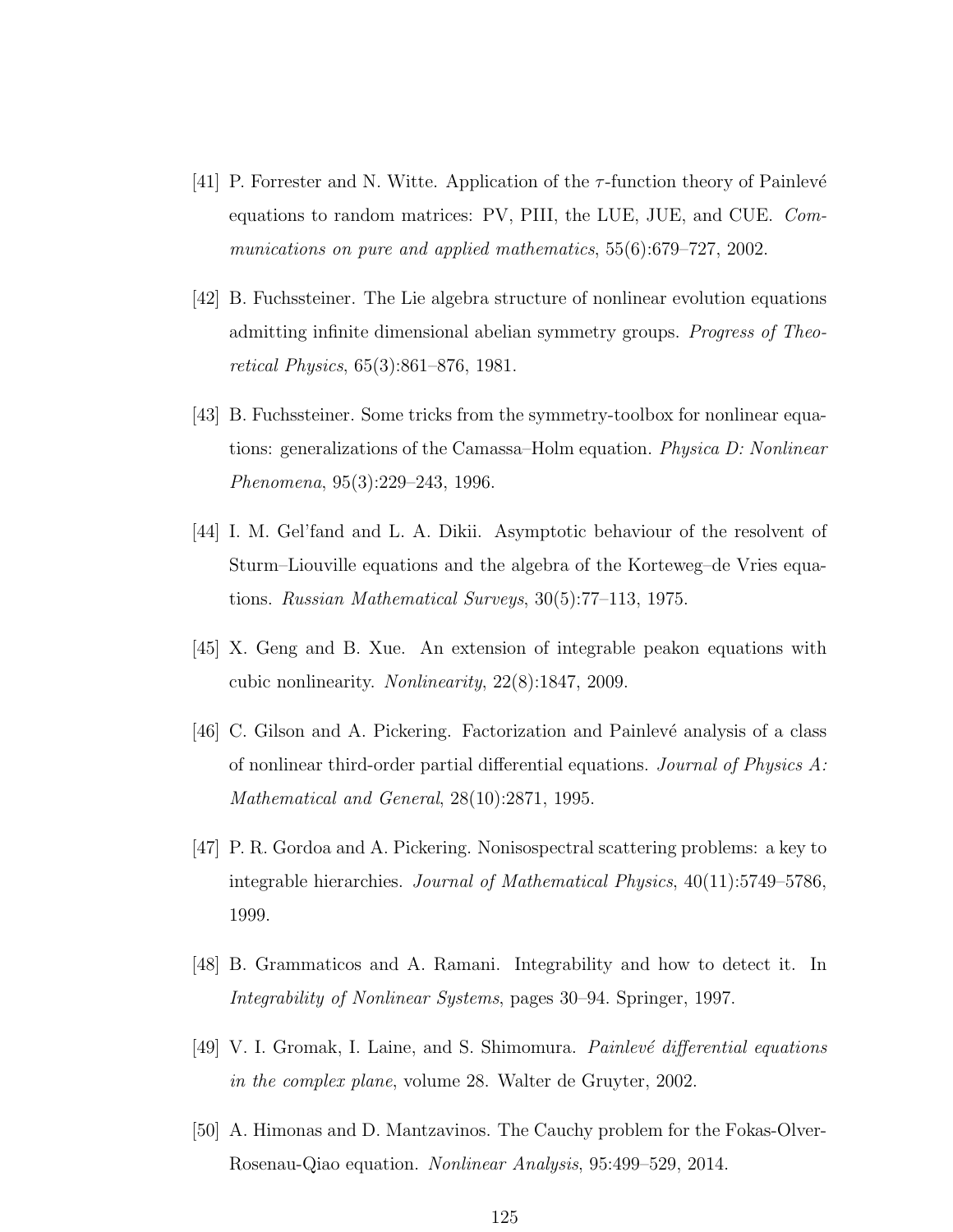- [51] A. Himonas and D. Mantzavinos. An ab-family of equations with peakon travelling waves. 2016.
- [52] H. Holden and X. Raynaud. A convergent numerical scheme for the Camassa–Holm equation based on multipeakons. Discrete and Continuous Dynamical Systems, 14(3):505, 2006.
- [53] D. D. Holm and M. F. Staley. Wave structure and nonlinear balances in a family of evolutionary PDEs. SIAM Journal on Applied Dynamical Systems, 2(3):323–380, 2003.
- [54] D. D. Holm and M. F. Staley. Wave stuctures and nonlinear balances in a family of 1+1 evolutionary PDEs. SIAM Journal of Dynamical Systems, 2003.
- [55] A. N. W. Hone. The associated Camassa-Holm equation and the KdV equation. J. Phys. A: Math. Gen, pages L307–L314, 1999.
- [56] A. N. W. Hone. Exact solutions of the associated Camassa-Holm equation. arXiv preprint solv-int/9901009, 1999.
- [57] A. N. W. Hone. Painlevé tests, singularity structure and integrability. In Integrability, pages 245–277. Springer, 2009.
- [58] A. N. W. Hone, H. Lundmark, and J. Szmigielski. Explicit multipeakon solutions of Novikov's cubically nonlinear integrable Camassa-Holm type equation. arXiv preprint arXiv:0903.3663, 2009.
- [59] A. N. W. Hone, V. Novikov, and J. P. Wang. Two-component generalizations of the Camassa–Holm equation. Nonlinearity, 30(2):622, 2017.
- [60] A. N. W. Hone and J. P. Wang. Prolongation algebras and Hamiltonian operators for peakon equations. IOP, 19:129–145, 2003.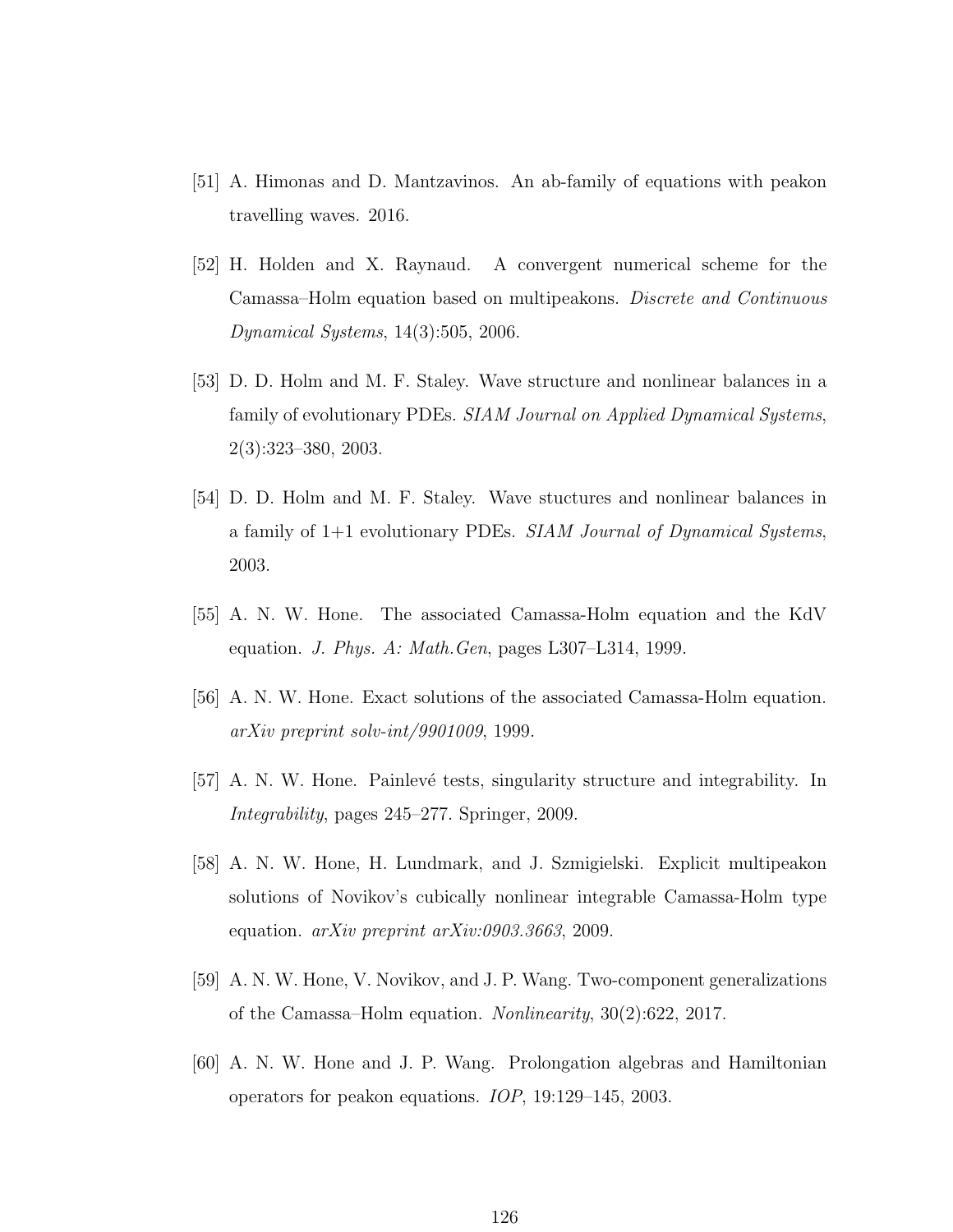- [61] A. N. W. Hone and J. P. Wang. Integrable peakon equations with cubic nonlinearity. Journal of Physics A: Mathematical and Theoretical, 41(37):372002, 2008.
- [62] E. L. Ince. Ordinary Differential Equations. Dover Publications, 1926.
- [63] J. Kang, X. Liu, P. J. Olver, and C. Qu. Liouville correspondences between integrable hierarchies. arXiv preprint arXiv:1702.01227, 2017.
- [64] M. Kardell and H. Lundmark. Peakon-antipeakon solutions of the Novikov equation. 2014.
- [65] D. Kaup. On the inverse scattering problem for cubic eigenvalue problems of the class  $\psi$ xxx+ 6q $\psi$ x+ 6r $\psi = \lambda \psi$ . *Studies in Applied Mathematics*, 62(3):189–216, 1980.
- [66] D. J. Korteweg and G. De Vries. XLI. on the change of form of long waves advancing in a rectangular canal, and on a new type of long stationary waves. The London, Edinburgh, and Dublin Philosophical Magazine and Journal of Science, 39(240):422–443, 1895.
- [67] B. A. Kupershmidt and G. Wilson. Modifying Lax equations and the second Hamiltonian structure. Inventiones mathematicae, 62(3):403–436, 1980.
- [68] P. D. Lax. Integrals of nonlinear equations of evolution and solitary waves. Communications on pure and applied mathematics, 21(5):467–490, 1968.
- [69] P. D. Lax. Periodic solutions of the KdV equation. Communications on pure and applied mathematics, 28(1):141–188, 1975.
- [70] Y. Li and P. Olver. Convergence of solitary-wave solutions in a perturbed bi-Hamiltonian dynamical system break I. Compactons and peakons II. Complex analytic behavior III. Convergence to non-analytic solutions. 1996.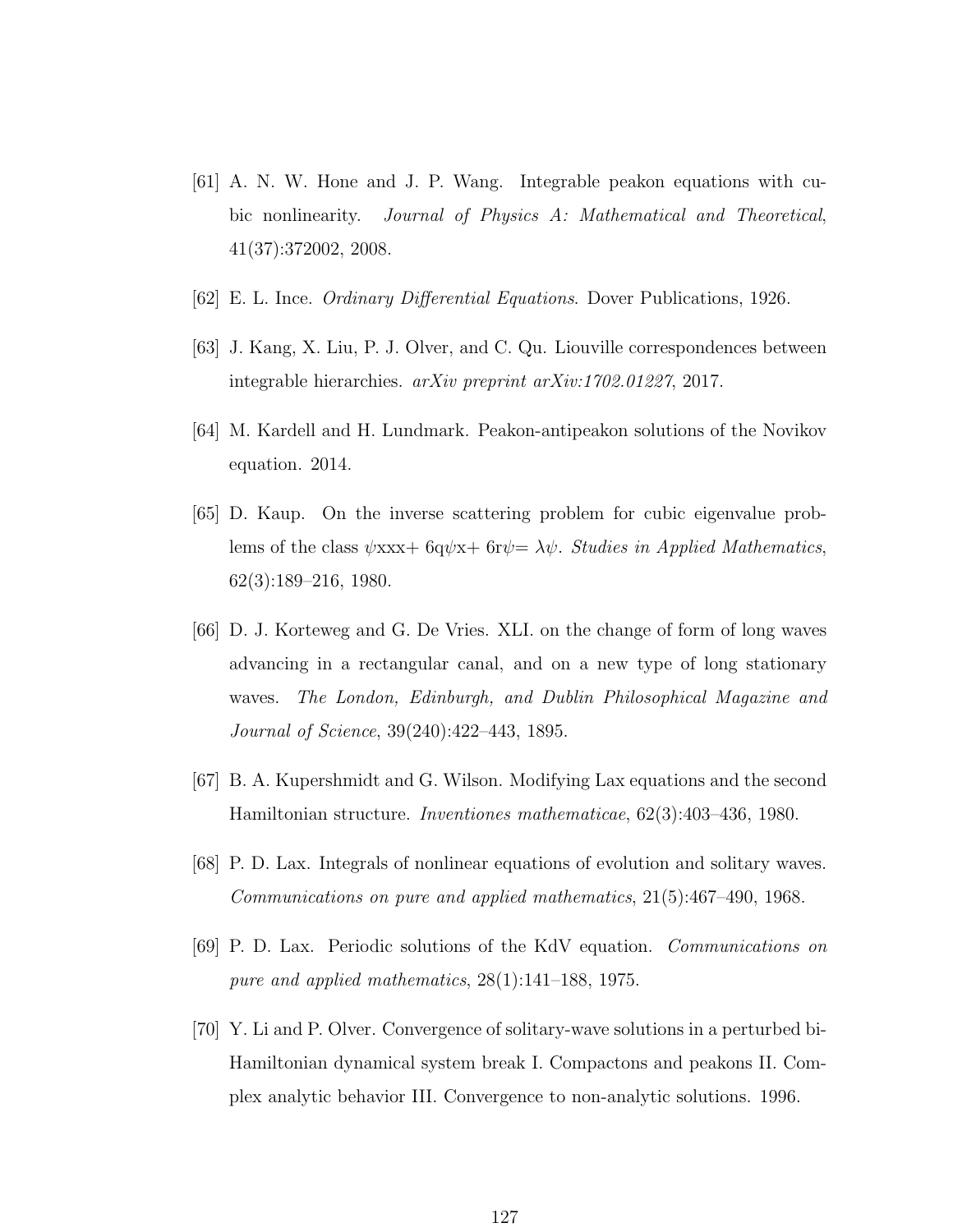- [71] H. Lundmark and J. Szmigielski. Dynamics of interlacing peakons (and shockpeakons) in the Geng–Xue equation. Journal of Integrable Systems, 2(1), 2017.
- [72] V. Marinakis. Comment on "A new integrable equation with cuspons and W/M-shape-peaks solitons". Journal of mathematical physics, 50, 2009.
- [73] Y. Matsuno. Bilinear transformation method. Elsevier, 1984.
- [74] Y. Matsuno. Parametric representation for the multisoliton solution of the Camassa–Holm equation. Journal of the Physical Society of Japan, 74(7):1983–1987, 2005.
- [75] H. P. McKean. The Liouville correspondence between the Korteweg–de Vries and the Camassa–Holm hierarchies. Communications on Pure and Applied Mathematics: A Journal Issued by the Courant Institute of Mathematical Sciences, 56(7):998–1015, 2003.
- [76] A. V. Mikhailov and V. S. Novikov. Perturbative symmetry approach. Journal of Physics A: Mathematical and General, 35(22):4775, 2002.
- [77] A. E. Milne, P. A. Clarkson, and A. P. Bassom. Bäcklund transformations and solution hierarchies for the third Painlevé equation. Studies in Applied Mathematics, 98(2):139–194, 1997.
- [78] R. M. Miura. Korteweg-de Vries equation and generalizations. I. a remarkable explicit nonlinear transformation. Journal of Mathematical Physics, 9(8):1202–1204, 1968.
- [79] V. Novikov. Generalizations of the Camassa–Holm equation. Journal of Physics A: Mathematical and Theoretical, 42(34):342002, 2009.
- [80] K. Okamoto. Studies on the Painlevé equations IV. Third Painlevé equation PIII Funkcial. Ekvac, 30:305–32, 1987.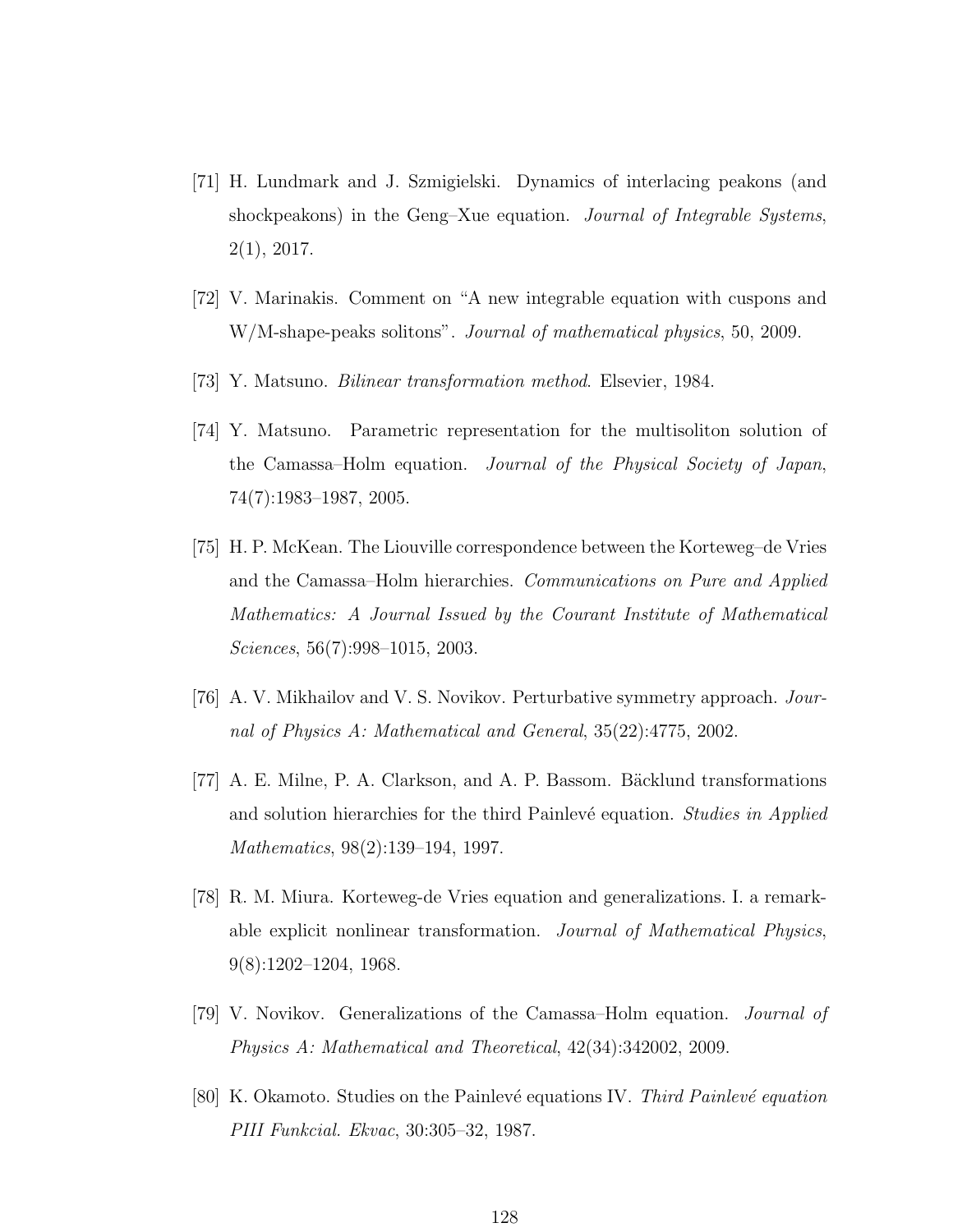- [81] P. J. Olver. Applications of Lie groups to differential equations, volume 107. Springer Science & Business Media, 2000.
- [82] P. J. Olver. Introduction to partial differential equations. Springer, 2014.
- [83] P. J. Olver and P. Rosenau. Tri-hamiltonian duality between solitons and solitary-wave solutions having compact support. Physical Review E, 53(2):1900, 1996.
- [84] A. Parker. On the Camassa–Holm equation and a direct method of solution I. Bilinear form and solitary waves. In Proceedings of the Royal Society of London A: Mathematical, Physical and Engineering Sciences, volume 460, pages 2929–2957. The Royal Society, 2004.
- [85] A. Parker. On the Camassa–Holm equation and a direct method of solution. III. N-soliton solutions. In Proceedings of the Royal Society of London  $A$ : Mathematical, Physical and Engineering Sciences, volume 461, pages 3893– 3911. The Royal Society, 2005.
- [86] Z. Popowicz. A two-component generalization of the Degasperis-Procesi equation. Journal of Physics A: Mathematical and General, 39:13717–13726, 2006.
- [87] E. Pucci. Similarity reductions of partial differential equations. 1992.
- [88] Z. Qiao. A new integrable equation with cuspons and W/M-shape-peaks solitons. Journal of mathematical physics, 47:112701, 2006.
- [89] E. Recio and S. C. Anco. A general family of multi-peakon equations and their properties.  $arXiv$  preprint  $arXiv:1609.04354$ , 2016.
- [90] C. Rogers and W. Shadwick. Bäcklund transformations and their applications. Mathematics in Science and Engineering, 162, 1982.
- [91] J. S. Russell. The wave of translation in the oceans of water, air, and ether. Trübner  $& Company, 1885.$